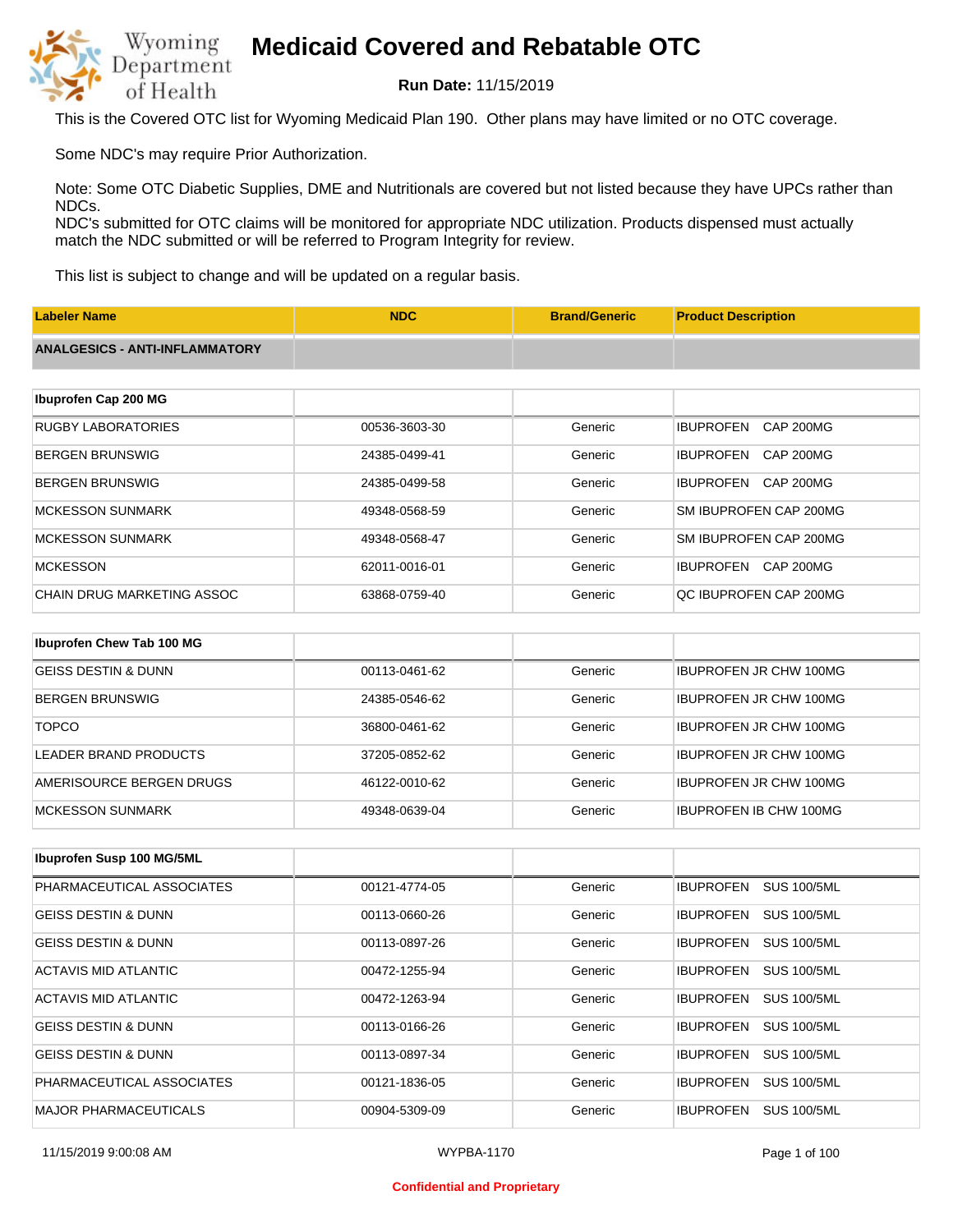

| Wyoming                      | <b>Medicaid Covered and Rebatable OTC</b> |         |                                 |
|------------------------------|-------------------------------------------|---------|---------------------------------|
| Department<br>of Health      | <b>Run Date: 11/15/2019</b>               |         |                                 |
| <b>MAJOR PHARMACEUTICALS</b> | 00904-5577-20                             | Generic | IBUPROFEN SUS 100/5ML           |
| ACTAVIS MID ATLANTIC         | 00472-1261-94                             | Generic | IBUPROFEN<br><b>SUS 100/5ML</b> |
| <b>MAJOR PHARMACEUTICALS</b> | 00904-5309-20                             | Generic | IBUPROFEN<br><b>SUS 100/5ML</b> |
| <b>SELECT BRAND</b>          | 15127-0900-04                             | Generic | IBUPROFEN<br><b>SUS 100/5ML</b> |
| <b>SELECT BRAND</b>          | 15127-0978-04                             | Generic | IBUPROFEN<br><b>SUS 100/5ML</b> |
| <b>BERGEN BRUNSWIG</b>       | 24385-0009-34                             | Generic | IBUPROFEN<br><b>SUS 100/5ML</b> |
| <b>BERGEN BRUNSWIG</b>       | 24385-0905-26                             | Generic | IBUPROFEN<br><b>SUS 100/5ML</b> |
| <b>BERGEN BRUNSWIG</b>       | 24385-0905-34                             | Generic | IBUPROFEN<br><b>SUS 100/5ML</b> |
| <b>TOPCO</b>                 | 36800-0166-26                             | Generic | IBUPROFEN<br><b>SUS 100/5ML</b> |
| <b>BERGEN BRUNSWIG</b>       | 24385-0361-26                             | Generic | IBUPROFEN<br><b>SUS 100/5ML</b> |
| <b>BERGEN BRUNSWIG</b>       | 24385-0361-34                             | Generic | IBUPROFEN<br><b>SUS 100/5ML</b> |
| <b>TOPCO</b>                 | 36800-0660-26                             | Generic | IBUPROFEN<br><b>SUS 100/5ML</b> |
| <b>LEADER BRAND PRODUCTS</b> | 37205-0848-26                             | Generic | IBUPROFEN<br><b>SUS 100/5ML</b> |
| AMERISOURCE BERGEN DRUGS     | 46122-0110-26                             | Generic | IBUPROFEN<br><b>SUS 100/5ML</b> |
| <b>BERGEN BRUNSWIG</b>       | 24385-0009-26                             | Generic | IBUPROFEN<br><b>SUS 100/5ML</b> |
| <b>BERGEN BRUNSWIG</b>       | 24385-0372-26                             | Generic | IBUPROFEN<br><b>SUS 100/5ML</b> |
| LEADER BRAND PRODUCTS        | 37205-0282-26                             | Generic | IBUPROFEN<br><b>SUS 100/5ML</b> |
| LEADER BRAND PRODUCTS        | 37205-0283-26                             | Generic | IBUPROFEN<br><b>SUS 100/5ML</b> |
| <b>TOPCO</b>                 | 36800-0897-26                             | Generic | IBUPROFEN<br><b>SUS 100/5ML</b> |
| LEADER BRAND PRODUCTS        | 37205-0643-26                             | Generic | IBUPROFEN<br><b>SUS 100/5ML</b> |
| LEADER BRAND PRODUCTS        | 37205-0660-26                             | Generic | IBUPROFEN<br><b>SUS 100/5ML</b> |
| <b>MCKESSON SUNMARK</b>      | 49348-0229-34                             | Generic | IBUPROFEN SUS 100/5ML           |
| <b>MCKESSON SUNMARK</b>      | 49348-0499-34                             | Generic | IBUPROFEN SUS 100/5ML           |
| <b>MCKESSON SUNMARK</b>      | 49348-0500-34                             | Generic | <b>SUS 100/5ML</b><br>IBUPROFEN |
| <b>MCKESSON SUNMARK</b>      | 49348-0876-34                             | Generic | IBUPROFEN<br><b>SUS 100/5ML</b> |
| PERRIGO PHARMACEUTICALS      | 45802-0133-26                             | Generic | <b>SUS 100/5ML</b><br>IBUPROFEN |
| PERRIGO PHARMACEUTICALS      | 45802-0897-26                             | Generic | <b>SUS 100/5ML</b><br>IBUPROFEN |
| PERRIGO PHARMACEUTICALS      | 45802-0897-34                             | Generic | <b>SUS 100/5ML</b><br>IBUPROFEN |
| PERRIGO PHARMACEUTICALS      | 45802-0140-26                             | Generic | <b>SUS 100/5ML</b><br>IBUPROFEN |
| <b>MCKESSON SUNMARK</b>      | 49348-0229-37                             | Generic | <b>SUS 100/5ML</b><br>IBUPROFEN |
| <b>MCKESSON</b>              | 62011-0010-01                             | Generic | <b>SUS 100/5ML</b><br>IBUPROFEN |
| <b>MCKESSON</b>              | 62011-0030-02                             | Generic | <b>SUS 100/5ML</b><br>IBUPROFEN |
| <b>MCKESSON</b>              | 62011-0011-01                             | Generic | <b>SUS 100/5ML</b><br>IBUPROFEN |
| <b>MCKESSON</b>              | 62011-0030-01                             | Generic | <b>SUS 100/5ML</b><br>IBUPROFEN |
| CHAIN DRUG MARKETING ASSOC   | 63868-0758-18                             | Generic | <b>SUS 100/5ML</b><br>IBUPROFEN |
| PRECISION DOSE, INC          | 68094-0503-62                             | Generic | <b>SUS 100/5ML</b><br>IBUPROFEN |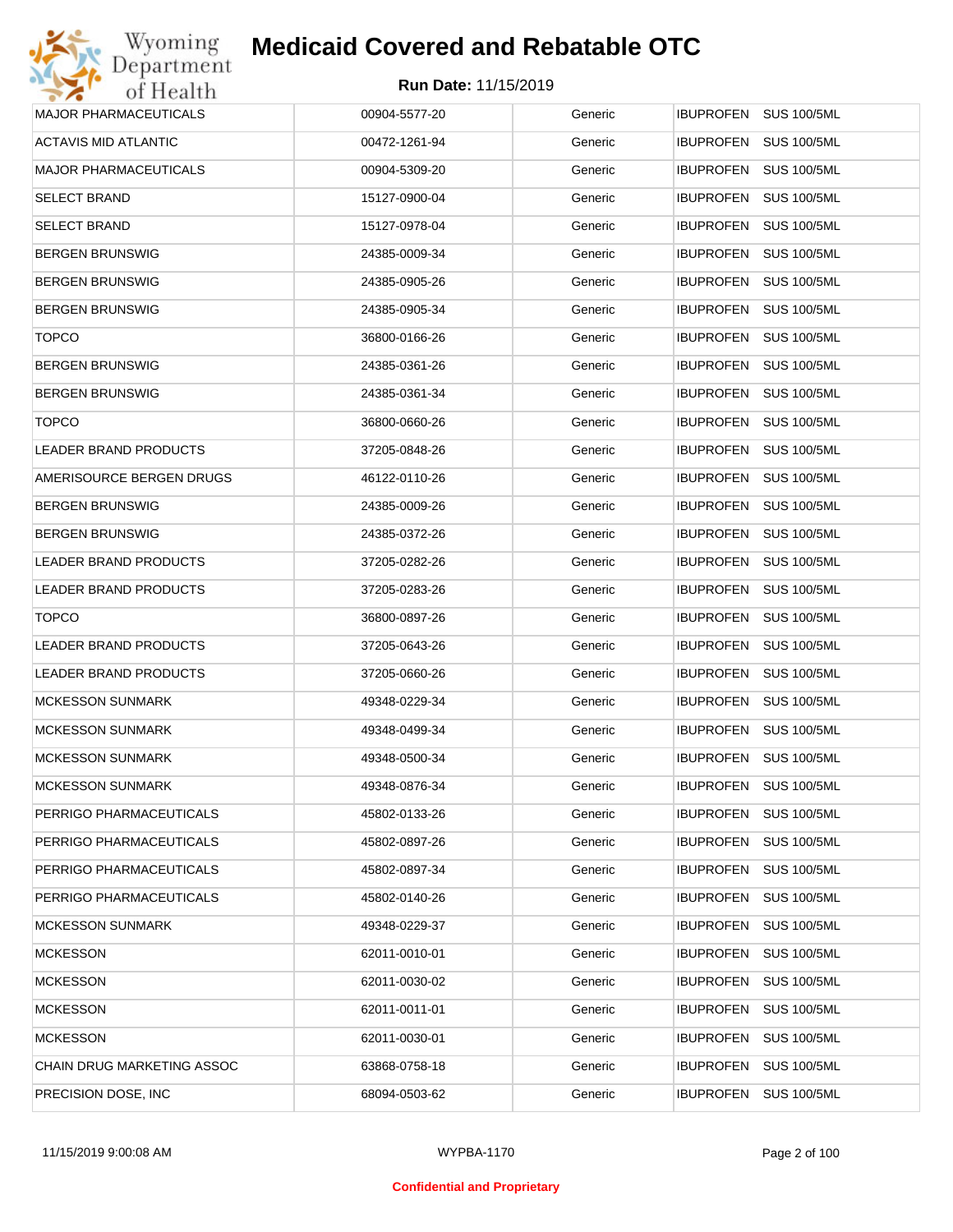

| PRECISION DOSE, INC.       | 68094-0494-58 | Generic | <b>SUS 100/5ML</b><br><b>IBUPROFEN</b> |
|----------------------------|---------------|---------|----------------------------------------|
| PRECISION DOSE, INC.       | 68094-0494-59 | Generic | <b>SUS 100/5ML</b><br><b>IBUPROFEN</b> |
| PRECISION DOSE, INC.       | 68094-0494-61 | Generic | <b>SUS 100/5ML</b><br><b>IBUPROFEN</b> |
| CHAIN DRUG MARKETING ASSOC | 63868-0756-18 | Generic | <b>SUS 100/5ML</b><br><b>IBUPROFEN</b> |
| PRECISION DOSE, INC.       | 68094-0494-62 | Generic | <b>SUS 100/5ML</b><br><b>IBUPROFEN</b> |
| PRECISION DOSE, INC.       | 68094-0503-59 | Generic | <b>SUS 100/5ML</b><br><b>IBUPROFEN</b> |
| <b>MCKESSON</b>            | 62011-0214-01 | Generic | <b>SUS 100/5ML</b><br><b>IBUPROFEN</b> |
| PRECISION DOSE, INC.       | 68094-0503-61 | Generic | <b>IBUPROFEN</b><br><b>SUS 100/5ML</b> |

| <b>Ibuprofen Susp 40 MG/ML</b>    |               |         |                                 |
|-----------------------------------|---------------|---------|---------------------------------|
| <b>GEISS DESTIN &amp; DUNN</b>    | 00113-0057-05 | Generic | <b>IBUPROFEN</b><br>DRO 50/1.25 |
| <b>MAJOR PHARMACEUTICALS</b>      | 00904-5463-35 | Generic | <b>IBUPROFEN</b><br>DRO 50/1.25 |
| <b>BERGEN BRUNSWIG</b>            | 24385-0550-10 | Generic | <b>IBUPROFEN</b><br>DRO 50/1.25 |
| <b>LEADER BRAND PRODUCTS</b>      | 37205-0646-05 | Generic | <b>IBU-DROPS</b><br>DRO 40MG/ML |
| PERRIGO PHARMACEUTICALS           | 45802-0057-05 | Generic | <b>IBUPROFEN</b><br>DRO 50/1.25 |
| <b>ACTAVIS</b>                    | 45963-0125-24 | Generic | <b>IBUPROFEN</b><br>DRO 50/1.25 |
| <b>TOPCO</b>                      | 36800-0057-05 | Generic | <b>IBUPROFEN</b><br>DRO 50/1.25 |
| <b>TOPCO</b>                      | 36800-0255-10 | Generic | <b>IBUPROFEN</b><br>DRO 50/1.25 |
| <b>LEADER BRAND PRODUCTS</b>      | 37205-0436-10 | Generic | <b>IBU-DROPS</b><br>DRO 50/1.25 |
| <b>MCKESSON SUNMARK</b>           | 49348-0374-69 | Generic | <b>IBUPROFEN</b><br>DRO 50/1.25 |
| <b>MCKESSON SUNMARK</b>           | 49348-0642-27 | Generic | <b>IBUPROFEN</b><br>DRO 50/1.25 |
| <b>ACTAVIS</b>                    | 45963-0125-23 | Generic | <b>IBUPROFEN</b><br>DRO 50/1.25 |
| <b>MCKESSON</b>                   | 62011-0004-01 | Generic | <b>IBUPROFEN</b><br>DRO 50/1.25 |
| <b>MCKESSON</b>                   | 62011-0012-01 | Generic | <b>IBUPROFEN</b><br>DRO 50/1.25 |
| <b>CHAIN DRUG MARKETING ASSOC</b> | 63868-0076-30 | Generic | <b>IBUPROFEN</b><br>DRO 50/1.25 |

| Ibuprofen Tab 200 MG           |               |         |                                      |
|--------------------------------|---------------|---------|--------------------------------------|
| <b>PERRIGO</b>                 | 00113-0074-71 | Generic | <b>IBUPROFEN</b><br><b>TAB 200MG</b> |
| <b>PERRIGO</b>                 | 00113-0074-78 | Generic | <b>TAB 200MG</b><br><b>IBUPROFEN</b> |
| <b>PERRIGO</b>                 | 00113-0647-62 | Generic | <b>IBUPROFEN</b><br><b>TAB 200MG</b> |
| <b>PERRIGO</b>                 | 00113-0647-71 | Generic | <b>TAB 200MG</b><br><b>IBUPROFEN</b> |
| <b>GEISS DESTIN &amp; DUNN</b> | 00113-0517-71 | Generic | <b>IBUPROFEN</b><br><b>TAB 200MG</b> |
| <b>PERRIGO</b>                 | 00113-0604-62 | Generic | <b>IBUPROFEN</b><br><b>TAB 200MG</b> |
| <b>PERRIGO</b>                 | 00113-0604-78 | Generic | <b>IBUPROFEN</b><br><b>TAB 200MG</b> |
| <b>PERRIGO</b>                 | 00113-0604-90 | Generic | <b>IBUPROFEN</b><br><b>TAB 200MG</b> |
| <b>PERRIGO</b>                 | 00113-0604-71 | Generic | <b>IBUPROFEN</b><br><b>TAB 200MG</b> |
| <b>PERRIGO</b>                 | 00113-0647-78 | Generic | <b>IBUPROFEN</b><br><b>TAB 200MG</b> |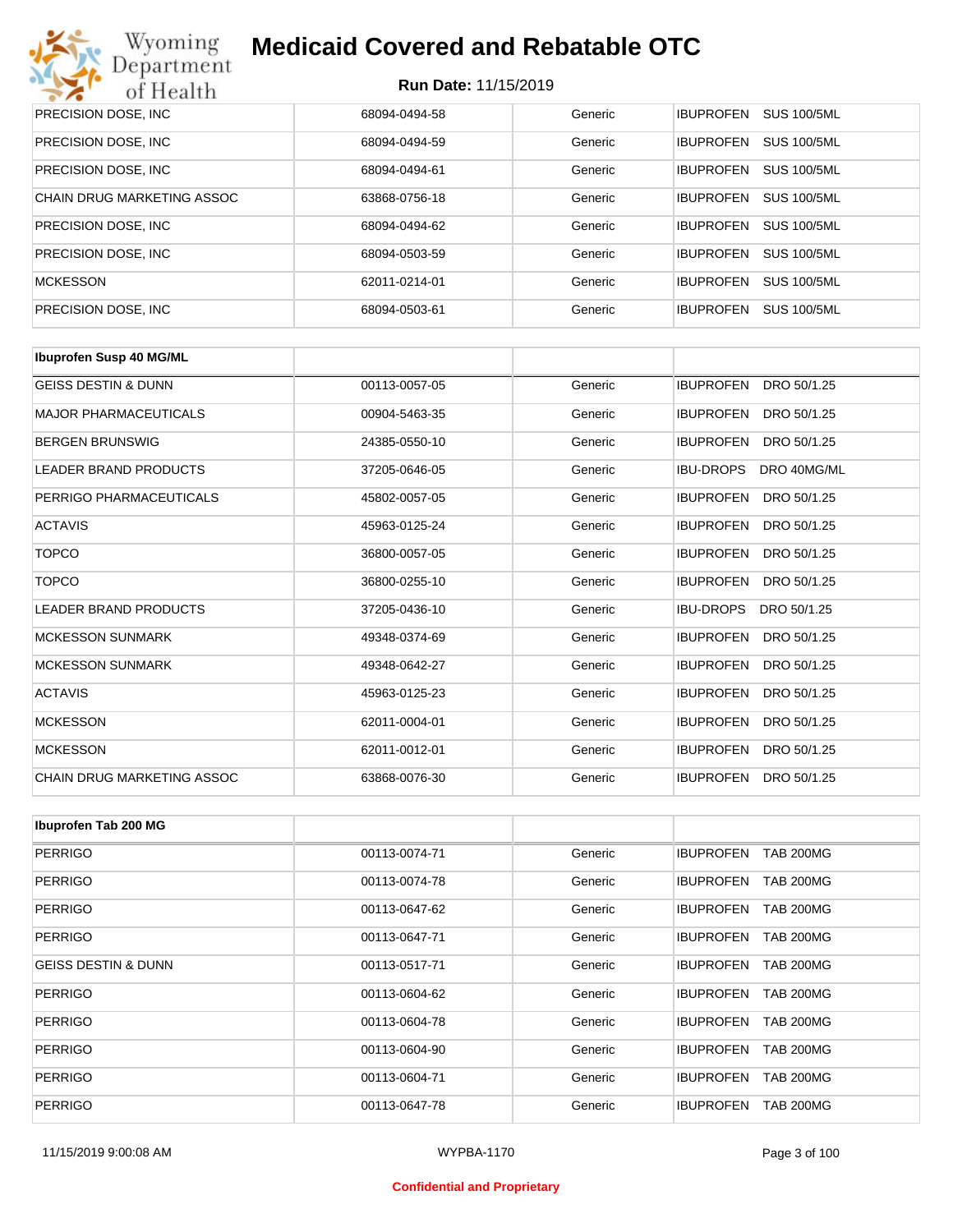| <b>RUGBY LABORATORIES</b>    | 00536-3587-01 | Generic | IBUPROFEN TAB 200MG                |
|------------------------------|---------------|---------|------------------------------------|
| <b>RUGBY LABORATORIES</b>    | 00536-3587-06 | Generic | IBUPROFEN TAB 200MG                |
| <b>MAJOR PHARMACEUTICALS</b> | 00904-7914-51 | Generic | <b>IBU-200</b><br><b>TAB 200MG</b> |
| <b>MAJOR PHARMACEUTICALS</b> | 00904-7914-61 | Generic | IBUPROFEN TAB 200MG                |
| <b>MAJOR PHARMACEUTICALS</b> | 00904-7915-70 | Generic | IBUPROFEN TAB 200MG                |
| <b>SELECT BRAND</b>          | 15127-0312-25 | Generic | SB IBUPROFEN TAB 200MG             |
| <b>SELECT BRAND</b>          | 15127-0335-24 | Generic | SB IBUPROFEN TAB 200MG             |
| <b>SELECT BRAND</b>          | 15127-0907-24 | Generic | SB IBUPROFEN TAB 200MG             |
| <b>MAJOR PHARMACEUTICALS</b> | 00904-7915-24 | Generic | IBUPROFEN TAB 200MG                |
| <b>MAJOR PHARMACEUTICALS</b> | 00904-7915-40 | Generic | IBUPROFEN TAB 200MG                |
| <b>MAJOR PHARMACEUTICALS</b> | 00904-7915-51 | Generic | <b>IBUPROFEN TAB 200MG</b>         |
| <b>MAJOR PHARMACEUTICALS</b> | 00904-7915-59 | Generic | IBUPROFEN TAB 200MG                |
| <b>SELECT BRAND</b>          | 15127-0312-01 | Generic | SB IBUPROFEN TAB 200MG             |
| <b>SELECT BRAND</b>          | 15127-0312-24 | Generic | SB IBUPROFEN TAB 200MG             |
| <b>BERGEN BRUNSWIG</b>       | 24385-0058-78 | Generic | IBUPROFEN TAB 200MG                |
| <b>BERGEN BRUNSWIG</b>       | 24385-0058-82 | Generic | IBUPROFEN TAB 200MG                |
| <b>MAJOR PHARMACEUTICALS</b> | 00904-7912-51 | Generic | IBUPROFEN TAB 200MG                |
| <b>MAJOR PHARMACEUTICALS</b> | 00904-7912-59 | Generic | IBUPROFEN TAB 200MG                |
| <b>SELECT BRAND</b>          | 15127-0335-01 | Generic | SB IBUPROFEN TAB 200MG             |
| PHARBEST PHARMACEUTICALS     | 16103-0393-08 | Generic | IBUPROFEN TAB 200MG                |
| <b>BERGEN BRUNSWIG</b>       | 24385-0604-71 | Generic | IBUPROFEN TAB 200MG                |
| <b>BERGEN BRUNSWIG</b>       | 24385-0647-78 | Generic | IBUPROFEN TAB 200MG                |
| <b>TOPCO</b>                 | 36800-0604-62 | Generic | IBUPROFEN TAB 200MG                |
| <b>TOPCO</b>                 | 36800-0604-71 | Generic | IBUPROFEN TAB 200MG                |
| <b>TOPCO</b>                 | 36800-0604-78 | Generic | <b>IBUPROFEN TAB 200MG</b>         |
| <b>TOPCO</b>                 | 36800-0604-85 | Generic | <b>IBUPROFEN TAB 200MG</b>         |
| LEADER BRAND PRODUCTS        | 37205-0341-78 | Generic | IBUPROFEN TAB 200MG                |
| <b>LEADER BRAND PRODUCTS</b> | 37205-0345-71 | Generic | IBUPROFEN TAB 200MG                |
| LEADER BRAND PRODUCTS        | 37205-0345-78 | Generic | IBUPROFEN TAB 200MG                |
| <b>MAJOR PHARMACEUTICALS</b> | 00904-7914-59 | Generic | <b>TAB 200MG</b><br><b>IBU-200</b> |
| <b>MAJOR PHARMACEUTICALS</b> | 00904-7915-80 | Generic | IBUPROFEN TAB 200MG                |
| <b>SELECT BRAND</b>          | 15127-0312-50 | Generic | SB IBUPROFEN TAB 200MG             |
| <b>SELECT BRAND</b>          | 15127-0335-50 | Generic | SB IBUPROFEN TAB 200MG             |
| <b>SELECT BRAND</b>          | 15127-0905-50 | Generic | SB IBUPROFEN TAB 200MG             |
| <b>SELECT BRAND</b>          | 15127-0907-50 | Generic | SB IBUPROFEN TAB 200MG             |
| PHARBEST PHARMACEUTICALS     | 16103-0393-06 | Generic | IBUPROFEN TAB 200MG                |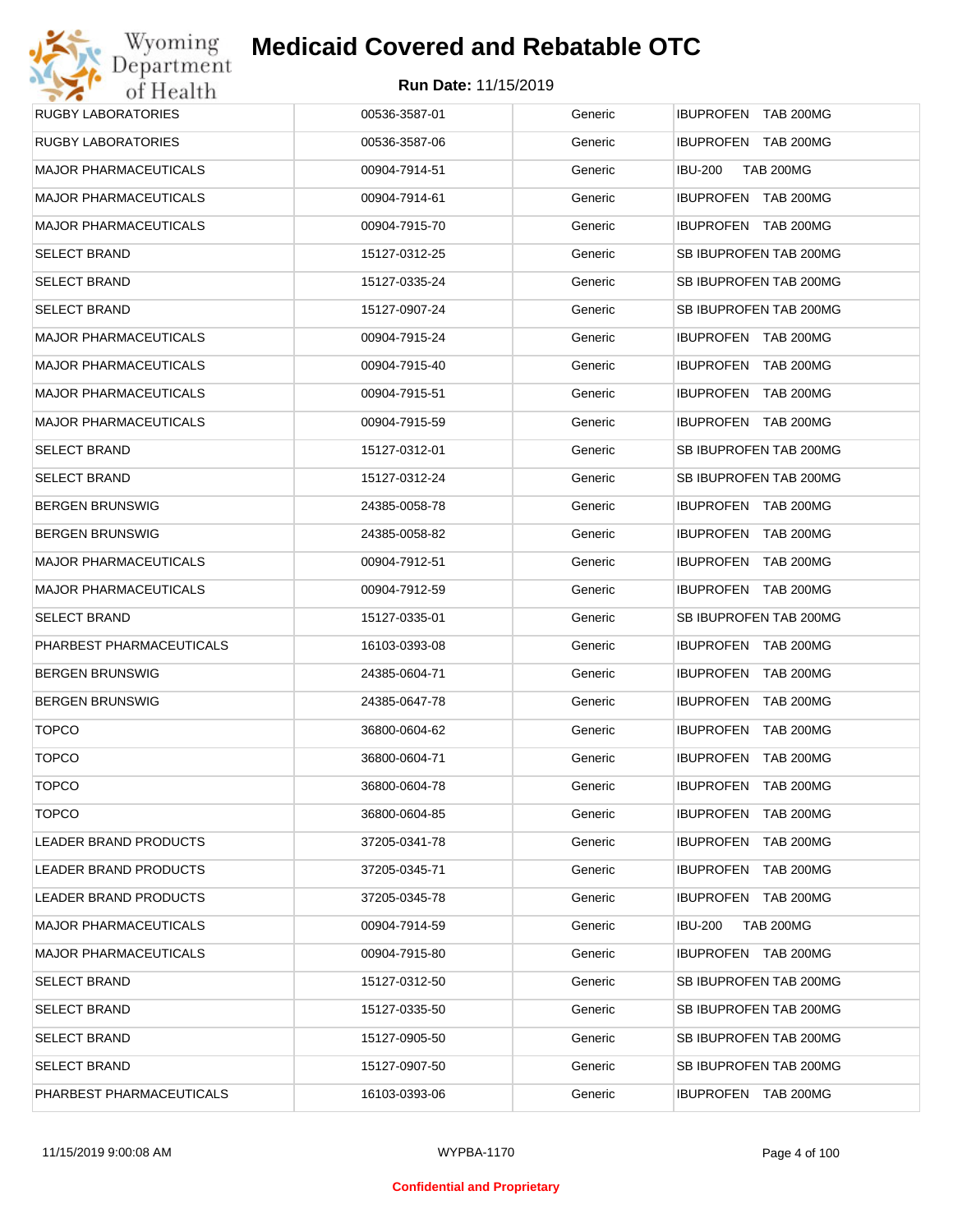

# Wyoming<br>Department<br>of Health

### **Medicaid Covered and Rebatable OTC**

| <b>TOPCO</b>                       | 36800-0074-71 | Generic | IBUPROFEN TAB 200MG        |
|------------------------------------|---------------|---------|----------------------------|
| <b>TOPCO</b>                       | 36800-0074-78 | Generic | IBUPROFEN TAB 200MG        |
| <b>BERGEN BRUNSWIG</b>             | 24385-0604-85 | Generic | IBUPROFEN TAB 200MG        |
| <b>TOPCO</b>                       | 36800-0183-83 | Generic | IBUPROFEN TAB 200MG        |
| <b>TOPCO</b>                       | 36800-0517-71 | Generic | <b>IBUPROFEN TAB 200MG</b> |
| <b>TOPCO</b>                       | 36800-0604-93 | Generic | IBUPROFEN TAB 200MG        |
| <b>TOPCO</b>                       | 36800-0647-71 | Generic | <b>IBUPROFEN TAB 200MG</b> |
| <b>TOPCO</b>                       | 36800-0647-90 | Generic | IBUPROFEN TAB 200MG        |
| <b>LEADER BRAND PRODUCTS</b>       | 37205-0341-71 | Generic | IBUPROFEN TAB 200MG        |
| <b>LEADER BRAND PRODUCTS</b>       | 37205-0350-71 | Generic | IBUPROFEN TAB 200MG        |
| LEADER BRAND PRODUCTS              | 37205-0605-71 | Generic | IBUPROFEN TAB 200MG        |
| <b>BERGEN BRUNSWIG</b>             | 24385-0059-78 | Generic | IBUPROFEN TAB 200MG        |
| <b>BERGEN BRUNSWIG</b>             | 24385-0604-78 | Generic | IBUPROFEN TAB 200MG        |
| <b>BERGEN BRUNSWIG</b>             | 24385-0604-90 | Generic | IBUPROFEN TAB 200MG        |
| <b>BERGEN BRUNSWIG</b>             | 24385-0647-71 | Generic | IBUPROFEN TAB 200MG        |
| <b>TOPCO</b>                       | 36800-0517-78 | Generic | IBUPROFEN TAB 200MG        |
| <b>TOPCO</b>                       | 36800-0604-90 | Generic | IBUPROFEN TAB 200MG        |
| <b>TOPCO</b>                       | 36800-0647-62 | Generic | IBUPROFEN TAB 200MG        |
| <b>TOPCO</b>                       | 36800-0647-78 | Generic | IBUPROFEN TAB 200MG        |
| <b>MCKESSON SUNMARK</b>            | 49348-0706-04 | Generic | IBUPROFEN TAB 200MG        |
| <b>MCKESSON SUNMARK</b>            | 49348-0706-10 | Generic | IBUPROFEN TAB 200MG        |
| <b>MCKESSON SUNMARK</b>            | 49348-0727-10 | Generic | SM IBUPROFEN TAB 200MG     |
| <b>MCKESSON SUNMARK</b>            | 49348-0196-09 | Generic | IBUPROFEN TAB 200MG        |
| <b>MCKESSON SUNMARK</b>            | 49348-0196-10 | Generic | IBUPROFEN TAB 200MG        |
| <b>MCKESSON SUNMARK</b>            | 49348-0196-35 | Generic | IBUPROFEN TAB 200MG        |
| <b>MCKESSON SUNMARK</b>            | 49348-0727-09 | Generic | SM IBUPROFEN TAB 200MG     |
| <b>MCKESSON SUNMARK</b>            | 49348-0706-09 | Generic | IBUPROFEN TAB 200MG        |
| <b>MCKESSON SUNMARK</b>            | 49348-0706-14 | Generic | IBUPROFEN TAB 200MG        |
| AMNEAL PHARMACEUTICALS             | 53746-0140-10 | Generic | IBUPROFEN TAB 200MG        |
| <b>MCKESSON</b>                    | 62011-0014-01 | Generic | HM IBUPROFEN TAB 200MG     |
| <b>MCKESSON</b>                    | 62011-0014-02 | Generic | HM IBUPROFEN TAB 200MG     |
| <b>MCKESSON</b>                    | 62011-0014-03 | Generic | HM IBUPROFEN TAB 200MG     |
| AUBURN PHARMACEUTICAL              | 62107-0002-01 | Generic | PROVIL<br><b>TAB 200MG</b> |
| AUBURN PHARMACEUTICAL              | 62107-0002-50 | Generic | PROVIL<br><b>TAB 200MG</b> |
| <b>MCKESSON PACKAGING SERVICES</b> | 63739-0134-01 | Generic | IBUPROFEN TAB 200MG        |
| AMNEAL PHARMACEUTICALS             | 53746-0140-01 | Generic | IBUPROFEN TAB 200MG        |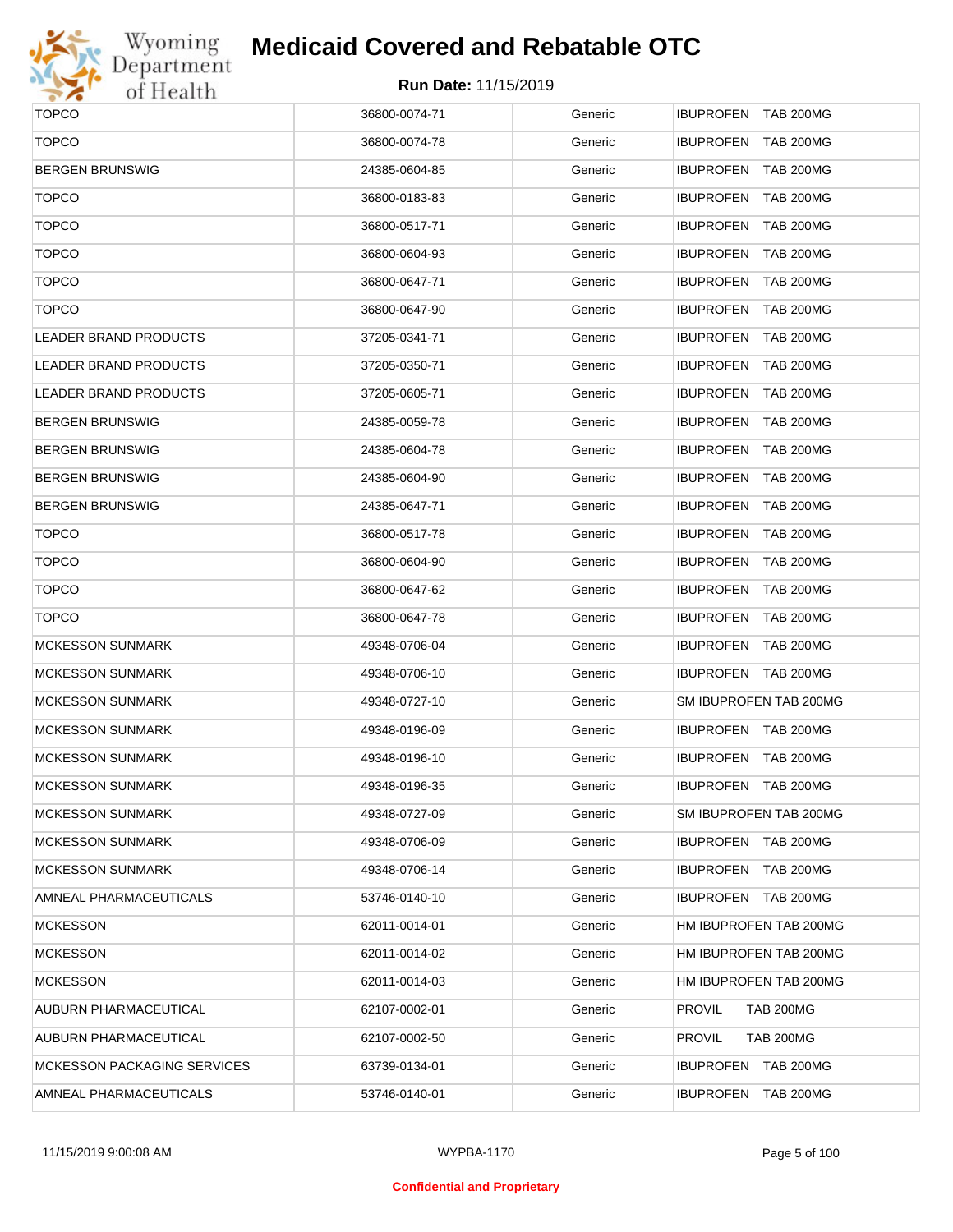#### **Run Date:** 11/15/2019

| Wyoming<br><b>Medicaid Covered and Rebatable OTC</b><br>Jepartment |                             |         |                        |  |
|--------------------------------------------------------------------|-----------------------------|---------|------------------------|--|
| of Health                                                          | <b>Run Date: 11/15/2019</b> |         |                        |  |
| <b>MCKESSON</b>                                                    | 62011-0015-01               | Generic | HM IBUPROFEN TAB 200MG |  |
| CHAIN DRUG MARKETING ASSOC                                         | 63868-0790-50               | Generic | OC IBUPROFEN TAB 200MG |  |
| <b>CHAIN DRUG MARKETING ASSOC</b>                                  | 63868-0983-50               | Generic | QC IBUPROFEN TAB 200MG |  |
| <b>MCKESSON</b>                                                    | 62011-0213-01               | Generic | HM IBUPROFEN TAB 200MG |  |
| <b>MCKESSON</b>                                                    | 62011-0222-01               | Generic | HM IBUPROFEN TAB 200MG |  |
| <b>MCKESSON</b>                                                    | 62011-0015-02               | Generic | HM IBUPROFEN TAB 200MG |  |
| CHAIN DRUG MARKETING ASSOC                                         | 63868-0791-50               | Generic | OC IBUPROFEN TAB 200MG |  |
| <b>MCKESSON</b>                                                    | 62011-0222-02               | Generic | HM IBUPROFEN TAB 200MG |  |

| Naproxen Sodium Cap 220 MG |               |         |                        |
|----------------------------|---------------|---------|------------------------|
| LEADER BRAND PRODUCTS      | 37205-0854-58 | Generic | NAPROXEN SOD CAP 220MG |
| LEADER BRAND PRODUCTS      | 37205-0854-60 | Generic | NAPROXEN SOD CAP 220MG |
| AMERISOURCE BERGEN DRUGS   | 46122-0038-58 | Generic | NAPROXEN SOD CAP 220MG |
| AMERISOURCE BERGEN DRUGS   | 46122-0038-60 | Generic | NAPROXEN SOD CAP 220MG |
| <b>MCKESSON</b>            | 62011-0007-01 | Generic | NAPROXEN SOD CAP 220MG |

| Naproxen Sodium Tab 220 MG     |               |         |                        |
|--------------------------------|---------------|---------|------------------------|
| <b>GEISS DESTIN &amp; DUNN</b> | 00113-0368-62 | Generic | NAPROXEN SOD TAB 220MG |
| <b>GEISS DESTIN &amp; DUNN</b> | 00113-0368-71 | Generic | NAPROXEN SOD TAB 220MG |
| <b>GEISS DESTIN &amp; DUNN</b> | 00113-0368-78 | Generic | NAPROXEN SOD TAB 220MG |
| <b>GEISS DESTIN &amp; DUNN</b> | 00113-9490-62 | Generic | NAPROXEN SOD TAB 220MG |
| <b>GEISS DESTIN &amp; DUNN</b> | 00113-9490-71 | Generic | NAPROXEN SOD TAB 220MG |
| <b>GEISS DESTIN &amp; DUNN</b> | 00113-9490-78 | Generic | NAPROXEN SOD TAB 220MG |
| <b>RUGBY LABORATORIES</b>      | 00536-1022-01 | Generic | ALL DAY RELF TAB 220MG |
| <b>RUGBY LABORATORIES</b>      | 00536-1022-06 | Generic | ALL DAY RELF TAB 220MG |
| <b>RUGBY LABORATORIES</b>      | 00536-1023-01 | Generic | ALL DAY RELF TAB 220MG |
| <b>SELECT BRAND</b>            | 15127-0466-24 | Generic | NAPROXEN SOD TAB 220MG |
| <b>SELECT BRAND</b>            | 15127-0466-50 | Generic | NAPROXEN SOD TAB 220MG |
| <b>BERGEN BRUNSWIG</b>         | 24385-0368-71 | Generic | ALL DAY PAIN TAB 220MG |
| <b>BERGEN BRUNSWIG</b>         | 24385-0368-78 | Generic | ALL DAY PAIN TAB 220MG |
| <b>BERGEN BRUNSWIG</b>         | 24385-0368-81 | Generic | ALL DAY PAIN TAB 220MG |
| <b>BERGEN BRUNSWIG</b>         | 24385-0490-78 | Generic | ALL DAY PAIN TAB 220MG |
| <b>SELECT BRAND</b>            | 15127-0466-01 | Generic | NAPROXEN SOD TAB 220MG |
| <b>TOPCO</b>                   | 36800-0368-62 | Generic | ALL DAY PAIN TAB 220MG |
| <b>TOPCO</b>                   | 36800-0368-71 | Generic | ALL DAY PAIN TAB 220MG |
| <b>TOPCO</b>                   | 36800-0368-78 | Generic | ALL DAY PAIN TAB 220MG |
| <b>TOPCO</b>                   | 36800-0368-82 | Generic | ALL DAY PAIN TAB 220MG |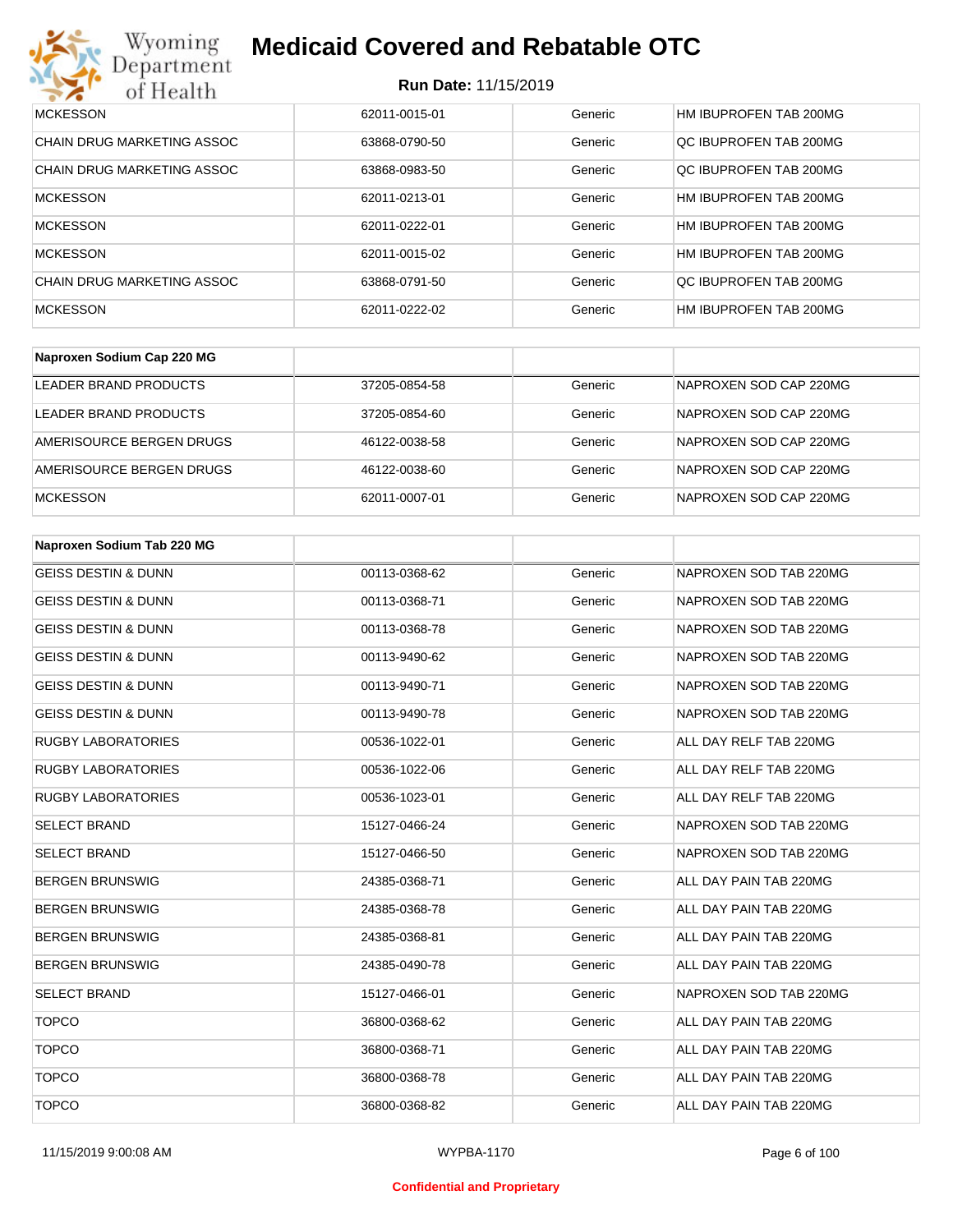

#### **Run Date:** 11/15/2019

| <b>BERGEN BRUNSWIG</b>          | 24385-0490-71 | Generic | ALL DAY PAIN TAB 220MG |
|---------------------------------|---------------|---------|------------------------|
| <b>TOPCO</b>                    | 36800-0490-62 | Generic | ALL DAY PAIN TAB 220MG |
| <b>TOPCO</b>                    | 36800-0490-78 | Generic | ALL DAY PAIN TAB 220MG |
| PERRIGO PHARMACEUTICALS         | 45802-0490-71 | Generic | NAPROXEN SOD TAB 220MG |
| PERRIGO PHARMACEUTICALS         | 45802-0490-78 | Generic | NAPROXEN SOD TAB 220MG |
| <b>MCKESSON SUNMARK</b>         | 49348-0306-09 | Generic | NAPROXEN SOD TAB 220MG |
| <b>MCKESSON</b>                 | 62011-0017-02 | Generic | NAPROXEN SOD TAB 220MG |
| CHAIN DRUG MARKETING ASSOC      | 63868-0465-01 | Generic | NAPROXEN SOD TAB 220MG |
| <b>MCKESSON</b>                 | 62011-0017-01 | Generic | NAPROXEN SOD TAB 220MG |
| CHAIN DRUG MARKETING ASSOC      | 63868-0465-50 | Generic | NAPROXEN SOD TAB 220MG |
| <b>ANALGESICS - NonNarcotic</b> |               |         |                        |

| Acetaminophen Cap 500 MG |               |         |              |           |
|--------------------------|---------------|---------|--------------|-----------|
| MAJOR PHARMACEUTICALS    | 00904-1987-60 | Generic | MAPAP        | CAP 500MG |
| MAJOR PHARMACEUTICALS    | 00904-1987-80 | Generic | <b>MAPAP</b> | CAP 500MG |

| Acetaminophen Chew Tab 80 MG |               |         |                       |
|------------------------------|---------------|---------|-----------------------|
| <b>RUGBY LABORATORIES</b>    | 00536-1014-07 | Generic | PAIN & FEVER CHW 80MG |
| <b>MAJOR PHARMACEUTICALS</b> | 00904-5256-46 | Generic | CHW 80MG<br>MAPAP     |
| <b>MAJOR PHARMACEUTICALS</b> | 00904-5791-46 | Generic | MAPAP CHILD CHW 80MG  |

| Acetaminophen Disintegrating Tab 160 MG |               |         |                           |
|-----------------------------------------|---------------|---------|---------------------------|
| MAJOR PHARMACEUTICALS                   | 00904-5754-24 | Generic | JUNIOR MAPAP TAB 160MG RT |
| MCKESSON SUNMARK                        | 49348-0063-04 | Generic | SM RPD MELT TAB 160MG     |
| CHAIN DRUG MARKETING ASSOC              | 63868-0158-24 | Generic | NON-ASA JR TAB 160MG      |
| MCKESSON                                | 62011-0230-01 | Generic | HM RPD MELT TAB 160MG     |

| Acetaminophen Disintegrating Tab 80 MG |               |         |                         |
|----------------------------------------|---------------|---------|-------------------------|
| MAJOR PHARMACEUTICALS                  | 00904-5751-46 | Generic | CHLDS MAPAP TAB 80MG RT |
| LEADER BRAND PRODUCTS                  | 37205-0516-65 | Generic | CHLD PAIN RL TAB 80MG   |

| Acetaminophen Liquid 160 MG/5ML |               |         |                             |
|---------------------------------|---------------|---------|-----------------------------|
| WOMEN'S CHOICE PHARMACEUTICALS  | 00485-0057-08 | Generic | ED-APAP<br>LIQ 80MG/2.5     |
| <b>PAR PHARMACEUTICALS</b>      | 00603-0840-94 | Generic | Q-PAP<br>LIQ 160/5ML        |
| <b>PAR PHARMACEUTICALS</b>      | 00603-0839-58 | Generic | LIQ 160/5ML<br>Q-PAP        |
| <b>MAJOR PHARMACEUTICALS</b>    | 00904-1985-16 | Generic | <b>MAPAP</b><br>LIQ 160/5ML |
| <b>PAR PHARMACEUTICALS</b>      | 00603-0839-94 | Generic | Q-PAP<br>LIQ 160/5ML        |
| <b>MAJOR PHARMACEUTICALS</b>    | 00904-1985-00 | Generic | <b>MAPAP</b><br>LIQ 160/5ML |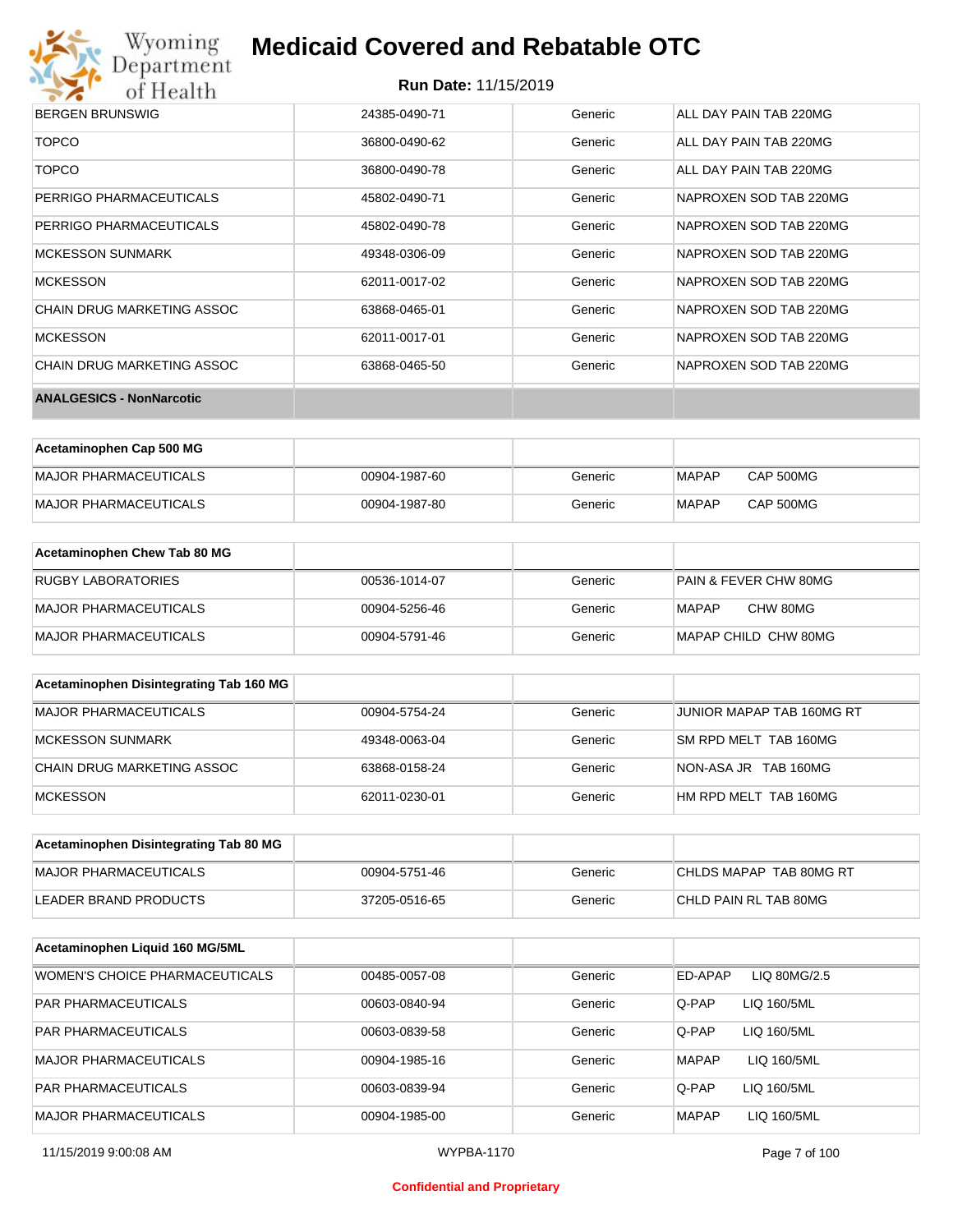

| <b>Run Date: 11/15/2019</b> |  |  |  |
|-----------------------------|--|--|--|
|-----------------------------|--|--|--|

| <b>MAJOR PHARMACEUTICALS</b>    | 00904-1985-20 | Generic      | <b>MAPAP</b><br>LIQ 160/5ML           |
|---------------------------------|---------------|--------------|---------------------------------------|
| <b>SILARX</b>                   | 54838-0144-40 | Generic      | CHLD SILAPAP LIQ 160/5ML              |
| <b>SILARX</b>                   | 54838-0144-70 | Generic      | CHLD SILAPAP LIQ 160/5ML              |
| <b>SILARX</b>                   | 54838-0144-80 | Generic      | CHLD SILAPAP LIQ 160/5ML              |
| <b>METHOD PHARMACEUTICALS</b>   | 58657-0520-16 | Generic      | <b>ACETAMIN</b><br>LIQ 160/5ML        |
|                                 |               |              |                                       |
| Acetaminophen Liquid 167 MG/5ML |               |              |                                       |
| <b>MAJOR PHARMACEUTICALS</b>    | 00904-5847-09 | Generic      | MAPAP APAP LIQ 500/15ML               |
| Acetaminophen Soln 100 MG/ML    |               |              |                                       |
| PAR PHARMACEUTICALS             | 00603-0838-73 | Generic      | Q-PAP INFANT DRO 80/0.8ML             |
| <b>SILARX</b>                   | 54838-0145-30 | <b>Brand</b> | INF SILAPAP DRO 80/0.8ML              |
| <b>SILARX</b>                   | 54838-0145-15 | <b>Brand</b> | INF SILAPAP DRO 80/0.8ML              |
| Acetaminophen Soln 160 MG/5ML   |               |              |                                       |
| PHARMACEUTICAL ASSOCIATES       | 00121-0657-11 | Generic      | <b>SOL 160/5ML</b><br><b>ACETAMIN</b> |
| PHARMACEUTICAL ASSOCIATES       | 00121-0657-21 | Generic      | <b>SOL 160/5ML</b><br><b>ACETAMIN</b> |
| RUGBY LABORATORIES              | 00536-0122-85 | Generic      | PAIN & FEVER SOL 160/5ML              |
| <b>RUGBY LABORATORIES</b>       | 00536-0122-97 | Generic      | PAIN & FEVER SOL 160/5ML              |
|                                 |               |              |                                       |
| PHARMACEUTICAL ASSOCIATES       | 00121-0657-05 | Generic      | <b>ACETAMIN</b><br><b>SOL 160/5ML</b> |
| Acetaminophen Suppos 120 MG     |               |              |                                       |
| <b>COSETTE PHARMACEUTICALS</b>  | 00713-0118-50 | Generic      | <b>ACEPHEN</b><br><b>SUP 120MG</b>    |
| <b>COSETTE PHARMACEUTICALS</b>  | 00713-0118-01 | Generic      | <b>ACEPHEN</b><br>SUP 120MG           |
| <b>COSETTE PHARMACEUTICALS</b>  | 00713-0118-12 | Generic      | <b>ACEPHEN</b><br>SUP 120MG           |
| <b>PERRIGO</b>                  | 45802-0732-30 | Generic      | <b>ACETAMIN</b><br>SUP 120MG          |
| PERRIGO                         | 45802-0732-33 | Generic      | ACETAMIN SUP 120MG                    |
| <b>TARO</b>                     | 51672-2115-02 | Generic      | <b>FEVERALL</b><br><b>SUP 120MG</b>   |
| <b>TARO</b>                     | 51672-2115-04 | Generic      | <b>FEVERALL</b><br><b>SUP 120MG</b>   |
|                                 |               |              |                                       |
| Acetaminophen Suppos 325 MG     |               |              |                                       |
| <b>COSETTE PHARMACEUTICALS</b>  | 00713-0164-12 | Generic      | <b>SUP 325MG</b><br><b>ACEPHEN</b>    |
| <b>COSETTE PHARMACEUTICALS</b>  | 00713-0164-01 | Generic      | <b>ACEPHEN</b><br><b>SUP 325MG</b>    |
| <b>COSETTE PHARMACEUTICALS</b>  | 00713-0164-50 | Generic      | <b>ACEPHEN</b><br><b>SUP 325MG</b>    |
| <b>TARO</b>                     | 51672-2116-04 | Brand        | <b>FEVERALL</b><br><b>SUP 325MG</b>   |
| <b>TARO</b>                     | 51672-2116-02 | <b>Brand</b> | <b>FEVERALL</b><br><b>SUP 325MG</b>   |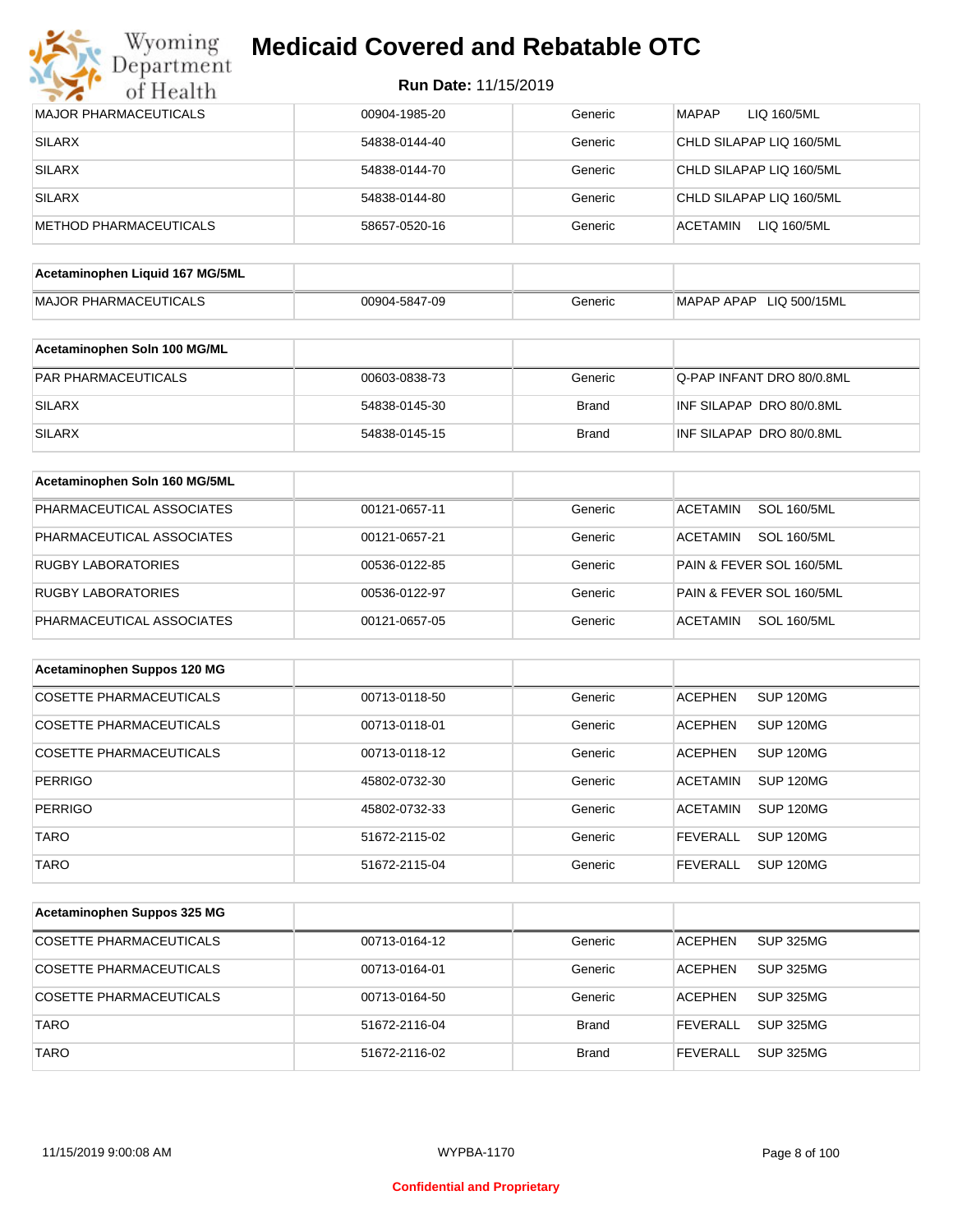

| Acetaminophen Suppos 650 MG    |               |              |                                     |
|--------------------------------|---------------|--------------|-------------------------------------|
| <b>COSETTE PHARMACEUTICALS</b> | 00713-0165-12 | Generic      | SUP 650MG<br><b>ACEPHEN</b>         |
| COSETTE PHARMACEUTICALS        | 00713-0165-50 | Generic      | ACEPHEN<br>SUP 650MG                |
| <b>COSETTE PHARMACEUTICALS</b> | 00713-0165-01 | Generic      | <b>ACEPHEN</b><br>SUP 650MG         |
| <b>PERRIGO</b>                 | 45802-0730-30 | Generic      | ACETAMIN<br>SUP 650MG               |
| <b>PERRIGO</b>                 | 45802-0730-32 | Generic      | ACETAMIN<br>SUP 650MG               |
| <b>PERRIGO</b>                 | 45802-0730-33 | Generic      | ACETAMIN<br>SUP 650MG               |
| <b>TARO</b>                    | 51672-2117-04 | Generic      | <b>FEVERALL</b><br><b>SUP 650MG</b> |
|                                |               |              |                                     |
| Acetaminophen Suppos 80 MG     |               |              |                                     |
| <b>TARO</b>                    | 51672-2114-02 | <b>Brand</b> | FEVERALL INF SUP 80MG               |
| <b>TARO</b>                    | 51672-2114-04 | <b>Brand</b> | FEVERALL INF SUP 80MG               |
|                                |               |              |                                     |
| Acetaminophen Susp 160 MG/5ML  |               |              |                                     |
| PERRIGO PHARMACEUTICALS        | 00113-0105-26 | Generic      | PAIN RELIEF SUS 160/5ML             |
| <b>GEISS DESTIN &amp; DUNN</b> | 00113-0608-26 | Generic      | PAIN & FEVER SUS 160/5ML            |
| PHARMACEUTICAL ASSOCIATES      | 00121-1781-05 | Generic      | ACETAMINOPHN SUS 160/5ML            |
| GEISS DESTIN & DUNN            | 00113-0212-26 | Generic      | PAIN & FEVER SUS 160/5ML            |
| <b>PERRIGO</b>                 | 00113-0590-10 | Generic      | PAIN & FEVER SUS 160/5ML            |
| <b>RUGBY LABORATORIES</b>      | 00536-3606-96 | Generic      | PAIN & FEVER SUS 160/5ML            |
| PAR PHARMACEUTICALS            | 00603-0841-54 | Generic      | Q-PAP CHILD SUS 160/5ML             |
| PAR PHARMACEUTICALS            | 00603-0842-54 | Generic      | Q-PAP CHILD SUS 160/5ML             |
| PAR PHARMACEUTICALS            | 00603-0843-54 | Generic      | Q-PAP CHILD SUS 160/5ML             |
| <b>MAJOR PHARMACEUTICALS</b>   | 00904-6308-20 | Generic      | MAPAP CHILD SUS 160/5ML             |
| <b>TOPCO</b>                   | 36800-0105-26 | Generic      | PAIN RELIEF SUS 160/5ML             |
| <b>TOPCO</b>                   | 36800-0130-26 | Generic      | PAIN RELIEF SUS 160/5ML             |
| <b>BERGEN BRUNSWIG</b>         | 24385-0130-26 | Generic      | PAIN RELIEF SUS 160/5ML             |
| <b>TOPCO</b>                   | 36800-0175-26 | Generic      | PAIN RELIEF SUS 160/5ML             |
| LEADER BRAND PRODUCTS          | 37205-0575-16 | Generic      | PAIN & FEVER SUS 160/5ML            |
| PERRIGO PHARMACEUTICALS        | 45802-0201-26 | Generic      | ACETAMINOPHN SUS 160/5ML            |
| AMERISOURCE BERGEN DRUGS       | 46122-0042-46 | Generic      | PAIN & FEVER SUS 160/5ML            |
| AMERISOURCE BERGEN DRUGS       | 46122-0106-26 | Generic      | PAIN RELIEF SUS 160/5ML             |
| LEADER BRAND PRODUCTS          | 37205-0576-16 | Generic      | PAIN & FEVER SUS 160/5ML            |
| LEADER BRAND PRODUCTS          | 37205-0577-16 | Generic      | PAIN & FEVER SUS 160/5ML            |
| LEADER BRAND PRODUCTS          | 37205-0676-26 | Generic      | PAIN & FEVER SUS 160/5ML            |
| AMERISOURCE BERGEN DRUGS       | 46122-0210-26 | Generic      | PAIN & FEVER SUS 160/5ML            |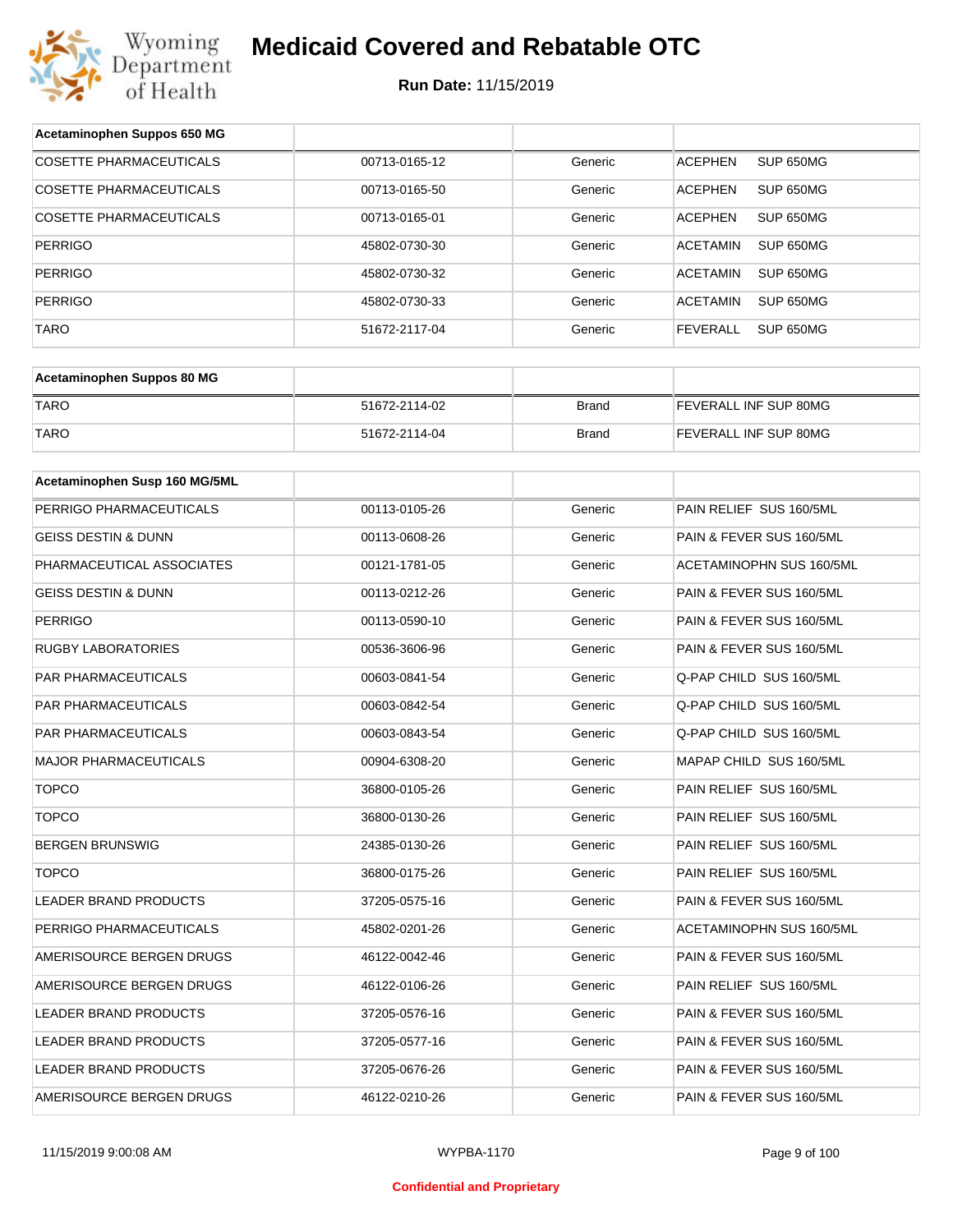

| AMERISOURCE BERGEN DRUGS          | 46122-0212-26 | Generic | PAIN & FEVER SUS 160/5ML |
|-----------------------------------|---------------|---------|--------------------------|
| <b>MCKESSON SUNMARK</b>           | 49348-0325-34 | Generic | PAIN & FEVER SUS 160/5ML |
| <b>MCKESSON SUNMARK</b>           | 49348-0430-30 | Generic | PAIN & FEVER SUS 160/5ML |
| AMERISOURCE BERGEN DRUGS          | 46122-0050-46 | Generic | PAIN RELIEF SUS 160/5ML  |
| PERRIGO PHARMACEUTICALS           | 45802-0203-26 | Generic | ACETAMINOPHN SUS 160/5ML |
| AMERISOURCE BERGEN DRUGS          | 46122-0056-03 | Generic | PAIN & FEVER SUS 160/5ML |
| AMERISOURCE BERGEN DRUGS          | 46122-0209-26 | Generic | PAIN & FEVER SUS 160/5ML |
| <b>MCKESSON SUNMARK</b>           | 49348-0119-34 | Generic | PAIN & FEVER SUS 160/5ML |
| AMERISOURCE BERGEN DRUGS          | 46122-0042-03 | Generic | PAIN & FEVER SUS 160/5ML |
| AMERISOURCE BERGEN DRUGS          | 46122-0105-26 | Generic | PAIN & FEVER SUS 160/5ML |
| AMERISOURCE BERGEN DRUGS          | 46122-0211-26 | Generic | PAIN & FEVER SUS 160/5ML |
| AMERISOURCE BERGEN DRUGS          | 46122-0214-26 | Generic | PAIN & FEVER SUS 160/5ML |
| <b>MCKESSON SUNMARK</b>           | 49348-0081-30 | Generic | PAIN & FEVER SUS 160/5ML |
| <b>MCKESSON SUNMARK</b>           | 49348-0123-34 | Generic | PAIN & FEVER SUS 160/5ML |
| <b>MCKESSON</b>                   | 62011-0029-01 | Generic | PAIN RELIEF SUS 160/5ML  |
| <b>MCKESSON</b>                   | 62011-0247-01 | Generic | PAIN & FEVER SUS 160/5ML |
| <b>MCKESSON</b>                   | 62011-0002-01 | Generic | PAIN & FEVER SUS 160/5ML |
| CHAIN DRUG MARKETING ASSOC        | 63868-0175-26 | Generic | NON-ASPIRIN SUS 160/5ML  |
| <b>CHAIN DRUG MARKETING ASSOC</b> | 63868-0176-26 | Generic | NON-ASPIRIN SUS 160/5ML  |
| <b>MCKESSON</b>                   | 62011-0001-01 | Generic | PAIN & FEVER SUS 160/5ML |
| <b>MCKESSON</b>                   | 62011-0022-01 | Generic | PAIN & FEVER SUS 160/5ML |
| PRECISION DOSE, INC.              | 68094-0586-58 | Generic | ACETAMINOPHN SUS 160/5ML |
| PRECISION DOSE, INC               | 68094-0587-58 | Generic | ACETAMINOPHN SUS 160/5ML |
| PRECISION DOSE, INC               | 68094-0587-59 | Generic | ACETAMINOPHN SUS 160/5ML |
| PRECISION DOSE, INC.              | 68094-0587-61 | Generic | ACETAMINOPHN SUS 160/5ML |
| PRECISION DOSE, INC               | 68094-0587-62 | Generic | ACETAMINOPHN SUS 160/5ML |
| PRECISION DOSE, INC.              | 68094-0588-62 | Generic | ACETAMINOPHN SUS 325MG   |
| <b>MCKESSON</b>                   | 62011-0183-01 | Generic | PAIN & FEVER SUS 160/5ML |
| PRECISION DOSE, INC               | 68094-0588-59 | Generic | ACETAMINOPHN SUS 325MG   |

| Acetaminophen Susp 80 MG/0.8ML |               |         |                          |
|--------------------------------|---------------|---------|--------------------------|
| <b>TOPCO</b>                   | 36800-0008-05 | Generic | PAIN RELIEF DRO 80/0.8ML |
| <b>TOPCO</b>                   | 36800-0289-10 | Generic | PAIN RELIEF DRO 80/0.8ML |
| <b>TOPCO</b>                   | 36800-0289-05 | Generic | PAIN RELIEF DRO 80/0.8ML |

| Acetaminophen Tab 325 MG  |               |         |                                   |
|---------------------------|---------------|---------|-----------------------------------|
| <b>RUGBY LABORATORIES</b> | 00536-3222-01 | Generic | <b>PAIN &amp; FEVER TAB 325MG</b> |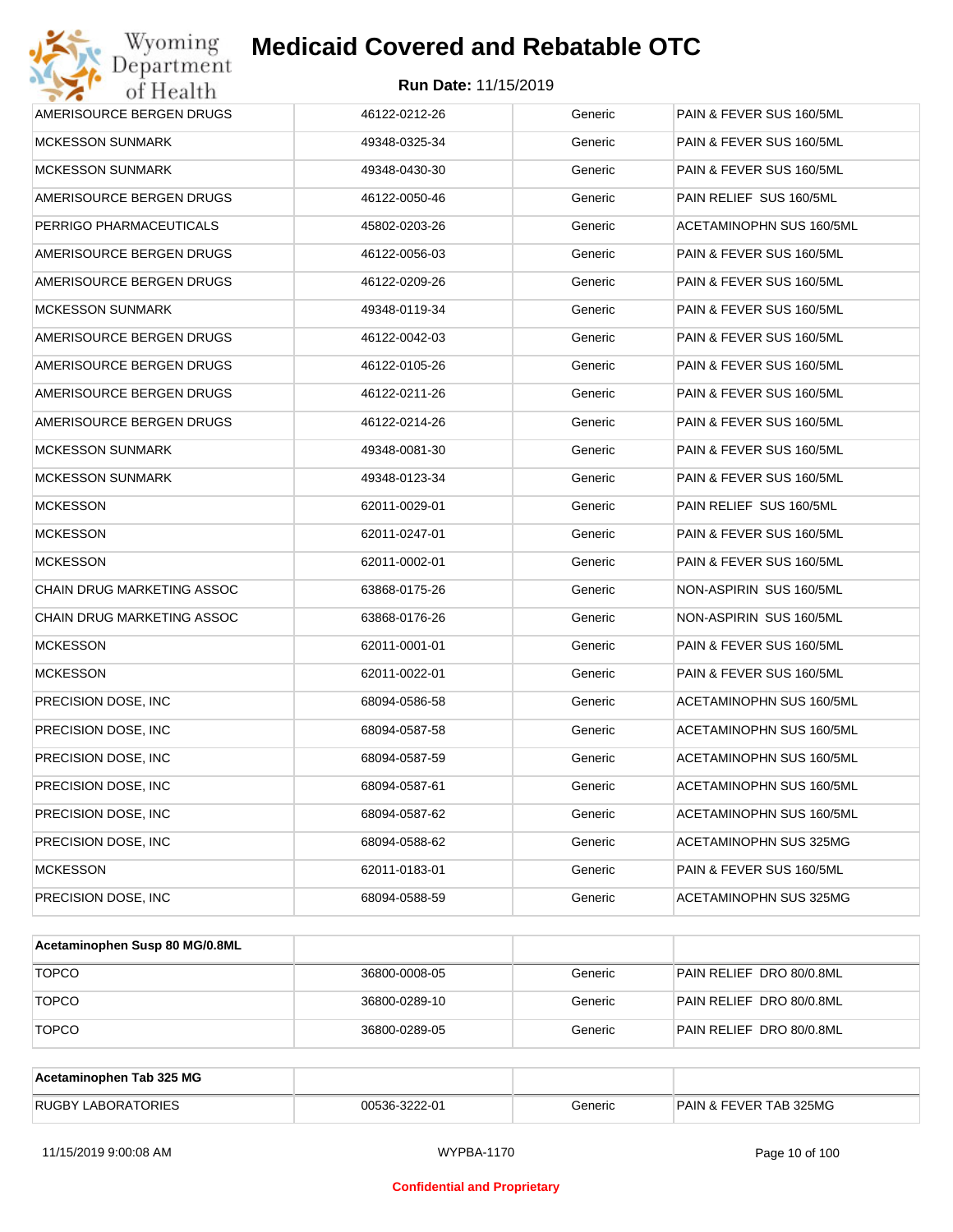## Wyoming<br>Department<br>of Health **Medicaid Covered and Rebatable OTC**

#### **Run Date:** 11/15/2019

| 0110011                            |               |         |                                  |  |  |
|------------------------------------|---------------|---------|----------------------------------|--|--|
| PAR PHARMACEUTICAL                 | 00603-0263-29 | Generic | Q-PAP<br><b>TAB 325MG</b>        |  |  |
| <b>MAJOR PHARMACEUTICALS</b>       | 00904-1982-51 | Generic | <b>MAPAP</b><br><b>TAB 325MG</b> |  |  |
| <b>MAJOR PHARMACEUTICALS</b>       | 00904-1982-59 | Generic | <b>MAPAP</b><br><b>TAB 325MG</b> |  |  |
| <b>MAJOR PHARMACEUTICALS</b>       | 00904-1982-60 | Generic | <b>MAPAP</b><br><b>TAB 325MG</b> |  |  |
| <b>MAJOR PHARMACEUTICALS</b>       | 00904-1982-61 | Generic | <b>MAPAP</b><br><b>TAB 325MG</b> |  |  |
| <b>MAJOR PHARMACEUTICALS</b>       | 00904-1982-80 | Generic | <b>MAPAP</b><br><b>TAB 325MG</b> |  |  |
| <b>RUGBY LABORATORIES</b>          | 00536-3222-10 | Generic | PAIN & FEVER TAB 325MG           |  |  |
| PAR PHARMACEUTICAL                 | 00603-0263-32 | Generic | Q-PAP<br><b>TAB 325MG</b>        |  |  |
| <b>SELECT BRAND</b>                | 15127-0072-08 | Generic | NON-ASPIRIN TAB 325MG            |  |  |
| PHARBEST PHARMACEUTICALS           | 16103-0353-08 | Generic | PHARBETOL TAB 325MG              |  |  |
| PHARBEST PHARMACEUTICALS           | 16103-0353-11 | Generic | PHARBETOL TAB 325MG              |  |  |
| <b>SELECT BRAND</b>                | 15127-0072-24 | Generic | NON-ASPIRIN TAB 325MG            |  |  |
| PHARBEST PHARMACEUTICALS           | 16103-0353-07 | Generic | PHARBETOL TAB 325MG              |  |  |
| <b>BERGEN BRUNSWIG</b>             | 24385-0403-78 | Generic | PAIN RELIEF TAB 325MG            |  |  |
| <b>TOPCO</b>                       | 36800-0403-78 | Generic | PAIN RELIEF TAB 325MG            |  |  |
| <b>MCKESSON SUNMARK</b>            | 49348-0973-10 | Generic | PAIN RELIEVE TAB 325MG           |  |  |
| AMERISOURCE BERGEN DRUGS           | 46122-0247-78 | Generic | PAIN RELIEF TAB 325MG            |  |  |
| AUBURN PHARMACEUTICAL              | 62107-0052-10 | Generic | TACTINAL<br>TAB 325MG            |  |  |
| <b>MCKESSON PACKAGING SERVICES</b> | 63739-0440-01 | Generic | ACETAMIN<br>TAB 325MG            |  |  |
| <b>MCKESSON</b>                    | 62011-0032-01 | Generic | PAIN RELIEVE TAB 325MG           |  |  |
| CHAIN DRUG CONSORTIUM              | 68016-0246-00 | Generic | NON-ASPIRIN TAB 325MG            |  |  |
| AUBURN PHARMACEUTICAL              | 62107-0052-01 | Generic | TACTINAL<br>TAB 325MG            |  |  |
|                                    |               |         |                                  |  |  |
| Acetaminophen Tab 500 MG           |               |         |                                  |  |  |
| <b>PERRIGO</b>                     | 00113-0227-71 | Generic | PAIN RELIEF TAB 500MG            |  |  |
| <b>PERRIGO</b>                     | 00113-0484-71 | Generic | PAIN RELIEF TAB 500MG            |  |  |
| <b>PERRIGO</b>                     | 00113-0484-90 | Generic | PAIN RELIEF TAB 500MG            |  |  |
| RUGBY LABORATORIES                 | 00536-3218-01 | Generic | PAIN & FEVER TAB 500MG           |  |  |
| RUGBY LABORATORIES                 | 00536-3218-10 | Generic | PAIN & FEVER TAB 500MG           |  |  |
| RUGBY LABORATORIES                 | 00536-3231-10 | Generic | PAIN & FEVER TAB 500MG           |  |  |
| <b>PERRIGO</b>                     | 00113-0484-62 | Generic | PAIN RELIEF TAB 500MG            |  |  |
| <b>PERRIGO</b>                     | 00113-0484-78 | Generic | PAIN RELIEF TAB 500MG            |  |  |
| RUGBY LABORATORIES                 | 00536-3231-01 | Generic | PAIN & FEVER TAB 500MG           |  |  |
| MAJOR PHARMACEUTICALS              | 00904-1988-59 | Generic | <b>MAPAP</b><br>TAB 500MG        |  |  |

MAJOR PHARMACEUTICALS 
and the composition of the composition of the composition of the component of the component of the component of the component of the component of the component of the component of the component of th MAJOR PHARMACEUTICALS 00904-1988-61 Generic MAPAP TAB 500MG MAJOR PHARMACEUTICALS 00904-1988-80 Generic MAPAP TAB 500MG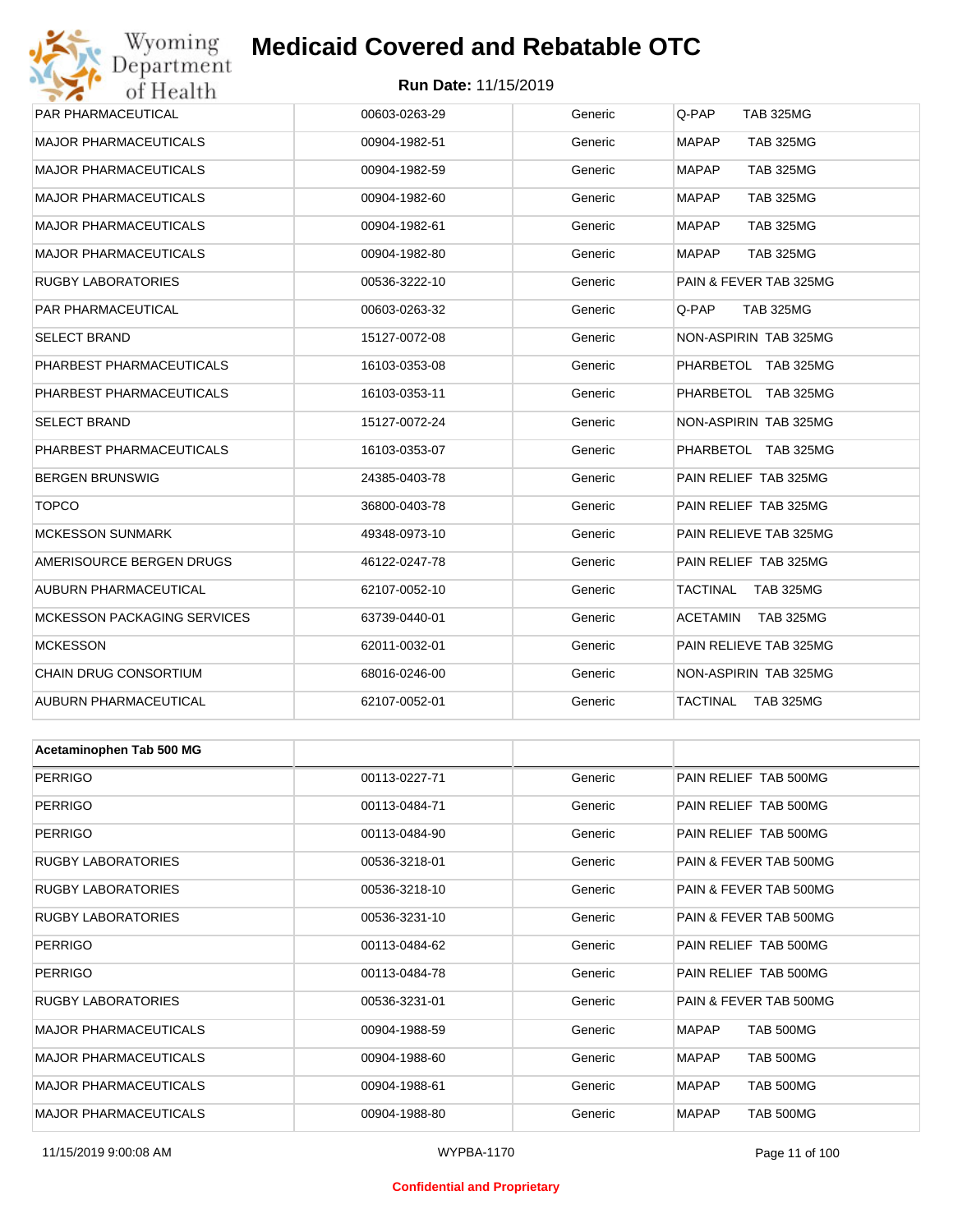

| PAR PHARMACEUTICAL           | 00603-0268-29 | Generic | Q-PAP<br><b>TAB 500MG</b> |
|------------------------------|---------------|---------|---------------------------|
| PAR PHARMACEUTICAL           | 00603-0268-32 | Generic | Q-PAP<br>TAB 500MG        |
| MAJOR PHARMACEUTICALS        | 00904-1983-40 | Generic | <b>MAPAP</b><br>TAB 500MG |
| <b>MAJOR PHARMACEUTICALS</b> | 00904-1983-59 | Generic | MAPAP<br>TAB 500MG        |
| MAJOR PHARMACEUTICALS        | 00904-1983-60 | Generic | MAPAP<br>TAB 500MG        |
| <b>MAJOR PHARMACEUTICALS</b> | 00904-1983-80 | Generic | MAPAP<br>TAB 500MG        |
| MAJOR PHARMACEUTICALS        | 00904-1983-94 | Generic | MAPAP<br>TAB 500MG        |
| <b>MAJOR PHARMACEUTICALS</b> | 00904-5816-60 | Generic | MAPAP<br>TAB 500MG/RR     |
| SELECT BRAND                 | 15127-0735-08 | Generic | NON-ASPIRIN TAB 500MG     |
| SELECT BRAND                 | 15127-0735-16 | Generic | NON-ASPIRIN TAB 500MG     |
| MAJOR PHARMACEUTICALS        | 00904-1983-24 | Generic | MAPAP<br>TAB 500MG        |
| MAJOR PHARMACEUTICALS        | 00904-1983-51 | Generic | MAPAP<br>TAB 500MG        |
| PHARBEST PHARMACEUTICALS     | 16103-0376-06 | Generic | PHARBETOL TAB 500MG       |
| PHARBEST PHARMACEUTICALS     | 16103-0376-08 | Generic | PHARBETOL TAB 500MG       |
| PHARBEST PHARMACEUTICALS     | 16103-0376-11 | Generic | PHARBETOL TAB 500MG       |
| SELECT BRAND                 | 15127-0730-06 | Generic | NON-ASPIRIN TAB 500MG     |
| SELECT BRAND                 | 15127-0730-21 | Generic | NON-ASPIRIN TAB 500MG     |
| SELECT BRAND                 | 15127-0735-05 | Generic | NON-ASPIRIN TAB 500MG     |
| <b>TOPCO</b>                 | 36800-0227-71 | Generic | PAIN RELIEF TAB 500MG     |
| <b>TOPCO</b>                 | 36800-0227-78 | Generic | PAIN RELIEF TAB 500MG     |
| <b>TOPCO</b>                 | 36800-0484-90 | Generic | PAIN RELIEF TAB 500MG     |
| SELECT BRAND                 | 15127-0735-09 | Generic | NON-ASPIRIN TAB 500MG     |
| BERGEN BRUNSWIG              | 24385-0145-71 | Generic | PAIN RELIEF TAB 500MG     |
| BERGEN BRUNSWIG              | 24385-0484-71 | Generic | PAIN RELIEF TAB 500MG     |
| BERGEN BRUNSWIG              | 24385-0484-78 | Generic | PAIN RELIEF TAB 500MG     |
| BERGEN BRUNSWIG              | 24385-0484-90 | Generic | PAIN RELIEF TAB 500MG     |
| <b>TOPCO</b>                 | 36800-0010-78 | Generic | PAIN RELIEF TAB 500MG     |
| <b>TOPCO</b>                 | 36800-0046-62 | Generic | PAIN RELIEVE TAB 500MG    |
| <b>TOPCO</b>                 | 36800-0046-71 | Generic | PAIN RELIEVE TAB 500MG    |
| <b>TOPCO</b>                 | 36800-0046-78 | Generic | PAIN RELIEVE TAB 500MG    |
| <b>TOPCO</b>                 | 36800-0046-83 | Generic | PAIN RELIEVE TAB 500MG    |
| BERGEN BRUNSWIG              | 24385-0484-47 | Generic | PAIN RELIEF TAB 500MG     |
| <b>TOPCO</b>                 | 36800-0405-78 | Generic | PAIN RELIEF TAB 500MG     |
| <b>TOPCO</b>                 | 36800-0484-62 | Generic | PAIN RELIEF TAB 500MG     |
| <b>TOPCO</b>                 | 36800-0484-78 | Generic | PAIN RELIEF TAB 500MG     |
| LEADER BRAND PRODUCTS        | 37205-0594-78 | Generic | PAIN RELIEVE TAB 500MG    |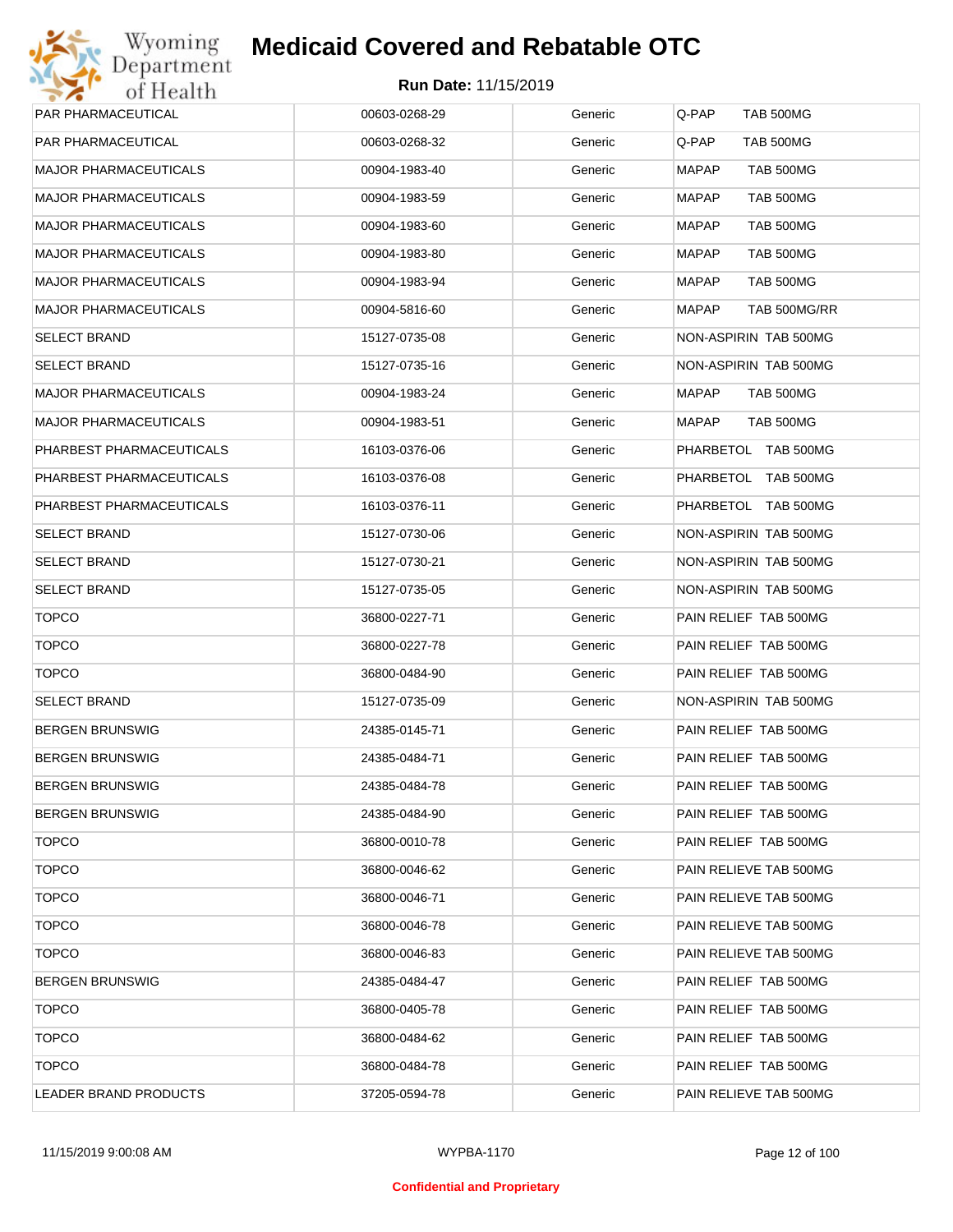| Wyoming<br>Department             | <b>Medicaid Covered and Rebatable OTC</b> |         |                              |
|-----------------------------------|-------------------------------------------|---------|------------------------------|
| of Health                         | <b>Run Date: 11/15/2019</b>               |         |                              |
| LEADER BRAND PRODUCTS             | 37205-0593-71                             | Generic | PAIN RELIEVE TAB 500MG       |
| LEADER BRAND PRODUCTS             | 37205-0593-78                             | Generic | PAIN RELIEVE TAB 500MG       |
| LEADER BRAND PRODUCTS             | 37205-0594-71                             | Generic | PAIN RELIEVE TAB 500MG       |
| LEADER BRAND PRODUCTS             | 37205-0980-71                             | Generic | PAIN RELIEVE TAB 500MG/RR    |
| LEADER BRAND PRODUCTS             | 37205-0980-78                             | Generic | PAIN RELIEVE TAB 500MG/RR    |
| <b>TOPCO</b>                      | 36800-0010-71                             | Generic | PAIN RELIEF TAB 500MG        |
| <b>TOPCO</b>                      | 36800-0405-72                             | Generic | PAIN RELIEF TAB 500MG        |
| <b>TOPCO</b>                      | 36800-0484-71                             | Generic | PAIN RELIEF TAB 500MG        |
| <b>LEADER BRAND PRODUCTS</b>      | 37205-0594-90                             | Generic | PAIN RELIEVE TAB 500MG       |
| AMERISOURCE BERGEN DRUGS          | 46122-0178-78                             | Generic | PAIN RELIEVE TAB 500MG       |
| <b>MCKESSON SUNMARK</b>           | 49348-0042-10                             | Generic | PAIN RELIEVE TAB 500MG       |
| <b>MCKESSON SUNMARK</b>           | 49348-0042-14                             | Generic | PAIN RELIEVE TAB 500MG       |
| <b>MCKESSON SUNMARK</b>           | 49348-0998-10                             | Generic | PAIN RELIEVE TAB 500MG       |
| PERRIGO PHARMACEUTICALS           | 45802-0484-78                             | Generic | <b>ACETAMIN</b><br>TAB 500MG |
| PERRIGO PHARMACEUTICALS           | 45802-0484-90                             | Generic | <b>ACETAMIN</b><br>TAB 500MG |
| <b>MCKESSON SUNMARK</b>           | 49348-0730-10                             | Generic | PAIN RELIEVE TAB 500MG       |
| <b>MCKESSON SUNMARK</b>           | 49348-0042-09                             | Generic | PAIN RELIEVE TAB 500MG       |
| <b>MCKESSON SUNMARK</b>           | 49348-0730-09                             | Generic | PAIN RELIEVE TAB 500MG       |
| <b>MCKESSON</b>                   | 62011-0027-01                             | Generic | PAIN RELIEF TAB 500MG        |
| AUBURN PHARMACEUTICAL             | 62107-0050-01                             | Generic | <b>TACTINAL</b><br>TAB 500MG |
| AUBURN PHARMACEUTICAL             | 62107-0050-10                             | Generic | <b>TACTINAL</b><br>TAB 500MG |
| AUBURN PHARMACEUTICAL             | 62107-0051-01                             | Generic | TACTINAL<br>TAB 500MG        |
| <b>MCKESSON</b>                   | 62011-0023-01                             | Generic | PAIN RELIEF TAB 500MG        |
| CHAIN DRUG MARKETING ASSOC        | 63868-0503-50                             | Generic | NON-ASPIRIN TAB 500MG        |
| AUBURN PHARMACEUTICAL             | 62107-0051-10                             | Generic | TACTINAL<br>TAB 500MG        |
| <b>MCKESSON</b>                   | 62011-0023-03                             | Generic | PAIN RELIEF TAB 500MG        |
| MCKESSON                          | 62011-0049-01                             | Generic | PAIN RELIEF TAB 500MG        |
| <b>CHAIN DRUG MARKETING ASSOC</b> | 63868-0987-10                             | Generic | NON-ASPIRIN TAB 500MG/RR     |
| CHAIN DRUG MARKETING ASSOC        | 63868-0987-50                             | Generic | NON-ASPIRIN TAB 500MG/RR     |
| CHAIN DRUG MARKETING ASSOC        | 63868-0507-01                             | Generic | NON-ASPIRIN TAB 500MG        |

| Acetaminophen Tab ER 650 MG  |               |         |                        |
|------------------------------|---------------|---------|------------------------|
| GEISS DESTIN & DUNN          | 00113-0217-71 | Generic | PAIN RELIEF TAB 650MG  |
| <b>PERRIGO</b>               | 00113-0544-62 | Generic | ARTHRTS PAIN TAB 650MG |
| <b>PERRIGO</b>               | 00113-0544-71 | Generic | ARTHRTS PAIN TAB 650MG |
| <b>MAJOR PHARMACEUTICALS</b> | 00904-5769-60 | Generic | ARTHRTS PAIN TAB 650MG |
| <b>BERGEN BRUNSWIG</b>       | 24385-0629-71 | Generic | ARTHRTS PAIN TAB 650MG |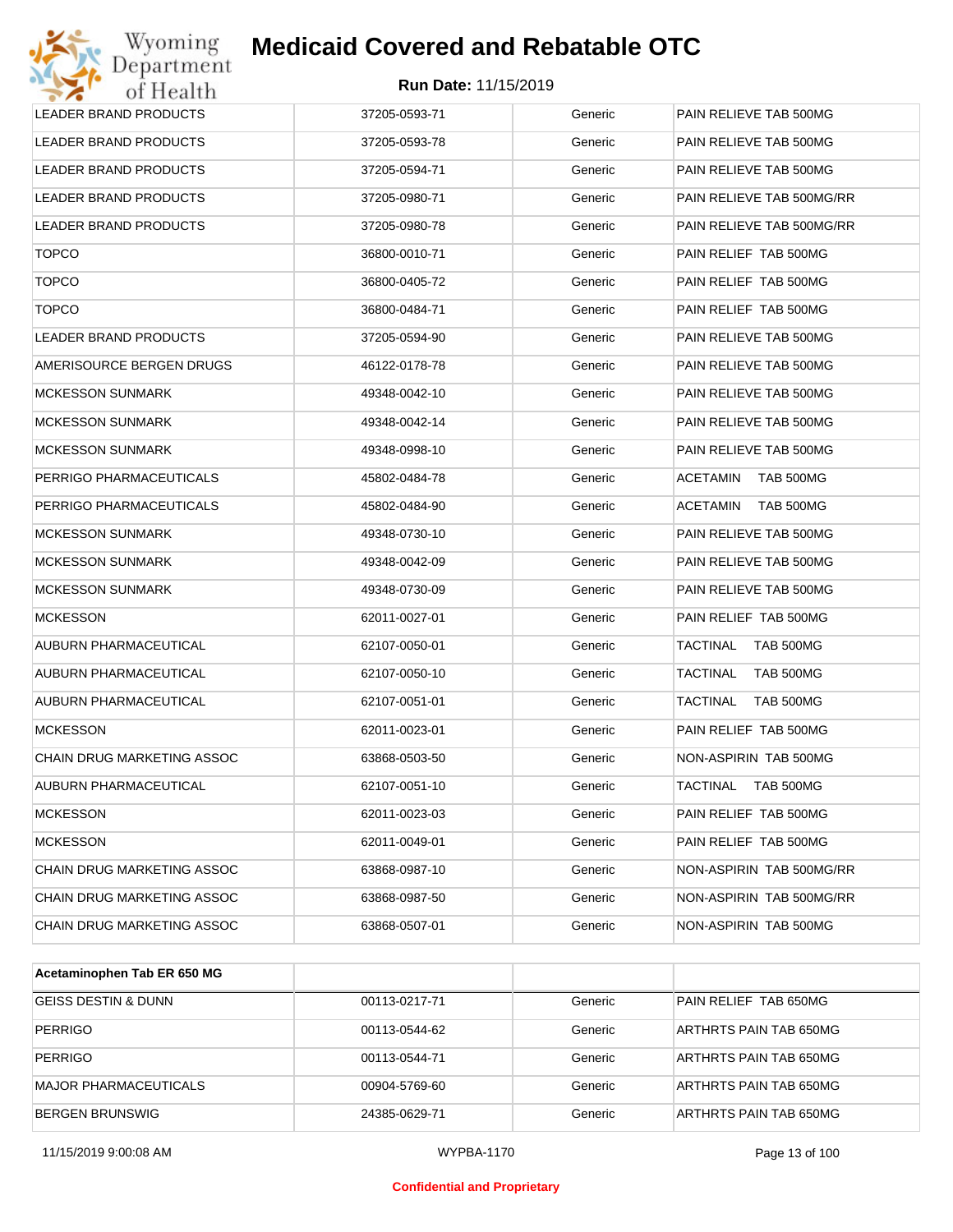# Wyoming<br>Department<br>of Health

### **Medicaid Covered and Rebatable OTC**

#### **Run Date:** 11/15/2019

| <b>BERGEN BRUNSWIG</b>         | 24385-0629-78 | Generic | ARTHRTS PAIN TAB 650MG       |  |  |
|--------------------------------|---------------|---------|------------------------------|--|--|
| <b>TOPCO</b>                   | 36800-0217-78 | Generic | 8 HOUR PAIN TAB 650MG        |  |  |
| <b>TOPCO</b>                   | 36800-0544-71 | Generic | ARTHRTS PAIN TAB 650MG       |  |  |
| <b>LEADER BRAND PRODUCTS</b>   | 37205-0034-78 | Generic | ARTHRTS PAIN TAB 650MG       |  |  |
| AMERISOURCE BERGEN DRUGS       | 46122-0062-71 | Generic | 8 HOUR PAIN TAB 650MG        |  |  |
| <b>TOPCO</b>                   | 36800-0966-47 | Generic | ARTHRTS PAIN TAB 650MG       |  |  |
| <b>TOPCO</b>                   | 36800-0544-62 | Generic | ARTHRTS PAIN TAB 650MG       |  |  |
| <b>TOPCO</b>                   | 36800-0544-78 | Generic | ARTHRTS PAIN TAB 650MG       |  |  |
| <b>LEADER BRAND PRODUCTS</b>   | 37205-0477-78 | Generic | 8 HOUR PAIN TAB 650MG        |  |  |
| AMERISOURCE BERGEN DRUGS       | 46122-0170-81 | Generic | ARTHRTS PAIN TAB 650MG       |  |  |
| <b>MCKESSON SUNMARK</b>        | 49348-0921-09 | Generic | ARTHRTS PAIN TAB 650MG       |  |  |
| <b>MCKESSON SUNMARK</b>        | 49348-0921-10 | Generic | ARTHRTS PAIN TAB 650MG       |  |  |
| AMERISOURCE BERGEN DRUGS       | 46122-0062-78 | Generic | 8 HOUR PAIN TAB 650MG        |  |  |
| <b>OHM LABS</b>                | 51660-0333-01 | Generic | ARTHRTS PAIN TAB 650MG       |  |  |
| <b>OHM LABS</b>                | 51660-0333-50 | Generic | ARTHRTS PAIN TAB 650MG       |  |  |
| <b>MCKESSON SUNMARK</b>        | 49348-0924-10 | Generic | 8 HOUR PAIN TAB 650MG        |  |  |
| <b>MCKESSON SUNMARK</b>        | 49348-0924-09 | Generic | 8 HOUR PAIN TAB 650MG        |  |  |
| <b>MCKESSON</b>                | 62011-0026-01 | Generic | ARTHRTS PAIN TAB 650MG       |  |  |
| CHAIN DRUG MARKETING ASSOC     | 63868-0089-01 | Generic | ARTHRTS PAIN TAB 650MG       |  |  |
| CHAIN DRUG MARKETING ASSOC     | 63868-0089-50 | Generic | ARTHRTS PAIN TAB 650MG       |  |  |
| AMERICAN HEALTH PACKAGING      | 68084-0777-95 | Generic | ACETAMIN<br>TAB 650MG        |  |  |
| AMERICAN HEALTH PACKAGING      | 68084-0777-25 | Generic | <b>TAB 650MG</b><br>ACETAMIN |  |  |
|                                |               |         |                              |  |  |
| <b>Aspirin Chew Tab 81 MG</b>  |               |         |                              |  |  |
| <b>GEISS DESTIN &amp; DUNN</b> | 00113-0467-68 | Generic | <b>ASPIRIN</b><br>CHW 81MG   |  |  |
| <b>GEISS DESTIN &amp; DUNN</b> | 00113-0274-68 | Generic | <b>ASPIRIN</b><br>CHW 81MG   |  |  |
| <b>RUGBY LABORATORIES</b>      | 00536-1008-36 | Generic | <b>ASPIRIN</b><br>CHW 81MG   |  |  |
| PAR PHARMACEUTICAL             | 00603-0024-36 | Generic | ASPIRIN<br>CHW 81MG          |  |  |
| PHARBEST PHARMACEUTICALS       | 16103-0366-11 | Generic | <b>ASPIRIN</b><br>CHW 81MG   |  |  |
| <b>MAJOR PHARMACEUTICALS</b>   | 00904-6288-89 | Generic | ASPIRIN LOW CHW 81MG         |  |  |
| <b>MAJOR PHARMACEUTICALS</b>   | 00904-4040-73 | Generic | CHW 81MG<br><b>ASPIRIN</b>   |  |  |
| <b>SELECT BRAND</b>            | 15127-0241-36 | Generic | SB CHILD ASA CHW 81MG        |  |  |
| <b>TOPCO</b>                   | 36800-0274-68 | Generic | <b>ASPIRIN LOW CHW 81MG</b>  |  |  |
| PHARBEST PHARMACEUTICALS       | 16103-0366-05 | Generic | CHW 81MG<br>ASPIRIN          |  |  |
| <b>BERGEN BRUNSWIG</b>         | 24385-0278-68 | Generic | <b>GNP ASPIRIN CHW 81MG</b>  |  |  |

TOPCO 36800-0259-68 Generic ASPIRIN CHW 81MG LEADER BRAND PRODUCTS 37205-0369-68 Generic ASPIRIN CHW 81MG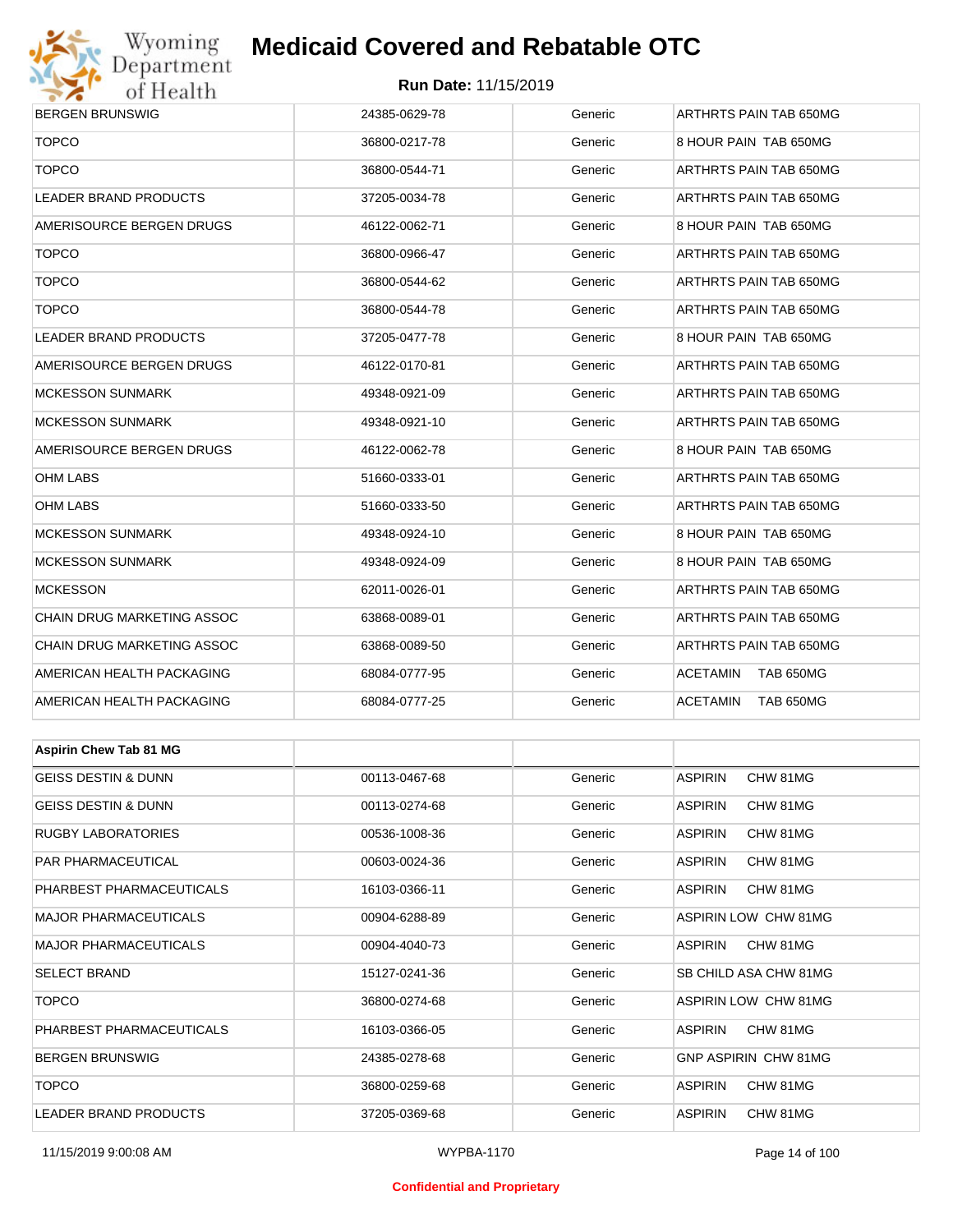# Wyoming<br>Department<br>of Health **Medicaid Covered and Rebatable OTC**

#### **Run Date:** 11/15/2019

| <b>BERGEN BRUNSWIG</b>       | 24385-0028-68 | Generic | GNP ASPIRIN CHW 81MG        |
|------------------------------|---------------|---------|-----------------------------|
| <b>BERGEN BRUNSWIG</b>       | 24385-0364-68 | Generic | GNP ASPIRIN CHW 81MG        |
| LEADER BRAND PRODUCTS        | 37205-0467-68 | Generic | CHILD ASA CHW 81MG          |
| <b>TOPCO</b>                 | 36800-0467-68 | Generic | ASPIRIN LOW CHW 81MG        |
| <b>LEADER BRAND PRODUCTS</b> | 37205-0708-68 | Generic | CHILD ASA CHW 81MG          |
| <b>MCKESSON SUNMARK</b>      | 49348-0498-07 | Generic | SM ASPIRIN CHW 81MG         |
| <b>MCKESSON SUNMARK</b>      | 49348-0191-07 | Generic | SM CHILD ASA CHW 81MG       |
| <b>MCKESSON SUNMARK</b>      | 49348-0757-07 | Generic | SM ASPIRIN CHW 81MG         |
| TIME-CAP LABS                | 49483-0334-63 | Generic | <b>ASPIRIN LOW CHW 81MG</b> |
| <b>MCKESSON</b>              | 62011-0028-01 | Generic | HM ASPIRIN CHW 81MG         |
| <b>MCKESSON</b>              | 62011-0021-01 | Generic | HM ASPIRIN CHW 81MG         |
| AUBURN PHARMACEUTICAL        | 62107-0026-36 | Generic | CHILD ASA LS CHW 81MG       |
| <b>MCKESSON</b>              | 62011-0212-01 | Generic | HM ASPIRIN CHW 81MG         |

| <b>Aspirin Suppos 300 MG</b> |               |         |                |           |
|------------------------------|---------------|---------|----------------|-----------|
| PERRIGO                      | 00574-7034-12 | Generic | <b>ASPIRIN</b> | SUP 300MG |

| <b>Aspirin Suppos 600 MG</b> |               |         |                |           |
|------------------------------|---------------|---------|----------------|-----------|
| PERRIGO                      | 00574-7036-12 | Generic | <b>ASPIRIN</b> | SUP 600MG |

| Aspirin Tab 325 MG             |               |         |                                    |
|--------------------------------|---------------|---------|------------------------------------|
| <b>GEISS DESTIN &amp; DUNN</b> | 00113-0416-87 | Generic | <b>ASPIRIN</b><br><b>TAB 325MG</b> |
| <b>GEISS DESTIN &amp; DUNN</b> | 00113-0416-90 | Generic | <b>ASPIRIN</b><br><b>TAB 325MG</b> |
| <b>GEISS DESTIN &amp; DUNN</b> | 00113-0416-78 | Generic | <b>ASPIRIN</b><br><b>TAB 325MG</b> |
| <b>RUGBY LABORATORIES</b>      | 00536-3305-10 | Generic | <b>ASPIRIN</b><br><b>TAB 325MG</b> |
| <b>RUGBY LABORATORIES</b>      | 00536-1053-05 | Generic | <b>ASPIRIN</b><br><b>TAB 325MG</b> |
| <b>RUGBY LABORATORIES</b>      | 00536-1053-01 | Generic | <b>ASPIRIN</b><br><b>TAB 325MG</b> |
| <b>RUGBY LABORATORIES</b>      | 00536-3305-01 | Generic | <b>ASPIRIN</b><br><b>TAB 325MG</b> |
| <b>MAJOR PHARMACEUTICALS</b>   | 00904-2009-60 | Generic | <b>ASPIRIN</b><br><b>TAB 325MG</b> |
| <b>RUGBY LABORATORIES</b>      | 00536-1054-29 | Generic | <b>TAB 325MG</b><br><b>ASPIRIN</b> |
| <b>SELECT BRAND</b>            | 15127-0738-05 | Generic | SB ASPIRIN TAB 325MG               |
| <b>SELECT BRAND</b>            | 15127-0738-10 | Generic | SB ASPIRIN TAB 325MG               |
| <b>SELECT BRAND</b>            | 15127-0738-21 | Generic | SB ASPIRIN TAB 325MG               |
| <b>MAJOR PHARMACEUTICALS</b>   | 00904-2009-40 | Generic | <b>ASPIRIN</b><br><b>TAB 325MG</b> |
| PHARBEST PHARMACEUTICALS       | 16103-0365-08 | Generic | <b>ASPIRIN</b><br><b>TAB 325MG</b> |
| <b>SELECT BRAND</b>            | 15127-0738-01 | Generic | SB ASPIRIN TAB 325MG               |
| PHARBEST PHARMACEUTICALS       | 16103-0365-11 | Generic | <b>ASPIRIN</b><br><b>TAB 325MG</b> |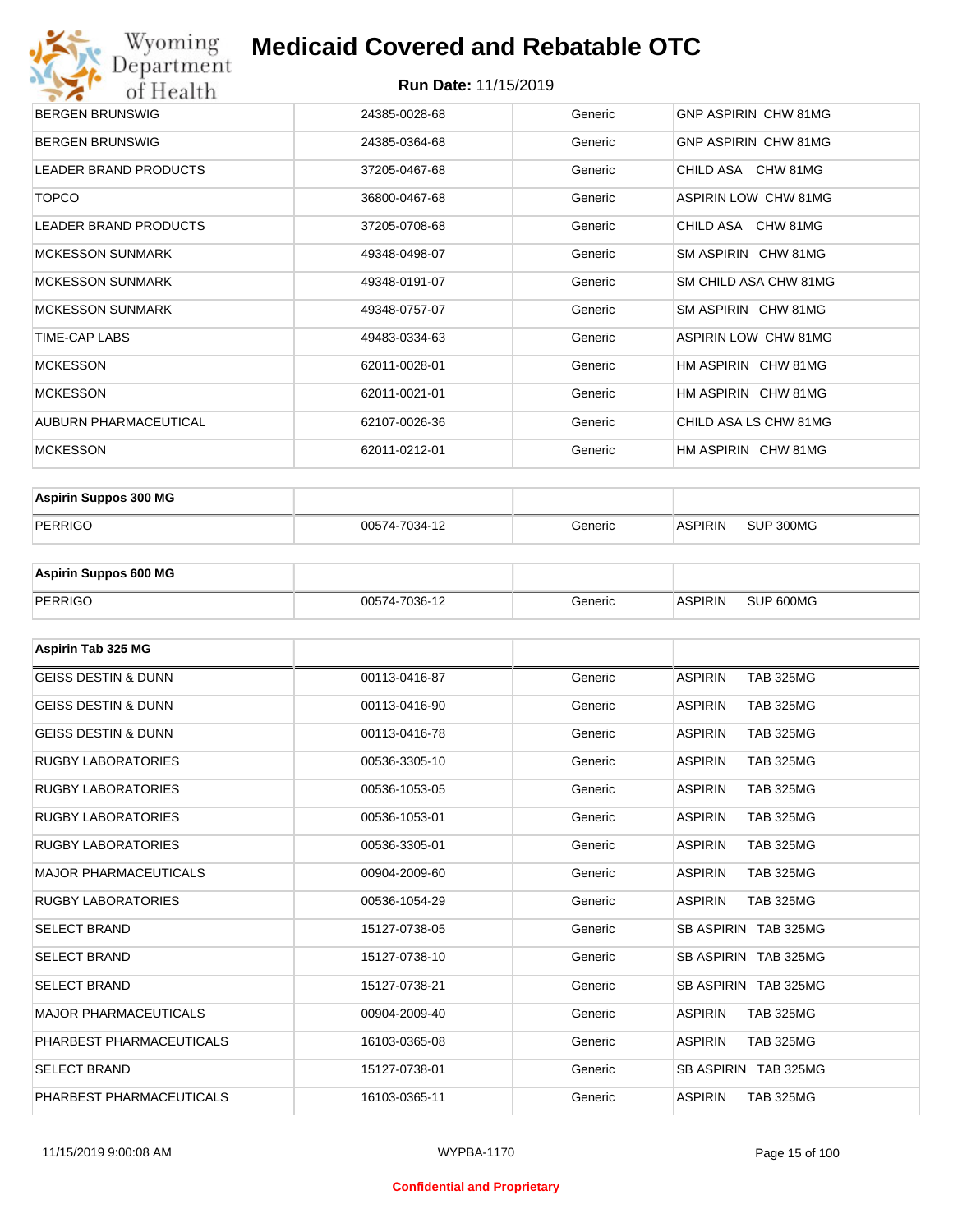

| <b>MCKESSON SUNMARK</b>    | 49348-0001-14 | Generic | SM ASPIRIN TAB 325MG               |
|----------------------------|---------------|---------|------------------------------------|
| <b>MCKESSON SUNMARK</b>    | 49348-0001-10 | Generic | SM ASPIRIN TAB 325MG               |
| TIME-CAP LABS              | 49483-0011-10 | Generic | <b>ASPIRIN</b><br><b>TAB 325MG</b> |
| <b>MCKESSON SUNMARK</b>    | 49348-0001-23 | Generic | SM ASPIRIN TAB 325MG               |
| <b>MCKESSON</b>            | 62011-0020-01 | Generic | HM ASPIRIN TAB 325MG               |
| CHAIN DRUG MARKETING ASSOC | 63868-0352-03 | Generic | OC ASPIRIN TAB 325MG               |
| CHAIN DRUG MARKETING ASSOC | 63868-0352-10 | Generic | OC ASPIRIN TAB 325MG               |

| Aspirin Tab Delayed Release 325 MG |               |         |                                |
|------------------------------------|---------------|---------|--------------------------------|
| <b>RUGBY LABORATORIES</b>          | 00536-3313-01 | Generic | TAB 325MG EC<br><b>ASPIRIN</b> |
| <b>RUGBY LABORATORIES</b>          | 00536-3313-10 | Generic | <b>ASPIRIN</b><br>TAB 325MG EC |
| PAR PHARMACEUTICAL                 | 00603-0169-21 | Generic | <b>ASPIRIN</b><br>TAB 325MG EC |
| <b>PAR PHARMACEUTICAL</b>          | 00603-0169-32 | Generic | <b>ASPIRIN</b><br>TAB 325MG EC |
| <b>MAJOR PHARMACEUTICALS</b>       | 00904-2013-72 | Generic | <b>ASPIRIN</b><br>TAB 325MG EC |
| <b>MAJOR PHARMACEUTICALS</b>       | 00904-2011-59 | Generic | <b>ASPIRIN</b><br>TAB 325MG EC |
| <b>MAJOR PHARMACEUTICALS</b>       | 00904-2013-60 | Generic | <b>ASPIRIN</b><br>TAB 325MG EC |
| PAR PHARMACEUTICAL                 | 00603-0168-21 | Generic | <b>ASPIRIN</b><br>TAB 325MG EC |
| PHARBEST PHARMACEUTICALS           | 16103-0357-08 | Generic | <b>ASPIRIN</b><br>TAB 325MG EC |
| <b>MAJOR PHARMACEUTICALS</b>       | 00904-2013-80 | Generic | TAB 325MG EC<br><b>ASPIRIN</b> |
| <b>BERGEN BRUNSWIG</b>             | 24385-0429-02 | Generic | GNP ASPIRIN TAB 325MG EC       |
| <b>BERGEN BRUNSWIG</b>             | 24385-0429-90 | Generic | GNP ASPIRIN TAB 325MG EC       |
| PHARBEST PHARMACEUTICALS           | 16103-0357-11 | Generic | <b>ASPIRIN</b><br>TAB 325MG EC |
| <b>TOPCO</b>                       | 36800-0429-02 | Generic | <b>ASPIRIN</b><br>TAB 325MG EC |
| <b>LEADER BRAND PRODUCTS</b>       | 37205-0429-96 | Generic | <b>ASPIRIN</b><br>TAB 325MG EC |
| <b>LEADER BRAND PRODUCTS</b>       | 37205-0429-87 | Generic | <b>ASPIRIN</b><br>TAB 325MG EC |
| <b>MCKESSON SUNMARK</b>            | 49348-0937-14 | Generic | SM ASPIRIN TAB 325MG EC        |
| <b>TIME-CAP LABS</b>               | 49483-0331-10 | Generic | <b>ASPIRIN</b><br>TAB 325MG EC |
| <b>WAL-MART</b>                    | 50844-0227-12 | Generic | EQ ASPIRIN TAB 325MG EC        |
| <b>MCKESSON SUNMARK</b>            | 49348-0937-82 | Generic | SM ASPIRIN TAB 325MG EC        |
| TIME-CAP LABS                      | 49483-0331-01 | Generic | <b>ASPIRIN</b><br>TAB 325MG EC |
| MCKESSON PACKAGING SERVICES        | 63739-0523-01 | Generic | <b>ASPIRIN</b><br>TAB 325MG EC |
| AUBURN PHARMACEUTICAL              | 62107-0028-01 | Generic | <b>ECPIRIN</b><br>TAB 325MG EC |
| <b>MCKESSON</b>                    | 62011-0040-01 | Generic | <b>ASPIRIN</b><br>TAB 325MG EC |
| AUBURN PHARMACEUTICAL              | 62107-0028-32 | Generic | <b>ECPIRIN</b><br>TAB 325MG EC |
|                                    |               |         |                                |

| Aspirin Tab Delayed Release 81 MG |               |         |                |             |
|-----------------------------------|---------------|---------|----------------|-------------|
| <b>RUGBY LABORATORIES</b>         | 00536-1004-41 | Generic | <b>ASPIRIN</b> | TAB 81MG EC |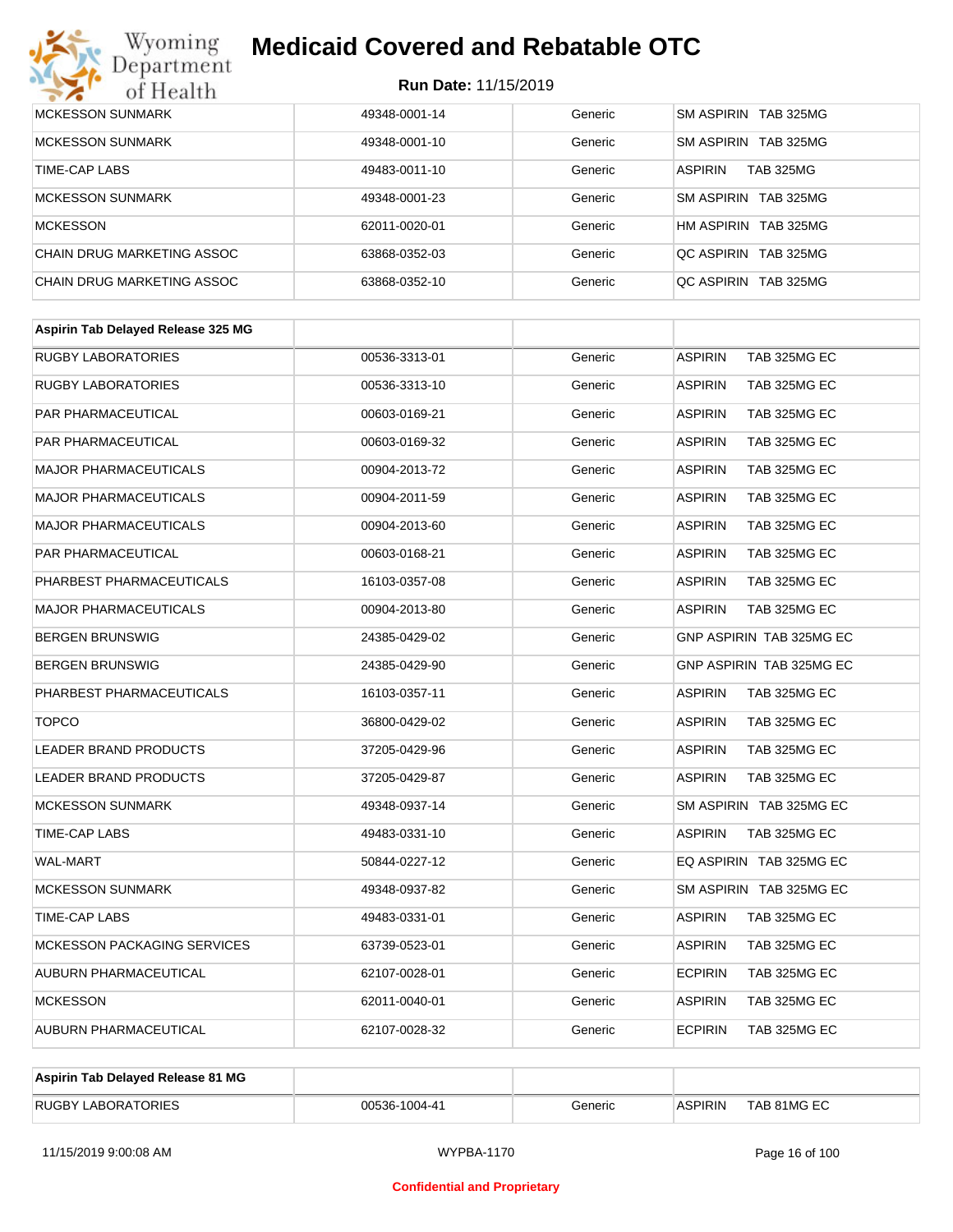#### Wyoming<br>Department<br>of Health **Medicaid Covered and Rebatable OTCRun Date:** 11/15/2019

| PAR PHARMACEUTICAL                 | 00603-0026-22 | Generic | ASPIRIN LOW TAB 81MG EC       |
|------------------------------------|---------------|---------|-------------------------------|
| PAR PHARMACEUTICAL                 | 00603-0026-32 | Generic | ASPIRIN LOW TAB 81MG EC       |
| RUGBY LABORATORIES                 | 00536-1004-10 | Generic | ASPIRIN TAB 81MG EC           |
| <b>MAJOR PHARMACEUTICALS</b>       | 00904-7704-70 | Generic | ASPIR-LOW TAB 81MG EC         |
| <b>MAJOR PHARMACEUTICALS</b>       | 00904-7704-80 | Generic | ASPIR-LOW TAB 81MG EC         |
| PHARBEST PHARMACEUTICALS           | 16103-0356-09 | Generic | ASPIRIN<br>TAB 81MG EC        |
| PHARBEST PHARMACEUTICALS           | 16103-0356-11 | Generic | <b>ASPIRIN</b><br>TAB 81MG EC |
| <b>SELECT BRAND</b>                | 15127-0228-65 | Generic | ASPIRIN<br>TAB 81MG EC        |
| <b>SELECT BRAND</b>                | 15127-0228-94 | Generic | ASPIRIN LOW TAB 81MG EC       |
| <b>TOPCO</b>                       | 36800-0277-48 | Generic | ASPIRIN LOW TAB 81MG EC       |
| <b>MAJOR PHARMACEUTICALS</b>       | 00904-7704-18 | Generic | ASPIR-LOW TAB 81MG EC         |
| AMERISOURCE BERGEN DRUGS           | 46122-0180-87 | Generic | ASPIRIN LOW TAB 81MG EC       |
| AMERISOURCE BERGEN DRUGS           | 46122-0182-48 | Generic | GNP ASPIRIN TAB 81MG EC       |
| <b>MCKESSON SUNMARK</b>            | 49348-0980-15 | Generic | SM ASPIRIN TAB 81MG EC        |
| <b>MCKESSON SUNMARK</b>            | 49348-0980-23 | Generic | SM ASPIRIN TAB 81MG EC        |
| <b>MCKESSON SUNMARK</b>            | 49348-0980-53 | Generic | SM ASPIRIN TAB 81MG EC        |
| <b>MCKESSON SUNMARK</b>            | 49348-0981-15 | Generic | SM ASPIRIN TAB 81MG EC        |
| AMERISOURCE BERGEN DRUGS           | 46122-0180-76 | Generic | ASPIRIN LOW TAB 81MG EC       |
| TIME-CAP LABS                      | 49483-0387-10 | Generic | ASPIRIN LOW TAB 81MG EC       |
| TIME-CAP LABS                      | 49483-0387-12 | Generic | ASPIRIN LOW TAB 81MG EC       |
| <b>MCKESSON</b>                    | 62011-0003-01 | Generic | ASPIRIN LOW TAB 81MG EC       |
| <b>MCKESSON</b>                    | 62011-0019-01 | Generic | ASPIRIN LOW TAB 81MG EC       |
| <b>MCKESSON PACKAGING SERVICES</b> | 63739-0522-01 | Generic | ASPIRIN<br>TAB 81MG EC        |
| <b>MCKESSON PACKAGING SERVICES</b> | 63739-0522-10 | Generic | ASPIRIN<br>TAB 81MG EC        |
| AUBURN PHARMACEUTICAL              | 62107-0027-26 | Generic | ASPIRIN 81 TAB 81MG EC        |
| AUBURN PHARMACEUTICAL              | 62107-0027-32 | Generic | ASPIRIN 81 TAB 81MG EC        |

| Magnesium Salicylate Tab 500 MG |               |         |                              |
|---------------------------------|---------------|---------|------------------------------|
| <b>SELECT BRAND</b>             | 15127-0448-24 | Generic | <b>SB BACKACHE TAB 500MG</b> |
| <b>ANTACIDS</b>                 |               |         |                              |

| Alum & Mag Hydroxide-Simethicone Chew<br>Tab 200-200-25 MG |               |         |                        |
|------------------------------------------------------------|---------------|---------|------------------------|
| RUGBY LABORATORIES                                         | 00536-1011-01 | Generic | <b>CHW</b><br>ALMACONE |
| MAJOR PHARMACEUTICALS                                      | 00904-0478-60 | Generic | MINTOX PLUS CHW        |

| Alum & Mag Hydroxide-Simethicone Susp<br>200-200-20 MG/5ML |               |         |                          |
|------------------------------------------------------------|---------------|---------|--------------------------|
| PERRIGO                                                    | 00113-0357-40 | Generic | ANTACID PLUS SUS GAS REL |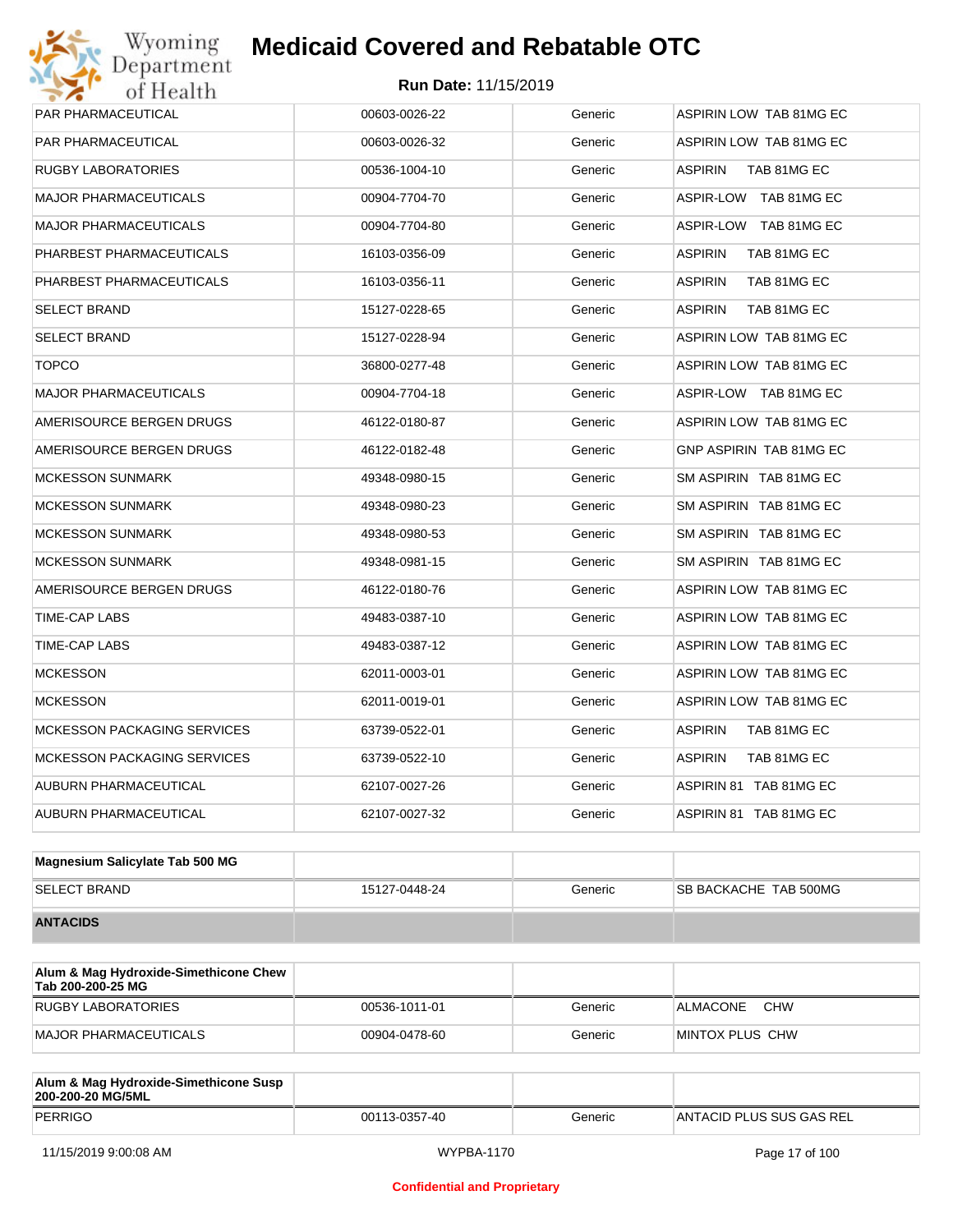

| PHARMACEUTICAL ASSOCIATES         | 00121-1761-30 | Generic | MAG-AL PLUS LIO                 |
|-----------------------------------|---------------|---------|---------------------------------|
| <b>PERRIGO</b>                    | 00113-0851-40 | Generic | SUS<br><b>ANTACID</b>           |
| <b>MAJOR PHARMACEUTICALS</b>      | 00904-0004-14 | Generic | MI-ACID<br><b>SUS</b>           |
| <b>RUGBY LABORATORIES</b>         | 00536-0025-83 | Generic | <b>SUS</b><br><b>ALMACONE</b>   |
| <b>RUGBY LABORATORIES</b>         | 00536-1945-83 | Generic | <b>SUS</b><br><b>RULOX</b>      |
| <b>MAJOR PHARMACEUTICALS</b>      | 00904-5721-14 | Generic | <b>SUS</b><br><b>MINTOX</b>     |
| <b>SELECT BRAND</b>               | 15127-0883-52 | Generic | SB ANTACID/ SUS ANTIGAS         |
| <b>TOPCO</b>                      | 36800-0357-40 | Generic | ANTACID PLUS SUS GAS REL        |
| <b>BERGEN BRUNSWIG</b>            | 24385-0356-40 | Generic | <b>GNP ANTACID SUS ANTI-GAS</b> |
| <b>LEADER BRAND PRODUCTS</b>      | 37205-0314-40 | Generic | <b>ANTACID</b><br>SUS REG ST    |
| <b>LEADER BRAND PRODUCTS</b>      | 37205-0530-40 | Generic | <b>ANTACID FAST SUS ACTING</b>  |
| <b>BERGEN BRUNSWIG</b>            | 24385-0357-40 | Generic | <b>GNP MASANTI SUS REG ST</b>   |
| <b>TOPCO</b>                      | 36800-0851-40 | Generic | <b>ANTACID FAST SUS RELIEF</b>  |
| <b>MCKESSON SUNMARK</b>           | 49348-0019-39 | Generic | <b>SM ANTACID/ SUS ANTIGAS</b>  |
| <b>MCKESSON SUNMARK</b>           | 49348-0020-39 | Generic | SM ANTACID SUS ANTI-GAS         |
| <b>MCKESSON</b>                   | 62011-0147-01 | Generic | HM ANTACID SUS ANTI-GAS         |
| <b>MCKESSON</b>                   | 62011-0148-01 | Generic | HM ANTACID SUS ANTI-GAS         |
| <b>CHAIN DRUG MARKETING ASSOC</b> | 63868-0694-57 | Generic | QC ANTACID SUS                  |
| <b>CHAIN DRUG MARKETING ASSOC</b> | 63868-0712-57 | Generic | QC ANTACID SUS ANTI-GAS         |

| Alum & Mag Hydroxide-Simethicone Susp<br>400-400-40 MG/5ML |               |         |                                       |
|------------------------------------------------------------|---------------|---------|---------------------------------------|
| <b>GEISS DESTIN &amp; DUNN</b>                             | 00113-0340-40 | Generic | ANTACID PLUS SUS GAS REL              |
| PHARMACEUTICAL ASSOCIATES                                  | 00121-1762-30 | Generic | MAG-AL PLUS LIO XS                    |
| <b>RUGBY LABORATORIES</b>                                  | 00536-0015-83 | Generic | ALMACONE DBL SUS STRENGTH             |
| PERRIGO PHARMACEUTICALS                                    | 00113-0588-40 | Generic | <b>ANTACID</b><br><b>SUS ANTI-GAS</b> |
| <b>MAJOR PHARMACEUTICALS</b>                               | 00904-5725-14 | Generic | <b>MINTOX</b><br><b>SUS MAX ST</b>    |
| <b>MAJOR PHARMACEUTICALS</b>                               | 00904-0005-14 | Generic | <b>MI-ACID</b><br><b>SUS MAX ST</b>   |
| <b>SELECT BRAND</b>                                        | 15127-0745-52 | Generic | ANTACID/ANTI SUS-GAS DS               |
| <b>TOPCO</b>                                               | 36800-0340-40 | Generic | ANTACID PLUS SUS ANTI-GAS             |
| <b>TOPCO</b>                                               | 36800-0588-40 | Generic | <b>SUS MAX ST</b><br><b>ANTACID</b>   |
| <b>BERGEN BRUNSWIG</b>                                     | 24385-0340-40 | Generic | <b>GNP MASANTI SUS MAX ST</b>         |
| <b>LEADER BRAND PRODUCTS</b>                               | 37205-0535-40 | Generic | <b>ANTACID</b><br><b>SUS MAX ST</b>   |
| <b>BERGEN BRUNSWIG</b>                                     | 24385-0362-40 | Generic | <b>GNP ANTACID SUS CHERRY</b>         |
| <b>LEADER BRAND PRODUCTS</b>                               | 37205-0536-40 | Generic | <b>ANTACID</b><br><b>SUS MAX ST</b>   |
| <b>MCKESSON</b>                                            | 62011-0122-01 | Generic | ADVANCED<br><b>SUS ANTACID</b>        |
| <b>MCKESSON</b>                                            | 62011-0149-01 | Generic | HM ANTACID SUS ANTI-GAS               |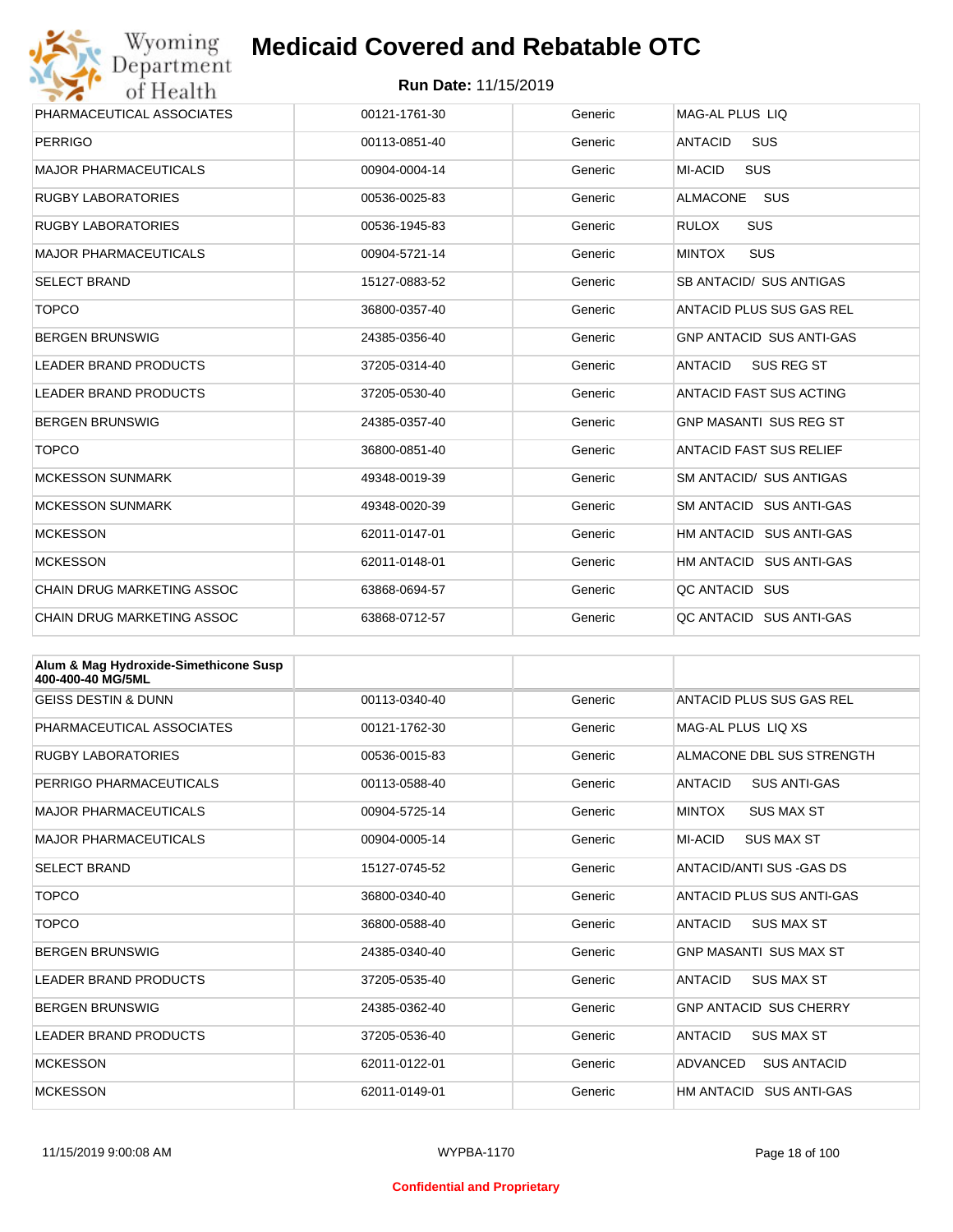

| Aluminum & Magnesium Hydroxides Susp<br>200-200 MG/5ML          |               |              |                                      |
|-----------------------------------------------------------------|---------------|--------------|--------------------------------------|
| PHARMACEUTICAL ASSOCIATES                                       | 00121-1760-30 | Brand        | MAG-AL<br>LIQ                        |
| Aluminum Hydroxide Gel Susp 320<br>MG/5ML                       |               |              |                                      |
| <b>RUGBY LABORATORIES</b>                                       | 00536-0091-85 | Generic      | ALUM HYDROX SUS 320/5ML              |
| Aluminum Hydroxide-Magnesium                                    |               |              |                                      |
| Carbonate Chew Tab 160-105 MG                                   |               |              |                                      |
| <b>GLAXO CONSUMER HEALTHCARE L.P.</b>                           | 00135-0098-26 | <b>Brand</b> | <b>GAVISCON</b><br><b>CHW EX-STR</b> |
| <b>GLAXO CONSUMER HEALTHCARE L.P.</b>                           | 00135-0430-03 | Brand        | <b>GAVISCON</b><br>CHW EX-STR        |
| <b>MAJOR PHARMACEUTICALS</b>                                    | 00904-5365-60 | Generic      | <b>ACID GONE</b><br><b>CHW</b>       |
| AMERISOURCE BERGEN DRUGS                                        | 46122-0150-78 | Generic      | GNP ANTACID CHW 160-105              |
| Aluminum Hydroxide-Magnesium                                    |               |              |                                      |
| Carbonate Susp 508-475 MG/10ML                                  |               |              |                                      |
| <b>GLAXO CONSUMER HEALTHCARE L.P.</b>                           | 00135-0095-41 | <b>Brand</b> | <b>GAVISCON</b><br><b>SUS</b>        |
| Aluminum Hydroxide-Magnesium<br>Carbonate Susp 95-358 MG/15ML   |               |              |                                      |
| GLAXO CONSUMER HEALTHCARE L.P.                                  | 00135-0094-41 | Brand        | <b>GAVISCON</b><br><b>SUS</b>        |
| <b>MAJOR PHARMACEUTICALS</b>                                    | 00904-7727-14 | Generic      | SUS<br><b>ACID GONE</b>              |
| Aluminum Hydroxide-Magnesium<br>Trisilicate Chew Tab 80-14.2 MG |               |              |                                      |
| GLAXO CONSUMER HEALTHCARE L.P.                                  | 00135-0096-26 | Brand        | <b>GAVISCON</b><br><b>CHW</b>        |
|                                                                 |               |              |                                      |
| <b>Calcium Carbonate (Antacid) Chew Tab</b><br>1000 MG          |               |              |                                      |
| GLAXO CONSUMER HEALTHCARE L.P.                                  | 00135-0118-14 | <b>Brand</b> | TUMS ULTRA CHW 1000MG                |
| GLAXO CONSUMER HEALTHCARE L.P.                                  | 00135-0118-83 | Brand        | TUMS ULTRA CHW 1000MG                |
| GLAXO CONSUMER HEALTHCARE L.P.                                  | 00135-0180-14 | Brand        | TUMS ULTRA CHW 1000MG                |
| <b>GLAXO CONSUMER HEALTHCARE L.P.</b>                           | 00135-0181-01 | <b>Brand</b> | TUMS ULTRA CHW 1000MG                |
| GLAXO CONSUMER HEALTHCARE L.P.                                  | 00135-0181-02 | <b>Brand</b> | TUMS ULTRA CHW 1000MG                |
| GLAXO CONSUMER HEALTHCARE L.P.                                  | 00135-0181-03 | <b>Brand</b> | TUMS ULTRA CHW 1000MG                |
| GLAXO CONSUMER HEALTHCARE L.P.                                  | 00135-0228-01 | <b>Brand</b> | TUMS ULTRA CHW 1000MG                |
| PERRIGO PHARMACEUTICALS                                         | 00113-0595-23 | Generic      | CAL ANTACID CHW 1000MG               |
| GLAXO CONSUMER HEALTHCARE L.P.                                  | 00135-0181-05 | <b>Brand</b> | TUMS ULTRA CHW 1000MG                |
| GLAXO CONSUMER HEALTHCARE L.P.                                  | 00135-0180-02 | <b>Brand</b> | TUMS ULTRA CHW 1000MG                |
| GLAXO CONSUMER HEALTHCARE L.P.                                  | 00135-0181-14 | <b>Brand</b> | TUMS ULTRA CHW 1000MG                |
| <b>TOPCO</b>                                                    | 36800-0595-23 | Generic      | CALC ANTACID CHW 1000MG              |
| LEADER BRAND PRODUCTS                                           | 37205-0333-69 | Generic      | CAL ANTACID CHW 1000MG               |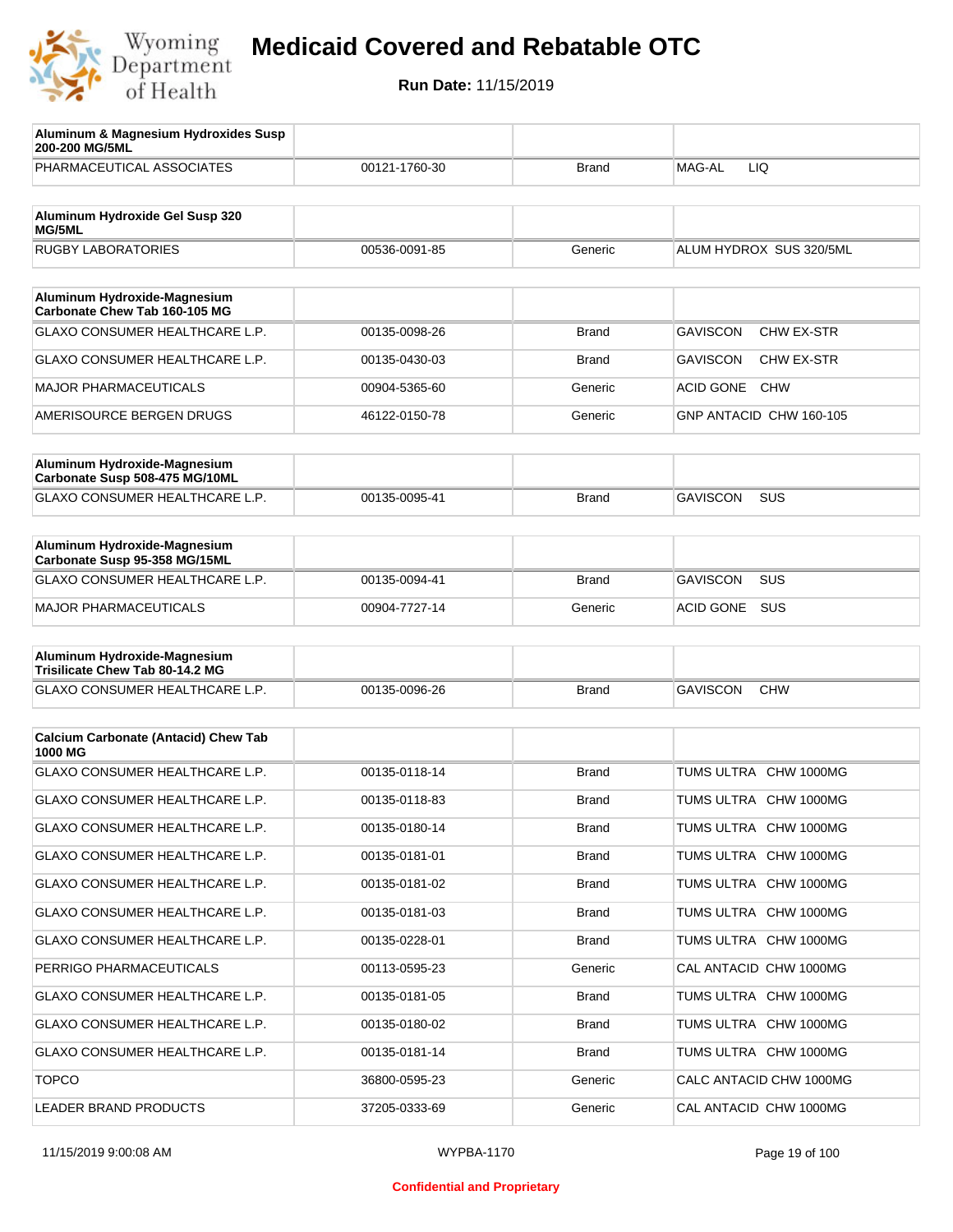

| <b>MCKESSON SUNMARK</b>                                            | 49348-0959-16 | Generic      | SM ANTACID CHW 1000MG       |
|--------------------------------------------------------------------|---------------|--------------|-----------------------------|
| <b>Calcium Carbonate (Antacid) Chew Tab</b><br>1177 MG (471 MG Ca) |               |              |                             |
| GLAXO CONSUMER HEALTHCARE L.P.                                     | 00135-0560-01 | <b>Brand</b> | TUMS CHW DEL CHW 1177MG     |
| <b>Calcium Carbonate (Antacid) Chew Tab</b><br>500 MG              |               |              |                             |
| PERRIGO PHARMACEUTICALS                                            | 00113-0485-47 | Generic      | <b>ANTACID</b><br>CHW 500MG |
| GLAXO CONSUMER HEALTHCARE L.P.                                     | 00135-0070-48 | <b>Brand</b> | TUMS<br>CHW 500MG           |
| GLAXO CONSUMER HEALTHCARE L.P.                                     | 00135-0071-27 | <b>Brand</b> | <b>TUMS</b><br>CHW 500MG    |
| GLAXO CONSUMER HEALTHCARE L.P.                                     | 00135-0071-48 | <b>Brand</b> | TUMS<br>CHW 500MG           |
| PERRIGO PHARMACEUTICALS                                            | 00113-0478-47 | Generic      | CALC ANTACID CHW 500MG      |
| GLAXO CONSUMER HEALTHCARE L.P.                                     | 00135-0070-03 | <b>Brand</b> | TUMS<br>CHW 500MG           |
| RUGBY LABORATORIES                                                 | 00536-1007-15 | Generic      | CAL-GEST<br>CHW 500MG       |
| <b>RUGBY LABORATORIES</b>                                          | 00536-1048-15 | Generic      | <b>ANTACID</b><br>CHW 500MG |
| GLAXO CONSUMER HEALTHCARE L.P.                                     | 00135-0522-03 | Generic      | TUMS FRESHER CHW 500MG      |
| <b>GLAXO CONSUMER HEALTHCARE L.P.</b>                              | 00135-0070-27 | <b>Brand</b> | <b>TUMS</b><br>CHW 500MG    |
| <b>MAJOR PHARMACEUTICALS</b>                                       | 00904-6412-92 | Generic      | CALC ANTACID CHW 500MG      |
| <b>SELECT BRAND</b>                                                | 15127-0210-24 | Generic      | ANTACID<br>CHW 500MG        |
| <b>MAJOR PHARMACEUTICALS</b>                                       | 00904-1257-92 | Generic      | CALC ANTACID CHW 500MG      |
| <b>TOPCO</b>                                                       | 36800-0485-47 | Generic      | CALC ANTACID CHW 500MG      |
| <b>SELECT BRAND</b>                                                | 15127-0211-24 | Generic      | <b>ANTACID</b><br>CHW 500MG |
| <b>TOPCO</b>                                                       | 36800-0478-47 | Generic      | ANTACID<br>CHW 500MG        |
| <b>LEADER BRAND PRODUCTS</b>                                       | 37205-0200-47 | Generic      | ANTACID<br>CHW 500MG        |
| LEADER BRAND PRODUCTS                                              | 37205-0210-47 | Generic      | <b>ANTACID</b><br>CHW 500MG |
| <b>MCKESSON SUNMARK</b>                                            | 49348-0957-21 | Generic      | CALC ANTACID CHW 500MG      |
| <b>MCKESSON SUNMARK</b>                                            | 49348-0958-21 | Generic      | CALC ANTACID CHW 500MG      |
| <b>MCKESSON</b>                                                    | 62011-0132-01 | Generic      | CALC ANTACID CHW 500MG      |
| <b>Calcium Carbonate (Antacid) Chew Tab</b>                        |               |              |                             |

| <b>Calcium Carbonate (Antacid) Chew Tab</b><br>750 MG |               |              |                        |
|-------------------------------------------------------|---------------|--------------|------------------------|
| <b>GLAXO CONSUMER HEALTHCARE L.P.</b>                 | 00135-0074-07 | <b>Brand</b> | TUMS EXTRA CHW 750MG   |
| <b>GLAXO CONSUMER HEALTHCARE L.P.</b>                 | 00135-0074-22 | <b>Brand</b> | TUMS EXTRA CHW 750MG   |
| <b>GLAXO CONSUMER HEALTHCARE L.P.</b>                 | 00135-0140-03 | <b>Brand</b> | CHW 750MG<br>TUMS E-X  |
| <b>GLAXO CONSUMER HEALTHCARE L.P.</b>                 | 00135-0178-02 | <b>Brand</b> | CHW 750MG<br>TUMS F-X  |
| <b>GLAXO CONSUMER HEALTHCARE L.P.</b>                 | 00135-0178-03 | <b>Brand</b> | CHW 750MG<br>TUMS E-X  |
| <b>GLAXO CONSUMER HEALTHCARE L.P.</b>                 | 00135-0178-08 | <b>Brand</b> | TUMS E-X<br>CHW 750MG  |
| PERRIGO PHARMACEUTICALS                               | 00113-0179-80 | Generic      | CALC ANTACID CHW 750MG |
| <b>GLAXO CONSUMER HEALTHCARE L.P.</b>                 | 00135-0154-05 | <b>Brand</b> | CHW 750MG<br>TUMS E-X  |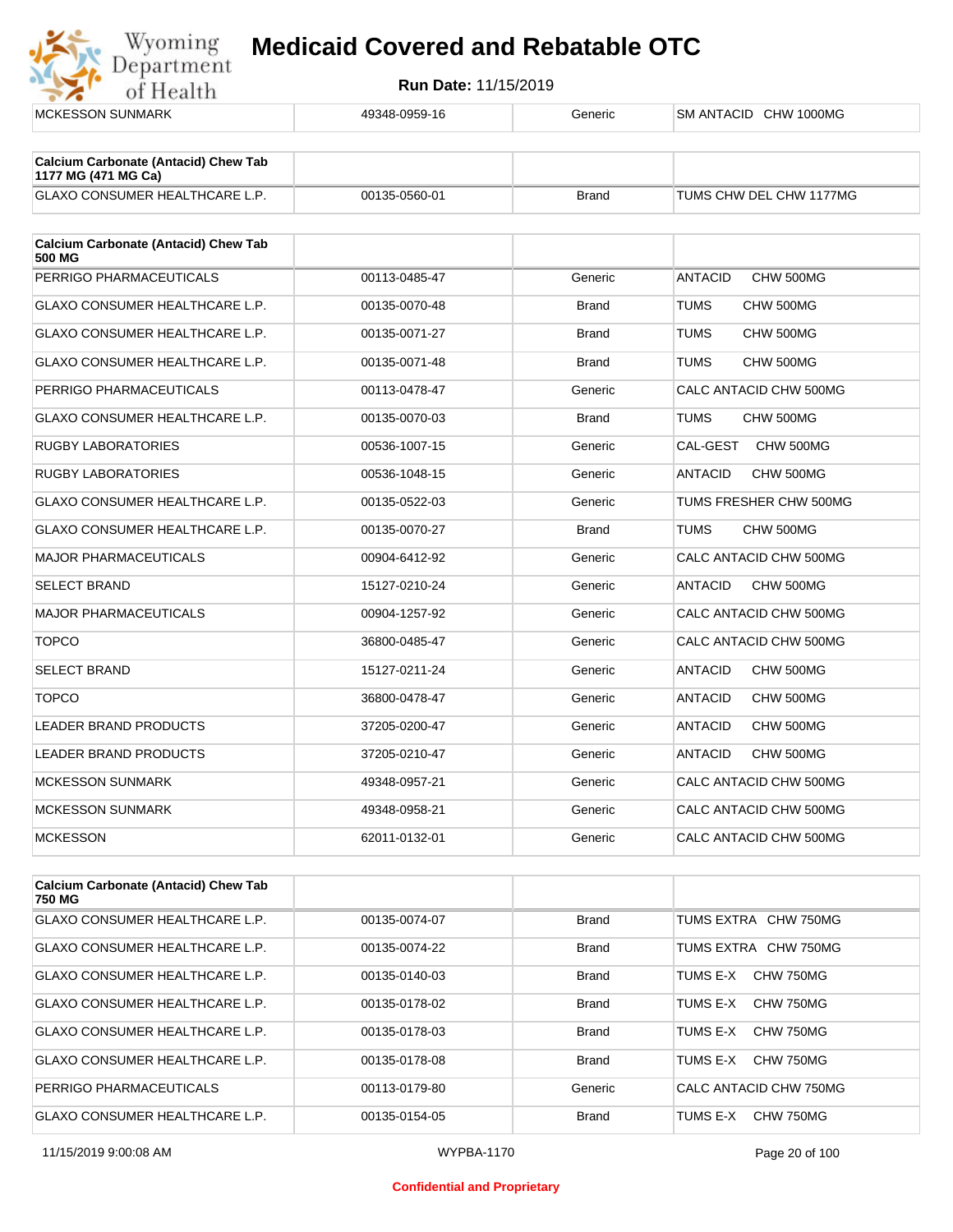

| GLAXO CONSUMER HEALTHCARE L.P. | 00135-0469-01 | <b>Brand</b> | TUMS KIDS CHW 750MG         |
|--------------------------------|---------------|--------------|-----------------------------|
| PERRIGO PHARMACEUTICALS        | 00113-0489-80 | Generic      | ANTACID<br>CHW 750MG        |
| GLAXO CONSUMER HEALTHCARE L.P. | 00135-0074-24 | <b>Brand</b> | TUMS EXTRA CHW 750MG        |
| GLAXO CONSUMER HEALTHCARE L.P. | 00135-0074-46 | <b>Brand</b> | TUMS EXTRA CHW 750MG        |
| GLAXO CONSUMER HEALTHCARE L.P. | 00135-0246-02 | <b>Brand</b> | TUMS SMOOTHI CHW 750MG      |
| GLAXO CONSUMER HEALTHCARE L.P. | 00135-0456-03 | <b>Brand</b> | TUMS SMOOTHI CHW 750MG      |
| GLAXO CONSUMER HEALTHCARE L.P. | 00135-0245-02 | Generic      | TUMS SMOOTHI CHW 750MG      |
| GLAXO CONSUMER HEALTHCARE L.P. | 00135-0246-01 | <b>Brand</b> | TUMS SMOOTHI CHW 750MG      |
| RUGBY LABORATORIES             | 00536-1050-22 | Generic      | CALC ANTACID CHW 750MG      |
| PERRIGO PHARMACEUTICALS        | 00113-0468-80 | Generic      | ANTACID<br>CHW 750MG        |
| GLAXO CONSUMER HEALTHCARE L.P. | 00135-0074-25 | <b>Brand</b> | TUMS EXTRA CHW 750MG        |
| GLAXO CONSUMER HEALTHCARE L.P. | 00135-0076-25 | <b>Brand</b> | TUMS E-X<br>CHW 750MG       |
| GLAXO CONSUMER HEALTHCARE L.P. | 00135-0140-01 | <b>Brand</b> | TUMS E-X<br>CHW 750MG       |
| GLAXO CONSUMER HEALTHCARE L.P. | 00135-0178-09 | <b>Brand</b> | TUMS E-X<br>CHW 750MG       |
| GLAXO CONSUMER HEALTHCARE L.P. | 00135-0243-02 | <b>Brand</b> | TUMS SMOOTHI CHW 750MG      |
| <b>MAJOR PHARMACEUTICALS</b>   | 00904-5513-79 | Generic      | CALC ANTACID CHW 750MG      |
| RUGBY LABORATORIES             | 00536-1049-22 | Generic      | CALC ANTACID CHW 750MG      |
| <b>MAJOR PHARMACEUTICALS</b>   | 00904-7695-91 | Generic      | CALC ANTACID CHW 750MG      |
| <b>SELECT BRAND</b>            | 15127-0212-96 | Generic      | ANTACID<br>CHW 750MG        |
| <b>TOPCO</b>                   | 36800-0179-80 | Generic      | CALC ANTACID CHW 750MG      |
| <b>SELECT BRAND</b>            | 15127-0207-37 | Generic      | ANTACID<br>CHW 750MG        |
| <b>TOPCO</b>                   | 36800-0468-80 | Generic      | CALC ANTACID CHW 750MG      |
| <b>TOPCO</b>                   | 36800-0489-80 | Generic      | CALC ANTACID CHW 750MG      |
| <b>BERGEN BRUNSWIG</b>         | 24385-0106-80 | Generic      | ANTACID<br>CHW 750MG        |
| LEADER BRAND PRODUCTS          | 37205-0706-80 | Generic      | ANTACID<br>CHW 750MG        |
| LEADER BRAND PRODUCTS          | 37205-0205-80 | Generic      | <b>ANTACID</b><br>CHW 750MG |
| <b>MCKESSON SUNMARK</b>        | 49348-0954-34 | Generic      | CALC ANTACID CHW 750MG      |
| <b>MCKESSON</b>                | 62011-0131-01 | Generic      | CALC ANTACID CHW 750MG      |
| <b>MCKESSON</b>                | 62011-0229-01 | Generic      | CALC ANTACID CHW 750MG      |

| Calcium Carbonate (Antacid) Susp 1250<br><b>MG/5ML</b> |               |         |                           |
|--------------------------------------------------------|---------------|---------|---------------------------|
| PHARMACEUTICAL ASSOCIATES                              | 00121-4766-05 | Generic | CALCIUM CARB SUS 1250/5ML |
| <b>HIKMA</b>                                           | 00054-3117-63 | Generic | CALCIUM CARB SUS 1250/5ML |
| PHARMACEUTICAL ASSOCIATES                              | 00121-0766-16 | Generic | CALCIUM CARB SUS 1250/5ML |

| Calcium Carbonate (Antacid) Tab 648 MG |               |         |                        |
|----------------------------------------|---------------|---------|------------------------|
| <b>RUGBY LABORATORIES</b>              | 00536-1024-10 | Generic | CALCIUM CARB TAB 648MG |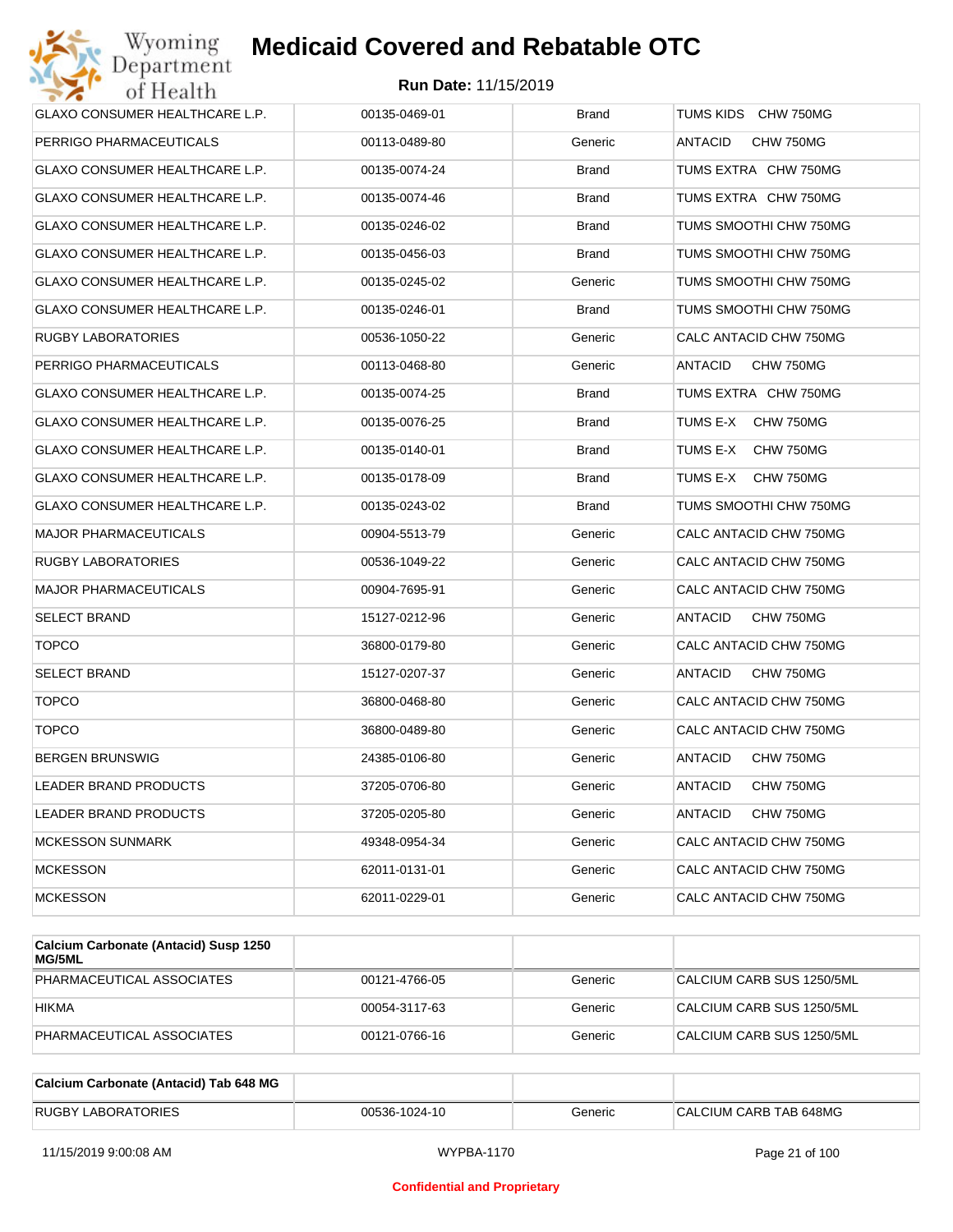

| <b>Calcium Carbonate-Mag Hydroxide Chew</b><br>Tab 550-110 MG |               |              |                             |
|---------------------------------------------------------------|---------------|--------------|-----------------------------|
| AMERISOURCE BERGEN DRUGS                                      | 46122-0153-47 | Generic      | GNP ANTACID CHW 550-110     |
|                                                               |               |              |                             |
| <b>Calcium Carbonate-Mag Hydroxide Chew</b><br>Tab 700-300 MG |               |              |                             |
| <b>MAJOR PHARMACEUTICALS</b>                                  | 00904-5115-71 | Brand        | MI-ACID<br><b>CHW</b>       |
|                                                               |               |              |                             |
| <b>Calcium Carbonate-Simethicone Chew Tab</b><br>1000-60 MG   |               |              |                             |
| AMERISOURCE BERGEN DRUGS                                      | 46122-0151-75 | Generic      | ANT/ANTI-GAS CHW 1000-60    |
| Magnesium Oxide Tab 400 MG                                    |               |              |                             |
|                                                               |               |              |                             |
| PAR PHARMACEUTICALS                                           | 00603-0209-22 | Generic      | MAG OXIDE TAB 400MG         |
| Magnesium Oxide Tab 420 MG                                    |               |              |                             |
| PAR PHARMACEUTICALS                                           | 00603-0213-21 | Generic      | MAG OXIDE TAB 420MG         |
|                                                               |               |              |                             |
| Sodium Bicarbonate Tab 325 MG                                 |               |              |                             |
| <b>RUGBY LABORATORIES</b>                                     | 00536-1046-10 | Generic      | SODIUM BICAR TAB 325MG      |
| Sodium Bicarbonate Tab 650 MG                                 |               |              |                             |
|                                                               |               |              |                             |
| <b>RUGBY LABORATORIES</b>                                     | 00536-1047-10 | Generic      | SODIUM BICAR TAB 650MG      |
| <b>RUGBY LABORATORIES</b>                                     | 00536-4544-10 | Generic      | SODIUM BICAR TAB 650MG      |
| RISING PHARMACEUTICALS                                        | 64980-0182-10 | Generic      | SODIUM BICAR TAB 10GR       |
| <b>ANTIASTHMATIC AND BRONCHODILATOR</b><br><b>AGENTS</b>      |               |              |                             |
|                                                               |               |              |                             |
| <b>Ephedrine Sulfate Cap 25 MG</b>                            |               |              |                             |
| <b>HIKMA</b>                                                  | 00143-3145-01 | Generic      | EPHEDRINE SU CAP 25MG       |
| Racepinephrine HCI Soln Nebu 2.25%                            |               |              |                             |
| (Base Equivalent)                                             |               |              |                             |
| NEPHRON PHARMACEUTICALS CORP.                                 | 00487-5901-10 | <b>Brand</b> | S <sub>2</sub><br>NEB 2.25% |
| NEPHRON PHARMACEUTICALS CORP.                                 | 00487-5901-99 | <b>Brand</b> | S <sub>2</sub><br>NEB 2.25% |
| <b>ANTIDIABETICS</b>                                          |               |              |                             |
|                                                               |               |              |                             |

| Insulin NPH & Regular Susp Pen-Inj 100<br>Unit/ML (70-30) |               |              |                |                     |
|-----------------------------------------------------------|---------------|--------------|----------------|---------------------|
| LILLY                                                     | 00002-8803-01 | Brand        | <b>HUMULIN</b> | <b>INJ 70/30KWP</b> |
| LILLY                                                     | 00002-8803-59 | <b>Brand</b> | <b>HUMULIN</b> | <b>INJ 70/30KWP</b> |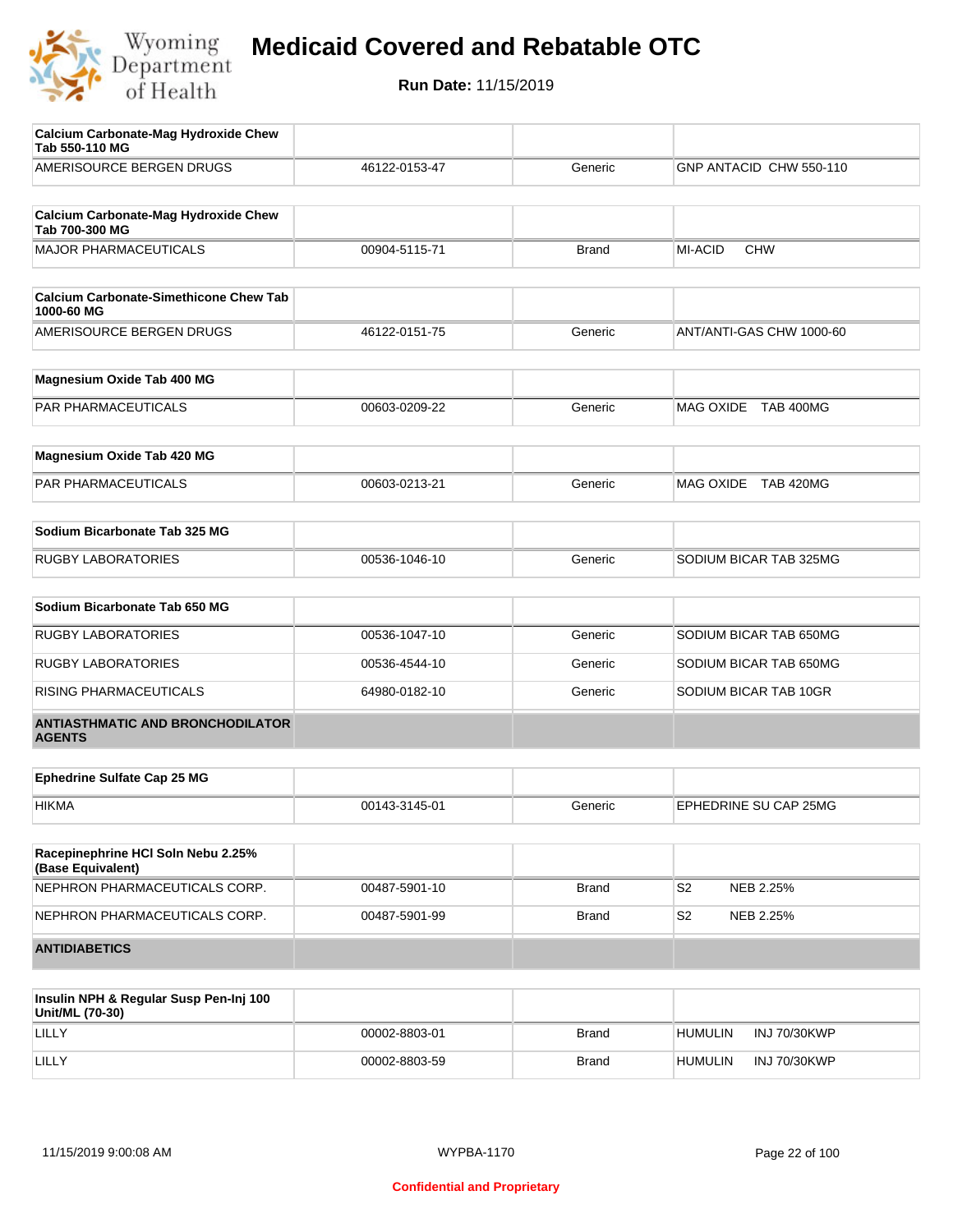

| Insulin NPH (Human) (Isophane) Inj 100<br>Unit/ML |               |              |                         |
|---------------------------------------------------|---------------|--------------|-------------------------|
| LILLY                                             | 00002-8315-01 | Brand        | HUMULIN N INJ U-100     |
| LILLY                                             | 00002-8315-17 | Brand        | HUMULIN N<br>INJ U-100  |
| NOVO NORDISK                                      | 00169-1834-11 | Brand        | NOVOLIN N INJ U-100     |
| <b>NOVO NORDISK</b>                               | 00169-1834-02 | <b>Brand</b> | NOVOLIN N<br>INJ RELION |

| Insulin NPH (Human) (Isophane) Susp Pen-<br>injector 100 Unit/ML |               |       |                        |
|------------------------------------------------------------------|---------------|-------|------------------------|
| LILLY                                                            | 00002-8805-01 | Brand | HUMULIN N INJ U-100KWP |
| LILLY                                                            | 00002-8805-59 | Brand | HUMULIN N INJ U-100KWP |

| Insulin NPH Isophane & Regular Human Inj<br>100 Unit/ML (70-30) |               |              |                             |
|-----------------------------------------------------------------|---------------|--------------|-----------------------------|
| LILLY                                                           | 00002-8715-01 | <b>Brand</b> | <b>HUMULIN</b><br>INJ 70/30 |
| NOVO NORDISK                                                    | 00169-1837-02 | <b>Brand</b> | NOVOLIN70/30 INJ RELION     |
| NOVO NORDISK                                                    | 00169-1837-11 | <b>Brand</b> | <b>NOVOLIN</b><br>INJ 70/30 |
| LILLY                                                           | 00002-8715-17 | <b>Brand</b> | INJ 70/30<br><b>HUMULIN</b> |

| Insulin Regular (Human) Inj 100 Unit/ML |               |              |                         |
|-----------------------------------------|---------------|--------------|-------------------------|
| LILLY                                   | 00002-8215-01 | <b>Brand</b> | HUMULIN R INJ U-100     |
| NOVO NORDISK                            | 00169-1833-11 | <b>Brand</b> | INJ U-100<br>NOVOLIN R  |
| LILLY                                   | 00002-8215-17 | <b>Brand</b> | HUMULIN R INJ U-100     |
| NOVO NORDISK                            | 00169-1833-02 | <b>Brand</b> | NOVOLIN R<br>INJ RELION |
| <b>ANTIDIARRHEAL/PROBIOTIC AGENTS</b>   |               |              |                         |

| <b>Bismuth Subsalicylate Chew Tab 262 MG</b> |               |         |                               |
|----------------------------------------------|---------------|---------|-------------------------------|
| <b>RUGBY LABORATORIES</b>                    | 00536-1021-07 | Generic | PEPTIC RELF CHW 262MG         |
| <b>PAR PHARMACEUTICAL</b>                    | 00603-0235-16 | Generic | PINK BISMUTH CHW 262MG        |
| <b>MAJOR PHARMACEUTICALS</b>                 | 00904-1315-46 | Generic | <b>CHW 262MG</b><br>BISMATROL |
| <b>BERGEN BRUNSWIG</b>                       | 24385-0024-65 | Generic | PINK BISMUTH CHW 262MG        |
| <b>TOPCO</b>                                 | 36800-0469-65 | Generic | STOMACH RELF CHW 262MG        |
| LEADER BRAND PRODUCTS                        | 37205-0720-65 | Generic | PINK BISMUTH CHW 262MG        |
| <b>MCKESSON SUNMARK</b>                      | 49348-0953-44 | Generic | STOMACH RELF CHW 262MG        |
| <b>MCKESSON</b>                              | 62011-0140-01 | Generic | STOMACH RELF CHW 262MG        |

| Bismuth Subsalicylate Susp 262 MG/15ML |               |         |                           |
|----------------------------------------|---------------|---------|---------------------------|
| PERRIGO                                | 00113-0302-34 | Generic | STOMACH RELF SUS 262/15ML |
| PERRIGO                                | 00113-0302-40 | Generic | STOMACH RELF SUS 262/15ML |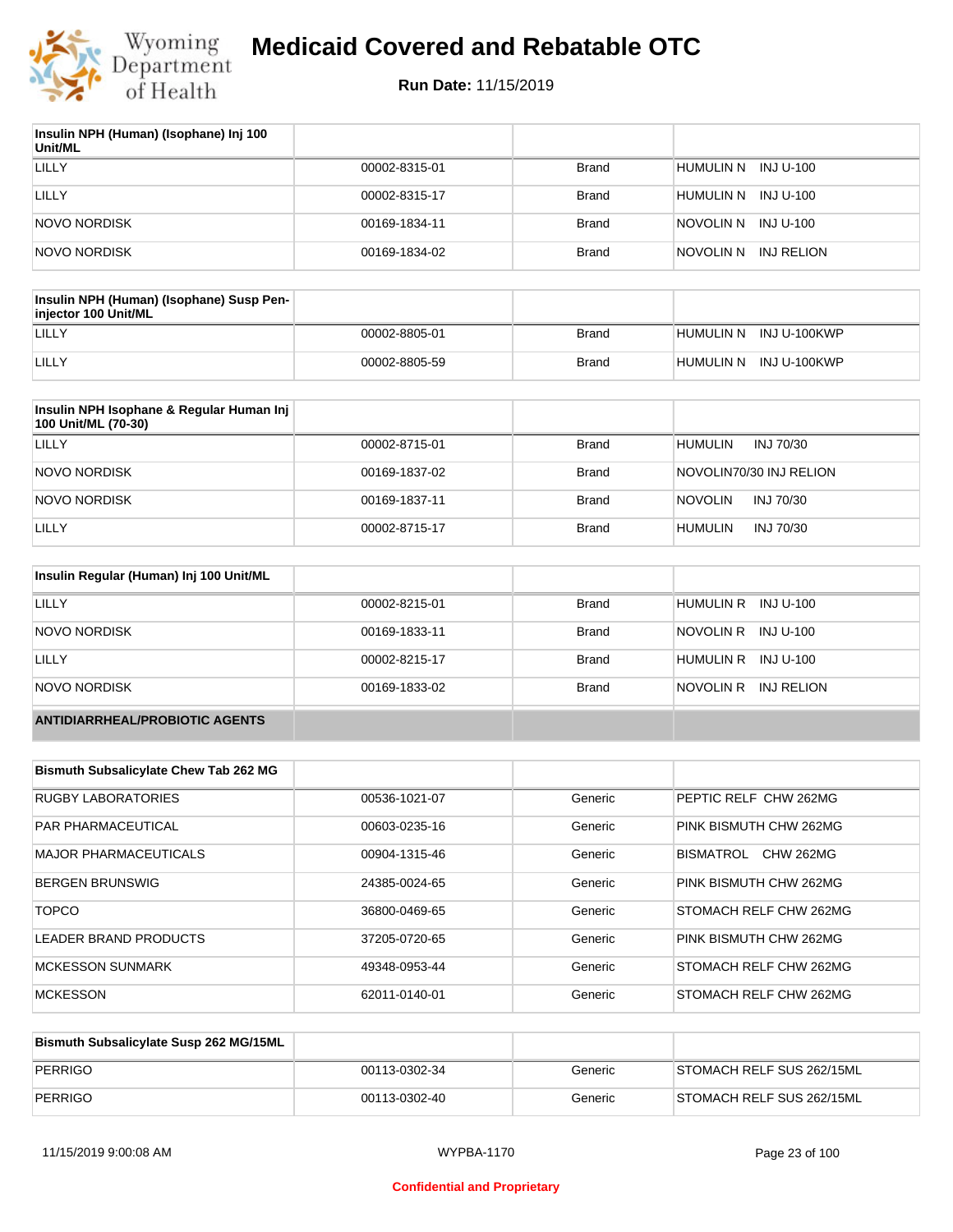# Wyoming<br>Department<br>of Health **Medicaid Covered and Rebatable OTC**

| <b>MAJOR PHARMACEUTICALS</b> | 00904-1313-09 | Generic | <b>BISMATROL</b><br>SUS 262/15ML |
|------------------------------|---------------|---------|----------------------------------|
| <b>MAJOR PHARMACEUTICALS</b> | 00904-5709-09 | Generic | KAO-TIN<br>SUS 262/15ML          |
| <b>MAJOR PHARMACEUTICALS</b> | 00904-5709-16 | Generic | SUS 262/15ML<br>KAO-TIN          |
| <b>RUGBY LABORATORIES</b>    | 00536-1810-59 | Generic | PEPTIC RELF SUS 262/15ML         |
| <b>BERGEN BRUNSWIG</b>       | 24385-0302-34 | Generic | STOMACH RELF SUS 262/15ML        |
| <b>SELECT BRAND</b>          | 15127-0550-68 | Generic | SB BISMUTH SUS 262/15ML          |
| <b>BERGEN BRUNSWIG</b>       | 24385-0302-26 | Generic | STOMACH RELF SUS 262/15ML        |
| <b>TOPCO</b>                 | 36800-0302-40 | Generic | STOMACH RELF SUS 262/15ML        |
| <b>TOPCO</b>                 | 36800-0302-34 | Generic | STOMACH RELF SUS 262/15ML        |
| <b>MCKESSON SUNMARK</b>      | 49348-0922-37 | Generic | SM STOMACH SUS 262/15ML          |
| <b>MCKESSON</b>              | 62011-0126-01 | Generic | STOMACH RELF SUS 262/15ML        |

| Bismuth Subsalicylate Susp 525 MG/15ML |               |         |                                  |
|----------------------------------------|---------------|---------|----------------------------------|
| PERRIGO PHARMACEUTICALS                | 00113-0337-34 | Generic | STOMACH RELF SUS 525/15ML        |
| <b>MAJOR PHARMACEUTICALS</b>           | 00904-1314-09 | Generic | SUS 525/15ML<br><b>BISMATROL</b> |
| <b>SELECT BRAND</b>                    | 15127-0555-68 | Generic | BISMUTH MS SUS 525/15ML          |
| <b>TOPCO</b>                           | 36800-0337-34 | Generic | STOMACH RELF SUS 525/15ML        |
| <b>BERGEN BRUNSWIG</b>                 | 24385-0337-34 | Generic | STOMACH RELF SUS 525/15ML        |
| <b>TOPCO</b>                           | 36800-0337-40 | Generic | STOMACH RELF SUS 525/15ML        |
| <b>MCKESSON</b>                        | 62011-0127-01 | Generic | STOMACH RELF SUS 525/15ML        |

| <b>Bismuth Subsalicylate Tab 262 MG</b> |               |         |                        |
|-----------------------------------------|---------------|---------|------------------------|
| BERGEN BRUNSWIG                         | 24385-0017-58 | Generic | PINK BISMUTH TAB 262MG |
| <b>IMCKESSON SUNMARK</b>                | 49348-0511-59 | Generic | STOMACH RELF TAB 262MG |

| Loperamide HCI Cap 2 MG  |               |         |                      |
|--------------------------|---------------|---------|----------------------|
| AMERISOURCE BERGEN DRUGS | 46122-0207-62 | Generic | ANTI-DIARRHE CAP 2MG |
| IMCKESSON SUNMARK        | 49348-0752-04 | Generic | ANTI-DIARRHE CAP 2MG |
| <b>IMCKESSON</b>         | 62011-0158-01 | Generic | LOPERAMIDE CAP 2MG   |

| Loperamide HCI Liq 1 MG/5ML (0.2 MG/ML) |               |         |                        |
|-----------------------------------------|---------------|---------|------------------------|
| HI-TECH                                 | 50383-0618-11 | Generic | LOPERAMIDE LIQ 1MG/5ML |
| HI-TECH                                 | 50383-0618-04 | Generic | LOPERAMIDE LIQ 1MG/5ML |
| HI-TECH                                 | 50383-0618-06 | Generic | LOPERAMIDE LIQ 1MG/5ML |
| HI-TECH                                 | 50383-0618-05 | Generic | LOPERAMIDE LIQ 1MG/5ML |
| HI-TECH                                 | 50383-0618-10 | Generic | LOPERAMIDE LIQ 1MG/5ML |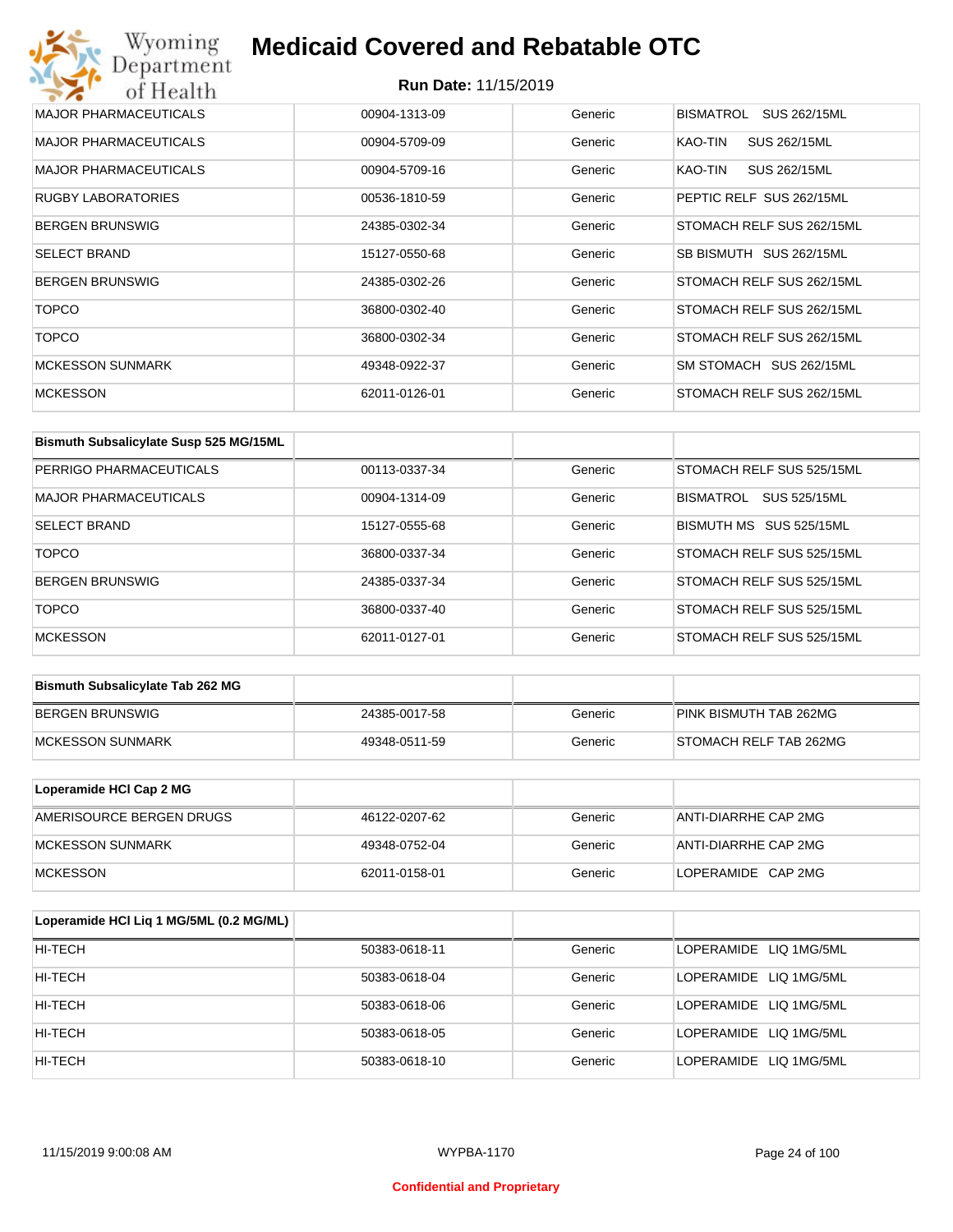

**Loperamide HCl Liq 1 MG/7.5ML**

### **Medicaid Covered and Rebatable OTC**

| PERRIGO PHARMACEUTICALS      | 00113-0645-26 | Generic | LOPERAMIDE SUS 1MG/7.5 |  |
|------------------------------|---------------|---------|------------------------|--|
| <b>MAJOR PHARMACEUTICALS</b> | 00904-6256-20 | Generic | LOPERAMIDE SUS 1MG/7.5 |  |
| <b>MCKESSON SUNMARK</b>      | 49348-0999-34 | Generic | LOPERAMIDE SUS 1MG/7.5 |  |
| AMERISOURCE BERGEN DRUGS     | 46122-0111-26 | Generic | LOPERAMIDE SUS 1MG/7.5 |  |
| <b>MCKESSON</b>              | 62011-0236-01 | Generic | LOPERAMIDE LIQ 1MG/7.5 |  |
| PRECISION DOSE, INC          | 68094-0107-59 | Generic | LOPERAMIDE SUS 1MG/7.5 |  |
| PRECISION DOSE, INC          | 68094-0108-59 | Generic | LOPERAMIDE SUS 1MG/7.5 |  |
| <b>MCKESSON</b>              | 62011-0151-01 | Generic | LOPERAMIDE SUS 1MG/7.5 |  |
| PRECISION DOSE, INC          | 68094-0107-62 | Generic | LOPERAMIDE SUS 1MG/7.5 |  |
| PRECISION DOSE, INC          | 68094-0108-62 | Generic | LOPERAMIDE SUS 1MG/7.5 |  |
|                              |               |         |                        |  |
| Loperamide HCI Tab 2 MG      |               |         |                        |  |
| PERRIGO PHARMACEUTICALS      | 00113-0224-62 | Generic | ANTI-DIARRHE TAB 2MG   |  |
| PERRIGO PHARMACEUTICALS      | 00113-0224-91 | Generic | ANTI-DIARRHE TAB 2MG   |  |
| PERRIGO PHARMACEUTICALS      | 00113-0224-53 | Generic | ANTI-DIARRHE TAB 2MG   |  |
| PERRIGO PHARMACEUTICALS      | 00113-0224-89 | Generic | ANTI-DIARRHE TAB 2MG   |  |
| <b>MAJOR PHARMACEUTICALS</b> | 00904-7725-12 | Generic | ANTI-DIARRHE TAB 2MG   |  |
| <b>SELECT BRAND</b>          | 15127-0338-12 | Generic | ANTI-DIARRHE TAB 2MG   |  |
| <b>BERGEN BRUNSWIG</b>       | 24385-0386-89 | Generic | ANTI-DIARRHE TAB 2MG   |  |
| <b>TOPCO</b>                 | 36800-0224-91 | Generic | ANTI-DIARRHE TAB 2MG   |  |
| <b>MAJOR PHARMACEUTICALS</b> | 00904-7725-24 | Generic | ANTI-DIARRHE TAB 2MG   |  |
| <b>SELECT BRAND</b>          | 15127-0338-66 | Generic | ANTI-DIARRHE TAB 2MG   |  |
| <b>BERGEN BRUNSWIG</b>       | 24385-0554-62 | Generic | ANTI-DIARRHE TAB 2MG   |  |
| <b>BERGEN BRUNSWIG</b>       | 24385-0554-67 | Generic | ANTI-DIARRHE TAB 2MG   |  |
| <b>TOPCO</b>                 | 36800-0224-53 | Generic | ANTI-DIARRHE TAB 2MG   |  |
| TOPCO                        | 36800-0224-80 | Generic | ANTI-DIARRHE TAB 2MG   |  |
| LEADER BRAND PRODUCTS        | 37205-0370-67 | Generic | ANTI-DIARRHE TAB 2MG   |  |
| LEADER BRAND PRODUCTS        | 37205-0370-53 | Generic | ANTI-DIARRHE TAB 2MG   |  |
| <b>BERGEN BRUNSWIG</b>       | 24385-0554-53 | Generic | ANTI-DIARRHE TAB 2MG   |  |
| <b>TOPCO</b>                 | 36800-0224-62 | Generic | ANTI-DIARRHE TAB 2MG   |  |
| LEADER BRAND PRODUCTS        | 37205-0370-89 | Generic | ANTI-DIARRHE TAB 2MG   |  |
| <b>MCKESSON SUNMARK</b>      | 49348-0529-04 | Generic | SM ANTI-DIAR TAB 2MG   |  |
| <b>MCKESSON SUNMARK</b>      | 49348-0529-08 | Generic | SM ANTI-DIAR TAB 2MG   |  |
| <b>MCKESSON SUNMARK</b>      | 49348-0529-34 | Generic | SM ANTI-DIAR TAB 2MG   |  |
| AMERISOURCE BERGEN DRUGS     | 46122-0169-08 | Generic | ANTI-DIARRHE TAB 2MG   |  |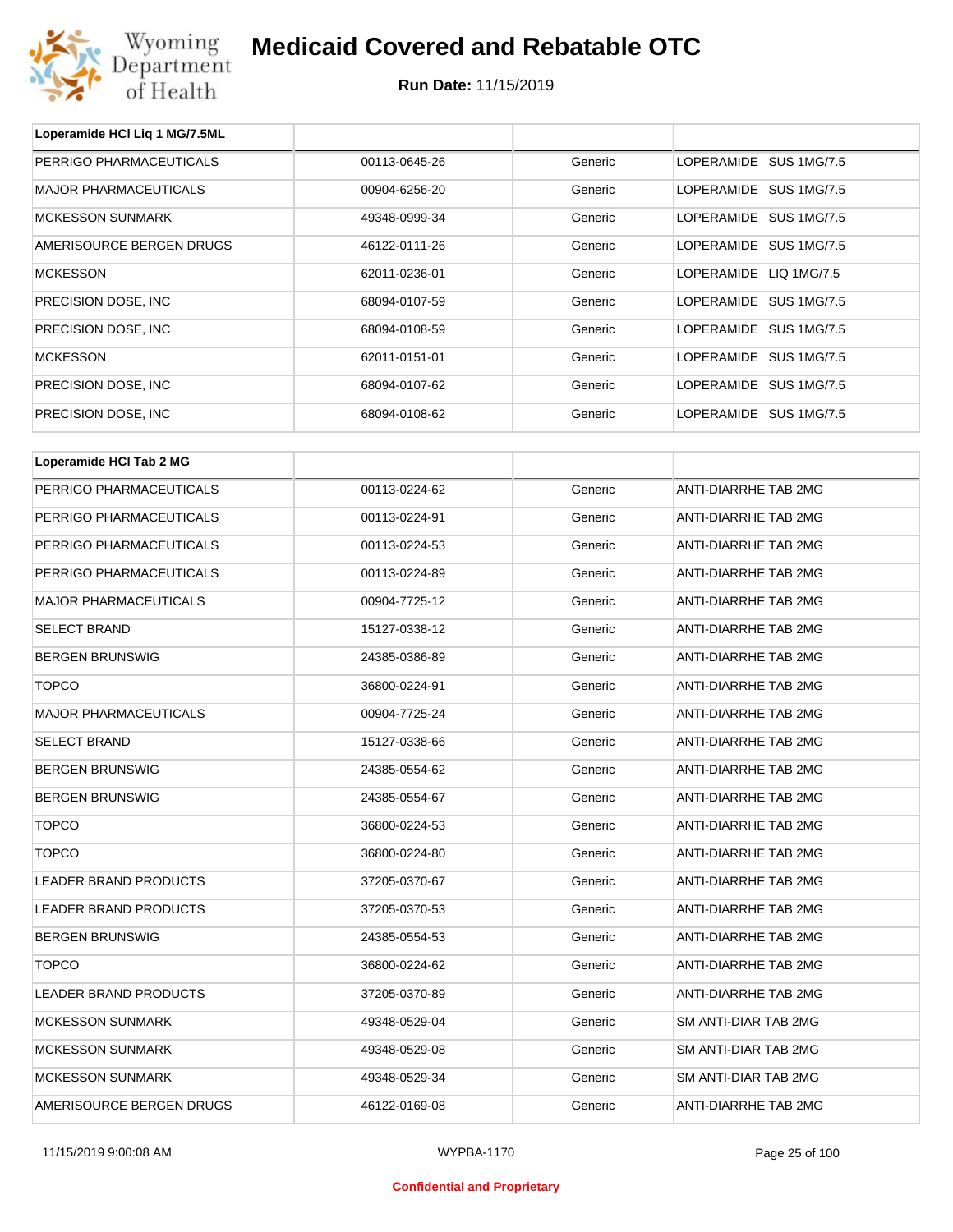

#### **Run Date:** 11/15/2019

| MCKESSON SUNMARK           | 49348-0529-02 | Generic | SM ANTI-DIAR TAB 2MG |
|----------------------------|---------------|---------|----------------------|
| <b>MCKESSON</b>            | 62011-0150-01 | Generic | ANTI-DIARRHE TAB 2MG |
| <b>MCKESSON</b>            | 62011-0150-03 | Generic | ANTI-DIARRHE TAB 2MG |
| CHAIN DRUG MARKETING ASSOC | 63868-0338-12 | Generic | ANTI-DIARRHE TAB 2MG |
| CHAIN DRUG MARKETING ASSOC | 63868-0338-24 | Generic | ANTI-DIARRHE TAB 2MG |
| CHAIN DRUG MARKETING ASSOC | 63868-0338-60 | Generic | ANTI-DIARRHE TAB 2MG |
| <b>MCKESSON</b>            | 62011-0150-02 | Generic | ANTI-DIARRHE TAB 2MG |
| <b>ANTIHISTAMINES</b>      |               |         |                      |

| Brompheniramine Maleate Liquid 1 MG/ML |               |              |          |            |
|----------------------------------------|---------------|--------------|----------|------------|
| <b>JAYMAC PHARMACEUTICAL LLC</b>       | 64661-0031-30 | <b>Brand</b> | J-TAN PD | DRO 1MG/ML |

| Cetirizine HCI Chew Tab 10 MG |               |         |                       |
|-------------------------------|---------------|---------|-----------------------|
| SANDOZ                        | 00781-5284-64 | Generic | CETIRIZINE CHW 10MG   |
| MAJOR PHARMACEUTICALS         | 00904-5879-12 | Generic | ALL DAY ALLG CHW 10MG |
| ISUN PHARMACEUTICALS          | 47335-0344-83 | Generic | CETIRIZINE CHW 10MG   |

| <b>Cetirizine HCI Chew Tab 5 MG</b> |               |         |                    |
|-------------------------------------|---------------|---------|--------------------|
| SANDOZ                              | 00781-5283-64 | Generic | CETIRIZINE CHW 5MG |
| <b>SUN PHARMACEUTICALS</b>          | 47335-0343-83 | Generic | CETIRIZINE CHW 5MG |

| Cetirizine HCI Oral Soln 1 MG/ML (5<br>MG/5ML) |               |         |                          |
|------------------------------------------------|---------------|---------|--------------------------|
| PERRIGO PHARMACEUTICALS                        | 00113-0974-26 | Generic | ALL DAY ALLG SOL 5MG/5ML |
| <b>MAJOR PHARMACEUTICALS</b>                   | 00904-5828-20 | Generic | ALL DAY ALLG SOL 1MG/ML  |
| <b>MAJOR PHARMACEUTICALS</b>                   | 00904-6372-20 | Generic | ALL DAY ALLG SOL 1MG/ML  |
| <b>BERGEN BRUNSWIG</b>                         | 24385-0188-26 | Generic | ALL DAY ALLG SOL 1MG/ML  |
| <b>LEADER BRAND PRODUCTS</b>                   | 37205-0591-26 | Generic | ALLERGY RELF SOL 5MG/5ML |
| <b>LEADER BRAND PRODUCTS</b>                   | 37205-0855-26 | Generic | ALL DAY ALLG SOL 5MG/5ML |
| <b>TOPCO</b>                                   | 36800-0974-26 | Generic | ALL DAY ALLG SOL 5MG/5ML |
| <b>LEADER BRAND PRODUCTS</b>                   | 37205-0826-26 | Generic | ALL DAY ALLG SOL 1MG/ML  |
| <b>MCKESSON SUNMARK</b>                        | 49348-0078-34 | Generic | ALL DAY ALLG SOL 5MG/5ML |
| <b>MCKESSON SUNMARK</b>                        | 49348-0934-34 | Generic | ALL DAY ALLG SOL 5MG/5ML |
| AMERISOURCE BERGEN DRUGS                       | 46122-0101-26 | Generic | ALL DAY ALLG SOL 5MG/5ML |
| <b>MCKESSON SUNMARK</b>                        | 49348-0326-34 | Generic | ALL DAY ALLG SOL 5MG/5ML |
| PERRIGO PHARMACEUTICALS                        | 45802-0974-26 | Generic | CETIRIZINE SOL 1MG/ML    |
| AMERISOURCE BERGEN DRUGS                       | 46122-0020-26 | Generic | ALL DAY ALLG SOL 1MG/ML  |
| <b>TARO</b>                                    | 51672-2088-08 | Generic | CETIRIZINE SOL 1MG/ML    |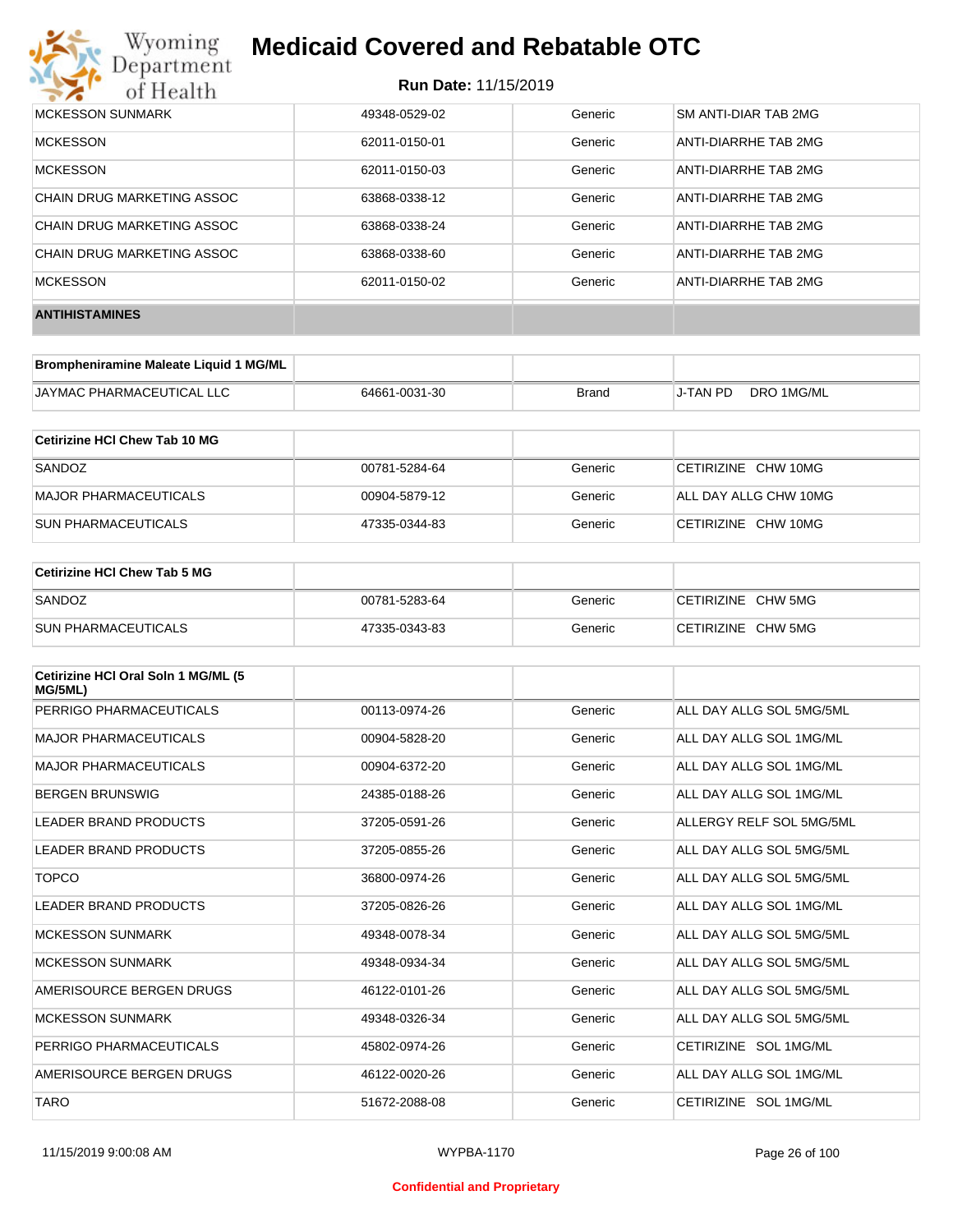

| <b>TARO</b>          | 51672-2102-08 | Generic | CETIRIZINE SOL 5MG/5ML  |
|----------------------|---------------|---------|-------------------------|
| <b>SILARX</b>        | 54838-0552-40 | Generic | CETIRIZINE SOL 5MG/5ML  |
| <b>MCKESSON</b>      | 62011-0051-01 | Generic | CETIRIZINE SOL 5MG/5ML  |
| <b>MCKESSON</b>      | 62011-0054-01 | Generic | ALLERGY COMP SOL 1MG/ML |
| <b>MCKESSON</b>      | 62011-0093-01 | Generic | CETIRIZINE SOL 5MG/5ML  |
| PRECISION DOSE, INC. | 68094-0720-62 | Generic | CETIRIZINE SOL 5MG/5ML  |
| PRECISION DOSE, INC. | 68094-0720-59 | Generic | CETIRIZINE SOL 5MG/5ML  |

| <b>Cetirizine HCI Tab 10 MG</b> |               |         |                         |
|---------------------------------|---------------|---------|-------------------------|
| <b>GEISS DESTIN &amp; DUNN</b>  | 00113-9458-39 | Generic | ALL DAY ALLG TAB 10MG   |
| <b>GEISS DESTIN &amp; DUNN</b>  | 00113-9458-66 | Generic | ALL DAY ALLG TAB 10MG   |
| <b>RUGBY LABORATORIES</b>       | 00536-1041-05 | Generic | CETIRIZINE TAB 10MG     |
| <b>MYLAN</b>                    | 00378-3637-05 | Generic | CETIRIZINE TAB 10MG     |
| <b>RUGBY LABORATORIES</b>       | 00536-4088-07 | Generic | CETIRIZINE TAB 10MG     |
| <b>RUGBY LABORATORIES</b>       | 00536-4088-11 | Generic | CETIRIZINE TAB 10MG     |
| <b>RUGBY LABORATORIES</b>       | 00536-4088-88 | Generic | CETIRIZINE TAB 10MG     |
| SANDOZ                          | 00781-1684-01 | Generic | CETIRIZINE TAB 10MG     |
| <b>MAJOR PHARMACEUTICALS</b>    | 00904-5852-60 | Generic | ALL DAY ALLG TAB 10MG   |
| <b>MAJOR PHARMACEUTICALS</b>    | 00904-5852-89 | Generic | ALL DAY ALLG TAB 10MG   |
| <b>MYLAN</b>                    | 00378-3637-01 | Generic | CETIRIZINE TAB 10MG     |
| <b>MAJOR PHARMACEUTICALS</b>    | 00904-5852-41 | Generic | ALL DAY ALLG TAB 10MG   |
| <b>MAJOR PHARMACEUTICALS</b>    | 00904-5852-43 | Generic | ALL DAY ALLG TAB 10MG   |
| <b>MAJOR PHARMACEUTICALS</b>    | 00904-5852-46 | Generic | ALL DAY ALLG TAB 10MG   |
| <b>MAJOR PHARMACEUTICALS</b>    | 00904-5852-61 | Generic | CETIRIZINE TAB 10MG     |
| <b>SELECT BRAND</b>             | 15127-0909-14 | Generic | SB ALLERGY TAB 10MG     |
| <b>SELECT BRAND</b>             | 15127-0909-30 | Generic | SB ALLERGY TAB 10MG     |
| PACK PHARMACEUTICALS, LLC       | 16571-0402-10 | Generic | CETIRIZINE TAB 10MG     |
| PACK PHARMACEUTICALS, LLC       | 16571-0402-50 | Generic | CETIRIZINE TAB 10MG     |
| <b>TOPCO</b>                    | 36800-0458-13 | Generic | ALL DAY ALLG TAB 10MG   |
| <b>BERGEN BRUNSWIG</b>          | 24385-0998-65 | Generic | GNP ALL DAY TAB ALLERGY |
| <b>BERGEN BRUNSWIG</b>          | 24385-0998-74 | Generic | GNP ALL DAY TAB ALLERGY |
| <b>BERGEN BRUNSWIG</b>          | 24385-0998-75 | Generic | GNP ALL DAY TAB ALLERGY |
| <b>TOPCO</b>                    | 36800-0458-87 | Generic | ALL DAY ALLG TAB 10MG   |
| <b>TOPCO</b>                    | 36800-0458-95 | Generic | ALL DAY ALLG TAB 10MG   |
| NORTHSTAR RX                    | 16714-0271-03 | Generic | CETIRIZINE TAB 10MG     |
| <b>TOPCO</b>                    | 36800-0458-47 | Generic | ALL DAY ALLG TAB 10MG   |
| <b>TOPCO</b>                    | 36800-0458-72 | Generic | ALL DAY ALLG TAB 10MG   |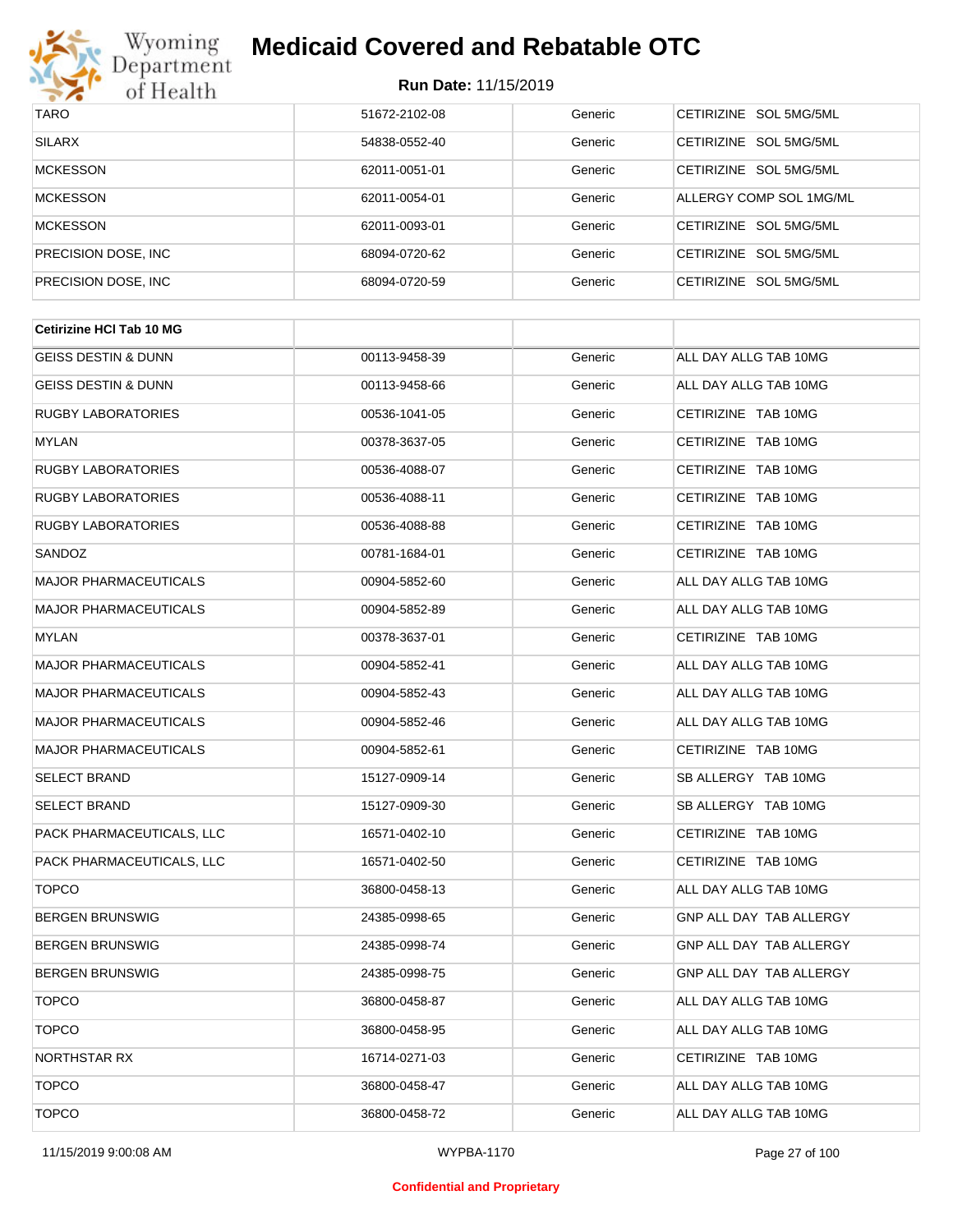

| <b>PERRIGO</b>                    | 45802-0919-87 | Generic | CETIRIZINE TAB 10MG    |
|-----------------------------------|---------------|---------|------------------------|
| <b>NORTHSTAR RX</b>               | 16714-0271-02 | Generic | CETIRIZINE TAB 10MG    |
| <b>TOPCO</b>                      | 36800-0458-39 | Generic | ALL DAY ALLG TAB 10MG  |
| <b>TOPCO</b>                      | 36800-0458-66 | Generic | ALL DAY ALLG TAB 10MG  |
| <b>PERRIGO</b>                    | 45802-0919-39 | Generic | CETIRIZINE TAB 10MG    |
| <b>MCKESSON SUNMARK</b>           | 49348-0939-44 | Generic | SM ALL DAY TAB ALLERGY |
| <b>OHM LABS</b>                   | 51660-0939-54 | Generic | CETIRIZINE TAB 10MG    |
| <b>MCKESSON SUNMARK</b>           | 49348-0939-12 | Generic | SM ALL DAY TAB ALLERGY |
| <b>MYLAN INSTITUTIONAL</b>        | 51079-0597-01 | Generic | CETIRIZINE TAB 10MG    |
| <b>MCKESSON SUNMARK</b>           | 49348-0984-46 | Generic | SM ALL DAY TAB ALLERGY |
| <b>MYLAN INSTITUTIONAL</b>        | 51079-0597-20 | Generic | CETIRIZINE TAB 10MG    |
| DR.REDDY'S LABORATORIES, INC.     | 55111-0699-90 | Generic | CETIRIZINE TAB 10MG    |
| <b>APOTEX</b>                     | 60505-2633-01 | Generic | CETIRIZINE TAB 10MG    |
| <b>APOTEX</b>                     | 60505-2633-08 | Generic | CETIRIZINE TAB 10MG    |
| <b>MCKESSON</b>                   | 62011-0052-01 | Generic | ALL DAY ALLG TAB 10MG  |
| <b>MCKESSON</b>                   | 62011-0052-02 | Generic | ALL DAY ALLG TAB 10MG  |
| <b>MCKESSON</b>                   | 62011-0205-02 | Generic | ALL DAY ALLG TAB 10MG  |
| CHAIN DRUG MARKETING ASSOC        | 63868-0132-14 | Generic | QC ALLERGY TAB 10MG    |
| <b>CHAIN DRUG MARKETING ASSOC</b> | 63868-0132-90 | Generic | QC ALLERGY TAB 10MG    |
| <b>CHAIN DRUG MARKETING ASSOC</b> | 63868-0132-30 | Generic | QC ALLERGY TAB 10MG    |

| ∣Cetirizine HCl Tab 5 MG  |               |         |                    |
|---------------------------|---------------|---------|--------------------|
| <b>MYLAN</b>              | 00378-3635-01 | Generic | CETIRIZINE TAB 5MG |
| SANDOZ                    | 00781-1683-01 | Generic | CETIRIZINE TAB 5MG |
| PACK PHARMACEUTICALS, LLC | 16571-0401-10 | Generic | CETIRIZINE TAB 5MG |

| <b>Chlorcyclizine HCI Tab 25 MG</b> |               |       |       |          |
|-------------------------------------|---------------|-------|-------|----------|
| MAGNA PHARMACEUTICALS. INC          | 58407-0025-30 | Brand | AHIST | TAB 25MG |

| <b>Chlorpheniramine Maleate Liquid 2 MG/ML</b> |               |              |                                |
|------------------------------------------------|---------------|--------------|--------------------------------|
| <b>WOMEN'S CHOICE PHARMACEUTICALS</b>          | 00485-0094-02 | <b>Brand</b> | <b>LED CHLORPED LIQ 2MG/ML</b> |

| <b>Chlorpheniramine Maleate Syrup 2</b><br>MG/5ML |               |         |                         |
|---------------------------------------------------|---------------|---------|-------------------------|
| WOMEN'S CHOICE PHARMACEUTICALS                    | 00485-0098-04 | Generic | ED CHLORPED SYP JR      |
| RUGBY LABORATORIES                                | 00536-1025-47 | Generic | ALLER-CHLOR SYP 2MG/5ML |
| <b>WOMEN'S CHOICE PHARMACEUTICALS</b>             | 00485-0098-16 | Generic | ED CHLORPED SYP JR      |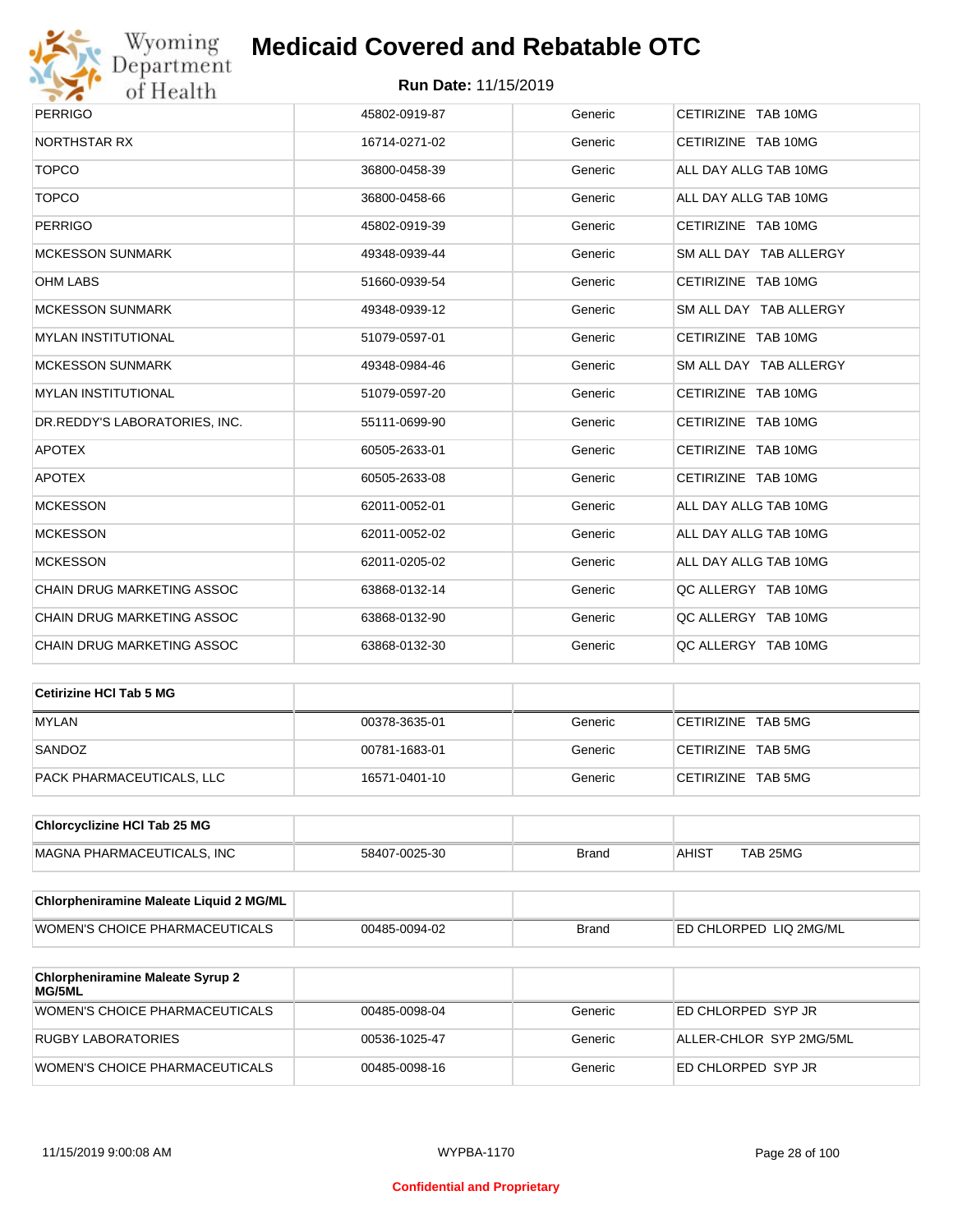

| <b>Chlorpheniramine Maleate Tab 4 MG</b> |               |         |                           |
|------------------------------------------|---------------|---------|---------------------------|
| <b>RUGBY LABORATORIES</b>                | 00536-1006-35 | Generic | ALLER-CHLOR TAB 4MG       |
| <b>RUGBY LABORATORIES</b>                | 00536-1006-01 | Generic | ALLER-CHLOR TAB 4MG       |
| WOMEN'S CHOICE PHARMACEUTICALS           | 00485-0085-01 | Generic | ED-CHLORTAN TAB 4MG       |
| <b>MAJOR PHARMACEUTICALS</b>             | 00904-0012-61 | Generic | <b>ALLERGY</b><br>TAB 4MG |
| <b>RUGBY LABORATORIES</b>                | 00536-3467-10 | Generic | ALLER-CHLOR TAB 4MG       |
| <b>MAJOR PHARMACEUTICALS</b>             | 00904-0012-24 | Generic | <b>ALLERGY</b><br>TAB 4MG |
| <b>MAJOR PHARMACEUTICALS</b>             | 00904-0012-59 | Generic | <b>ALLERGY</b><br>TAB 4MG |
| <b>RUGBY LABORATORIES</b>                | 00536-1006-10 | Generic | ALLER-CHLOR TAB 4MG       |
| <b>SELECT BRAND</b>                      | 15127-0821-09 | Generic | CHLORPHENIR TAB 4MG       |
| <b>MAJOR PHARMACEUTICALS</b>             | 00904-0012-80 | Generic | TAB 4MG<br><b>ALLERGY</b> |
| <b>BERGEN BRUNSWIG</b>                   | 24385-0463-62 | Generic | GNP ALLERGY TAB 4MG       |
| <b>LEADER BRAND PRODUCTS</b>             | 37205-0215-62 | Generic | <b>ALLERGY</b><br>TAB 4MG |
| <b>LEADER BRAND PRODUCTS</b>             | 37205-0215-78 | Generic | <b>ALLERGY</b><br>TAB 4MG |
| <b>BERGEN BRUNSWIG</b>                   | 24385-0463-78 | Generic | GNP ALLERGY TAB 4MG       |
| <b>TOPCO</b>                             | 36800-0463-62 | Generic | TAB 4MG<br><b>ALLERGY</b> |
| <b>MCKESSON SUNMARK</b>                  | 49348-0025-10 | Generic | SM ALLERGY TAB 4MG        |
| <b>MCKESSON SUNMARK</b>                  | 49348-0025-04 | Generic | SM ALLERGY TAB 4MG        |
| <b>TIME-CAP LABS</b>                     | 49483-0242-01 | Generic | ALLERGY-TIME TAB 4MG      |
| <b>TIME-CAP LABS</b>                     | 49483-0242-10 | Generic | ALLERGY-TIME TAB 4MG      |
| <b>MCKESSON</b>                          | 62011-0059-01 | Generic | HM ALLERGY TAB 4MG        |

| Chlorpheniramine Maleate Tab ER 12 MG |               |         |                         |
|---------------------------------------|---------------|---------|-------------------------|
| IKVK TECH                             | 10702-0017-06 | Generic | CHLORPHENIR TAB 12MG CR |
| IKVK TECH                             | 10702-0017-24 | Generic | CHLORPHENIR TAB 12MG CR |
| LEADER BRAND PRODUCTS                 | 37205-0117-62 | Generic | TAB 12MG CR<br>ALLERGY  |

| <b>Clemastine Fumarate Tab 1.34 MG (1 MG</b><br>Base Equiv) |               |         |                          |
|-------------------------------------------------------------|---------------|---------|--------------------------|
| PERRIGO PHARMACEUTICALS                                     | 00113-0282-73 | Generic | DAYHIST ALRG TAB 12 HOUR |
| SANDOZ                                                      | 00781-1358-01 | Generic | CLEMASTINE TAB 1.34MG    |
| <b>TOPCO</b>                                                | 36800-0282-51 | Generic | DAYHIST ALRG TAB 12 HOUR |
| BERGEN BRUNSWIG                                             | 24385-0183-51 | Generic | GNP DAYHIST TAB 1.34MG   |
| LEADER BRAND PRODUCTS                                       | 37205-0228-73 | Generic | ALLERHIST-1 TAB 1.34MG   |
| MCKESSON SUNMARK                                            | 49348-0686-03 | Generic | ALLERGY RELF TAB 1.34MG  |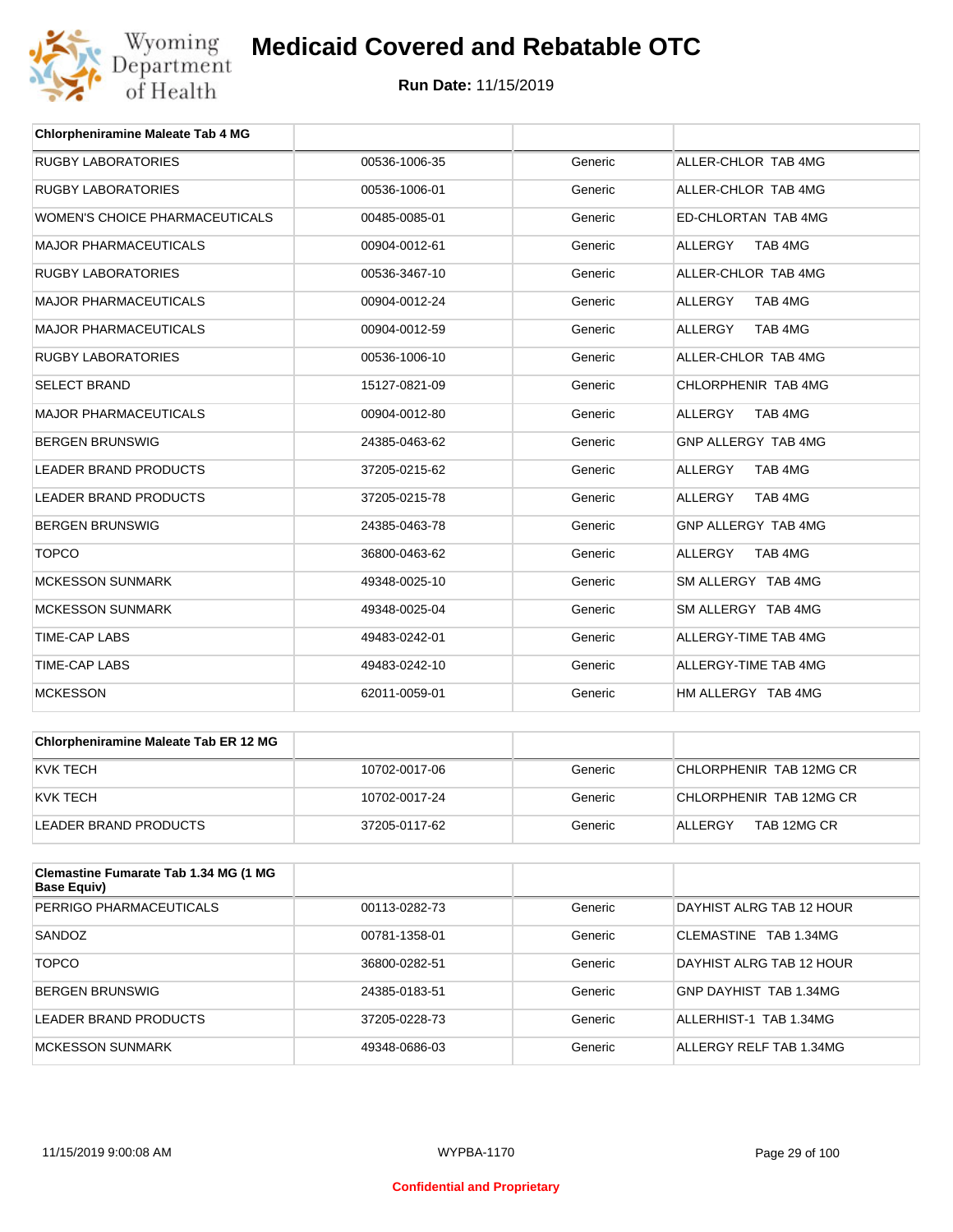

| Dexbrompheniramine Maleate Tab 2 MG |               |              |                            |
|-------------------------------------|---------------|--------------|----------------------------|
| POLY PHARMACEUTICALS                | 50991-0783-60 | <b>Brand</b> | ALA-HIST IR TAB 2MG        |
|                                     |               |              |                            |
| Diphenhydramine HCI Cap 25 MG       |               |              |                            |
| <b>GEISS DESTIN &amp; DUNN</b>      | 00113-0462-62 | Generic      | ALLERGY RELF CAP 25MG      |
| SANDOZ                              | 00185-0648-01 | Generic      | DIPHENHYDRAM CAP 25MG      |
| <b>PAR PHARMACEUTICAL</b>           | 00603-0241-18 | Generic      | CAP 25MG<br>Q-DRYL         |
| <b>MAJOR PHARMACEUTICALS</b>        | 00904-5306-61 | Generic      | DIPHENHYDRAM CAP 25MG      |
| <b>MAJOR PHARMACEUTICALS</b>        | 00904-5306-80 | Generic      | BANOPHEN<br>CAP 25MG       |
| PAR PHARMACEUTICALS                 | 00603-3339-21 | Generic      | DIPHENHYDRAM CAP 25MG      |
| PAR PHARMACEUTICALS                 | 00603-3339-32 | Generic      | DIPHENHYDRAM CAP 25MG      |
| <b>MAJOR PHARMACEUTICALS</b>        | 00904-5306-60 | Generic      | BANOPHEN CAP 25MG          |
| SANDOZ                              | 00185-0648-10 | Generic      | DIPHENHYDRAM CAP 25MG      |
| <b>RUGBY LABORATORIES</b>           | 00536-1010-01 | Generic      | DIPHENHIST CAP 25MG        |
| CONTRACT PHARMACAL CORPORATION      | 10267-0835-04 | Generic      | DIPHENHYDRAM CAP 25MG      |
| <b>SELECT BRAND</b>                 | 15127-0283-48 | Generic      | ALLERGY<br>CAP 25MG        |
| PHARBEST PHARMACEUTICALS            | 16103-0348-03 | Generic      | PHARBEDRYL CAP 25MG        |
| <b>MAJOR PHARMACEUTICALS</b>        | 00904-2035-24 | Generic      | BANOPHEN<br>CAP 25MG       |
| CONTRACT PHARMACAL CORPORATION      | 10267-0835-01 | Generic      | DIPHENHYDRAM CAP 25MG      |
| PHARBEST PHARMACEUTICALS            | 16103-0348-08 | Generic      | PHARBEDRYL CAP 25MG        |
| PHARBEST PHARMACEUTICALS            | 16103-0348-11 | Generic      | PHARBEDRYL CAP 25MG        |
| <b>BERGEN BRUNSWIG</b>              | 24385-0462-62 | Generic      | GNP ALLERGY CAP 25MG       |
| <b>BERGEN BRUNSWIG</b>              | 24385-0462-78 | Generic      | GNP ALLERGY CAP 25MG       |
| <b>SELECT BRAND</b>                 | 15127-0283-24 | Generic      | ALLERGY<br>CAP 25MG        |
| <b>TOPCO</b>                        | 36800-0462-62 | Generic      | ALLERGY<br>CAP 25MG        |
| <b>TOPCO</b>                        | 36800-0462-67 | Generic      | <b>ALLERGY</b><br>CAP 25MG |
| <b>TOPCO</b>                        | 36800-0462-78 | Generic      | <b>ALLERGY</b><br>CAP 25MG |
| <b>MCKESSON SUNMARK</b>             | 49348-0971-10 | Generic      | ALLERGY RELF CAP 25MG      |
| <b>MCKESSON</b>                     | 62011-0056-01 | Generic      | ALLERGY<br>CAP 25MG        |
| SDA LABORATORIES INC                | 66424-0020-01 | Generic      | DIPHENHYDRAM CAP 25MG      |
| <b>MCKESSON</b>                     | 62011-0056-03 | Generic      | CAP 25MG<br>ALLERGY        |
| CHAIN DRUG MARKETING ASSOC          | 63868-0087-01 | Generic      | COMP ALLERGY CAP 25MG      |
| CHAIN DRUG MARKETING ASSOC          | 63868-0087-24 | Generic      | COMP ALLERGY CAP 25MG      |
| <b>SDA LABORATORIES INC</b>         | 66424-0020-10 | Generic      | DIPHENHYDRAM CAP 25MG      |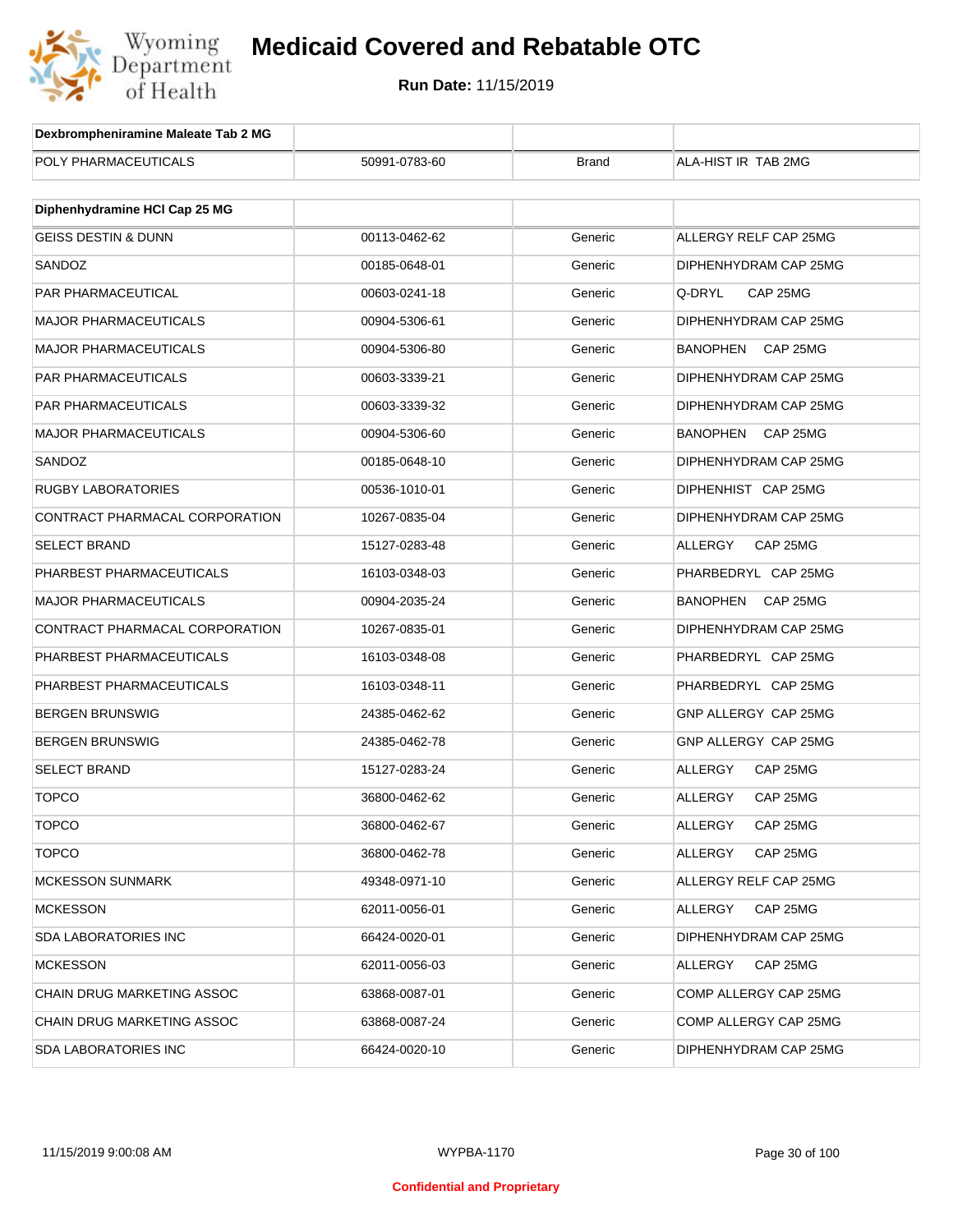

| Diphenhydramine HCI Cap 50 MG          |               |         |                                 |
|----------------------------------------|---------------|---------|---------------------------------|
| SANDOZ                                 | 00185-0649-01 | Generic | DIPHENHYDRAM CAP 50MG           |
| SANDOZ                                 | 00185-0649-10 | Generic | DIPHENHYDRAM CAP 50MG           |
| <b>PAR PHARMACEUTICALS</b>             | 00603-3340-21 | Generic | DIPHENHYDRAM CAP 50MG           |
| <b>MAJOR PHARMACEUTICALS</b>           | 00904-5307-60 | Generic | BANOPHEN<br>CAP 50MG            |
| MAJOR PHARMACEUTICALS                  | 00904-5307-80 | Generic | <b>BANOPHEN</b><br>CAP 50MG     |
| <b>MAJOR PHARMACEUTICALS</b>           | 00904-2056-61 | Generic | DIPHENHYDRAM CAP 50MG           |
| PAR PHARMACEUTICALS                    | 00603-3340-32 | Generic | DIPHENHYDRAM CAP 50MG           |
| PHARBEST PHARMACEUTICALS               | 16103-0347-11 | Generic | PHARBEDRYL CAP 50MG             |
| <b>SDA LABORATORIES INC</b>            | 66424-0021-01 | Generic | DIPHENHYDRAM CAP 50MG           |
| <b>SDA LABORATORIES INC</b>            | 66424-0021-10 | Generic | DIPHENHYDRAM CAP 50MG           |
| Diphenhydramine HCI Liquid 12.5 MG/5ML |               |         |                                 |
| <b>GEISS DESTIN &amp; DUNN</b>         | 00113-0379-26 | Generic | ALLERGY RELF LIQ 12.5/5ML       |
| <b>RUGBY LABORATORIES</b>              | 00536-0770-85 | Generic | DIPHENHIST LIQ 12.5/5ML         |
| <b>RUGBY LABORATORIES</b>              |               |         | DIPHENHIST LIQ 12.5/5ML         |
|                                        | 00536-0770-97 | Generic | Q-DRYL                          |
| PAR PHARMACEUTICALS                    | 00603-0823-54 | Generic | LIQ 12.5/5ML                    |
| PAR PHARMACEUTICALS                    | 00603-0823-81 | Generic | Q-DRYL<br>LIQ 12.5/5ML          |
| <b>MAJOR PHARMACEUTICALS</b>           | 00904-5174-16 | Generic | BANOPHEN<br>LIQ 12.5/5ML        |
| PAR PHARMACEUTICALS                    | 00603-0823-94 | Generic | Q-DRYL<br>LIQ 12.5/5ML          |
| MAJOR PHARMACEUTICALS                  | 00904-1228-00 | Generic | <b>BANOPHEN</b><br>LIQ 12.5/5ML |
| MAJOR PHARMACEUTICALS                  | 00904-1228-20 | Generic | LIQ 12.5/5ML<br>BANOPHEN        |
| <b>PAR PHARMACEUTICALS</b>             | 00603-0823-58 | Generic | Q-DRYL<br>LIQ 12.5/5ML          |
| <b>TOPCO</b>                           | 36800-0379-26 | Generic | ALLERGY RELF LIQ 12.5/5ML       |
| <b>TOPCO</b>                           | 36800-0379-34 | Generic | ALLERGY RELF LIQ 12.5/5ML       |
| <b>BERGEN BRUNSWIG</b>                 | 24385-0379-26 | Generic | CHLD ALLERGY LIQ 12.5/5ML       |
| LEADER BRAND PRODUCTS                  | 37205-0565-26 | Generic | ALLERGY<br>LIQ 12.5/5ML         |
| LEADER BRAND PRODUCTS                  | 37205-0565-34 | Generic | LIQ 12.5/5ML<br>ALLERGY         |
| <b>MCKESSON SUNMARK</b>                | 49348-0045-34 | Generic | ALLERGY RELF LIQ 12.5/5ML       |
| <b>SILARX</b>                          | 54838-0135-40 | Generic | SILADRYL ALR LIQ 12.5/5ML       |
| <b>MCKESSON SUNMARK</b>                | 49348-0045-37 | Generic | ALLERGY RELF LIQ 12.5/5ML       |
| SILARX                                 | 54838-0135-70 | Generic | SILADRYL ALR LIQ 12.5/5ML       |
| <b>SILARX</b>                          | 54838-0135-80 | Generic | SILADRYL ALR LIQ 12.5/5ML       |
| <b>MCKESSON</b>                        | 62011-0057-01 | Generic | ALLERGY CHLD LIQ 12.5/5ML       |
| CHAIN DRUG MARKETING ASSOC             | 63868-0823-54 | Generic | ALLERGY CHLD LIQ 12.5/5ML       |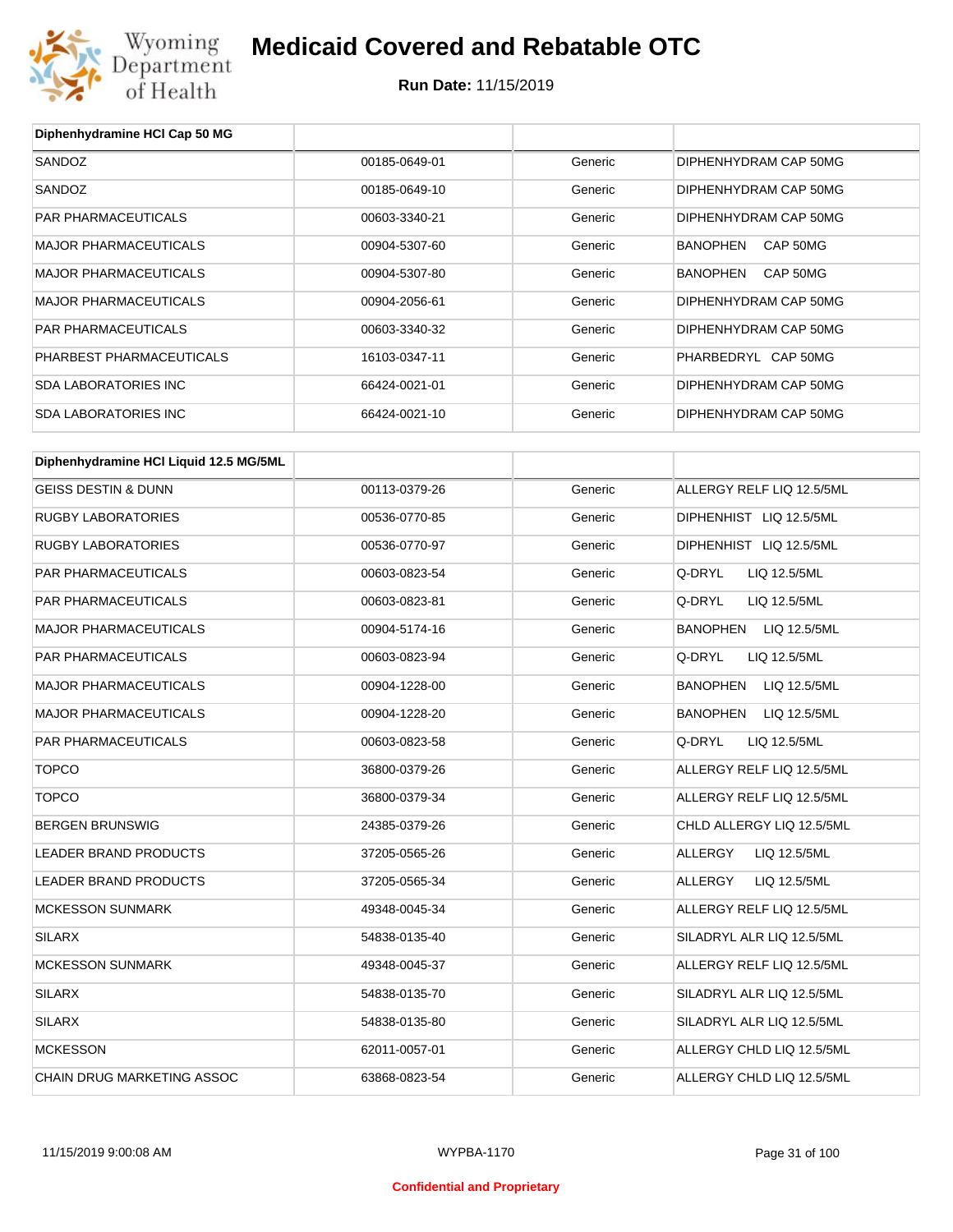

| Diphenhydramine HCI Syrup 12.5 MG/5ML |               |              |                                 |
|---------------------------------------|---------------|--------------|---------------------------------|
| <b>PAR PHARMACEUTICALS</b>            | 00603-0860-54 | Generic      | <b>QUENALIN</b><br>SYP 12.5/5ML |
| <b>SILARX</b>                         | 54838-0154-70 | <b>Brand</b> | SILPHEN COUG SYP 12.5/5ML       |
| <b>SILARX</b>                         | 54838-0154-40 | <b>Brand</b> | SILPHEN COUG SYP 12.5/5ML       |
| <b>SILARX</b>                         | 54838-0154-80 | <b>Brand</b> | SILPHEN COUG SYP 12.5/5ML       |
| Diphenhydramine HCI Tab 25 MG         |               |              |                                 |
| <b>GEISS DESTIN &amp; DUNN</b>        | 00113-0479-62 | Generic      | ALLERGY RELF TAB 25MG           |
| <b>GEISS DESTIN &amp; DUNN</b>        | 00113-0479-78 | Generic      | ALLERGY RELF TAB 25MG           |
| <b>RUGBY LABORATORIES</b>             | 00536-1016-01 | Generic      | DIPHENHIST TAB 25MG             |
| <b>MAJOR PHARMACEUTICALS</b>          | 00904-5551-24 | Generic      | <b>BANOPHEN</b><br>TAB 25MG     |
| <b>MAJOR PHARMACEUTICALS</b>          | 00904-5551-59 | Generic      | <b>BANOPHEN</b><br>TAB 25MG     |
| <b>BERGEN BRUNSWIG</b>                | 24385-0479-62 | Generic      | GNP ALLERGY TAB 25MG            |
| <b>SELECT BRAND</b>                   | 15127-0018-01 | Generic      | SB ALLERGY TAB 25MG MED         |
| <b>TOPCO</b>                          | 36800-0479-62 | Generic      | <b>ALLERGY</b><br>TAB 25MG      |
| <b>TOPCO</b>                          | 36800-0479-67 | Generic      | TAB 25MG<br><b>ALLERGY</b>      |
| <b>TOPCO</b>                          | 36800-0479-78 | Generic      | TAB 25MG<br>ALLERGY             |
| <b>TOPCO</b>                          | 36800-0479-79 | Generic      | TAB 25MG<br>ALLERGY             |
| <b>BERGEN BRUNSWIG</b>                | 24385-0479-78 | Generic      | GNP ALLERGY TAB 25MG            |
| TIME-CAP LABS                         | 49483-0061-01 | Generic      | DIPHENHYDRAM TAB 25MG           |
| <b>TIME-CAP LABS</b>                  | 49483-0061-10 | Generic      | DIPHENHYDRAM TAB 25MG           |
| <b>MCKESSON SUNMARK</b>               | 49348-0983-10 | Generic      | SM ALLERGY TAB 25MG RLF         |
| <b>MCKESSON</b>                       | 62011-0058-01 | Generic      | HM ALLERGY TAB 25MG             |
| <b>MCKESSON</b>                       | 62011-0058-03 | Generic      | HM ALLERGY TAB 25MG             |
| Fexofenadine HCI Susp 30 MG/5ML (6    |               |              |                                 |
| MG/ML)                                |               |              |                                 |
| <b>ACTAVIS MID ATLANTIC</b>           | 00472-0527-94 | Generic      | FEXOFENADINE SUS 30MG/5ML       |
| <b>RUGBY LABORATORIES</b>             | 00536-1005-97 | Generic      | FEXOFENADINE SUS 30MG/5ML       |
| Fexofenadine HCI Tab 180 MG           |               |              |                                 |
| <b>MYLAN</b>                          | 00378-0782-05 | Generic      | FEXOFENADINE TAB 180MG          |
| <b>MYLAN</b>                          | 00378-0782-93 | Generic      | FEXOFENADINE TAB 180MG          |
| <b>RUGBY LABORATORIES</b>             | 00536-1066-15 | Generic      | FEXOFENADINE TAB 180MG          |
| <b>MAJOR PHARMACEUTICALS</b>          | 00904-6214-46 | Generic      | FEXOFENADINE TAB 180MG          |
| <b>MAJOR PHARMACEUTICALS</b>          | 00904-6214-52 | Generic      | FEXOFENADINE TAB 180MG          |
| <b>MAJOR PHARMACEUTICALS</b>          | 00904-6214-89 | Generic      | FEXOFENADINE TAB 180MG          |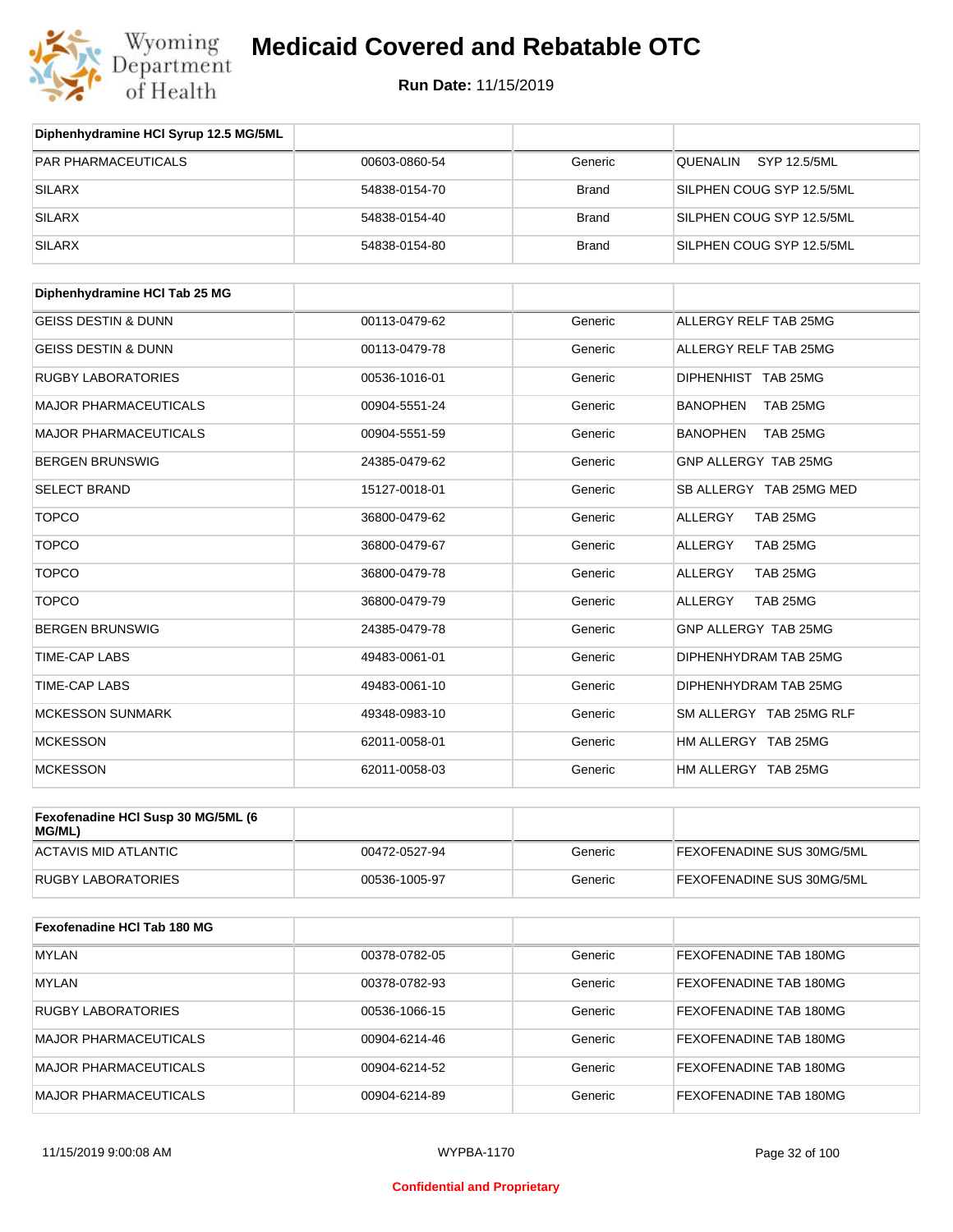

| Wyoming<br>Department         | <b>Medicaid Covered and Rebatable OTC</b> |         |                        |
|-------------------------------|-------------------------------------------|---------|------------------------|
| of Health                     | <b>Run Date: 11/15/2019</b>               |         |                        |
| <b>MAJOR PHARMACEUTICALS</b>  | 00904-6214-18                             | Generic | FEXOFENADINE TAB 180MG |
| <b>MAJOR PHARMACEUTICALS</b>  | 00904-6214-48                             | Generic | FEXOFENADINE TAB 180MG |
| PERRIGO PHARMACEUTICALS       | 45802-0571-78                             | Generic | FEXOFENADINE TAB 180MG |
| AMERISOURCE BERGEN DRUGS      | 46122-0040-61                             | Generic | GNP ALLERGY TAB 180MG  |
| <b>LEADER BRAND PRODUCTS</b>  | 37205-0650-65                             | Generic | ALLER-EASE TAB 180MG   |
| <b>LEADER BRAND PRODUCTS</b>  | 37205-0650-88                             | Generic | ALLER-EASE TAB 180MG   |
| AMERISOURCE BERGEN DRUGS      | 46122-0040-75                             | Generic | GNP ALLERGY TAB 180MG  |
| AMERISOURCE BERGEN DRUGS      | 46122-0040-22                             | Generic | GNP ALLERGY TAB 180MG  |
| AMERISOURCE BERGEN DRUGS      | 46122-0040-65                             | Generic | GNP ALLERGY TAB 180MG  |
| <b>MCKESSON SUNMARK</b>       | 49348-0968-44                             | Generic | FEXOFENADINE TAB 180MG |
| <b>MCKESSON SUNMARK</b>       | 49348-0968-57                             | Generic | FEXOFENADINE TAB 180MG |
| <b>MYLAN INSTITUTIONAL</b>    | 51079-0548-01                             | Generic | FEXOFENADINE TAB 180MG |
| <b>MCKESSON SUNMARK</b>       | 49348-0968-56                             | Generic | FEXOFENADINE TAB 180MG |
| <b>MYLAN INSTITUTIONAL</b>    | 51079-0548-20                             | Generic | FEXOFENADINE TAB 180MG |
| DR.REDDY'S LABORATORIES, INC. | 55111-0784-30                             | Generic | FEXOFENADINE TAB 180MG |
| <b>MCKESSON</b>               | 62011-0067-02                             | Generic | FEXOFENADINE TAB 180MG |
| <b>MCKESSON</b>               | 62011-0067-01                             | Generic | FEXOFENADINE TAB 180MG |
| <b>RECKITT BENCKISER</b>      | 63824-0926-40                             | Generic | MUCINEX ALLR TAB 180MG |
| RECKITT BENCKISER             | 63824-0926-10                             | Generic | MUCINEX ALLR TAB 180MG |
| <b>MCKESSON</b>               | 62011-0233-01                             | Generic | FEXOFENADINE TAB 180MG |
| RECKITT BENCKISER             | 63824-0926-05                             | Generic | MUCINEX ALLR TAB 180MG |
| RECKITT BENCKISER             | 63824-0926-30                             | Generic | MUCINEX ALLR TAB 180MG |
|                               |                                           |         |                        |
| Fexofenadine HCI Tab 60 MG    |                                           |         |                        |
| <b>PERRIGO</b>                | 00113-0425-53                             | Generic | ALLER-EASE TAB 60MG    |
| <b>MYLAN</b>                  | 00378-0781-05                             | Generic | FEXOFENADINE TAB 60MG  |
|                               |                                           |         |                        |

| <b>MYLAN</b>            | 00378-0781-91 | Generic | FEXOFENADINE TAB 60MG |
|-------------------------|---------------|---------|-----------------------|
| PERRIGO PHARMACEUTICALS | 45802-0425-78 | Generic | FEXOFENADINE TAB 60MG |
| MCKESSON SUNMARK        | 49348-0970-02 | Generic | FEXOFENADINE TAB 60MG |
| IMYLAN INSTITUTIONAL    | 51079-0547-01 | Generic | FEXOFENADINE TAB 60MG |
| IMYLAN INSTITUTIONAL    | 51079-0547-20 | Generic | FEXOFENADINE TAB 60MG |
| <b>MCKESSON</b>         | 62011-0068-01 | Generic | FEXOFENADINE TAB 60MG |

| Loratadine Rapidly-Disintegrating Tab 10<br>МG |               |         |                       |
|------------------------------------------------|---------------|---------|-----------------------|
| MAJOR PHARMACEUTICALS                          | 00904-5806-15 | Generic | TAB 10MG<br>ALLERGY   |
| BERGEN BRUNSWIG                                | 24385-0161-52 | Generic | ALLERGY RELF TAB 10MG |
| BERGEN BRUNSWIG                                | 24385-0540-53 | Generic | ALLERGY RELF TAB 10MG |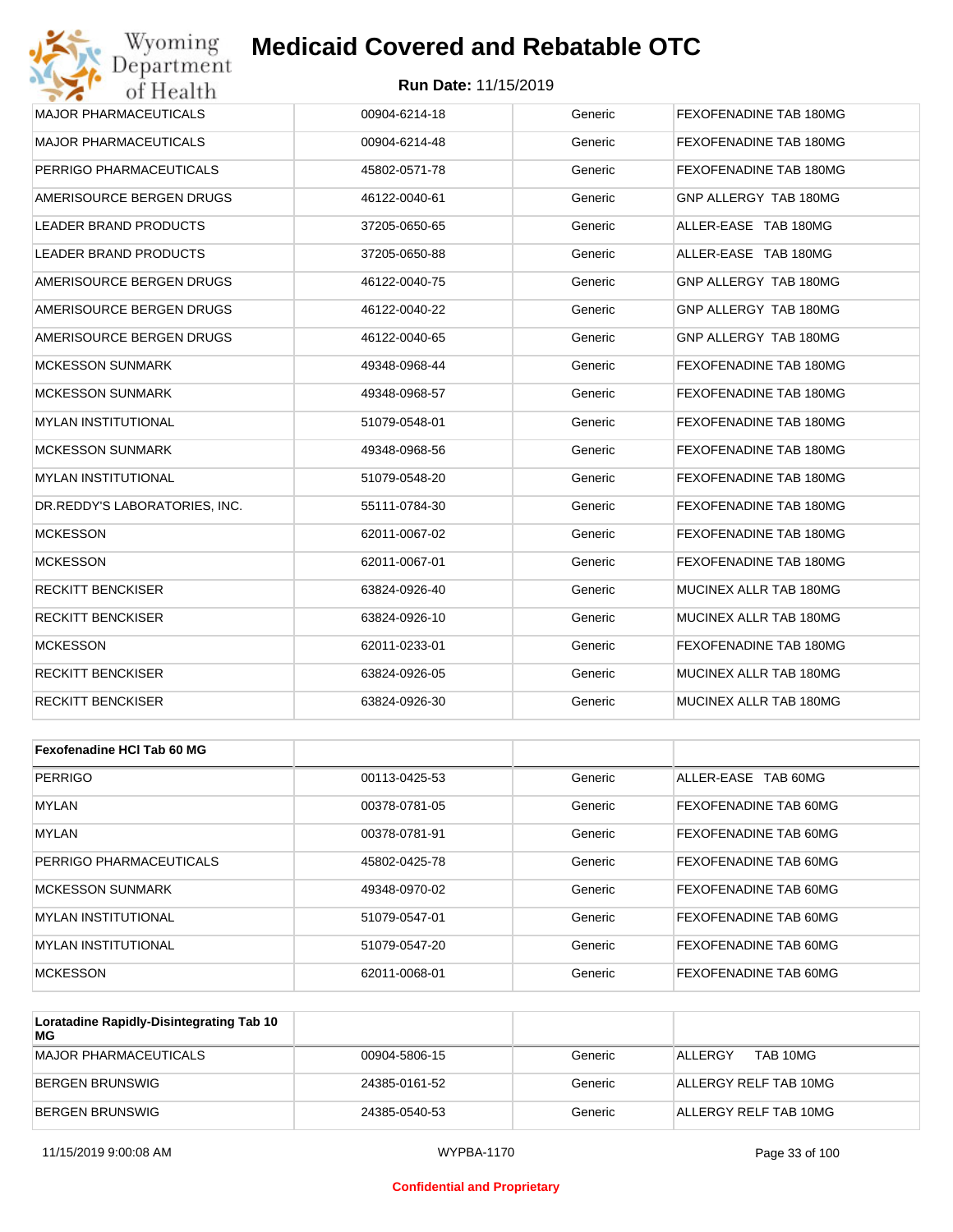#### **Run Date:** 11/15/2019

| Wyoming<br><b>Medicaid Covered and Rebatable OTC</b><br>Department |                             |         |                        |  |  |
|--------------------------------------------------------------------|-----------------------------|---------|------------------------|--|--|
| of Health                                                          | <b>Run Date: 11/15/2019</b> |         |                        |  |  |
| <b>LEADER BRAND PRODUCTS</b>                                       | 37205-0745-65               | Generic | ALLERGY RELF TAB 10MG  |  |  |
| <b>MCKESSON SUNMARK</b>                                            | 49348-0930-01               | Generic | LORATADINE<br>TAB 10MG |  |  |
| <b>MCKESSON SUNMARK</b>                                            | 49348-0930-44               | Generic | LORATADINE<br>TAB 10MG |  |  |
| AMERISOURCE BERGEN DRUGS                                           | 46122-0140-52               | Generic | ALLERGY RELF TAB 10MG  |  |  |
| <b>OHM LABS</b>                                                    | 51660-0527-31               | Generic | ALLERGY RELF TAB 10MG  |  |  |
| <b>MCKESSON</b>                                                    | 62011-0073-01               | Generic | ALLERGY RELF TAB 10MG  |  |  |
| CHAIN DRUG MARKETING ASSOC                                         | 63868-0157-10               | Generic | ALLERGY RELF TAB 10MG  |  |  |

| Loratadine Syrup 5 MG/5ML    |               |         |                          |
|------------------------------|---------------|---------|--------------------------|
| <b>MAJOR PHARMACEUTICALS</b> | 00904-6234-20 | Generic | LORATADINE SOL 5MG/5ML   |
| <b>BERGEN BRUNSWIG</b>       | 24385-0531-26 | Generic | LORATADINE SYP 5MG/5ML   |
| <b>LEADER BRAND PRODUCTS</b> | 37205-0378-26 | Generic | ALLERGY RELF SYP 5MG/5ML |
| <b>MCKESSON SUNMARK</b>      | 49348-0333-34 | Generic | LORATADINE SYP 5MG/5ML   |
| AMERISOURCE BERGEN DRUGS     | 46122-0164-26 | Generic | LORATADINE SYP 5MG/5ML   |
| <b>MCKESSON SUNMARK</b>      | 49348-0636-34 | Generic | LORATADINE SYP 5MG/5ML   |
| <b>TARO</b>                  | 51672-2073-08 | Generic | LORATADINE SYP 5MG/5ML   |
| <b>TARO</b>                  | 51672-2092-08 | Generic | LORATADINE SOL 5MG/5ML   |
| <b>SILARX</b>                | 54838-0554-40 | Generic | LORATADINE SOL 5MG/5ML   |
| <b>MCKESSON</b>              | 62011-0072-01 | Generic | LORATADINE SYP 5MG/5ML   |
| <b>SILARX</b>                | 54838-0558-40 | Generic | LORATADINE SOL 5MG/5ML   |
| <b>TARO</b>                  | 51672-2085-08 | Generic | LORATADINE SYP 5MG/5ML   |
| <b>MCKESSON</b>              | 62011-0181-01 | Generic | LORATADINE SYP 5MG/5ML   |

| <b>Loratadine Tab 10 MG</b>    |               |         |                       |
|--------------------------------|---------------|---------|-----------------------|
| <b>GEISS DESTIN &amp; DUNN</b> | 00113-0612-65 | Generic | ALLERGY RELF TAB 10MG |
| <b>GEISS DESTIN &amp; DUNN</b> | 00113-0612-46 | Generic | ALLERGY RELF TAB 10MG |
| <b>GEISS DESTIN &amp; DUNN</b> | 00113-0612-39 | Generic | ALLERGY RELF TAB 10MG |
| <b>GEISS DESTIN &amp; DUNN</b> | 00113-0612-60 | Generic | ALLERGY RELF TAB 10MG |
| SANDOZ                         | 00781-5077-01 | Generic | LORATADINE TAB 10MG   |
| <b>MAJOR PHARMACEUTICALS</b>   | 00904-5728-89 | Generic | TAB 10MG<br>ALLERGY   |
| <b>MAJOR PHARMACEUTICALS</b>   | 00904-6074-46 | Generic | ALLERGY<br>TAB 10MG   |
| <b>MAJOR PHARMACEUTICALS</b>   | 00904-6074-60 | Generic | ALLERGY<br>TAB 10MG   |
| <b>MAJOR PHARMACEUTICALS</b>   | 00904-6074-61 | Generic | LORATADINE TAB 10MG   |
| <b>MAJOR PHARMACEUTICALS</b>   | 00904-6074-89 | Generic | TAB 10MG<br>ALLERGY   |
| <b>SELECT BRAND</b>            | 15127-0715-10 | Generic | LORATADINE TAB 10MG   |
| <b>SELECT BRAND</b>            | 15127-0715-30 | Generic | LORATADINE TAB 10MG   |
| <b>MAJOR PHARMACEUTICALS</b>   | 00904-5728-87 | Generic | ALLERGY<br>TAB 10MG   |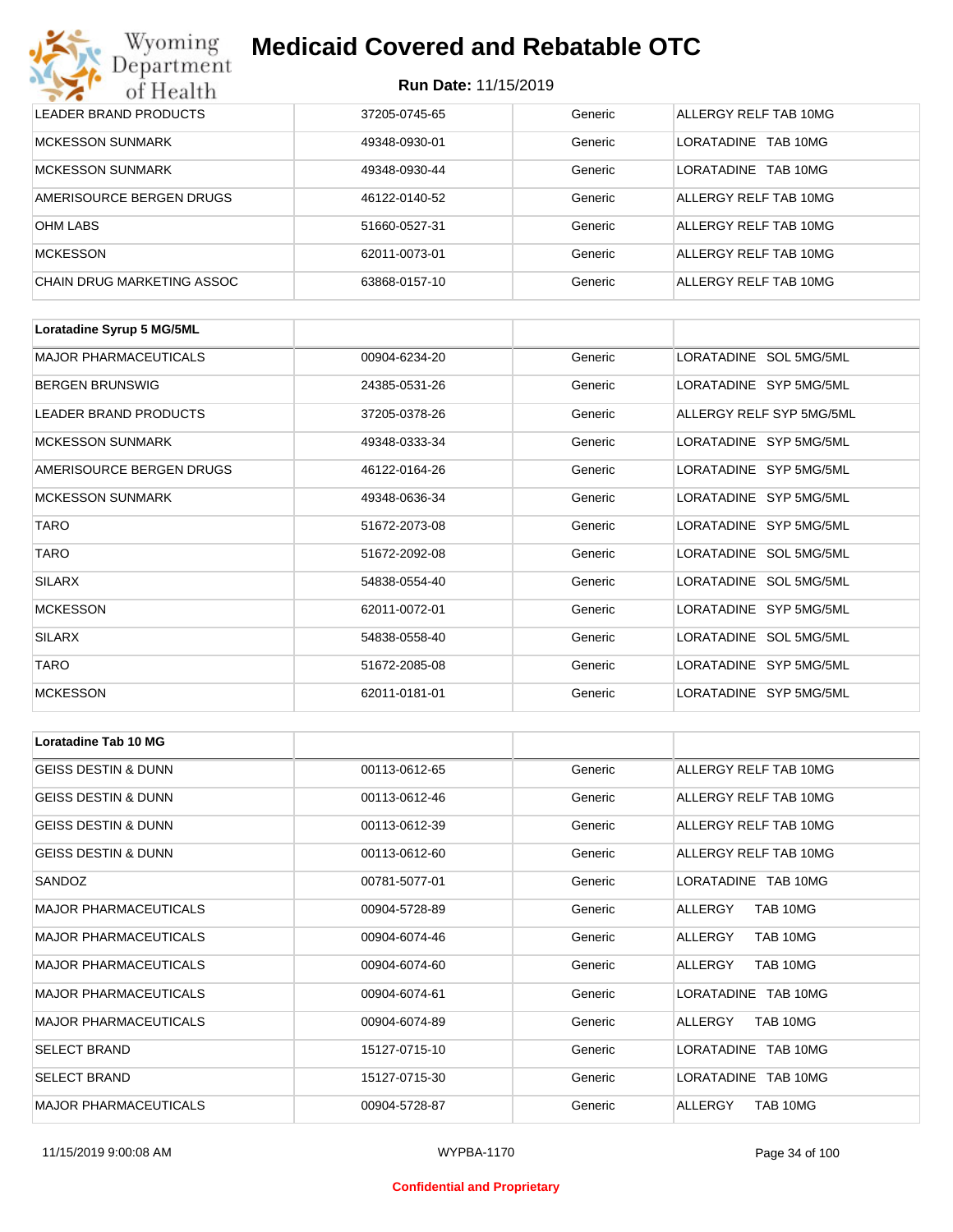

| <b>BERGEN BRUNSWIG</b>              | 24385-0471-52 | Generic      | LORATADINE TAB 10MG          |  |  |
|-------------------------------------|---------------|--------------|------------------------------|--|--|
| <b>TOPCO</b>                        | 36800-0612-65 | Generic      | ALLERGY RELF TAB 10MG        |  |  |
| <b>TOPCO</b>                        | 36800-0612-72 | Generic      | ALLERGY RELF TAB 10MG        |  |  |
| <b>TOPCO</b>                        | 36800-0612-76 | Generic      | ALLERGY RELF TAB 10MG        |  |  |
| <b>TOPCO</b>                        | 36800-0612-87 | Generic      | ALLERGY RELF TAB 10MG        |  |  |
| <b>BERGEN BRUNSWIG</b>              | 24385-0471-99 | Generic      | LORATADINE TAB 10MG          |  |  |
| <b>TOPCO</b>                        | 36800-0612-46 | Generic      | ALLERGY RELF TAB 10MG        |  |  |
| PERRIGO PHARMACEUTICALS             | 45802-0650-87 | Generic      | LORATADINE TAB 10MG          |  |  |
| PERRIGO PHARMACEUTICALS             | 45802-0650-65 | Generic      | LORATADINE TAB 10MG          |  |  |
| <b>BERGEN BRUNSWIG</b>              | 24385-0471-78 | Generic      | LORATADINE TAB 10MG          |  |  |
| LEADER BRAND PRODUCTS               | 37205-0346-72 | Generic      | LORATADINE TAB 10MG          |  |  |
| AMERISOURCE BERGEN DRUGS            | 46122-0158-65 | Generic      | LORATADINE TAB 10MG          |  |  |
| <b>MCKESSON SUNMARK</b>             | 49348-0818-01 | Generic      | SM LORATADIN TAB 10MG        |  |  |
| <b>MCKESSON SUNMARK</b>             | 49348-0818-13 | Generic      | SM LORATADIN TAB 10MG        |  |  |
| PERRIGO PHARMACEUTICALS             | 45802-0650-78 | Generic      | LORATADINE TAB 10MG          |  |  |
| <b>MYLAN INSTITUTIONAL</b>          | 51079-0246-01 | Generic      | LORATADINE TAB 10MG          |  |  |
| <b>MYLAN INSTITUTIONAL</b>          | 51079-0246-20 | Generic      | LORATADINE TAB 10MG          |  |  |
| <b>MCKESSON SUNMARK</b>             | 49348-0818-44 | Generic      | SM LORATADIN TAB 10MG        |  |  |
| OHM LABS                            | 51660-0526-01 | Generic      | ALLERGY RELF TAB 10MG        |  |  |
| OHM LABS                            | 51660-0526-05 | Generic      | ALLERGY RELF TAB 10MG        |  |  |
| OHM LABS                            | 51660-0526-31 | Generic      | ALLERGY RELF TAB 10MG        |  |  |
| <b>APOTEX</b>                       | 60505-0147-01 | Generic      | LORATADINE TAB 10MG          |  |  |
| <b>APOTEX</b>                       | 60505-0147-08 | Generic      | LORATADINE TAB 10MG          |  |  |
| <b>CHAIN DRUG MARKETING ASSOC</b>   | 63868-0151-01 | Generic      | LORATADINE TAB 10MG          |  |  |
| CHAIN DRUG MARKETING ASSOC          | 63868-0151-10 | Generic      | LORATADINE TAB 10MG          |  |  |
| CHAIN DRUG MARKETING ASSOC          | 63868-0151-30 | Generic      | LORATADINE TAB 10MG          |  |  |
| AMERICAN HEALTH PACKAGING           | 68084-0248-01 | Generic      | LORATADINE TAB 10MG          |  |  |
| AMERICAN HEALTH PACKAGING           | 68084-0248-11 | Generic      | LORATADINE TAB 10MG          |  |  |
| Triprolidine HCI Drops 0.938 MG/ML  |               |              |                              |  |  |
| ALLEGIS PHARMACEUTICALS             | 28595-0801-30 | <b>Brand</b> | DRO 0.938MG<br>HISTEX PD     |  |  |
|                                     |               |              |                              |  |  |
| Triprolidine HCI Liquid 0.625 MG/ML |               |              |                              |  |  |
| <b>GM PHARMACEUTICALS</b>           | 58809-0501-30 | <b>Brand</b> | VANAHIST PD LIQ 0.625MG      |  |  |
|                                     |               |              |                              |  |  |
| Triprolidine HCI Syrup 2.5 MG/5ML   |               |              |                              |  |  |
| ALLEGIS PHARMACEUTICALS             | 28595-0802-08 | <b>Brand</b> | <b>HISTEX</b><br>SYP 2.5MG/5 |  |  |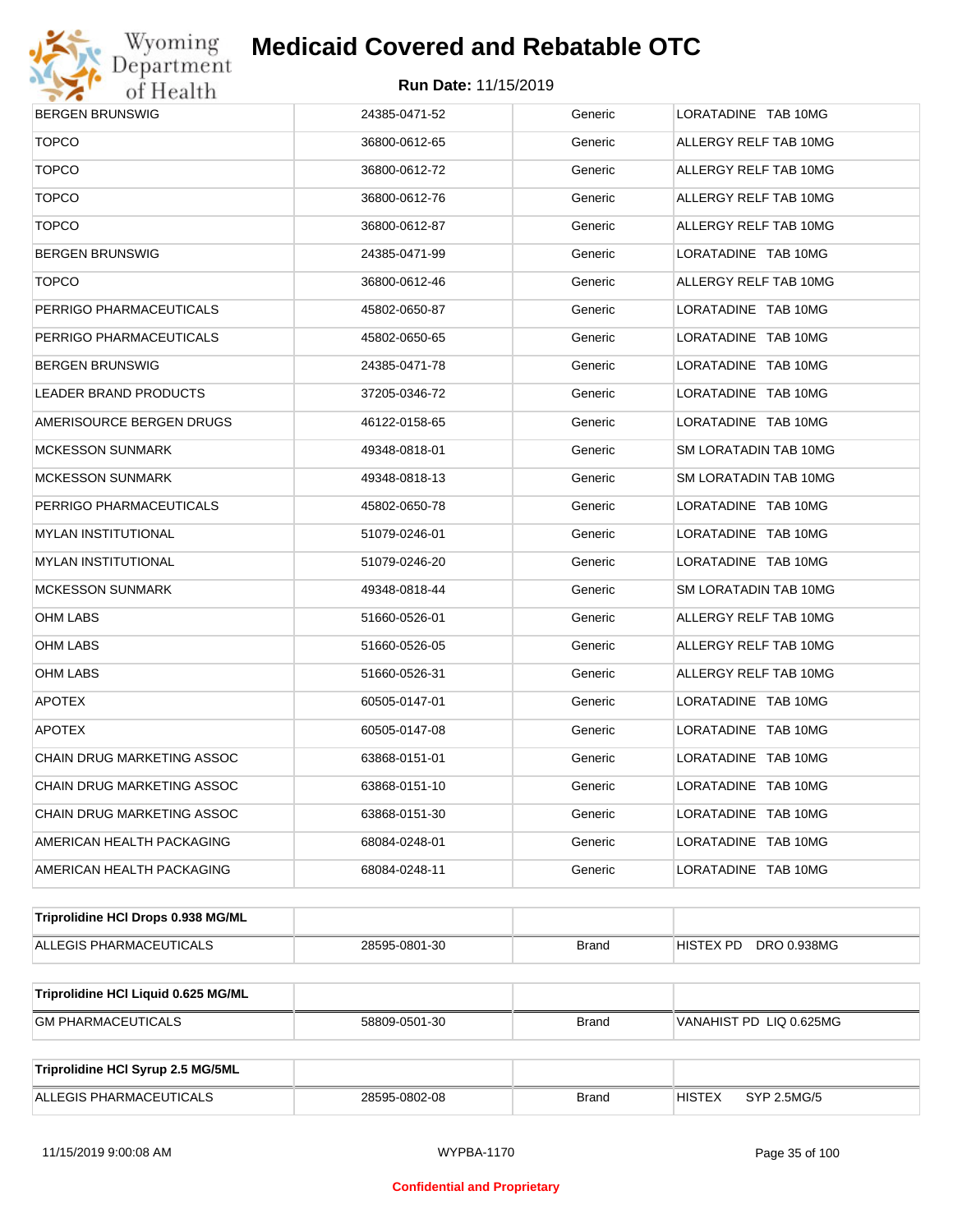

| Levonorgestrel Tab 1.5 MG             |               |              |                                   |
|---------------------------------------|---------------|--------------|-----------------------------------|
| LUPIN PHARMACEUTICALS                 | 43386-0622-30 | Generic      | <b>TAB 1.5MG</b><br>MY WAY        |
| <b>AFAXYS</b>                         | 50102-0111-01 | Generic      | ECONTRA EZ TAB 1.5MG              |
| <b>AFAXYS</b>                         | 50102-0111-12 | Generic      | ECONTRA EZ TAB 1.5MG              |
| <b>FOUNDATION CONSUMER HEALTHCARE</b> | 51285-0100-88 | Generic      | TAKE ACTION TAB 1.5MG             |
| <b>FOUNDATION CONSUMER HEALTHCARE</b> | 51285-0103-88 | Generic      | AFTERA<br><b>TAB 1.5MG</b>        |
| <b>TEVA/WOMENS HEALTH</b>             | 51285-0943-88 | <b>Brand</b> | <b>PLAN B</b><br><b>TAB 1.5MG</b> |
| <b>FOUNDATION CONSUMER HEALTHCARE</b> | 51285-0146-19 | <b>Brand</b> | <b>PLAN B</b><br><b>TAB 1.5MG</b> |
| <b>FOUNDATION CONSUMER HEALTHCARE</b> | 51285-0162-88 | <b>Brand</b> | <b>PLAN B</b><br><b>TAB 1.5MG</b> |
| PHARMACIST PHARMACEUTICAL LLC         | 63704-0010-01 | Generic      | LEVONORGESTR TAB 1.5MG            |
| <b>SUN PHARMACEUTICALS</b>            | 62756-0718-60 | Generic      | <b>OPCICON</b><br>TAB 1.5MG       |
| <b>ACTAVIS PHARMA</b>                 | 52544-0065-54 | Generic      | NEXT CHOICE TAB 1.5MG             |
| LUPIN PHARMACEUTICALS                 | 68180-0853-13 | Generic      | TAB 1.5MG<br>FALLBACK             |
| <b>COUGH/COLD/ALLERGY</b>             |               |              |                                   |

| *Camphor-Eucalyptus-Menthol - Oint*** |               |         |                             |
|---------------------------------------|---------------|---------|-----------------------------|
| AMERISOURCE BERGEN DRUGS              | 46122-0157-54 | Generic | OIN RUB<br><b>GNP CHEST</b> |
| <b>MCKESSON</b>                       | 62011-0075-01 | Generic | HM CHEST RUB OIN            |

| *Camphor-Eucalyptus-Menthol-Turp Oil-<br>White Pet -Oint*** |               |         |                           |
|-------------------------------------------------------------|---------------|---------|---------------------------|
| <b>IMCKESSON SUNMARK</b>                                    | 49348-0398-96 | Generic | SM MEDICATED MIS CHST RUB |

| *DM-GG-PE Tab & APAP-Diphenhyd-PE<br>Tab Therapy Pack*** |               |       |                            |
|----------------------------------------------------------|---------------|-------|----------------------------|
| RECKITT BENCKISER                                        | 63824-0555-30 | Brand | IMUCINEX FAST MIS MX DAY/N |

| *PE-DM-GG Ligd & Diphenhyd-PE-APAP<br>Ligd Therapy Pack*** |               |       |                           |
|------------------------------------------------------------|---------------|-------|---------------------------|
| <b>RECKITT BENCKISER</b>                                   | 63824-0287-22 | Brand | MUCINEX CHLD MIS DAY/NITE |

| *PE-DM-GG-APAP Ligd & PE-Diphenhyd-<br><b>APAP Ligd Therapy Pack***</b> |               |       |                                   |
|-------------------------------------------------------------------------|---------------|-------|-----------------------------------|
| RECKITT BENCKISER                                                       | 63824-0526-22 | Brand | <b>IMUCINEX FAST MIS DAY/NGHT</b> |

| *PE-DM-GG-APAP Pack & PE-Diphenhyd-<br><b>APAP Pack Therapy Pack***</b> |               |       |                |              |
|-------------------------------------------------------------------------|---------------|-------|----------------|--------------|
| <b>RECKITT BENCKISER</b>                                                | 63824-0234-44 | Brand | <b>MUCINEX</b> | MIS DAY/NGHT |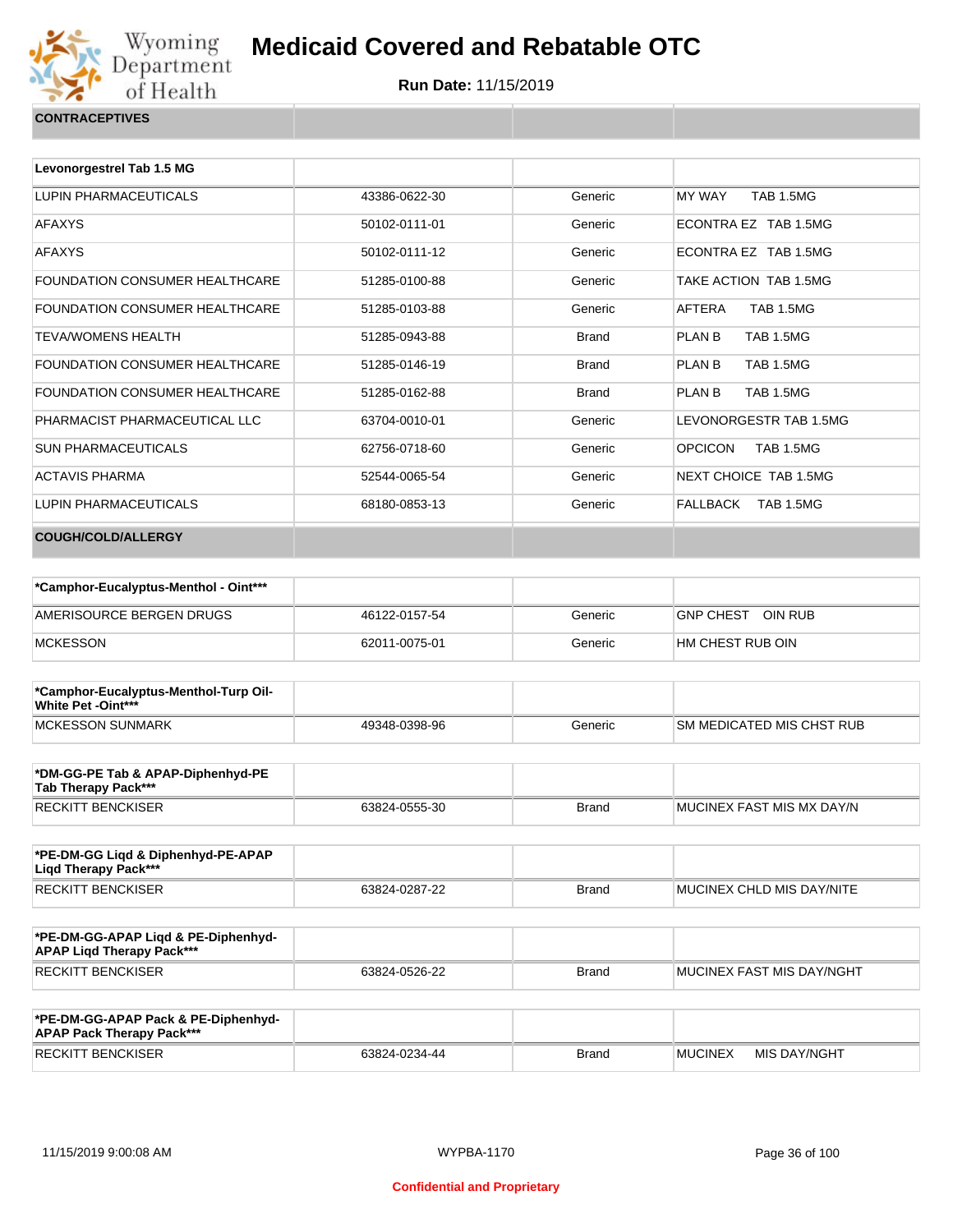

| *PE-DM-GG-APAP Tab & PE-Diphenhyd-<br><b>APAP Tab Therapy Pack***</b> |               |              |                                         |
|-----------------------------------------------------------------------|---------------|--------------|-----------------------------------------|
| <b>RECKITT BENCKISER</b>                                              | 63824-0551-30 | Generic      | MUCINEX FAST MIS DAY/NGHT               |
| Acetaminophen w/ DM Liq 1000-30<br>MG/30ML                            |               |              |                                         |
| <b>TOPCO</b>                                                          | 36800-0698-34 | Generic      | COUGH & SORE LIQ THRT DAY               |
| Acetaminophen w/ DM Susp 160-5 MG/5ML                                 |               |              |                                         |
| <b>GLAXO CONSUMER HEALTHCARE L.P.</b>                                 | 00067-8115-04 | <b>Brand</b> | <b>TRIAMINIC</b><br>SUS CGH/ST          |
| Brompheniramine & Phenylephrine Elixir 1<br>-2.5 MG/5ML               |               |              |                                         |
| <b>PERRIGO</b>                                                        | 00113-0906-26 | Generic      | COLD/ALLERGY ELX CHILDREN               |
| <b>WOMEN'S CHOICE PHARMACEUTICALS</b>                                 | 00485-0202-16 | Generic      | RYNEX PE<br>ELX                         |
| <b>MAJOR PHARMACEUTICALS</b>                                          | 00904-5781-20 | Generic      | <b>ELX CHILDREN</b><br><b>DIMAPHEN</b>  |
| <b>BERGEN BRUNSWIG</b>                                                | 24385-0517-26 | Generic      | <b>GNP CLD/ALLE ELX CHILDREN</b>        |
| <b>BERGEN BRUNSWIG</b>                                                | 24385-0517-34 | Generic      | <b>GNP CLD/ALLE ELX CHILDREN</b>        |
| <b>TOPCO</b>                                                          | 36800-0906-34 | Generic      | COLD/ALLERGY ELX CHILDREN               |
| <b>LEADER BRAND PRODUCTS</b>                                          | 37205-0931-26 | Generic      | COLD/ALLERGY ELX CHILDREN               |
| <b>TOPCO</b>                                                          | 36800-0906-26 | Generic      | COLD/ALLERGY ELX CHILDREN               |
| <b>MCKESSON SUNMARK</b>                                               | 49348-0777-34 | Generic      | SM CLD/ALRGY ELX CHILDREN               |
| <b>MCKESSON SUNMARK</b>                                               | 49348-0777-37 | Generic      | SM CLD/ALRGY ELX CHILDREN               |
| <b>MCKESSON</b>                                                       | 62011-0062-01 | Generic      | COLD/ALLERGY ELX CHILDREN               |
| Brompheniramine & Phenylephrine Syrup                                 |               |              |                                         |
| 1-2.5 MG/5ML<br><b>GLAXO CONSUMER HEALTHCARE L.P.</b>                 | 00067-8117-04 | <b>Brand</b> | <b>SYP CLD/ALRG</b><br><b>TRIAMINIC</b> |
|                                                                       |               |              |                                         |
| Brompheniramine & Phenylephrine Tab 4-<br><b>10 MG</b>                |               |              |                                         |
| ALLEGIS PHARMACEUTICALS                                               | 28595-0900-60 | <b>Brand</b> | RU-HIST D TAB 4-10MG                    |
| Brompheniramine & Pseudoephedrine Cap<br>4-60 MG                      |               |              |                                         |
| <b>BAUSCH HEALTH</b>                                                  | 00095-0860-06 | <b>Brand</b> | LODRANE D CAP 4-60MG                    |
| <b>Brompheniramine &amp; Pseudoephedrine</b><br>Elixir 1-15 MG/5ML    |               |              |                                         |
| PAR PHARMACEUTICALS                                                   | 00603-0851-94 | Generic      | ELX 1-15/5ML<br>Q-TAPP                  |
| WOMEN'S CHOICE PHARMACEUTICALS                                        | 00485-0206-16 | Generic      | RYNEX PSE<br>LIQ                        |
| <b>SILARX</b>                                                         | 54838-0125-70 | Generic      | <b>BROTAPP</b><br>LIQ.                  |
| <b>SILARX</b>                                                         | 54838-0125-40 | Generic      | LIQ<br><b>BROTAPP</b>                   |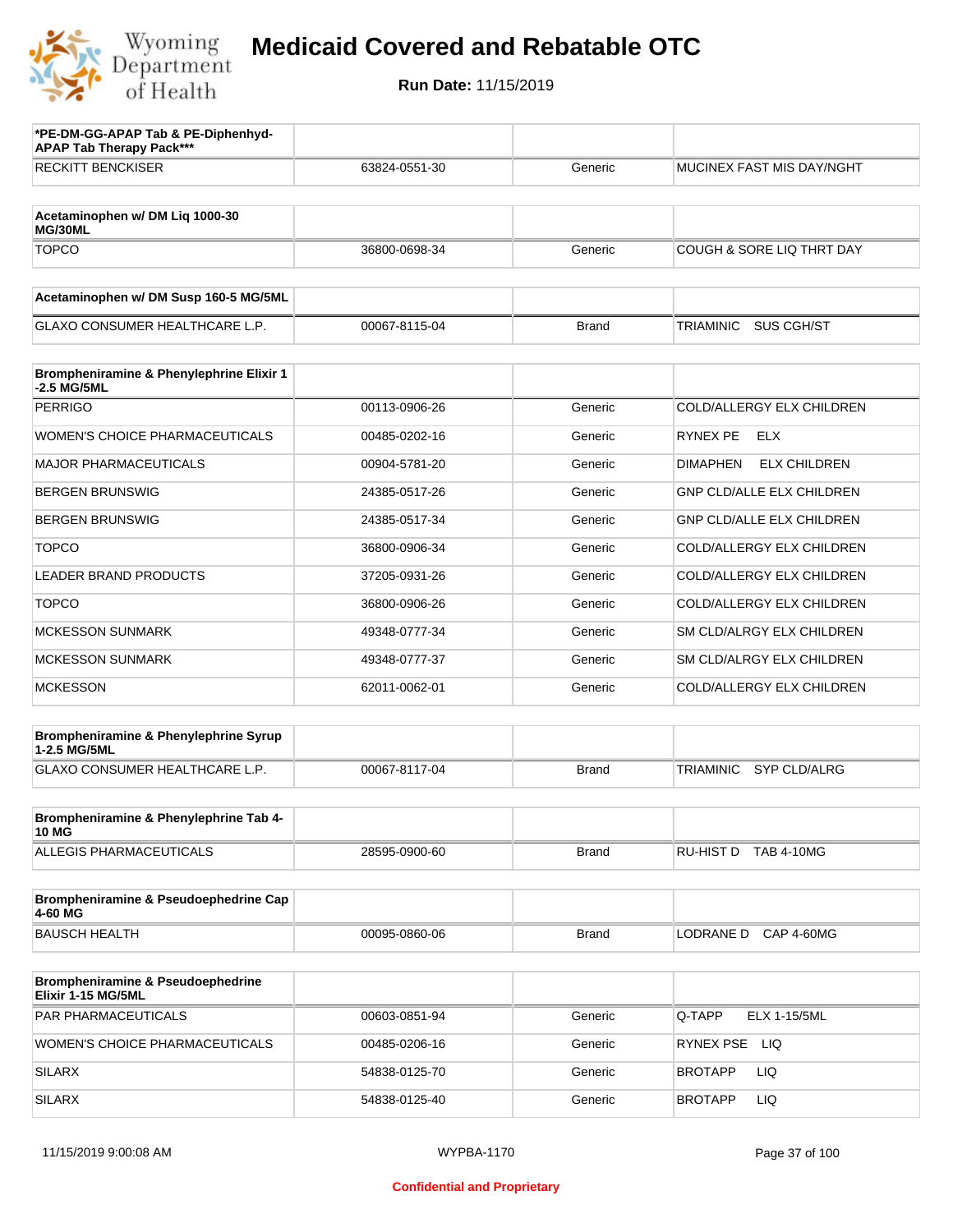

| <b>SILARX</b>                                                | 54838-0125-80 | Generic      | <b>BROTAPP</b><br>LIQ                |
|--------------------------------------------------------------|---------------|--------------|--------------------------------------|
| <b>Brompheniramine &amp; Pseudoephedrine</b>                 |               |              |                                      |
| Liquid 1-7.5 MG/ML                                           |               |              |                                      |
| JAYMAC PHARMACEUTICAL LLC                                    | 64661-0032-30 | <b>Brand</b> | J-TAN D PD DRO 1-7.5MG               |
| Brompheniramine-Acetaminophen Tab 2-<br>250 MG               |               |              |                                      |
| MAGNA PHARMACEUTICALS, INC                                   | 58407-0225-01 | <b>Brand</b> | <b>STAFLEX</b><br><b>TAB 2-250MG</b> |
| Cetirizine-Pseudoephedrine Tab ER 12HR                       |               |              |                                      |
| 5-120 MG<br><b>PERRIGO</b>                                   | 00113-2176-53 | Generic      | ALLERGY-D TAB 5-120MG                |
|                                                              |               |              |                                      |
| <b>PERRIGO</b>                                               | 00113-2176-62 | Generic      | ALLERGY-D TAB 5-120MG                |
| <b>GEISS DESTIN &amp; DUNN</b>                               | 00113-0176-53 | Generic      | ALLERGY-D TAB 5-120MG                |
| GEISS DESTIN & DUNN                                          | 00113-0176-62 | Generic      | ALLERGY-D TAB 5-120MG                |
| <b>MAJOR PHARMACEUTICALS</b>                                 | 00904-5831-12 | Generic      | ALLERGY-D TAB 5-120MG                |
| <b>BERGEN BRUNSWIG</b>                                       | 24385-0175-53 | Generic      | ALLERGY-D TAB 5-120MG                |
| <b>BERGEN BRUNSWIG</b>                                       | 24385-0175-62 | Generic      | ALLERGY-D TAB 5-120MG                |
| <b>TOPCO</b>                                                 | 36800-0176-62 | Generic      | ALLERGY D TAB 5-120MG                |
| <b>TOPCO</b>                                                 | 36800-0176-53 | Generic      | ALLERGY D<br>TAB 5-120MG             |
| PERRIGO PHARMACEUTICALS                                      | 45802-0721-53 | Generic      | CETIRIZ/PSE TAB 5-120MG              |
| PERRIGO PHARMACEUTICALS                                      | 45802-0721-62 | Generic      | CETIRIZ/PSE TAB 5-120MG              |
| <b>MCKESSON SUNMARK</b>                                      | 49348-0851-04 | Generic      | ALLERGY-D TAB 5-120MG                |
| <b>MCKESSON</b>                                              | 62011-0055-01 | Generic      | ALLGY COMP-D TAB 5-120MG             |
| Chlophedianol-Dexbrompheniramine Soln                        |               |              |                                      |
| 12.5-1 MG/5ML<br>R A MCNEIL                                  | 12830-0864-16 | <b>Brand</b> | CHLO HIST SOL                        |
|                                                              |               |              |                                      |
| Chlophedianol-Guaifenesin Liquid 12.5-100<br>MG/5ML          |               |              |                                      |
| <b>RAMCNEIL</b>                                              | 12830-0767-16 | <b>Brand</b> | CHLO TUSS EX LIQ 12.5-100            |
| Chlophedianol-Pyrilamine Liquid 12.5-12.5<br>MG/5ML          |               |              |                                      |
| <b>CENTURION LABS</b>                                        | 23359-0032-16 | <b>Brand</b> | <b>NINJACOF</b><br>LIQ.              |
| Chlophedianol-Pyrilamine Liquid 25-50                        |               |              |                                      |
| MG/15ML<br><b>GM PHARMACEUTICALS</b>                         | 58809-0350-04 | <b>Brand</b> | VANACOF-8<br>LIQ 25-50/15            |
|                                                              |               |              |                                      |
| Chlophedianol-Pyrilamine-APAP Liquid<br>12.5-12.5-160 MG/5ML |               |              |                                      |
| <b>CENTURION LABS</b>                                        | 23359-0033-16 | <b>Brand</b> | NINJACOF-A LIQ                       |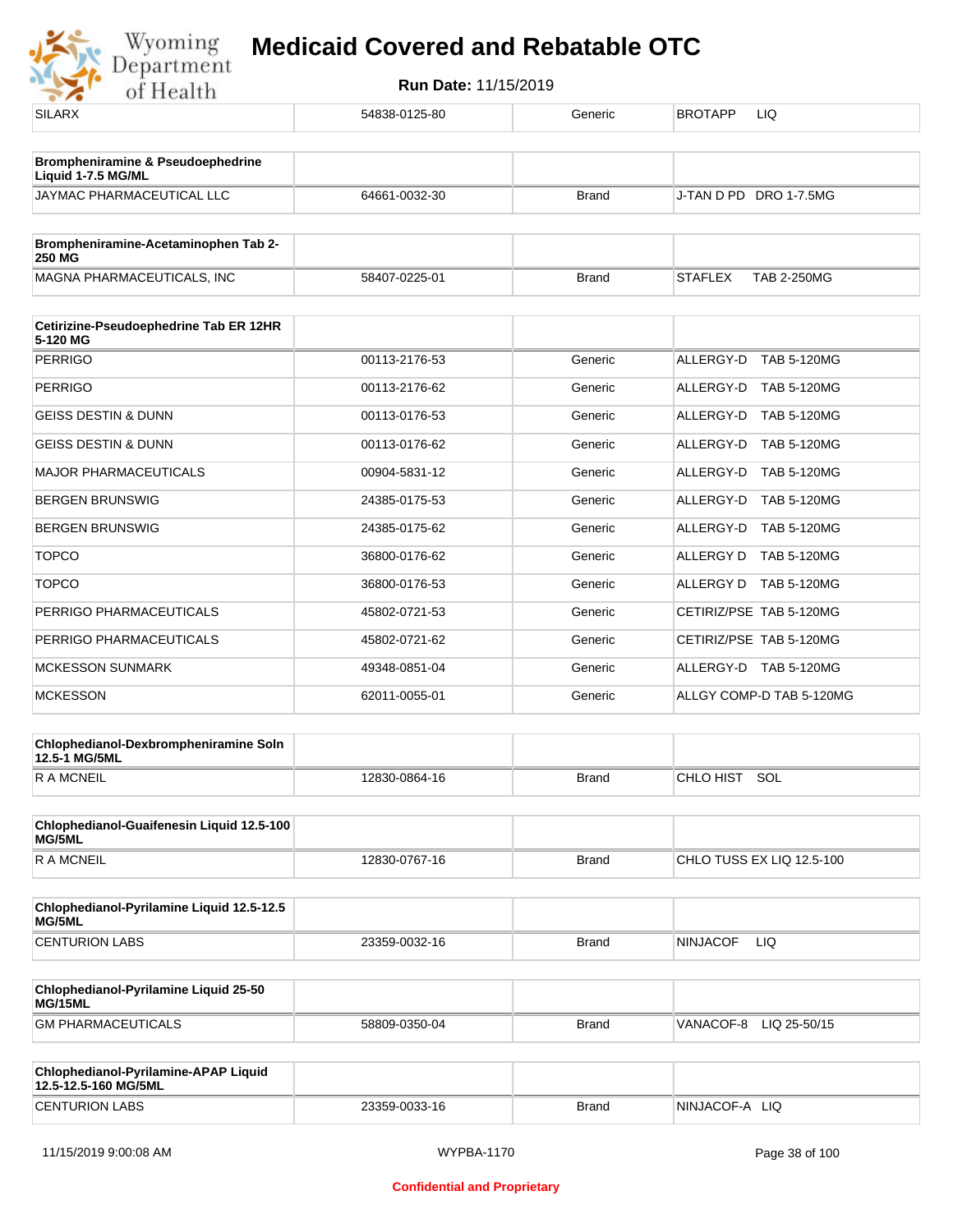

| <b>Chlorcyclizine &amp; Pseudoephedrine Liquid</b><br>25-60 MG/5ML  |               |              |                                       |
|---------------------------------------------------------------------|---------------|--------------|---------------------------------------|
| MAGNA PHARMACEUTICALS, INC                                          | 58407-0624-04 | <b>Brand</b> | STAHIST AD LIQ                        |
|                                                                     |               |              |                                       |
| Chlorcyclizine & Pseudoephedrine Tab 25-<br>60 MG                   |               |              |                                       |
| MAGNA PHARMACEUTICALS, INC                                          | 58407-0625-30 | <b>Brand</b> | STAHIST AD TAB 25-60MG                |
| Chlorpheniramine & Phenylephrine Liquid<br>1-2.5 MG/ML              |               |              |                                       |
| LASER PHARMACEUTICALS                                               | 16477-0121-30 | <b>Brand</b> | <b>DALLERGY</b><br><b>DRO 1-2.5MG</b> |
| Chlorpheniramine & Phenylephrine Liquid<br>1-3.5 MG/ML              |               |              |                                       |
| <b>VIRTUS PHARMACEUTICALS OPCO</b>                                  | 76439-0319-30 | Generic      | <b>VIRDEC</b><br><b>DRO</b>           |
| Chlorpheniramine & Phenylephrine Liquid<br>2-5 MG/ML                |               |              |                                       |
| <b>WOMEN'S CHOICE PHARMACEUTICALS</b>                               | 00485-0096-02 | <b>Brand</b> | ED CHLORPED DRO D                     |
| Chlorpheniramine & Phenylephrine Liquid<br>4-10 MG/5ML              |               |              |                                       |
| WOMEN'S CHOICE PHARMACEUTICALS                                      | 00485-0155-16 | <b>Brand</b> | ED A-HIST<br>LIQ 4-10/5ML             |
| LARKEN LABORATORIES, INC.                                           | 68047-0185-16 | Generic      | NOHIST-LQ<br>LIQ 4-10/5ML             |
| Chlorpheniramine & Phenylephrine Tab 4-<br><b>10 MG</b>             |               |              |                                       |
| <b>WOMEN'S CHOICE PHARMACEUTICALS</b>                               | 00485-0254-01 | Generic      | ED A-HIST TAB 4-10MG                  |
| <b>SELECT BRAND</b>                                                 | 15127-0082-24 | Generic      | SINUS/ALERGY TAB MAX ST               |
| <b>TOPCO</b>                                                        | 36800-0139-62 | Generic      | COLD/ALLERGY TAB 4-10MG               |
| <b>TOPCO</b>                                                        | 36800-0358-62 | Generic      | SINUS/ALERGY TAB PE MAX               |
| <b>BERGEN BRUNSWIG</b>                                              | 24385-0961-62 | Generic      | SINUS/ALLERG TAB 4-10MG               |
| AMERISOURCE BERGEN DRUGS                                            | 46122-0181-62 | Generic      | COLD/ALLERGY TAB 4-10MG               |
| <b>Chlorpheniramine &amp; Pseudoephedrine</b><br>Liquid 2-30 MG/5ML |               |              |                                       |
| LARKEN LABORATORIES, INC.                                           | 68047-0120-16 | <b>Brand</b> | LOHIST-D<br>LIQ                       |
| Chlorpheniramine & Pseudoephedrine Tab<br>4-60 MG                   |               |              |                                       |
| <b>MAJOR PHARMACEUTICALS</b>                                        | 00904-5351-24 | Generic      | <b>SUDOGEST</b><br><b>TAB 4-60MG</b>  |
| <b>MAJOR PHARMACEUTICALS</b>                                        | 00904-5351-96 | Generic      | <b>SUDOGEST</b><br><b>TAB 4-60MG</b>  |
| Chlorpheniramine w/ Codeine Liquid 2-9<br>MG/5ML                    |               |              |                                       |
| MAGNA PHARMACEUTICALS, INC                                          | 58407-0920-16 | <b>Brand</b> | Z-TUSS AC<br>LIQ 2-9/5ML              |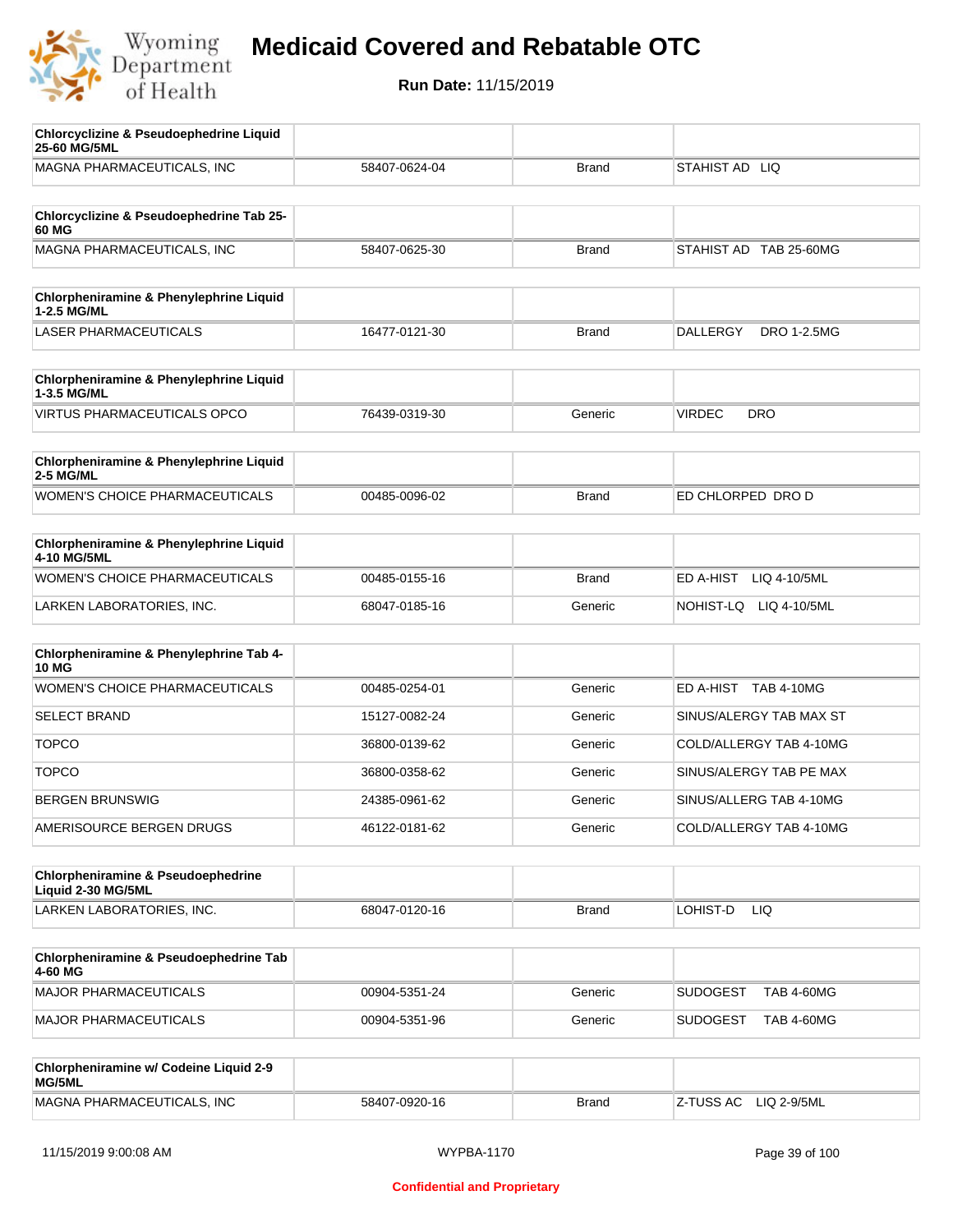

| Chlorpheniramine-DM Tab 4-30 MG                                  |               |              |                                |
|------------------------------------------------------------------|---------------|--------------|--------------------------------|
| <b>MAJOR PHARMACEUTICALS</b>                                     | 00904-5817-44 | Generic      | COUGH & COLD TAB               |
| <b>SELECT BRAND</b>                                              | 15127-0268-16 | Generic      | SB COLD/CGH TAB HBP            |
| Chlorpheniramine-Phenylephrine-ASA<br>Effer Tab 2-7.8-325 MG     |               |              |                                |
| CHAIN DRUG MARKETING ASSOC                                       | 63868-0228-20 | Generic      | COLD RELIEF TAB PLUS           |
| Chlorphen-PE-APAP Tab 2-5-325 MG & PE-<br>APAP Tab 5-325 MG Pack |               |              |                                |
| <b>SELECT BRAND</b>                                              | 15127-0933-24 | Generic      | SB SINUS CNG PAK / PAIN        |
| AMERISOURCE BERGEN DRUGS                                         | 46122-0075-60 | Generic      | SINUS RELIEF PAK CNG/PAIN      |
| Chlorphen-Phenylephrine w/ APAP Tab 2-5<br>-325 MG               |               |              |                                |
| <b>GEISS DESTIN &amp; DUNN</b>                                   | 00113-0476-62 | Generic      | <b>ALLERGY</b><br>TAB MULTI-SY |
| <b>SELECT BRAND</b>                                              | 15127-0966-24 | Generic      | SB SINUS CNG TAB / PAIN        |
| <b>SELECT BRAND</b>                                              | 15127-0967-24 | Generic      | SB ALLERGY TAB MULTI-SY        |
| <b>TOPCO</b>                                                     | 36800-0476-62 | Generic      | ALLERGY<br>TAB MULTI-SY        |
| <b>TOPCO</b>                                                     | 36800-0476-67 | Generic      | ALLERGY<br>TAB MULTI-SY        |
| <b>BERGEN BRUNSWIG</b>                                           | 24385-0147-62 | Generic      | GNP ALLERGY TAB MULTI-SY       |
| <b>TOPCO</b>                                                     | 36800-0935-62 | Generic      | NIGHT TIME TAB SINUS           |
| LEADER BRAND PRODUCTS                                            | 37205-0940-62 | Generic      | ALLERGY<br>TAB MULTI-SY        |
| <b>MCKESSON SUNMARK</b>                                          | 49348-0778-04 | Generic      | SM ALLERGY TAB MULTI-SY        |
| AMERISOURCE BERGEN DRUGS                                         | 46122-0074-62 | Generic      | GNP SINUS TAB CNG/PAIN         |
| CHAIN DRUG MARKETING ASSOC                                       | 63868-0981-24 | Generic      | QC ALLERGY TAB RELIEF          |
| Chlorphen-Phenylephrine w/ APAP Tab 4-<br>10-325 MG              |               |              |                                |
| U S PHARMACEUTICAL                                               | 52747-0475-70 | <b>Brand</b> | NOREL AD<br>TAB 4-10-325       |
| Dexbrompheniramine & Pseudoephedrine<br><b>Soln 1-30 MG/5ML</b>  |               |              |                                |
| <b>LLORENS PHARMACEUTICAL</b>                                    | 54859-0802-04 | Brand        | <b>CONEX</b><br>SOL CLD/ALRG   |
| Dexbrompheniramine & Pseudoephedrine<br><b>Tab 2-60 MG</b>       |               |              |                                |
| LLORENS PHARMACEUTICAL                                           | 54859-0702-60 | <b>Brand</b> | CONEX<br><b>TAB 2-60MG</b>     |
| Dexbrompheniramine-Phenylephrine<br>Syrup 1-5 MG/5ML             |               |              |                                |
| LASER PHARMACEUTICALS                                            | 16477-0822-01 | <b>Brand</b> | DALLERGY SYP                   |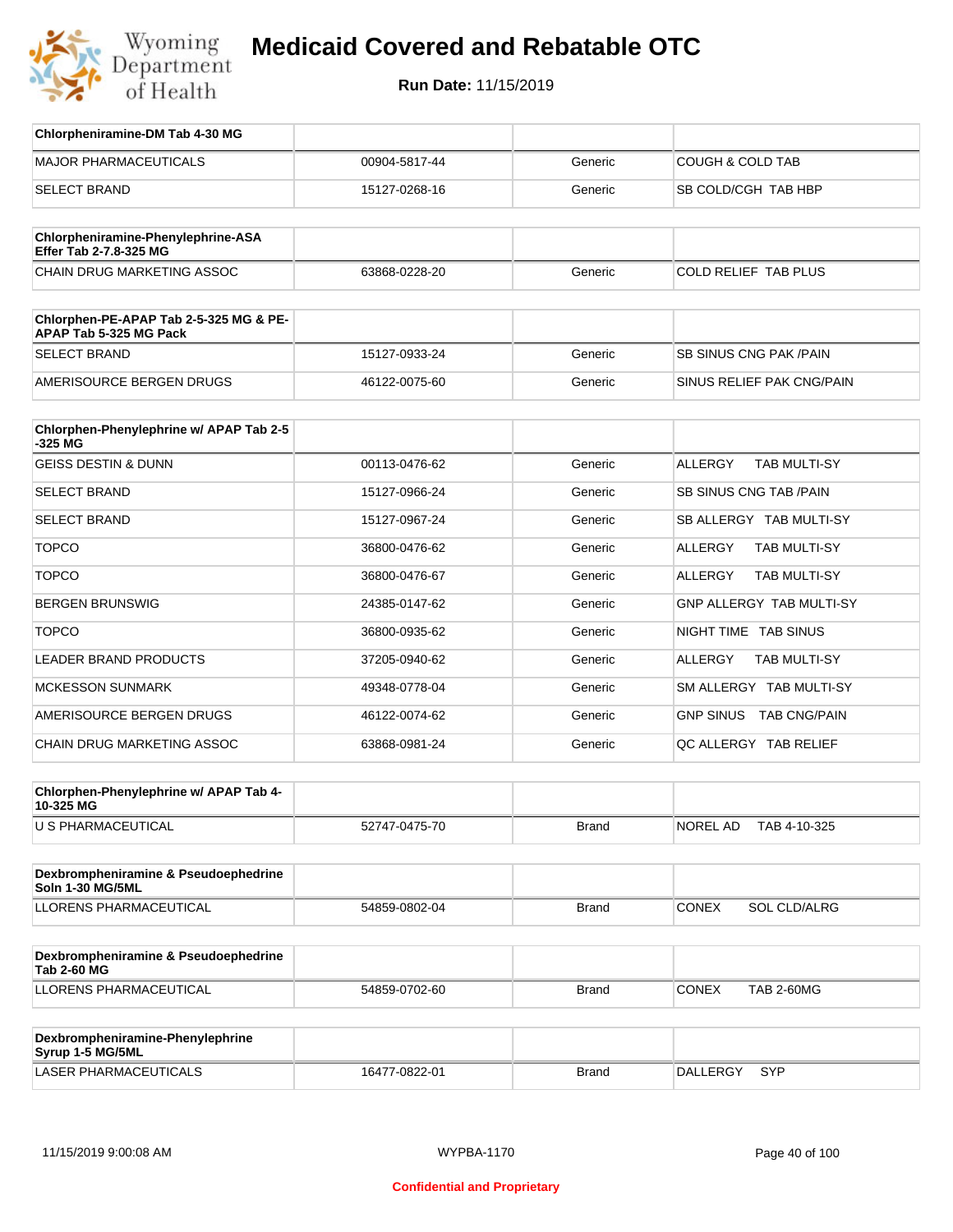

| Dexbrompheniramine-Phenylephrine Tab 1<br>-5 MG                |               |              |                                    |
|----------------------------------------------------------------|---------------|--------------|------------------------------------|
| <b>LASER PHARMACEUTICALS</b>                                   | 16477-0161-01 | <b>Brand</b> | <b>DALLERGY</b><br>TAB 1-5MG       |
| Dexbrompheniramine-Phenylephrine Tab 2<br>$-10M$               |               |              |                                    |
| POLY PHARMACEUTICALS                                           | 50991-0782-60 | <b>Brand</b> | ALA-HIST PE TAB 2-10MG             |
|                                                                |               |              |                                    |
| Dexchlorpheniramine & Pseudoephedrine<br><b>Tab 2-60 MG</b>    |               |              |                                    |
| CAPELLON PHARMACEUTICALS                                       | 64543-0097-90 | Brand        | <b>RESCON</b><br><b>TAB 2-60MG</b> |
| Dexchlorpheniramine-Phenylephrine Tab 2<br>-10 MG              |               |              |                                    |
| WOMEN'S CHOICE PHARMACEUTICALS                                 | 00485-0080-01 | <b>Brand</b> | <b>RYMED</b><br><b>TAB 2-10MG</b>  |
| Dextromethorphan HBr Cap 15 MG                                 |               |              |                                    |
| <b>RUGBY LABORATORIES</b>                                      | 00536-1068-34 | Generic      | ROBAFEN CGH CAP 15MG               |
| <b>MAJOR PHARMACEUTICALS</b>                                   | 00904-5752-95 | Generic      | ROBAFEN CGH CAP 15MG               |
| <b>SELECT BRAND</b>                                            | 15127-0984-20 | Generic      | SB CGH CONTR CAP 15MG              |
| Dextromethorphan HBr Liquid 15 MG/15ML                         |               |              |                                    |
| <b>TOPCO</b>                                                   | 36800-0473-38 | Generic      | DAY TIME<br>LIQ COUGH              |
| Dextromethorphan HBr Liquid 15 MG/5ML                          |               |              |                                    |
|                                                                |               |              |                                    |
| <b>SELECT BRAND</b>                                            | 15127-0925-04 | Generic      | SB CGH RELF LIQ 15MG/5ML           |
| <b>BERGEN BRUNSWIG</b>                                         | 24385-0262-26 | Generic      | GNP CGH RELF LIQ 15MG/5ML          |
| <b>BERGEN BRUNSWIG</b>                                         | 24385-0263-26 | Generic      | GNP CGH RELF LIQ 15MG/5ML          |
| CHAIN DRUG MARKETING ASSOC                                     | 63868-0070-04 | Generic      | QC CGH RELF LIQ 15MG/5ML           |
| Dextromethorphan HBr Syrup 15 MG/5ML                           |               |              |                                    |
| <b>BERGEN BRUNSWIG</b>                                         | 24385-0493-26 | Generic      | TUSSIN COUGH SYP 15MG/5ML          |
| <b>TOPCO</b>                                                   | 36800-0300-26 | Generic      | TUSSIN COUGH SYP 15MG/5ML          |
| Dextromethorphan Polistirex Extended<br>Release Susp 30 MG/5ML |               |              |                                    |
| <b>MAJOR PHARMACEUTICALS</b>                                   | 00904-6312-56 | Generic      | COUGH DM<br>SUS 30MG/5ML           |
| LEADER BRAND PRODUCTS                                          | 37205-0697-21 | Generic      | COUGH DM<br>SUS 30MG/5ML           |
| AMERISOURCE BERGEN DRUGS                                       | 46122-0141-21 | Generic      | GNP COUGH DM SUS 30MG/5ML          |
| AMERISOURCE BERGEN DRUGS                                       | 46122-0142-21 | Generic      | GNP COUGH DM SUS 30MG/5ML          |
| PERRIGO PHARMACEUTICALS                                        | 45802-0433-21 | Generic      | DEXTROMETHOR SUS 30MG/5ML          |
| AMERISOURCE BERGEN DRUGS                                       | 46122-0141-25 | Generic      | GNP COUGH DM SUS 30MG/5ML          |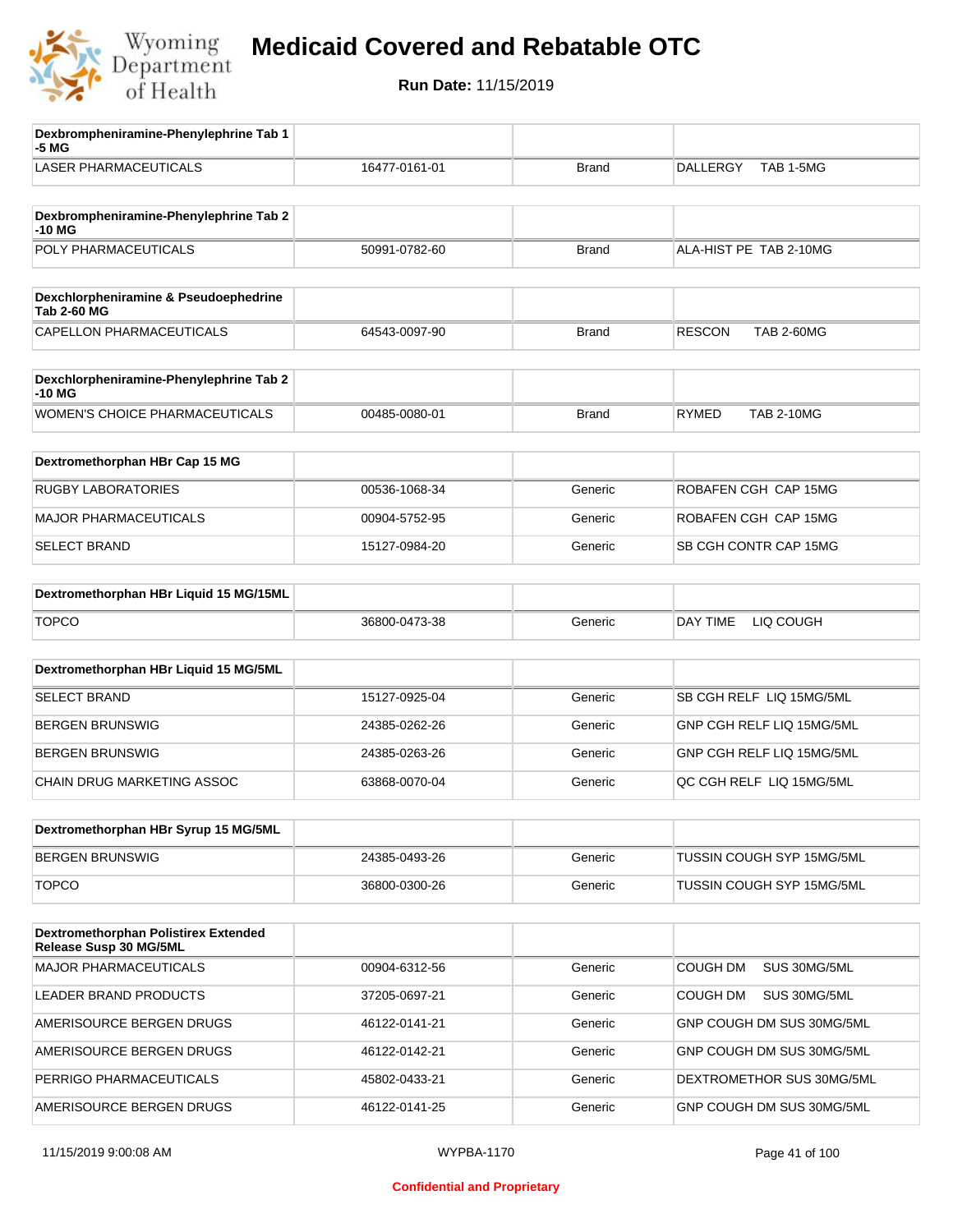

| <b>RECKITT BENCKISER</b> | 63824-0172-63 | <b>Brand</b> | <b>DELSYM</b><br>SUS 30MG/5ML |
|--------------------------|---------------|--------------|-------------------------------|
| <b>RECKITT BENCKISER</b> | 63824-0172-65 | <b>Brand</b> | SUS 30MG/5ML<br>DELSYM        |
| <b>RECKITT BENCKISER</b> | 63824-0173-63 | <b>Brand</b> | DELSYM CHILD SUS 30MG/5ML     |
| <b>RECKITT BENCKISER</b> | 63824-0176-65 | <b>Brand</b> | DELSYM<br>SUS 30MG/5ML        |
| <b>RECKITT BENCKISER</b> | 63824-0177-63 | <b>Brand</b> | DELSYM CHILD SUS 30MG/5ML     |
| <b>RECKITT BENCKISER</b> | 63824-0177-65 | <b>Brand</b> | DELSYM CHILD SUS 30MG/5ML     |
| <b>MCKESSON</b>          | 62011-0176-01 | Generic      | HM COUGH DM SUS 30MG/5ML      |
| <b>RECKITT BENCKISER</b> | 63824-0171-63 | <b>Brand</b> | <b>DELSYM</b><br>SUS 30MG/5ML |
| <b>RECKITT BENCKISER</b> | 63824-0175-65 | <b>Brand</b> | <b>DELSYM</b><br>SUS 30MG/5ML |
| <b>MCKESSON</b>          | 62011-0198-01 | Generic      | HM COUGH DM SUS 30MG/5ML      |
| <b>RECKITT BENCKISER</b> | 63824-0171-65 | <b>Brand</b> | DELSYM<br>SUS 30MG/5ML        |
| <b>RECKITT BENCKISER</b> | 63824-0173-65 | <b>Brand</b> | DELSYM CHILD SUS 30MG/5ML     |
| <b>RECKITT BENCKISER</b> | 63824-0175-63 | <b>Brand</b> | <b>DELSYM</b><br>SUS 30MG/5ML |
| <b>RECKITT BENCKISER</b> | 63824-0176-63 | <b>Brand</b> | <b>DELSYM</b><br>SUS 30MG/5ML |

| Dextromethorphan-Doxylamine-APAP Cap<br>15-6.25-325 MG |               |         |                           |
|--------------------------------------------------------|---------------|---------|---------------------------|
| <b>MAJOR PHARMACEUTICALS</b>                           | 00904-5764-44 | Generic | NIGHT TIME CAP COLD/FLU   |
| <b>SELECT BRAND</b>                                    | 15127-0985-12 | Generic | NIGHT TIME CAP COLD/FLU   |
| TOPCO                                                  | 36800-0977-60 | Generic | NITE TIME<br>CAP COLD/FLU |
| TOPCO                                                  | 36800-0977-53 | Generic | NITE TIME<br>CAP COLD/FLU |
| <b>LEADER BRAND PRODUCTS</b>                           | 37205-0707-62 | Generic | NITE-TIME<br>CAP COLD/FLU |
| AMERISOURCE BERGEN DRUGS                               | 46122-0183-73 | Generic | NIGHT TIME CAP COLD/FLU   |
| AMERISOURCE BERGEN DRUGS                               | 46122-0245-62 | Generic | NIGHT TIME CAP COLD/FLU   |
| <b>MCKESSON SUNMARK</b>                                | 49348-0741-03 | Generic | SM NITE TIME CAP COLD/FLU |
| <b>MCKESSON</b>                                        | 62011-0084-02 | Generic | NIGHT TIME CAP COLD/FLU   |

| Dextromethorphan-Doxylamine-APAP<br>Liquid 15-6.25-325 MG/15ML |               |         |                            |
|----------------------------------------------------------------|---------------|---------|----------------------------|
| <b>MAJOR PHARMACEUTICALS</b>                                   | 00904-5777-09 | Generic | ALL-NITE<br>LIQ COLD/FLU   |
| AMERISOURCE BERGEN DRUGS                                       | 46122-0136-40 | Generic | LIQ COLD/FLU<br>NIGHT TIME |
| AMERISOURCE BERGEN DRUGS                                       | 46122-0198-34 | Generic | NIGHT TIME<br>LIQ COLD/FLU |
| AMERISOURCE BERGEN DRUGS                                       | 46122-0198-40 | Generic | NIGHT TIME<br>LIQ COLD/FLU |
| AMERISOURCE BERGEN DRUGS                                       | 46122-0136-34 | Generic | NIGHT TIME LIQ COLD/FLU    |
| <b>MCKESSON SUNMARK</b>                                        | 49348-0975-39 | Generic | SM NITE TIME LIQ CLD/FLU   |
| <b>MCKESSON SUNMARK</b>                                        | 49348-0975-37 | Generic | SM NITE TIME LIQ CLD/FLU   |
| <b>MCKESSON</b>                                                | 62011-0082-02 | Generic | NIGHT TIME LIQ CLD/FLU     |
| <b>MCKESSON</b>                                                | 62011-0083-02 | Generic | NIGHT TIME<br>LIO CLD/FLU  |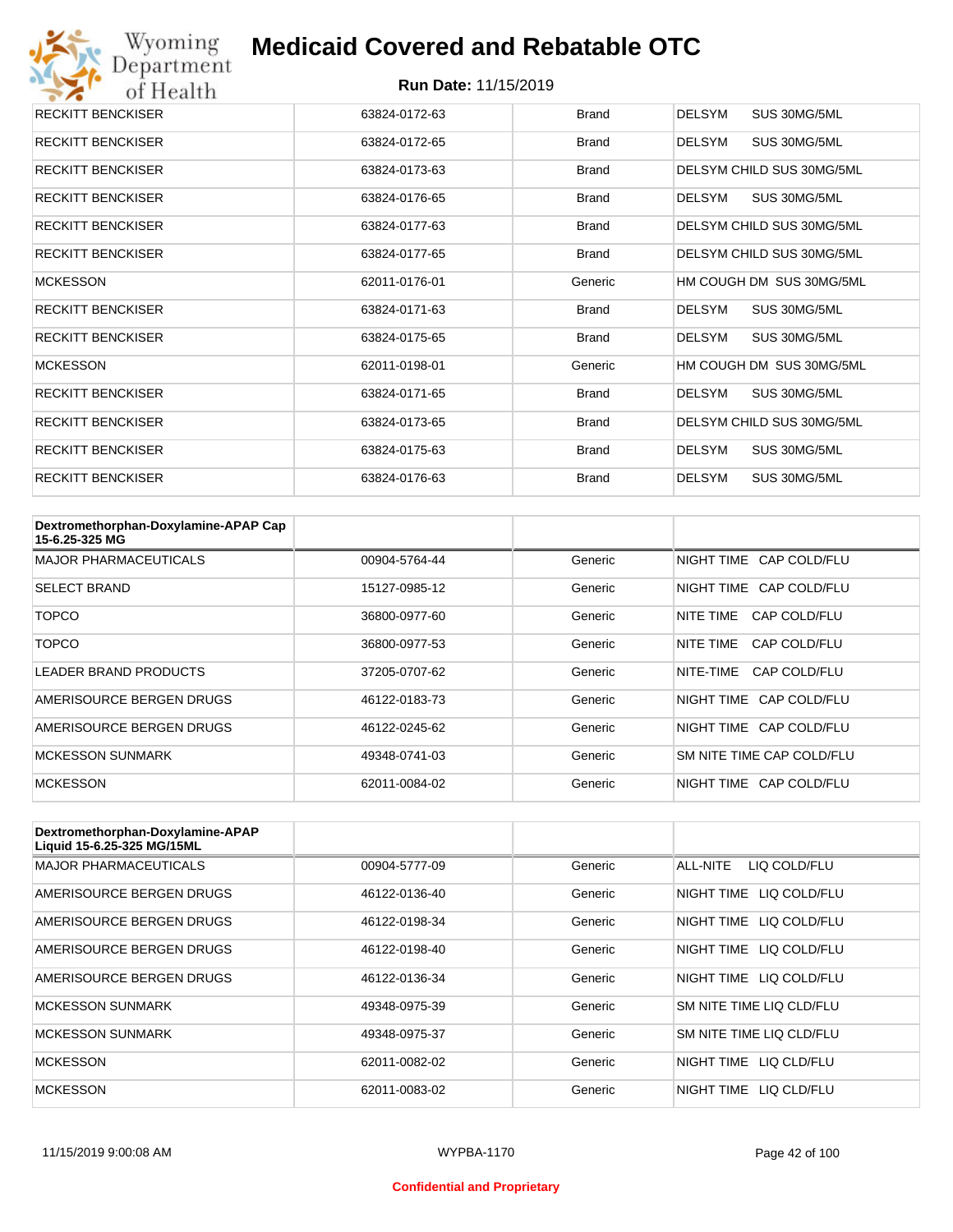

#### **Run Date:** 11/15/2019

| Dextromethorphan-Doxylamine-APAP<br>Liquid 30-12.5-1000 MG/30ML |               |         |                           |
|-----------------------------------------------------------------|---------------|---------|---------------------------|
| <b>SELECT BRAND</b>                                             | 15127-0987-06 | Generic | NIGHT TIME LIQ COLD/FLU   |
| <b>TOPCO</b>                                                    | 36800-0041-30 | Generic | NITE-TIME<br>LIQ COLD/FLU |
| <b>TOPCO</b>                                                    | 36800-0990-38 | Generic | LIQ COLD/FLU<br>NITE TIME |
| <b>SELECT BRAND</b>                                             | 15127-0987-10 | Generic | NIGHT TIME LIQ COLD/FLU   |
| <b>TOPCO</b>                                                    | 36800-0666-34 | Generic | COUGH & SORE LIQ NGT TIME |
| <b>TOPCO</b>                                                    | 36800-0908-38 | Generic | LIQ COLD/FLU<br>NITE TIME |
| <b>TOPCO</b>                                                    | 36800-0041-38 | Generic | NITE-TIME<br>LIQ COLD/FLU |
| <b>TOPCO</b>                                                    | 36800-0908-30 | Generic | NITE TIME<br>LIQ COLD/FLU |
| CHAIN DRUG MARKETING ASSOC                                      | 63868-0065-08 | Generic | LIQ SORE THR<br>OC COUGH  |

| Dextromethorphan-Guaifenesin Granules<br>Packet 5-100 MG |               |       |                         |
|----------------------------------------------------------|---------------|-------|-------------------------|
| <b>RECKITT BENCKISER</b>                                 | 63824-0256-12 | Brand | MUCINEX CGH GRA 5-100MG |

| Dextromethorphan-Guaifenesin Liquid 10-<br><b>100 MG/5ML</b> |               |         |                                  |
|--------------------------------------------------------------|---------------|---------|----------------------------------|
| <b>PERRIGO</b>                                               | 00113-0578-26 | Generic | <b>TUSSIN DM</b><br>LIQ.         |
| <b>PAR PHARMACEUTICALS</b>                                   | 00603-1330-58 | Generic | IOPHEN DM-NR LIQ 100-10/5        |
| <b>TOPCO</b>                                                 | 36800-0578-26 | Generic | <b>TUSSIN DM</b><br>LIQ 100-10/5 |
| <b>BERGEN BRUNSWIG</b>                                       | 24385-0359-34 | Generic | <b>GNP TUSSIN LIQ DM</b>         |
| <b>BERGEN BRUNSWIG</b>                                       | 24385-0578-26 | Generic | GNP TUSSIN LIQ DM COUGH          |
| <b>TOPCO</b>                                                 | 36800-0359-26 | Generic | <b>TUSSIN DM</b><br>LIQ 100-10/5 |
| <b>TOPCO</b>                                                 | 36800-0359-40 | Generic | <b>TUSSIN DM</b><br>LIQ 100-10/5 |
| <b>LEADER BRAND PRODUCTS</b>                                 | 37205-0712-26 | Generic | TUSSIN DM LIQ CLEAR              |
| <b>BERGEN BRUNSWIG</b>                                       | 24385-0359-26 | Generic | <b>GNP TUSSIN LIQ DM</b>         |
| <b>TOPCO</b>                                                 | 36800-0359-34 | Generic | <b>TUSSIN DM</b><br>LIQ 100-10/5 |
| <b>SILARX</b>                                                | 54838-0133-40 | Generic | SILTUSSIN DM LIQ DAS             |
| <b>HI-TECH</b>                                               | 50383-0062-11 | Generic | SOL<br>DM/GG                     |
| <b>HI-TECH</b>                                               | 50383-0062-07 | Generic | SOL 10-100/5<br>DM/GG            |
| <b>HI-TECH</b>                                               | 50383-0062-12 | Generic | DM/GG<br>SOL                     |
| <b>HI-TECH</b>                                               | 50383-0062-06 | Generic | DM/GG<br>SOL 10-100/5            |
| <b>LLORENS PHARMACEUTICAL</b>                                | 54859-0505-04 | Generic | TUSNEL DIABT LIQ 10-100/5        |
| <b>MCKESSON</b>                                              | 62011-0091-02 | Generic | HM TUSSIN LIQ ADLT DM            |
| <b>MCKESSON</b>                                              | 62011-0092-02 | Generic | TUSSIN ADULT LIQ CGH/CONG        |
| <b>SILARX</b>                                                | 54838-0139-40 | Generic | SILTUSSIN-DM LIQ DIABETIC        |
| <b>LLORENS PHARMACEUTICAL</b>                                | 54859-0505-16 | Generic | TUSNEL DIABT LIQ 10-100/5        |
| <b>MCKESSON</b>                                              | 62011-0091-01 | Generic | HM TUSSIN LIQ ADLT DM            |

#### **Confidential and Proprietary**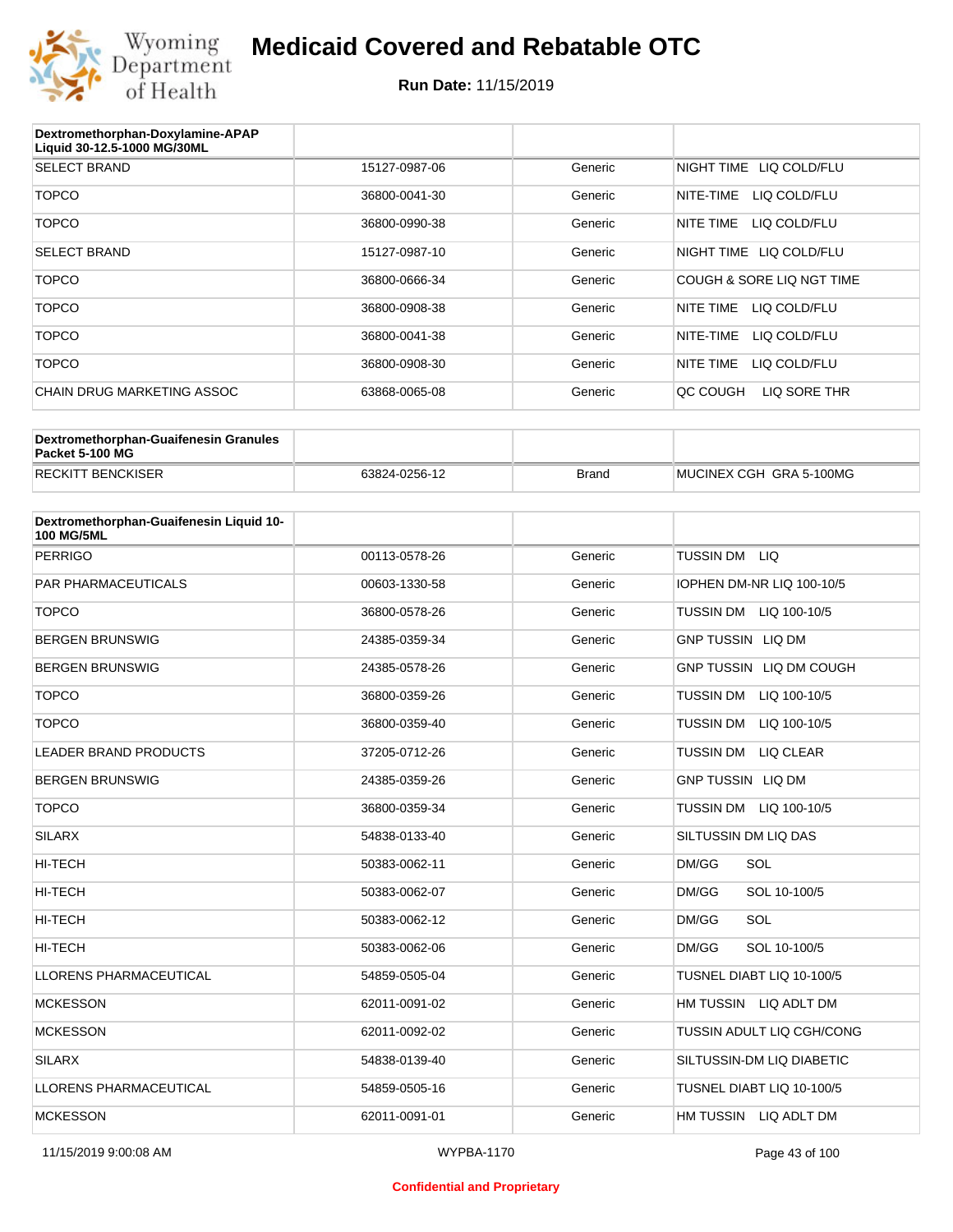

| <b>MCKESSON</b>                                              | 62011-0092-01 | Generic | TUSSIN ADULT LIQ CGH/CONG    |
|--------------------------------------------------------------|---------------|---------|------------------------------|
|                                                              |               |         |                              |
| Dextromethorphan-Guaifenesin Liquid 10-<br><b>200 MG/5ML</b> |               |         |                              |
| <b>PERRIGO</b>                                               | 00113-0799-26 | Generic | TUSSIN DM MX LIQ 10-200/5    |
| <b>TOPCO</b>                                                 | 36800-0799-26 | Generic | TUSSIN DM LIQ MAX            |
| <b>LEADER BRAND PRODUCTS</b>                                 | 37205-0629-34 | Generic | TUSSIN DM MX LIQ 10-200/5    |
| <b>TOPCO</b>                                                 | 36800-0799-34 | Generic | TUSSIN DM LIQ MAX            |
| <b>LEADER BRAND PRODUCTS</b>                                 | 37205-0629-26 | Generic | TUSSIN DM MX LIQ 10-200/5    |
| AMERISOURCE BERGEN DRUGS                                     | 46122-0139-26 | Generic | TUSSIN DM<br>LIQ 10-200/5    |
| AMERISOURCE BERGEN DRUGS                                     | 46122-0139-34 | Generic | TUSSIN DM<br>LIQ 10-200/5    |
| AMERISOURCE BERGEN DRUGS                                     | 46122-0017-26 | Generic | GNP TUSSIN LIQ DM MAX        |
| AMERISOURCE BERGEN DRUGS                                     | 46122-0017-34 | Generic | <b>GNP TUSSIN LIQ DM MAX</b> |
| <b>SILARX</b>                                                | 54838-0140-40 | Generic | SILTUSSIN-DM LIQ MAX ST      |
| <b>MCKESSON</b>                                              | 62011-0211-01 | Generic | HM TUSSIN LIQ DM MAX         |

| Dextromethorphan-Guaifenesin Liquid 5-<br><b>100 MG/5ML</b> |               |         |                           |
|-------------------------------------------------------------|---------------|---------|---------------------------|
| <b>GEISS DESTIN &amp; DUNN</b>                              | 00113-0419-26 | Generic | MUCUS RELIEF LIQ 5-100MG  |
| <b>BERGEN BRUNSWIG</b>                                      | 24385-0985-26 | Generic | MUCUS RELIEF LIQ 5-100MG  |
| TOPCO                                                       | 36800-0419-26 | Generic | MUCUS RELIEF LIQ 5-100MG  |
| LEADER BRAND PRODUCTS                                       | 37205-0993-26 | Generic | MUCUS RELIEF LIQ 5-100MG  |
| <b>MCKESSON SUNMARK</b>                                     | 49348-0828-34 | Generic | MUCUS RELIEF LIQ 5-100MG  |
| <b>RECKITT BENCKISER</b>                                    | 63824-0213-66 | Generic | DELSYM COUGH LIQ CONGS DM |
| <b>RECKITT BENCKISER</b>                                    | 63824-0214-66 | Generic | DELSYM COUGH LIQ CONGS DM |
| <b>RECKITT BENCKISER</b>                                    | 63824-0019-66 | Generic | MUCINEX DM LIQ 20-400     |
| <b>RECKITT BENCKISER</b>                                    | 63824-0286-64 | Generic | MUCINEX CGH LIQ 5-100MG   |

| Dextromethorphan-Guaifenesin Syrup 10-<br><b>100 MG/5ML</b> |               |         |                           |
|-------------------------------------------------------------|---------------|---------|---------------------------|
| PHARMACEUTICAL ASSOCIATES                                   | 00121-0638-05 | Generic | <b>GUAIFENESIN SYP DM</b> |
| <b>PERRIGO</b>                                              | 00113-0359-34 | Generic | TUSSIN DM SYP 100-10/5    |
| <b>RUGBY LABORATORIES</b>                                   | 00536-0970-85 | Generic | EXTRA ACTION SYP 100-10/5 |
| <b>PERRIGO</b>                                              | 00113-0359-26 | Generic | TUSSIN DM SYP 100-10/5    |
| PHARMACEUTICAL ASSOCIATES                                   | 00121-0638-10 | Generic | <b>GUAIFENESIN SYP DM</b> |
| <b>PAR PHARMACEUTICALS</b>                                  | 00603-0855-58 | Generic | Q-TUSSIN DM SYP 100-10/5  |
| <b>PAR PHARMACEUTICALS</b>                                  | 00603-0855-81 | Generic | Q-TUSSIN DM SYP 100-10/5  |
| <b>MAJOR PHARMACEUTICALS</b>                                | 00904-0053-00 | Generic | ROBAFEN DM SYP 100-10/5   |
| <b>MAJOR PHARMACEUTICALS</b>                                | 00904-0053-09 | Generic | ROBAFEN DM SYP 100-10/5   |
| <b>MAJOR PHARMACEUTICALS</b>                                | 00904-0053-16 | Generic | ROBAFEN DM SYP 100-10/5   |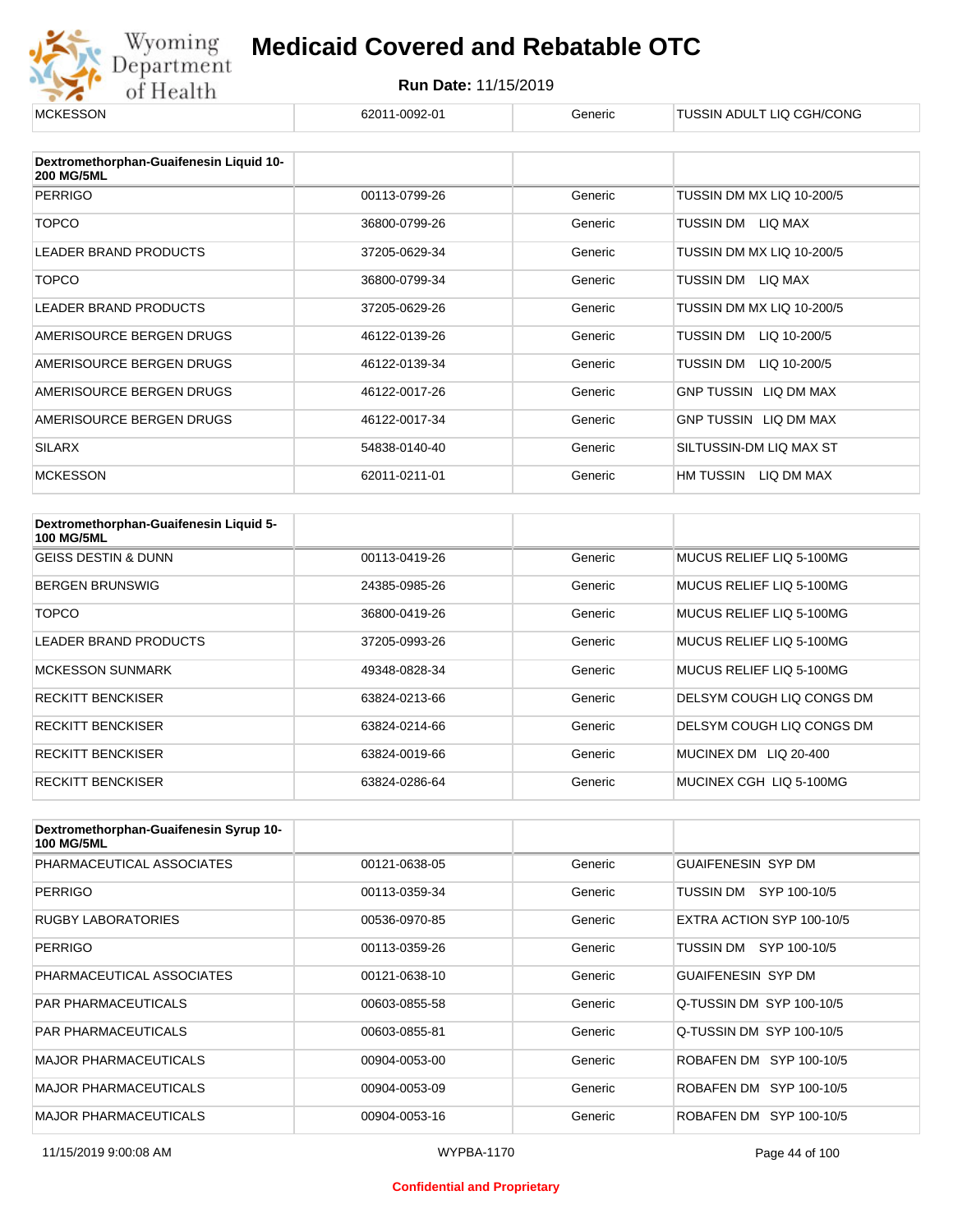| Wyoming<br>Department        | <b>Medicaid Covered and Rebatable OTC</b> |         |                           |
|------------------------------|-------------------------------------------|---------|---------------------------|
| of Health                    | <b>Run Date: 11/15/2019</b>               |         |                           |
| <b>MAJOR PHARMACEUTICALS</b> | 00904-0053-20                             | Generic | ROBAFEN DM SYP 100-10/5   |
| <b>RUGBY LABORATORIES</b>    | 00536-0970-97                             | Generic | EXTRA ACTION SYP 100-10/5 |
| <b>PAR PHARMACEUTICALS</b>   | 00603-0855-94                             | Generic | Q-TUSSIN DM SYP 100-10/5  |
| <b>MAJOR PHARMACEUTICALS</b> | 00904-6306-20                             | Generic | ROBAFEN DM SYP 100-10/5   |
| <b>LEADER BRAND PRODUCTS</b> | 37205-0970-26                             | Generic | TUSSIN DM<br>SYP 100-10/5 |
| <b>LEADER BRAND PRODUCTS</b> | 37205-0970-34                             | Generic | TUSSIN DM<br>SYP 100-10/5 |
| <b>MCKESSON SUNMARK</b>      | 49348-0017-37                             | Generic | SM TUSSIN DM SYP 100-10/5 |
| <b>MCKESSON SUNMARK</b>      | 49348-0861-34                             | Generic | SM TUSSIN SYP DM          |
| <b>MCKESSON SUNMARK</b>      | 49348-0017-34                             | Generic | SM TUSSIN DM SYP 100-10/5 |
| <b>MCKESSON SUNMARK</b>      | 49348-0017-39                             | Generic | SM TUSSIN DM SYP 100-10/5 |
| <b>MCKESSON SUNMARK</b>      | 49348-0861-37                             | Generic | SM TUSSIN SYP DM          |
| <b>SILARX</b>                | 54838-0209-40                             | Generic | SILTUSSIN-DM SYP ALC FREE |
| <b>SILARX</b>                | 54838-0209-70                             | Generic | SILTUSSIN-DM SYP ALC FREE |
| <b>SILARX</b>                | 54838-0209-80                             | Generic | SILTUSSIN-DM SYP ALC FREE |

| <b>Dextromethorphan-Guaifenesin Syrup 5-</b><br>100 MG/5ML |               |       |                       |
|------------------------------------------------------------|---------------|-------|-----------------------|
| <b>GLAXO CONSUMER HEALTHCARE L.P.</b>                      | 00067-8118-04 | Brand | TRIAMINIC SYP CGH/CNG |

| Dextromethorphan-Guaifenesin Tab 20-400<br>MG |               |         |                            |
|-----------------------------------------------|---------------|---------|----------------------------|
| <b>MAJOR PHARMACEUTICALS</b>                  | 00904-6233-46 | Generic | <b>MUCUS RELIEF TAB DM</b> |
| <b>MAJOR PHARMACEUTICALS</b>                  | 00904-6233-52 | Generic | MUCUS RELIEF TAB DM        |
| <b>BERGEN BRUNSWIG</b>                        | 24385-0026-71 | Generic | MUCUS RELIEF TAB DM        |
| LEADER BRAND PRODUCTS                         | 37205-0538-71 | Generic | CHEST CONGES TAB 20-400MG  |
| LEADER BRAND PRODUCTS                         | 37205-0675-62 | Generic | TABTUSSIN DM TAB 20-400MG  |
| AMERISOURCE BERGEN DRUGS                      | 46122-0058-62 | Generic | TAB TUSSIN TAB DM          |
| <b>MCKESSON SUNMARK</b>                       | 49348-0728-09 | Generic | CHEST CONGES TAB 20-400MG  |
| TIME-CAP LABS                                 | 49483-0280-06 | Generic | MUCOSA DM<br>TAB 20-400MG  |
| <b>MCKESSON</b>                               | 62011-0061-01 | Generic | CHEST CONGES TAB RELF DM   |
| CHAIN DRUG MARKETING ASSOC                    | 63868-0753-50 | Generic | OC MEDIFIN TAB DM          |

| Dextromethorphan-Guaifenesin Tab ER<br>12HR 30-600 MG |               |              |                         |
|-------------------------------------------------------|---------------|--------------|-------------------------|
| RECKITT BENCKISER                                     | 63824-0056-32 | <b>Brand</b> | MUCINEX DM TAB 30-600ER |
| <b>IRECKITT BENCKISER</b>                             | 63824-0056-34 | <b>Brand</b> | MUCINEX DM TAB 30-600ER |
| <b>RECKITT BENCKISER</b>                              | 63824-0056-69 | <b>Brand</b> | MUCINEX DM TAB 30-600ER |

| Dextromethorphan-Guaifenesin Tab ER<br>12HR 60-1200 MG |               |       |                        |
|--------------------------------------------------------|---------------|-------|------------------------|
| <b>RECKITT BENCKISER</b>                               | 63824-0072-36 | Brand | MUCINEX DM TAB 60-1200 |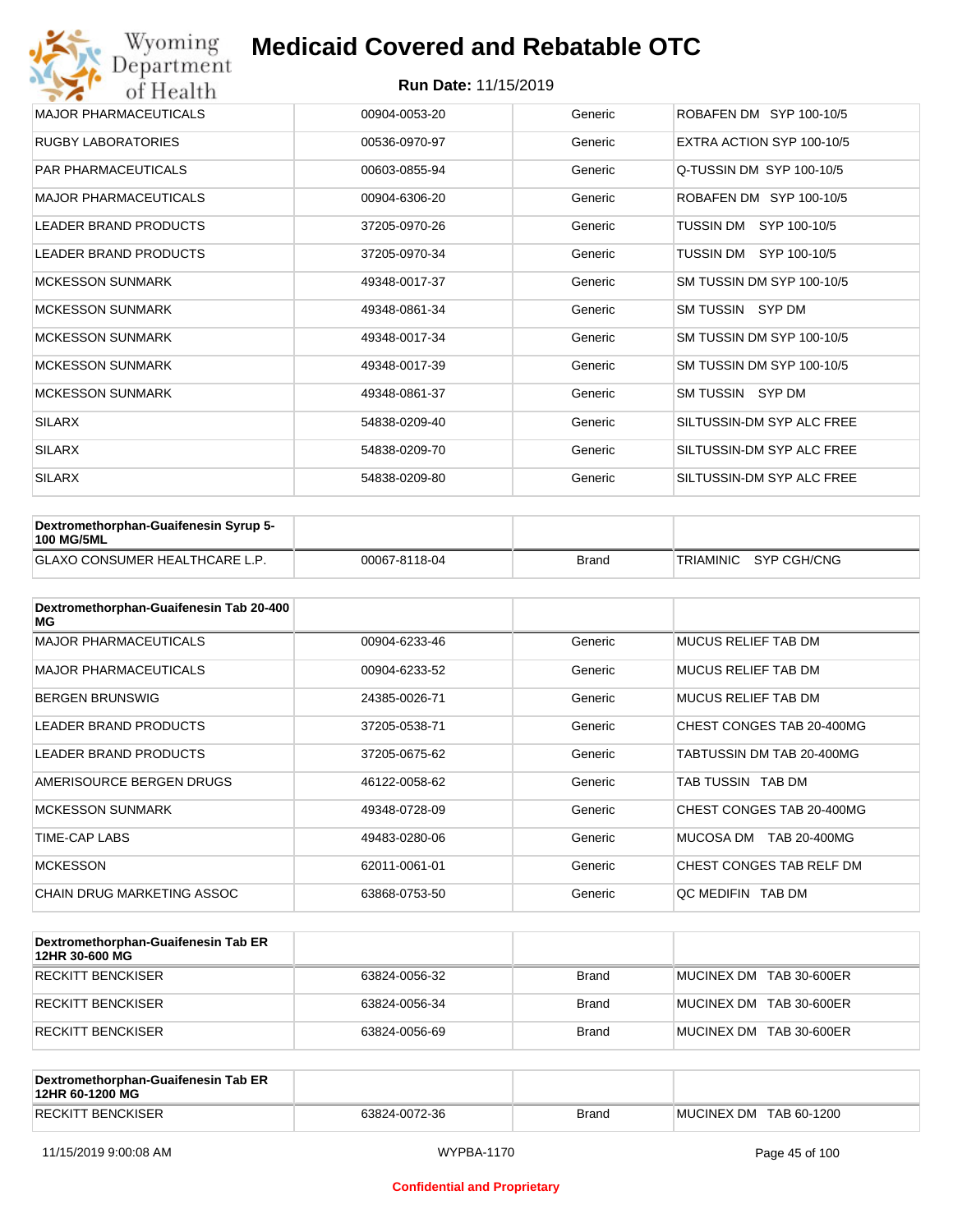# Wyoming<br>Department<br>of Health

# **Medicaid Covered and Rebatable OTC**

| <b>RECKITT BENCKISER</b> | 63824-0072-46 | <b>Brand</b> | MUCINEX DM TAB 60-1200 |
|--------------------------|---------------|--------------|------------------------|
| <b>RECKITT BENCKISER</b> | 63824-0072-35 | <b>Brand</b> | MUCINEX DM TAB 60-1200 |

| Dextromethorphan-Phenylephrine-APAP<br>Cap 10-5-325 MG |               |              |                                  |
|--------------------------------------------------------|---------------|--------------|----------------------------------|
| <b>MAJOR PHARMACEUTICALS</b>                           | 00904-5763-44 | <b>Brand</b> | DAY TIME<br>CAP COLD/FLU         |
| <b>SELECT BRAND</b>                                    | 15127-0989-12 | Generic      | SB DAY TIME CAP COLD/FLU         |
| <b>TOPCO</b>                                           | 36800-0215-53 | Generic      | DAYTIME PE CAP COLD/FLU          |
| <b>TOPCO</b>                                           | 36800-0215-60 | Generic      | DAYTIME PE CAP COLD/FLU          |
| <b>BERGEN BRUNSWIG</b>                                 | 24385-0036-62 | Generic      | <b>GNP DAY TIME CAP COLD/FLU</b> |
| <b>MCKESSON SUNMARK</b>                                | 49348-0738-04 | Generic      | SM DAY TIME CAP PE               |
| AMERISOURCE BERGEN DRUGS                               | 46122-0184-73 | Generic      | DAY COLD/FLU CAP 10-5-325        |
| <b>MCKESSON</b>                                        | 62011-0066-02 | Generic      | HM DAY TIME CAP                  |

| Dextromethorphan-Phenylephrine-APAP<br>Ligd 10-5-325 MG/15ML |               |         |                                 |
|--------------------------------------------------------------|---------------|---------|---------------------------------|
| <b>BERGEN BRUNSWIG</b>                                       | 24385-0005-34 | Generic | GNP DAY TIME LIQ COLD/FLU       |
| <b>TOPCO</b>                                                 | 36800-0656-30 | Generic | LIQ COLD/FLU<br>DAY TIME        |
| AMERISOURCE BERGEN DRUGS                                     | 46122-0015-33 | Generic | <b>GNP FLU RELF LIQ DAYTIME</b> |
| <b>TOPCO</b>                                                 | 36800-0656-38 | Generic | LIQ COLD/FLU<br>DAY TIME        |
| <b>MCKESSON SUNMARK</b>                                      | 49348-0753-37 | Generic | <b>SM DAY TIME LIQ COLD/FLU</b> |
| <b>MCKESSON</b>                                              | 62011-0065-02 | Generic | HM DAYTIME LIQ COLD/FLU         |
| CHAIN DRUG MARKETING ASSOC                                   | 63868-0067-08 | Generic | OC FLU RELF LIO DAYTIME         |

| Dextromethorphan-Phenylephrine-APAP<br><b>Powd Pack 20-10-500 MG</b> |               |       |                          |
|----------------------------------------------------------------------|---------------|-------|--------------------------|
| <b>GLAXO CONSUMER HEALTHCARE L.P.</b>                                | 00067-6426-06 | Brand | PAK SEV COLD<br>THERAFLU |
|                                                                      |               |       |                          |

| Dextromethorphan-Phenylephrine-APAP<br><b>Powd Pack 20-10-650 MG</b> |               |         |                                 |
|----------------------------------------------------------------------|---------------|---------|---------------------------------|
| PERRIGO PHARMACEUTICALS                                              | 00113-0096-91 | Generic | <b>FLU/COLD/CGH POW DAYTIME</b> |
| CHAIN DRUG MARKETING ASSOC                                           | 63868-0763-06 | Generic | IQC COLD/CGH POW DAYTIME        |

| Dextromethorphan-Phenylephrine-APAP<br>Tab 10-5-325 MG |               |         |                                  |
|--------------------------------------------------------|---------------|---------|----------------------------------|
| MAJOR PHARMACEUTICALS                                  | 00904-5786-24 | Generic | MAPAP COLD TAB 10-5-325          |
| <b>TOPCO</b>                                           | 36800-0402-62 | Generic | <b>TAB CONGESTI</b><br>COLD HEAD |
| <b>TOPCO</b>                                           | 36800-0371-62 | Generic | COLD MULT-SY TAB DAYTIME         |
| AMERISOURCE BERGEN DRUGS                               | 46122-0073-62 | Generic | <b>COLD RELIEF TAB MULTI-S</b>   |

| Dextromethorphan-Pyrilamine Liquid 7.5-<br>7.5 MG/5ML |               |       |                  |
|-------------------------------------------------------|---------------|-------|------------------|
| CAPITAL PHARMACEUTICAL                                | 29978-0127-16 | Brand | LIQ<br>CAPRON DM |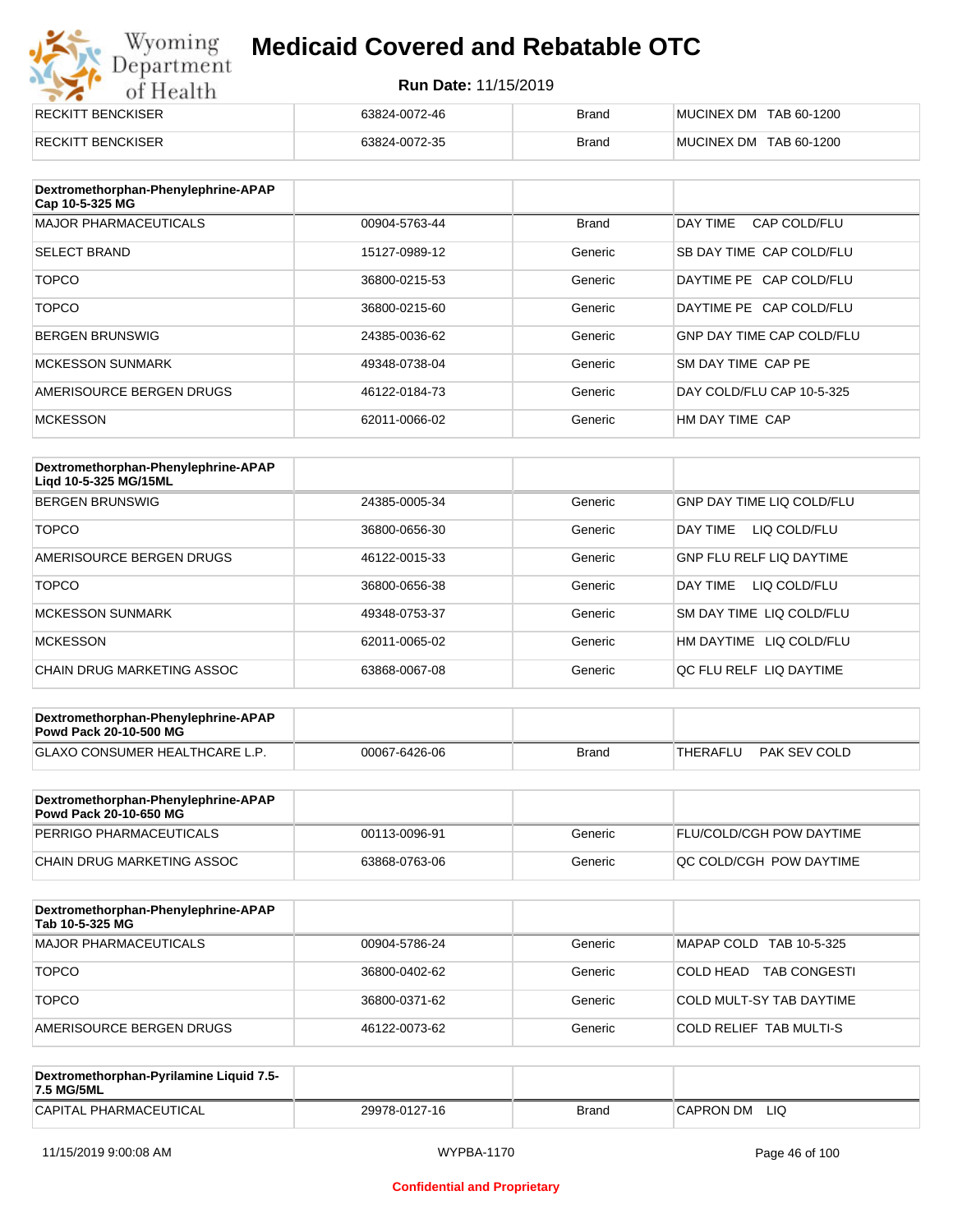

**12.5-325 MG**

**Diphenhydramine-Acetaminophen Tab** 

# **Medicaid Covered and Rebatable OTC**

| <b>RUGBY LABORATORIES</b>                                 | 00536-1003-01 | Generic      | ACETA-GESIC TAB 12.5-325         |
|-----------------------------------------------------------|---------------|--------------|----------------------------------|
|                                                           |               |              |                                  |
| Diphenhydramine-Phenylephrine Liq 6.25-<br>2.5 MG/5ML     |               |              |                                  |
| <b>TOPCO</b>                                              | 36800-0913-26 | Generic      | TRIACTING NT LIQ COLD/CGH        |
| Diphenhydramine-Phenylephrine Syrup                       |               |              |                                  |
| 6.25-2.5 MG/5ML                                           |               |              |                                  |
| GLAXO CONSUMER HEALTHCARE L.P.                            | 00067-8106-04 | <b>Brand</b> | <b>TRIAMINIC</b><br>SYP COLD/CGH |
| Diphenhydramine-Phenylephrine-APAP                        |               |              |                                  |
| Liq 12.5-5-325 MG/10ML                                    |               |              |                                  |
| <b>RECKITT BENCKISER</b>                                  | 63824-0211-66 | Generic      | DELSYM NIGHT LIQ CGH+CLD         |
| <b>RECKITT BENCKISER</b>                                  | 63824-0212-66 | Generic      | DELSYM NIGHT LIQ CGH+CLD         |
| <b>RECKITT BENCKISER</b>                                  | 63824-0600-64 | Generic      | MUCINEX MS LIQ COLD NGH          |
| <b>RECKITT BENCKISER</b>                                  | 63824-0262-66 | Generic      | LIQ<br><b>MUCINEX</b>            |
| <b>RECKITT BENCKISER</b>                                  | 63824-0500-66 | Generic      | MUCINEX FAST LIQ COLD FLU        |
| Diphenhydramine-Phenylephrine-APAP                        |               |              |                                  |
| Liq 12.5-5-325 MG/15ML                                    |               |              |                                  |
| AMERISOURCE BERGEN DRUGS                                  | 46122-0016-33 | Generic      | <b>GNP FLU RELF LIQ NIGHTIME</b> |
| CHAIN DRUG MARKETING ASSOC                                | 63868-0068-08 | Generic      | QC FLU RELF LIQ NIGHTIME         |
|                                                           |               |              |                                  |
| Diphenhydramine-Phenylephrine-APAP<br>Packet 25-10-650 MG |               |              |                                  |
| GLAXO CONSUMER HEALTHCARE L.P.                            | 00067-7918-06 | <b>Brand</b> | THERAFLU SEV POW COLD/CGH        |
| <b>RECKITT BENCKISER</b>                                  | 63824-0233-04 | Generic      | <b>MUCINEX</b><br>PAK FAST-MAX   |
| CHAIN DRUG MARKETING ASSOC                                | 63868-0764-06 | Generic      | QC COLD/CGH POW NIGHTTIM         |
|                                                           |               |              |                                  |
| Diphenhydramine-Phenylephrine-APAP<br>Tab 12.5-5-325 MG   |               |              |                                  |
| <b>SELECT BRAND</b>                                       | 15127-0974-12 | Generic      | <b>SB SEVERE</b><br>TAB COLD PE  |
| <b>SELECT BRAND</b>                                       | 15127-0973-24 | Generic      | SB ALLERGY/ TAB COLD PE          |
| AMERISOURCE BERGEN DRUGS                                  | 46122-0052-62 | Generic      | ALLERGY PLUS TAB SINUS           |
| CHAIN DRUG MARKETING ASSOC                                | 63868-0985-24 | Generic      | QC ALLERGY/ TAB SINUS            |
| Diphenhydramine-Phenylephrine-APAP                        |               |              |                                  |
| Tab 25-5-325 MG                                           |               |              |                                  |
| AMERISOURCE BERGEN DRUGS                                  | 46122-0053-60 | Generic      | ALLERGY PLUS TAB SEV/SINU        |
| <b>RECKITT BENCKISER</b>                                  | 63824-0550-20 | Generic      | MUCINEX FAST TAB 25-5-325        |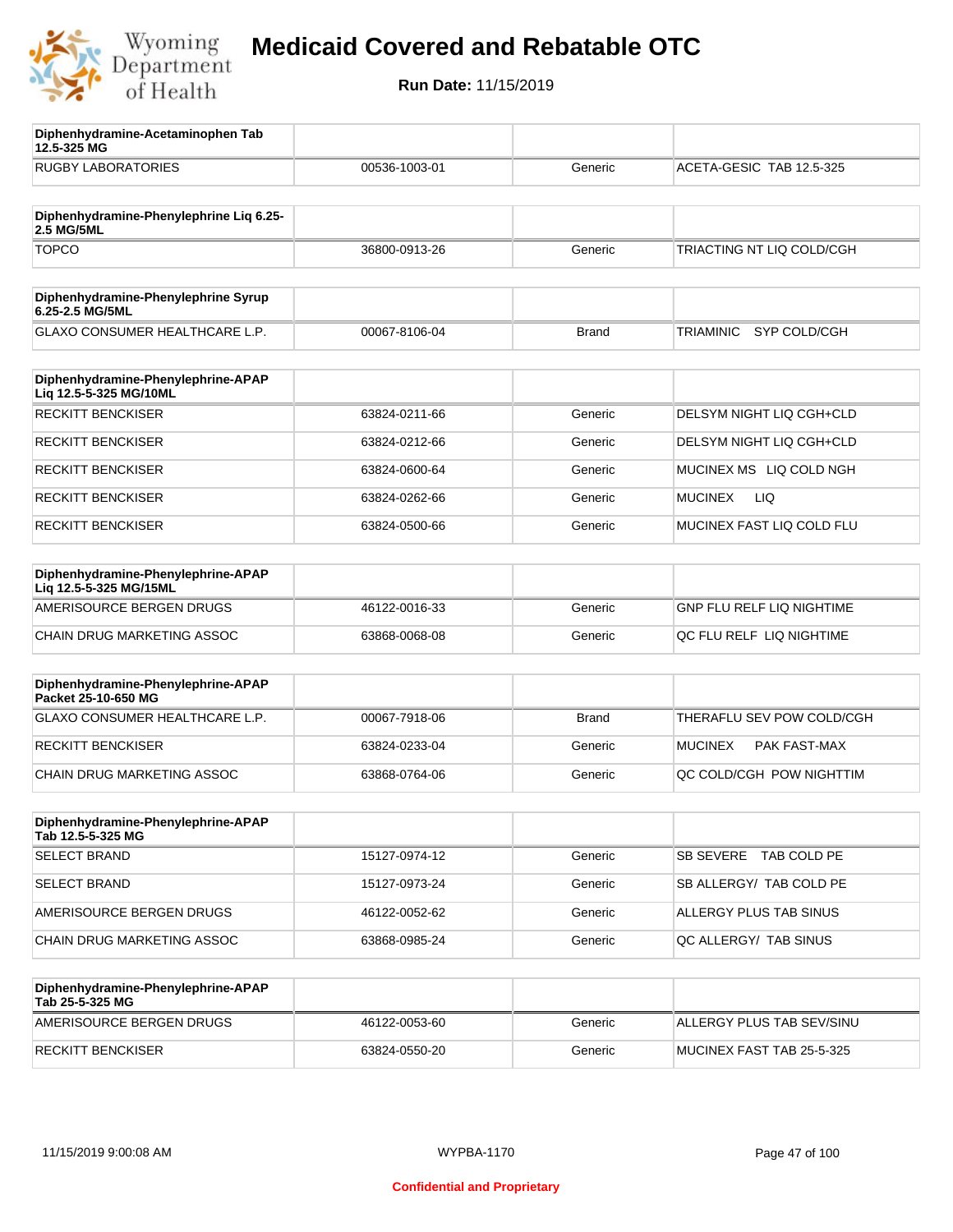

| Doxylamine-DM Liquid 6.25-15 MG/15ML                   |               |              |                                |
|--------------------------------------------------------|---------------|--------------|--------------------------------|
| <b>BERGEN BRUNSWIG</b>                                 | 24385-0461-40 | Generic      | NIGHT TIME LIQ COUGH           |
| <b>TOPCO</b>                                           | 36800-0668-38 | Generic      | NITE TIME LIQ COUGH            |
| BERGEN BRUNSWIG                                        | 24385-0461-34 | Generic      | NIGHT TIME LIQ COUGH           |
| Doxylamine-Phenylephrine Tab 7.5-10 MG                 |               |              |                                |
| POLY PHARMACEUTICALS                                   | 50991-0216-01 | <b>Brand</b> | POLY HIST TAB 7.5-10MG         |
| Doxylamine-Pseudoephedrine Liquid 6.25-<br>30 MG/5ML   |               |              |                                |
| <b>SALLUS LABORATORIES</b>                             | 69036-0110-16 | <b>Brand</b> | LORTUSS LQ LIQ                 |
| Fexofenadine-Pseudoephedrine Tab ER<br>24HR 180-240 MG |               |              |                                |
| DR.REDDY'S LABORATORIES, INC.                          | 55111-0557-35 | Generic      | FEXOFEN/PSE TAB 180-240        |
| <b>Guaifenesin Granules Packet 100 MG</b>              |               |              |                                |
| <b>RECKITT BENCKISER</b>                               | 63824-0254-12 | <b>Brand</b> | MUCINEX/KIDS GRA 100MG         |
| <b>Guaifenesin Liquid 100 MG/5ML</b>                   |               |              |                                |
| PERRIGO PHARMACEUTICALS                                | 00113-0288-26 | Generic      | MUCUS RELIEF LIQ 100/5ML       |
| PHARMACEUTICAL ASSOCIATES                              | 00121-1744-10 | Generic      | GUAIFENESIN SOL 100/5ML        |
| PHARMACEUTICAL ASSOCIATES                              | 00121-1744-05 | Generic      | GUAIFENESIN SOL 100/5ML        |
| PHARMACEUTICAL ASSOCIATES                              | 00121-1744-15 | Generic      | GUAIFENESIN SOL 100/5ML        |
| PAR PHARMACEUTICALS                                    | 00603-0857-58 | Generic      | Q-TUSSIN<br><b>SOL 100/5ML</b> |
| PAR PHARMACEUTICALS                                    | 00603-0857-81 | Generic      | Q-TUSSIN<br><b>SOL 100/5ML</b> |
| PAR PHARMACEUTICALS                                    | 00603-1328-58 | Generic      | IOPHEN-NR<br>LIQ 100/5ML       |
| PAR PHARMACEUTICALS                                    | 00603-0857-94 | Generic      | Q-TUSSIN<br><b>SOL 100/5ML</b> |
| BERGEN BRUNSWIG                                        | 24385-0982-26 | Generic      | MUCUS RELIEF LIQ 100/5ML       |
| <b>TOPCO</b>                                           | 36800-0288-26 | Generic      | MUCUS RELIEF LIQ 100/5ML       |
| HI-TECH                                                | 50383-0063-07 | Generic      | GUAIFENESIN SOL 100/5ML        |
| HI-TECH                                                | 50383-0063-11 | Generic      | GUAIFENESIN SOL 200/10ML       |
| HI-TECH                                                | 50383-0063-12 | Generic      | GUAIFENESIN SOL 200/10ML       |
| HI-TECH                                                | 50383-0063-17 | Generic      | GUAIFENESIN SOL 300/15ML       |
| HI-TECH                                                | 50383-0063-06 | Generic      | GUAIFENESIN SOL 100/5ML        |
| HI-TECH                                                | 50383-0063-18 | Generic      | GUAIFENESIN SOL 300/15ML       |
| <b>MCKESSON</b>                                        | 62011-0089-01 | Generic      | TUSSIN ADULT LIQ 100/5ML       |
| <b>MCKESSON</b>                                        | 62011-0089-02 | Generic      | TUSSIN ADULT LIQ 100/5ML       |
| <b>SILARX</b>                                          | 54838-0138-40 | Generic      | SILTUSS DAS LIQ 100/5ML        |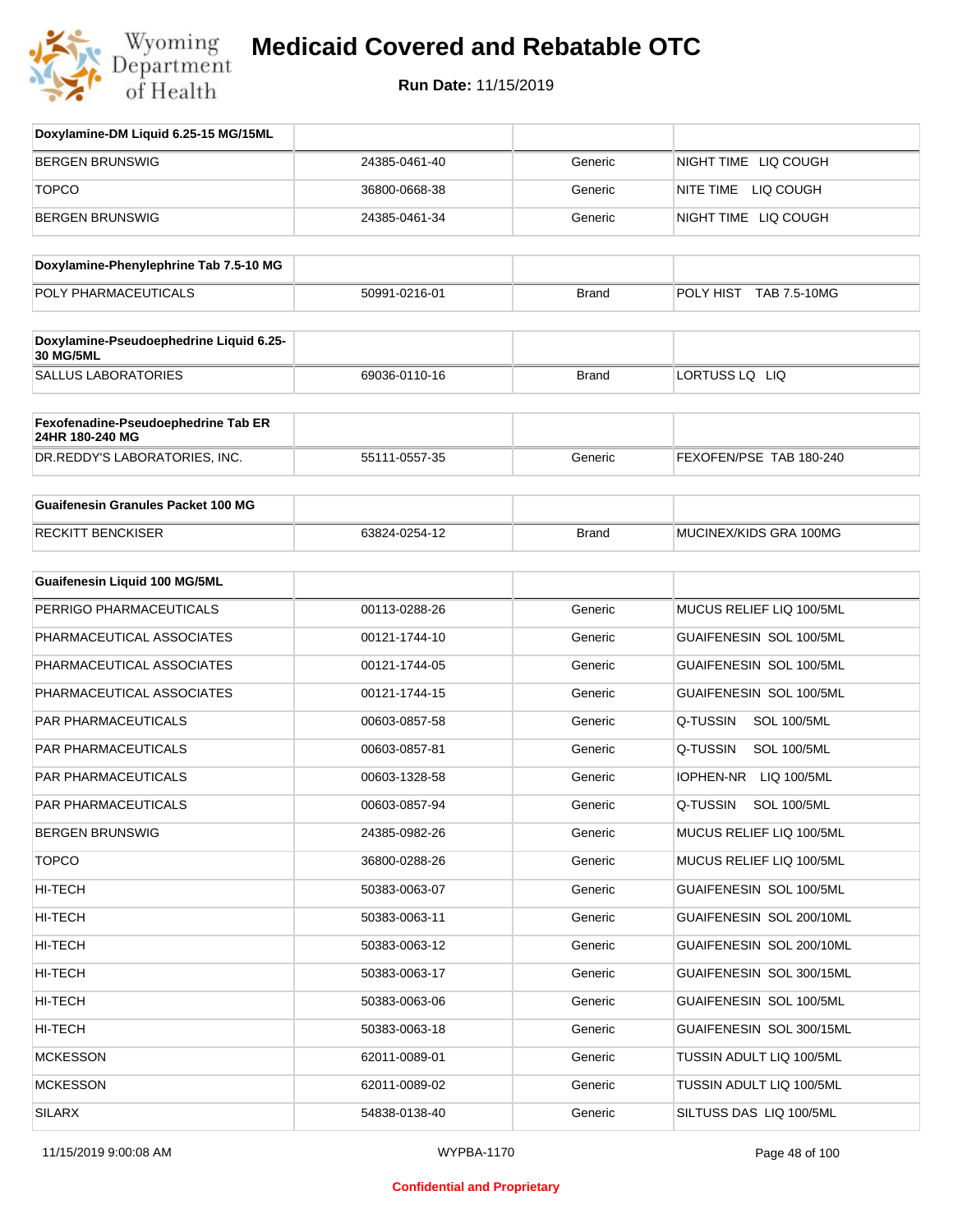

| UJUZT-UZUJ-U <del>T</del> | טווסווט | <b>MOONVEA OF ILD LIGHT TOO SIVIL</b> |
|---------------------------|---------|---------------------------------------|
|                           |         |                                       |
|                           |         |                                       |
| 00113-0061-26             | Generic | TUSSIN CHEST SYP 100/5ML              |
| 00536-0825-97             | Generic | <b>SYP 100/5ML</b><br><b>COUGH</b>    |
| 00113-0061-34             | Generic | TUSSIN CHEST SYP 100/5ML              |
| 00904-0061-09             | Generic | <b>ROBAFEN</b><br><b>SYP 100/5ML</b>  |
| 00904-0061-00             | Generic | <b>SYP 100/5ML</b><br><b>ROBAFEN</b>  |
| 00536-0825-85             | Generic | <b>COUGH</b><br><b>SYP 100/5ML</b>    |
| 00904-0061-16             | Generic | SYP 100/5ML<br><b>ROBAFEN</b>         |
| 15127-0940-44             | Generic | SB CGH CONTR SYP 100/5ML              |
| 15127-0940-48             | Generic | SB CGH CONTR SYP 100/5ML              |
| 36800-0310-26             | Generic | TUSSIN CHEST SYP 100/5ML              |
| 24385-0310-34             | Generic | GNP TUSSIN SYP 100/5ML                |
| 49348-0278-34             | Generic | SM TUSSIN SYP 100/5ML                 |
| 49348-0278-37             | Generic | SM TUSSIN SYP 100/5ML                 |
| 54838-0117-70             | Generic | SILTUSSIN SA SYP 100/5ML              |
| 54838-0117-40             | Generic | SILTUSSIN SA SYP 100/5ML              |
| 54838-0117-80             | Generic | SILTUSSIN SA SYP 100/5ML              |
|                           |         |                                       |

| Guaifenesin Tab 200 MG     |               |         |                                     |
|----------------------------|---------------|---------|-------------------------------------|
| <b>PAR PHARMACEUTICALS</b> | 00603-4886-21 | Generic | ORGAN-INR TAB 200MG                 |
| <b>PAR PHARMACEUTICALS</b> | 00603-4890-21 | Generic | ORGAN-INR TAB 200MG                 |
| MAJOR PHARMACEUTICALS      | 00904-5154-60 | Generic | GUAIFENESIN TAB 200MG               |
| <b>SELECT BRAND</b>        | 15127-0129-60 | Generic | SB COUGHTAB TAB 200MG               |
| LEADER BRAND PRODUCTS      | 37205-0466-72 | Generic | <b>TAB 200MG</b><br><b>COUGHTAB</b> |

| Guaifenesin Tab 400 MG       |               |         |                                   |
|------------------------------|---------------|---------|-----------------------------------|
| <b>MAJOR PHARMACEUTICALS</b> | 00904-6232-46 | Generic | MUCUS RELIEF TAB 400MG            |
| <b>MAJOR PHARMACEUTICALS</b> | 00904-6232-52 | Generic | MUCUS RELIEF TAB 400MG            |
| LEADER BRAND PRODUCTS        | 37205-0476-71 | Generic | CHEST CONGES TAB 400MG            |
| <b>BERGEN BRUNSWIG</b>       | 24385-0602-71 | Generic | MUCUS RELIEF TAB 400MG            |
| LEADER BRAND PRODUCTS        | 37205-0674-62 | Generic | TABTUSSIN<br><b>TAB 400MG</b>     |
| <b>MCKESSON SUNMARK</b>      | 49348-0729-09 | Generic | CHEST CONGES TAB 400MG            |
| AMERISOURCE BERGEN DRUGS     | 46122-0057-62 | Generic | TAB TUSSIN TAB 400MG              |
| TIME-CAP LABS                | 49483-0272-06 | Generic | <b>MUCOSA</b><br><b>TAB 400MG</b> |
| <b>MCKESSON</b>              | 62011-0060-01 | Generic | CHEST CONGES TAB 400MG            |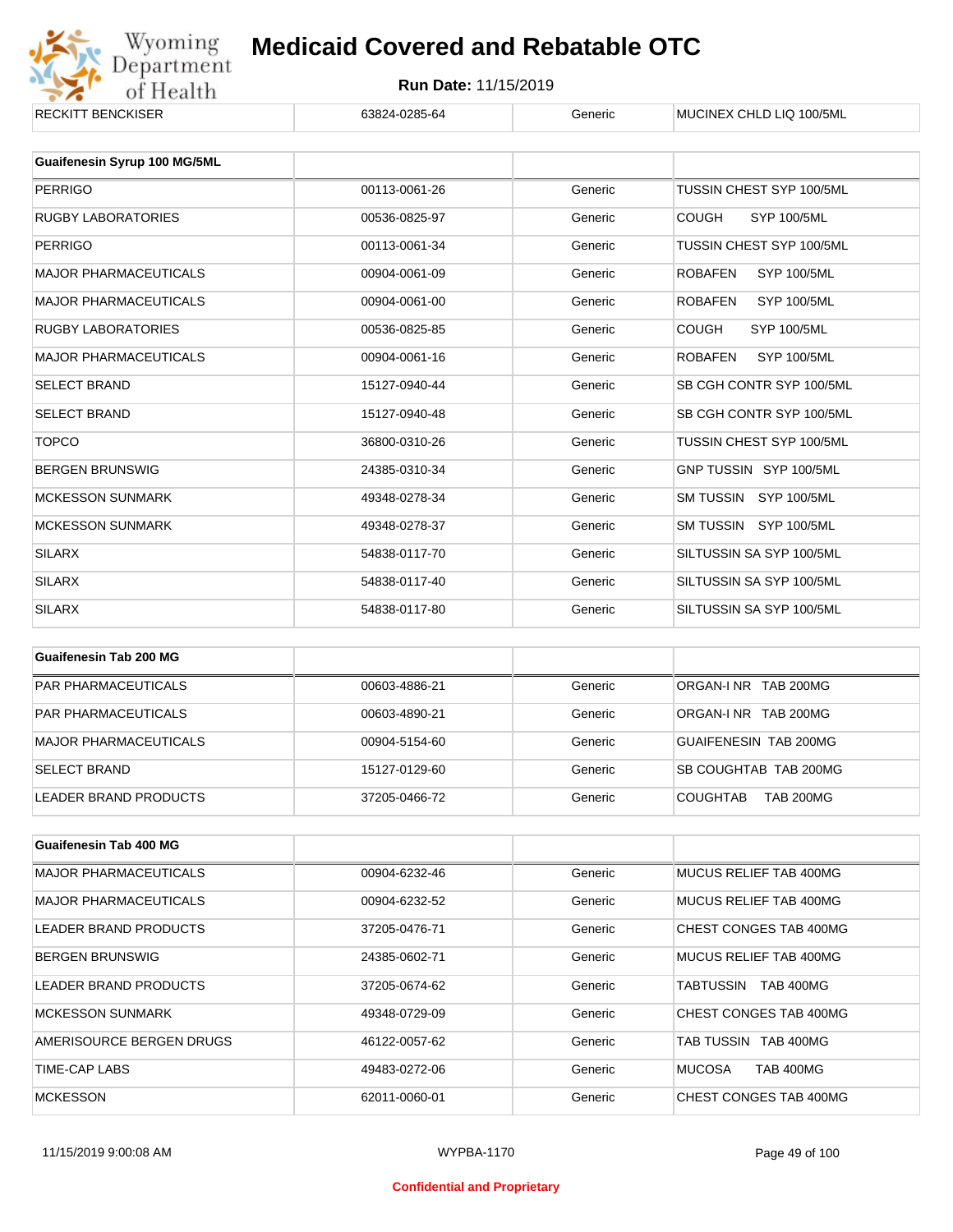

| CHAIN DRUG MARKETING ASSOC              | 63868-0998-50 | Generic      | MEDIFIN 400 TAB 400MG               |
|-----------------------------------------|---------------|--------------|-------------------------------------|
| Guaifenesin Tab ER 12HR 1200 MG         |               |              |                                     |
|                                         |               |              |                                     |
| <b>RECKITT BENCKISER</b>                | 63824-0023-35 | Brand        | <b>TAB 1200MG</b><br><b>MUCINEX</b> |
| RECKITT BENCKISER                       | 63824-0023-36 | <b>Brand</b> | <b>MUCINEX</b><br><b>TAB 1200MG</b> |
| <b>RECKITT BENCKISER</b>                | 63824-0023-48 | <b>Brand</b> | <b>MUCINEX</b><br><b>TAB 1200MG</b> |
| <b>RECKITT BENCKISER</b>                | 63824-0023-46 | <b>Brand</b> | <b>MUCINEX</b><br><b>TAB 1200MG</b> |
| Guaifenesin Tab ER 12HR 600 MG          |               |              |                                     |
| <b>RUGBY LABORATORIES</b>               | 00536-1026-37 | Generic      | <b>MUCUS-ER</b><br>TAB 600MG        |
| PERRIGO PHARMACEUTICALS                 | 45802-0498-58 | Generic      | GUAIFENESIN TAB 600MG ER            |
| PERRIGO PHARMACEUTICALS                 | 45802-0498-78 | Generic      | GUAIFENESIN TAB 600MG ER            |
| <b>LEADER BRAND PRODUCTS</b>            | 37205-0628-58 | Generic      | MUCUS-ER TAB 600MG                  |
| AMERISOURCE BERGEN DRUGS                | 46122-0028-58 | Generic      | GNP MUCUS-ER TAB 600MG              |
| <b>MCKESSON SUNMARK</b>                 | 49348-0905-47 | Generic      | SM MUCUS ER TAB 600MG               |
| <b>MCKESSON SUNMARK</b>                 | 49348-0905-59 | Generic      | SM MUCUS ER TAB 600MG               |
| PERRIGO PHARMACEUTICALS                 | 45802-0498-60 | Generic      | GUAIFENESIN TAB 600MG ER            |
| AMERISOURCE BERGEN DRUGS                | 46122-0028-60 | Generic      | GNP MUCUS-ER TAB 600MG              |
| RECKITT BENCKISER                       | 63824-0008-15 | Brand        | <b>MUCINEX</b><br>TAB 600MG ER      |
| <b>RECKITT BENCKISER</b>                | 63824-0008-50 | <b>Brand</b> | <b>MUCINEX</b><br>TAB 600MG ER      |
| <b>RECKITT BENCKISER</b>                | 63824-0008-61 | Brand        | <b>MUCINEX</b><br>TAB 600MG ER      |
| <b>MCKESSON</b>                         | 62011-0076-02 | Generic      | HM MUCUS ER TAB 600MG               |
| <b>RECKITT BENCKISER</b>                | 63824-0008-32 | Brand        | <b>MUCINEX</b><br>TAB 600MG ER      |
| RECKITT BENCKISER                       | 63824-0008-36 | <b>Brand</b> | <b>MUCINEX</b><br>TAB 600MG ER      |
| RECKITT BENCKISER                       | 63824-0008-69 | Brand        | <b>MUCINEX</b><br>TAB 600MG ER      |
| <b>MCKESSON</b>                         | 62011-0076-01 | Generic      | HM MUCUS ER TAB 600MG               |
| <b>RECKITT BENCKISER</b>                | 63824-0008-27 | Brand        | <b>MUCINEX</b><br>TAB 600MG ER      |
| <b>RECKITT BENCKISER</b>                | 63824-0008-34 | Brand        | <b>MUCINEX</b><br>TAB 600MG ER      |
|                                         |               |              |                                     |
| Guaifenesin-Codeine Liquid 200-8 MG/5ML |               |              |                                     |
| <b>CENTURION LABS</b>                   | 23359-0040-16 | <b>Brand</b> | NINJACOF-XG LIQ 200-8/5             |
| Guaifenesin-Codeine Liquid 225-7.5      |               |              |                                     |
| MG/5ML                                  |               |              |                                     |
| ALLEGIS PHARMACEUTICALS                 | 00682-0475-16 | Brand        | MAR-COF CG LIQ 225-7.5              |

| Guaifenesin-Codeine Soln 100-10 MG/5ML |               |         |                         |
|----------------------------------------|---------------|---------|-------------------------|
| PHARMACEUTICAL ASSOCIATES              | 00121-0775-04 | Generic | GG/CODEINE SOL 100-10/5 |
| PHARMACEUTICAL ASSOCIATES              | 00121-0775-16 | Generic | GG/CODEINE SOL 100-10/5 |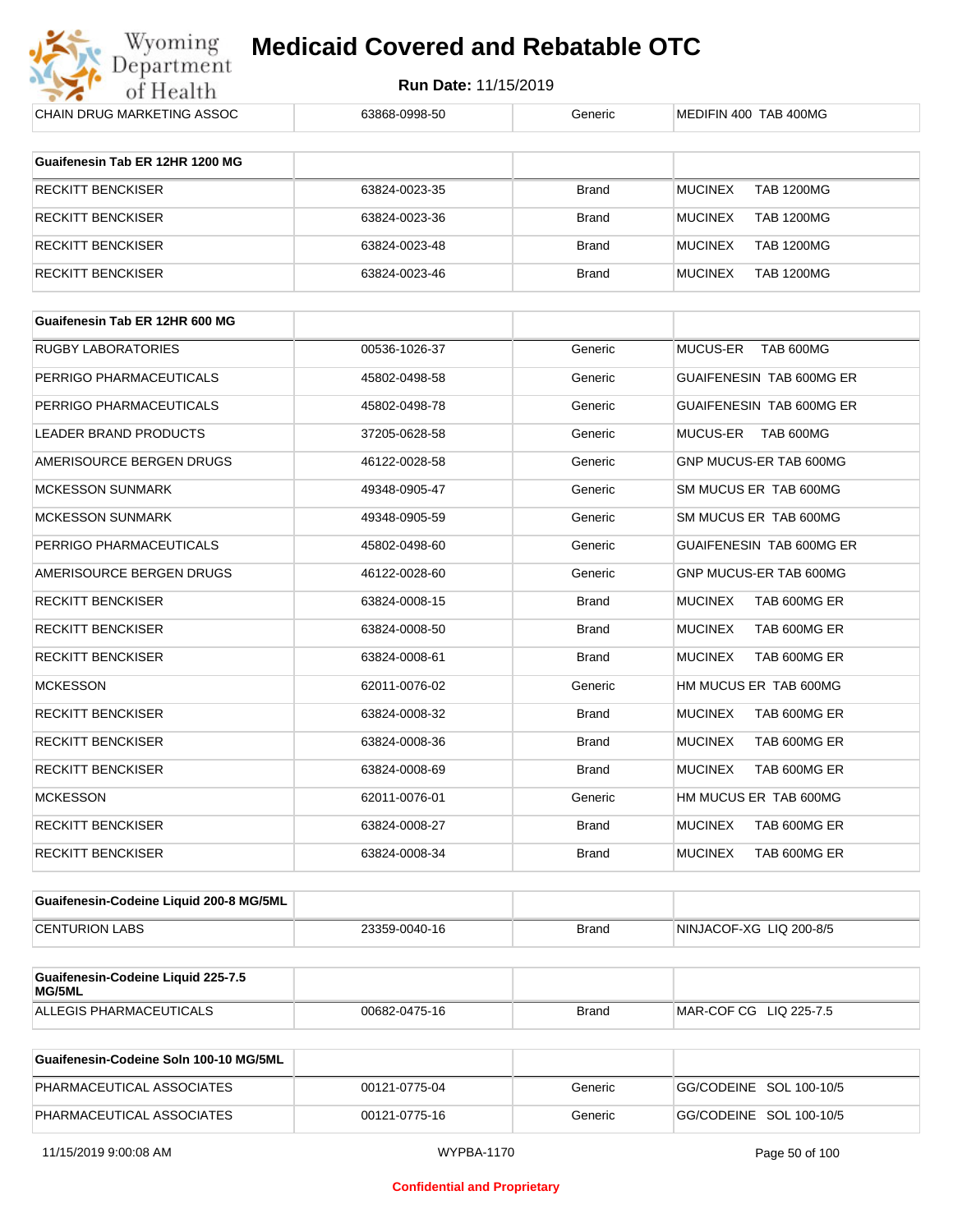| Wyoming<br><b>Medicaid Covered and Rebatable OTC</b><br>Department |                             |         |                           |
|--------------------------------------------------------------------|-----------------------------|---------|---------------------------|
| of Health                                                          | <b>Run Date: 11/15/2019</b> |         |                           |
| PHARMACEUTICAL ASSOCIATES                                          | 00121-1775-05               | Generic | GG/CODEINE SOL 100-10/5   |
| PHARMACEUTICAL ASSOCIATES                                          | 00121-1775-10               | Generic | GG/CODEINE SOL 100-10/5   |
| <b>PAR PHARMACEUTICALS</b>                                         | 00603-1075-54               | Generic | CHERATUSSIN SYP AC        |
| <b>PAR PHARMACEUTICALS</b>                                         | 00603-1329-58               | Generic | IOPHEN C-NR LIQ 100-10/5  |
| <b>PAR PHARMACEUTICALS</b>                                         | 00603-1075-58               | Generic | CHERATUSSIN SYP AC        |
| <b>PAR PHARMACEUTICALS</b>                                         | 00603-1075-56               | Generic | CHERATUSSIN SYP AC        |
| PACK PHARMACEUTICALS, LLC                                          | 16571-0302-16               | Generic | GUAIFENESIN SYP 100-10/5  |
| <b>HI-TECH</b>                                                     | 50383-0087-10               | Generic | GUAIATUSS AC SYP 100-10/5 |
| HI-TECH                                                            | 50383-0087-16               | Generic | GUAIATUSS AC SYP 100-10/5 |
| HI-TECH                                                            | 50383-0087-12               | Generic | GUAIATUSS AC SYP 100-10/5 |
| HI-TECH                                                            | 50383-0087-04               | Generic | GUAIATUSS AC SYP 100-10/5 |
| <b>HI-TECH</b>                                                     | 50383-0087-05               | Generic | GUAIATUSS AC SYP 100-10/5 |
| HI-TECH                                                            | 50383-0087-07               | Generic | GUAIATUSS AC SYP 100-10/5 |
| <b>METHOD PHARMACEUTICALS</b>                                      | 58657-0500-04               | Generic | CODEINE/GG SOL 10-100/5   |
| <b>METHOD PHARMACEUTICALS</b>                                      | 58657-0500-16               | Generic | CODEINE/GG SOL 10-100/5   |
| <b>VIRTUS PHARMACEUTICALS OPCO</b>                                 | 76439-0252-16               | Generic | VIRTUSSIN AC SOL 100-10/5 |
| <b>VIRTUS PHARMACEUTICALS OPCO</b>                                 | 76439-0252-04               | Generic | VIRTUSSIN AC SOL 100-10/5 |

| Guaifenesin-Codeine Soln 100-6.3 MG/5ML |               |         |                        |
|-----------------------------------------|---------------|---------|------------------------|
| <b>RAMCNEIL</b>                         | 12830-0717-16 | Brand   | M-CLEAR WC LIQ 100-6.3 |
| BUREL PHARMACEUTICALS                   | 35573-0006-16 | Generic | RELCOFC SOL 100-6.3    |

| Loratadine & Pseudoephedrine Tab ER<br>12HR 5-120 MG |               |         |                          |
|------------------------------------------------------|---------------|---------|--------------------------|
| <b>PERRIGO</b>                                       | 00113-2013-60 | Generic | ALLERGY/CONG TAB 5-120MG |
| <b>PERRIGO</b>                                       | 00113-2013-52 | Generic | ALLERGY/CONG TAB 5-120MG |
| <b>PERRIGO</b>                                       | 00113-2013-39 | Generic | ALLERGY/CONG TAB 5-120MG |
| PERRIGO PHARMACEUTICALS                              | 45802-0106-39 | Generic | LORATADINE-D TAB 5-120MG |
| PERRIGO PHARMACEUTICALS                              | 45802-0106-52 | Generic | LORATADINE-D TAB 5-120MG |
| PERRIGO PHARMACEUTICALS                              | 45802-0106-60 | Generic | LORATADINE-D TAB 5-120MG |
| AMERISOURCE BERGEN DRUGS                             | 46122-0109-52 | Generic | LORATADINE-D TAB 5-120MG |
| <b>MCKESSON SUNMARK</b>                              | 49348-0183-47 | Generic | LORATADINE D TAB 5-120MG |
| <b>MCKESSON</b>                                      | 62011-0120-01 | Generic | ALLERGY/CONG TAB 5-120MG |

| Loratadine & Pseudoephedrine Tab ER<br>24HR 10-240 MG |               |         |                           |
|-------------------------------------------------------|---------------|---------|---------------------------|
| PERRIGO                                               | 00113-0165-22 | Generic | ALLERGY/CONG TAB RELIEF   |
| PERRIGO                                               | 00113-0165-52 | Generic | ALLERGY/CONG TAB RELIEF   |
| IMAJOR PHARMACEUTICALS                                | 00904-5833-15 | Generic | LORATADINE-D TAB 10-240MG |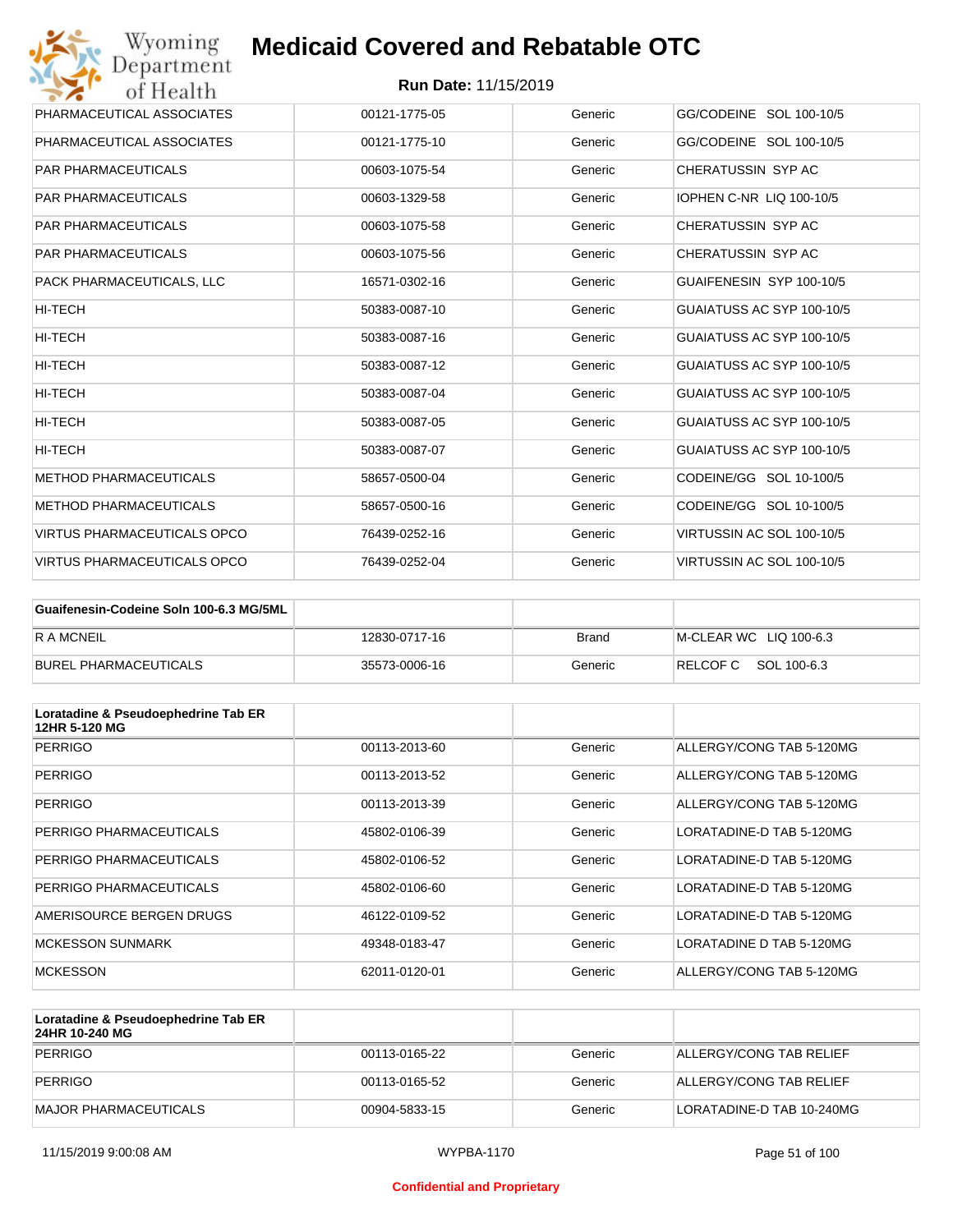| Wyoming<br>Department        | <b>Medicaid Covered and Rebatable OTC</b> |         |                               |  |  |
|------------------------------|-------------------------------------------|---------|-------------------------------|--|--|
| of Health                    | <b>Run Date: 11/15/2019</b>               |         |                               |  |  |
| <b>MAJOR PHARMACEUTICALS</b> | 00904-5833-48                             | Generic | LORATADINE-D TAB 10-240MG     |  |  |
| <b>LEADER BRAND PRODUCTS</b> | 37205-0348-52                             | Generic | ALLERGY RELF TAB D-24         |  |  |
| PERRIGO PHARMACEUTICALS      | 45802-0008-22                             | Generic | LORATADINE-D TAB 10-240MG     |  |  |
| <b>LEADER BRAND PRODUCTS</b> | 37205-0348-88                             | Generic | ALLERGY RELF TAB D-24         |  |  |
| AMERISOURCE BERGEN DRUGS     | 46122-0206-22                             | Generic | LORATADINE-D TAB 10-240MG     |  |  |
| <b>MCKESSON SUNMARK</b>      | 49348-0543-01                             | Generic | <b>LORATA-DINE TAB D 24HR</b> |  |  |
| MCKESSON SUNMARK             | 49348-0543-57                             | Generic | LORATA-DINE TAB D 24HR        |  |  |
| PERRIGO PHARMACEUTICALS      | 45802-0008-52                             | Generic | LORATADINE-D TAB 10-240MG     |  |  |
| AMERISOURCE BERGEN DRUGS     | 46122-0167-52                             | Generic | ALLER/CONGES TAB 10-240MG     |  |  |
| <b>OHM LABS</b>              | 51660-0724-15                             | Generic | ALLERGY RELF TAB DECONGES     |  |  |
| <b>OHM LABS</b>              | 51660-0724-69                             | Generic | ALLERGY RELF TAB DECONGES     |  |  |
| <b>MCKESSON</b>              | 62011-0071-01                             | Generic | ALLERGY REL/ TAB DECONGES     |  |  |
| CHAIN DRUG MARKETING ASSOC   | 63868-0154-10                             | Generic | LORATADINE-D TAB 10-240MG     |  |  |

| PE-DM-APAP & PE-CPM-DM-APAP Tab<br>Day/Night Therapy Pack |               |         |                            |
|-----------------------------------------------------------|---------------|---------|----------------------------|
| ISELECT BRAND                                             | 15127-0927-24 | Generic | ISB COLD MULT PAK DAY/NGHT |
| BERGEN BRUNSWIG                                           | 24385-0963-60 | Generic | COLD HEAD PAK DAY/NGHT     |

| PE-GG-APAP Tab 5-200-325MG &PE-<br>Diphenhyd-APAP Tab 5-25-325MG |               |         |                           |
|------------------------------------------------------------------|---------------|---------|---------------------------|
| <b>RECKITT BENCKISER</b>                                         | 63824-0202-20 | Generic | MIS DAY/NGHT<br>SINUS-MAX |

| Pheniramine-Phenylephrine w/ APAP<br>Powd Pack 20-10-650 MG |               |       |                                  |
|-------------------------------------------------------------|---------------|-------|----------------------------------|
| GLAXO CONSUMER HEALTHCARE L.P.                              | 00067-7916-06 | Brand | 'THERAFLU FLU PAK SORE THR       |
| <b>TOPCO</b>                                                | 36800-0133-91 | Brand | <b>FLU &amp; SORE POW THROAT</b> |

| Phenyleph-Chlorphen-DM w/APAP Susp<br>2.5-1-5-160 MG/5ML |               |         |                          |
|----------------------------------------------------------|---------------|---------|--------------------------|
| GLAXO CONSUMER HEALTHCARE L.P.                           | 00067-8116-04 | Generic | TRIAMINIC<br>SUS FEV&CLD |
| BERGEN BRUNSWIG                                          | 24385-0984-26 | Generic | PAIN RELIEF SUS PLS COLD |
| <b>TOPCO</b>                                             | 36800-0903-26 | Generic | PAIN RELIEF SUS PLS COLD |
| MCKESSON SUNMARK                                         | 49348-0879-34 | Generic | SM CHILDRENS SUS MS COLD |
| AMERISOURCE BERGEN DRUGS                                 | 46122-0036-26 | Generic | MULTI-SYMPT SUS PLS COLD |
| CHAIN DRUG MARKETING ASSOC                               | 63868-0063-04 | Generic | OC COLD RELF SUS PLUS MS |

| Phenyleph-Chlorphen-DM w/APAP Tab 5-2-<br>10-325 MG |               |         |                           |
|-----------------------------------------------------|---------------|---------|---------------------------|
| <b>TOPCO</b>                                        | 36800-0014-62 | Generic | COLD MULTI-S TAB NIGHTTIM |
| <b>TOPCO</b>                                        | 36800-0393-62 | Generic | CLD HEAD CNG TAB NIGHTTIM |
| <b>BERGEN BRUNSWIG</b>                              | 24385-0195-62 | Generic | CLD HEAD CNG TAB NIGHTTIM |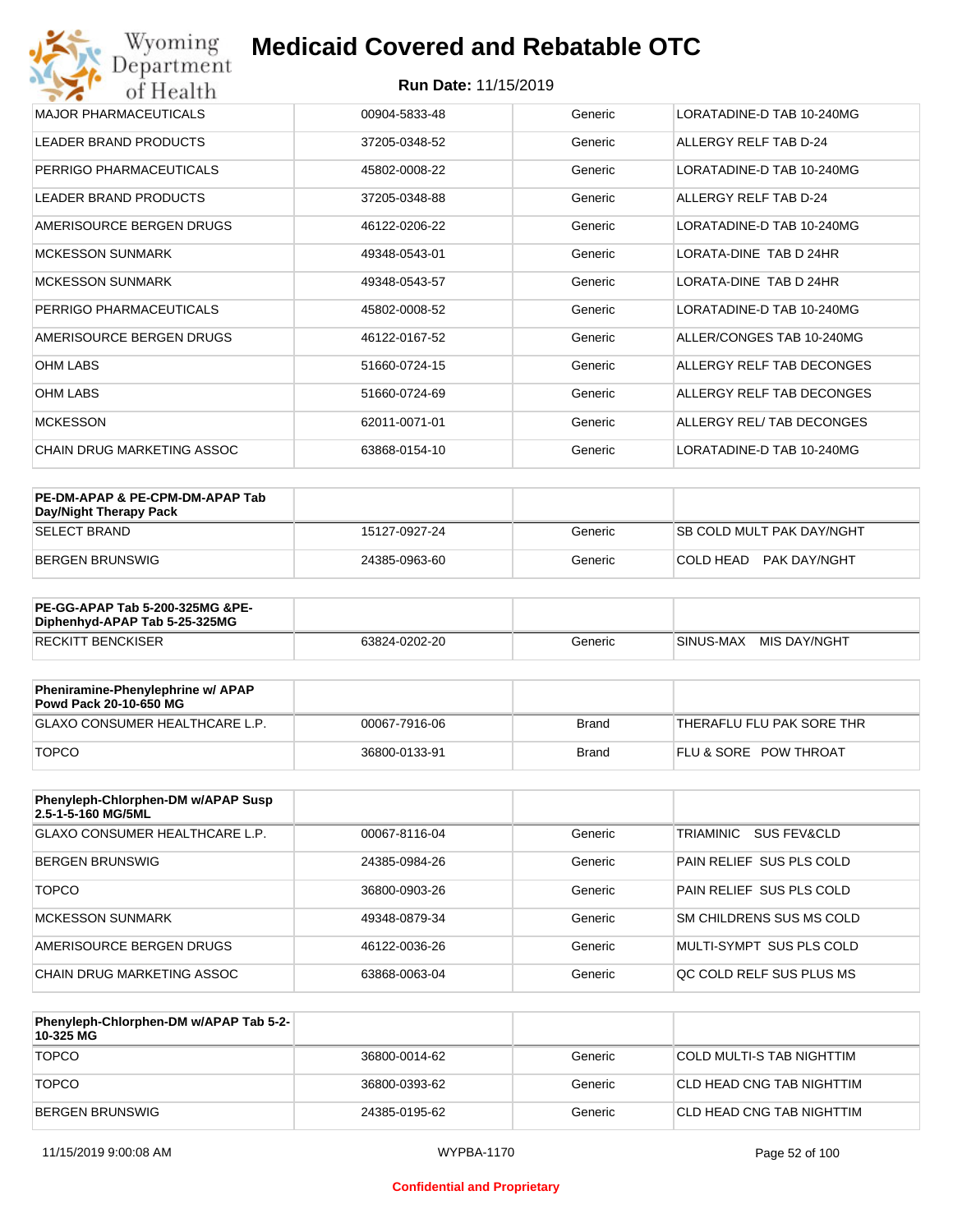#### **Run Date:** 11/15/2019

| Wyoming<br><b>Medicaid Covered and Rebatable OTC</b><br>Department |                             |         |                           |
|--------------------------------------------------------------------|-----------------------------|---------|---------------------------|
| of Health                                                          | <b>Run Date: 11/15/2019</b> |         |                           |
| CHAIN DRUG MARKETING ASSOC                                         | 63868-0072-24               | Generic | MULTI-SYMPTM TAB NIGHTTIM |
| CHAIN DRUG MARKETING ASSOC                                         | 63868-0074-24               | Generic | QC COLD/HEAD TAB NIGHTTIM |

| Phenylephrine w/ Acetaminophen Tab 5-<br>325 MG |               |         |                                         |
|-------------------------------------------------|---------------|---------|-----------------------------------------|
| <b>PERRIGO</b>                                  | 00113-0272-62 | Generic | SINUS CONGST TAB /PAIN DT               |
| MAJOR PHARMACEUTICALS                           | 00904-5783-24 | Generic | MAPAP SINUS TAB MAX ST                  |
| <b>SELECT BRAND</b>                             | 15127-0965-24 | Generic | SB SINUS CNG TAB / PAIN DT              |
| <b>TOPCO</b>                                    | 36800-0272-62 | Generic | SINUS CONGST TAB /PAIN DT               |
| LEADER BRAND PRODUCTS                           | 37205-0571-62 | Generic | PAIN RLF SIN TAB PE DAY                 |
| BERGEN BRUNSWIG                                 | 24385-0169-62 | Generic | <b>TAB CNG/PAIN</b><br><b>GNP SINUS</b> |
| CHAIN DRUG MARKETING ASSOC                      | 63868-0984-24 | Generic | QC SINUS PAI TAB RELIEF                 |

| Phenylephrine w/ DM-GG Ligd 10-18-200<br>MG/15ML |               |              |                   |
|--------------------------------------------------|---------------|--------------|-------------------|
| <b>GM PHARMACEUTICALS</b>                        | 58809-0555-08 | <b>Brand</b> | VANACOF DM<br>LIQ |

| Phenylephrine w/ DM-GG Liqd 2.5-5-100<br>MG/5ML |               |              |                           |
|-------------------------------------------------|---------------|--------------|---------------------------|
| <b>MCKESSON SUNMARK</b>                         | 49348-0083-36 | Generic      | SEVERE CONG LIQ COUGH     |
| <b>RECKITT BENCKISER</b>                        | 63824-0014-69 | <b>Brand</b> | MUCINEX CONG LIO COUGH    |
| <b>RECKITT BENCKISER</b>                        | 63824-0282-67 | <b>Brand</b> | MUCINEX COLD LIQ CHILDREN |
| <b>RECKITT BENCKISER</b>                        | 63824-0283-67 | <b>Brand</b> | MUCINEX CONG LIO & COUGH  |
| <b>RECKITT BENCKISER</b>                        | 63824-0014-66 | <b>Brand</b> | MUCINEX CONG LIO COUGH    |
| <b>RECKITT BENCKISER</b>                        | 63824-0282-64 | <b>Brand</b> | MUCINEX COLD LIQ CHILDREN |

| Phenylephrine w/ DM-GG Ligd 5-10-100<br><b>MG/5ML</b> |               |         |                                  |
|-------------------------------------------------------|---------------|---------|----------------------------------|
| PERRIGO PHARMACEUTICALS                               | 00113-0516-26 | Generic | LIQ CGH/COLD<br><b>TUSSIN CF</b> |
| PERRIGO PHARMACEUTICALS                               | 00113-0516-34 | Generic | LIQ CGH/COLD<br><b>TUSSIN CF</b> |
| <b>SELECT BRAND</b>                                   | 15127-0943-04 | Generic | SB CGH CONTR LIQ CF              |
| <b>SELECT BRAND</b>                                   | 15127-0943-08 | Generic | SB CGH CONTR LIQ CF              |
| <b>TOPCO</b>                                          | 36800-0516-26 | Generic | TUSSIN CF LIQ                    |
| <b>LEADER BRAND PRODUCTS</b>                          | 37205-0709-26 | Generic | <b>TUSSIN CF</b><br>LIQ.         |
| <b>TOPCO</b>                                          | 36800-0516-34 | Generic | <b>TUSSIN CF</b><br>LIQ.         |
| <b>LEADER BRAND PRODUCTS</b>                          | 37205-0709-34 | Generic | <b>TUSSIN CF</b><br>LIQ          |
| <b>MCKESSON SUNMARK</b>                               | 49348-0737-37 | Generic | <b>SM TUSSIN CF LIQ</b>          |
| <b>MCKESSON SUNMARK</b>                               | 49348-0737-34 | Generic | SM TUSSIN CF LIQ                 |
| <b>MCKESSON</b>                                       | 62011-0090-01 | Generic | TUSSIN ADULT LIQ COLD            |
| CHAIN DRUG MARKETING ASSOC                            | 63868-0244-08 | Generic | TUSSIN CF LIQ                    |
| CHAIN DRUG MARKETING ASSOC                            | 63868-0244-04 | Generic | <b>TUSSIN CF</b><br>LIQ.         |

#### **Confidential and Proprietary**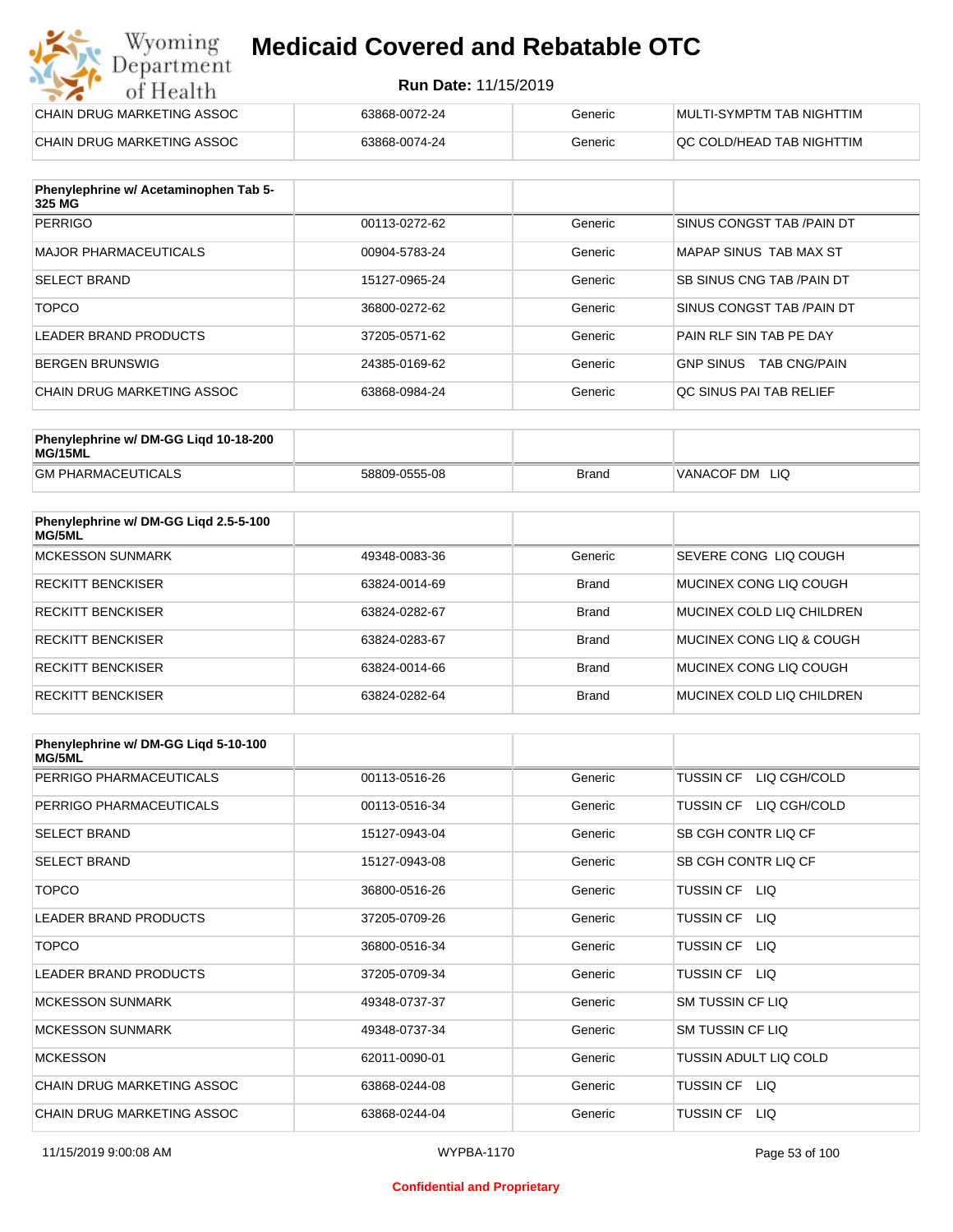

| Phenylephrine w/ DM-GG Ligd 5-10-200<br>MG/5ML |               |         |                                 |
|------------------------------------------------|---------------|---------|---------------------------------|
| AMERISOURCE BERGEN DRUGS                       | 46122-0138-26 | Generic | LIQ MAX/M-S<br><b>TUSSIN CF</b> |
| AMERISOURCE BERGEN DRUGS                       | 46122-0138-34 | Generic | LIO MAX/M-S<br><b>TUSSIN CF</b> |
|                                                |               |         |                                 |

| Phenylephrine w/ DM-GG Syrup 5-10-100<br>MG/5ML |               |         |                          |
|-------------------------------------------------|---------------|---------|--------------------------|
| MAJOR PHARMACEUTICALS                           | 00904-6309-20 | Generic | ROBAFEN CF SYP CGH/CLD   |
| BERGEN BRUNSWIG                                 | 24385-0904-34 | Generic | <b>GNP TUSSIN SYP CF</b> |
| BERGEN BRUNSWIG                                 | 24385-0904-26 | Generic | GNP TUSSIN SYP CF        |

| Phenylephrine w/ DM-GG Tab 10-15-380<br>MG |               |       |                 |
|--------------------------------------------|---------------|-------|-----------------|
| POLY PHARMACEUTICALS                       | 50991-0730-60 | Brand | DECONEX DMX TAB |
| NIVAGEN PHARMACEUTICALS                    | 75834-0040-60 | Brand | NIVANEX DMX TAB |

| Phenylephrine w/ DM-GG Tab 10-15-395<br>MG |               |       |                 |
|--------------------------------------------|---------------|-------|-----------------|
| ALLEGIS PHARMACEUTICALS                    | 28595-0906-60 | Brand | DURAVENT DM TAB |

| Phenylephrine w/ DM-GG Tab 5-10-200 MG |               |       |                           |
|----------------------------------------|---------------|-------|---------------------------|
| RECKITT BENCKISER                      | 63824-0193-20 | Brand | MUCINEX FAST TAB 5-10-200 |
| RECKITT BENCKISER                      | 63824-0193-30 | Brand | MUCINEX FAST TAB 5-10-200 |

| Phenylephrine-APAP-GG Ligd 10-650-400<br>MG/20ML |               |              |                        |
|--------------------------------------------------|---------------|--------------|------------------------|
| RECKITT BENCKISER                                | 63824-0016-66 | <b>Brand</b> | MUCINEX COLD LIQ SINUS |
| RECKITT BENCKISER                                | 63824-0260-66 | Generic      | <b>MUCINEX</b><br>LIQ  |
| RECKITT BENCKISER                                | 63824-0261-66 | Generic      | LIQ<br><b>MUCINEX</b>  |

| Phenylephrine-APAP-GG Tab 5-325-200<br>MG |               |         |                                    |
|-------------------------------------------|---------------|---------|------------------------------------|
| <b>SELECT BRAND</b>                       | 15127-0963-24 | Generic | <b>SB SINUS CNG TAB /PAIN</b>      |
| AMERISOURCE BERGEN DRUGS                  | 46122-0194-60 | Generic | MUCUS RELIEF TAB CLD/SINU          |
| <b>RECKITT BENCKISER</b>                  | 63824-0190-20 | Generic | MUCINEX COLD TAB SINUS             |
| <b>RECKITT BENCKISER</b>                  | 63824-0190-30 | Generic | MUCINEX COLD TAB SINUS             |
| <b>RECKITT BENCKISER</b>                  | 63824-0200-30 | Generic | <b>TAB SINUS</b><br><b>MUCINEX</b> |
| <b>RECKITT BENCKISER</b>                  | 63824-0201-30 | Generic | <b>MUCINEX</b><br><b>TAB SINUS</b> |
| <b>RECKITT BENCKISER</b>                  | 63824-0200-20 | Generic | <b>MUCINEX</b><br><b>TAB SINUS</b> |
| <b>RECKITT BENCKISER</b>                  | 63824-0201-20 | Generic | <b>MUCINEX</b><br><b>TAB SINUS</b> |
| CHAIN DRUG MARKETING ASSOC                | 63868-0071-24 | Generic | SINUS CONGST TAB /PAIN             |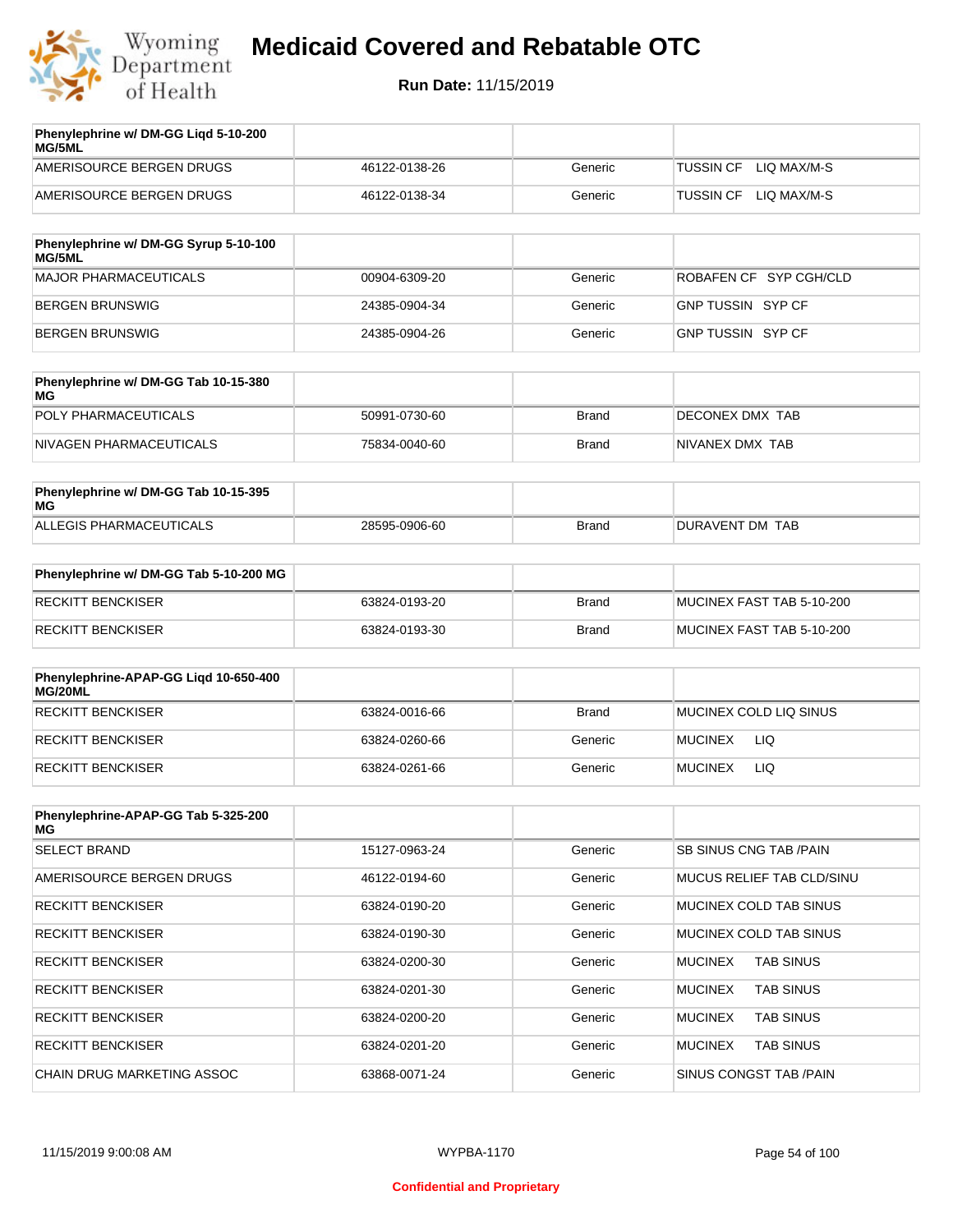

**3.33-1.33-6.33 MG/5ML**

**Phenylephrine-Bromphen w/ Codeine Liqd** 

# **Medicaid Covered and Rebatable OTC**

| R A MCNEIL                                                        | 12830-0754-12 | <b>Brand</b> | M-END PE<br>LIQ               |
|-------------------------------------------------------------------|---------------|--------------|-------------------------------|
|                                                                   |               |              |                               |
| Phenylephrine-Bromphen w/ Codeine<br><b>Liquid 10-4-10 MG/5ML</b> |               |              |                               |
| POLY PHARMACEUTICALS                                              | 50991-0723-16 | <b>Brand</b> | POLY-TUSSIN LIQ 10-4-10       |
| Phenylephrine-Brompheniramine-DM Elixir<br>2.5-1-5 MG/5ML         |               |              |                               |
| <b>PERRIGO</b>                                                    | 00113-0987-26 | Generic      | COLD/COUGH ELX CHILD          |
| <b>MAJOR PHARMACEUTICALS</b>                                      | 00904-5782-20 | Generic      | DIMAPHEN DM ELX COLD/CGH      |
| <b>BERGEN BRUNSWIG</b>                                            | 24385-0519-26 | Generic      | GNP COLD/CGH ELX CHILD        |
| LEADER BRAND PRODUCTS                                             | 37205-0969-26 | Generic      | COLD/COUGH ELX DM CHILD       |
| <b>TOPCO</b>                                                      | 36800-0987-26 | Generic      | COLD/COUGH ELX CHILD          |
| <b>MCKESSON SUNMARK</b>                                           | 49348-0775-34 | Generic      | SM COLD/CGH ELX DM CHILD      |
| <b>MCKESSON</b>                                                   | 62011-0063-01 | Generic      | HM COLD/CGH ELX CHILDREN      |
|                                                                   |               |              |                               |
| Phenylephrine-Brompheniramine-DM<br>Liquid 2.5-1-5 MG/5ML         |               |              |                               |
| WOMEN'S CHOICE PHARMACEUTICALS                                    | 00485-0204-16 | Generic      | <b>RYNEX DM</b><br>LIQ.       |
| <b>WOMEN'S CHOICE PHARMACEUTICALS</b>                             | 00485-0204-04 | Generic      | <b>RYNEX DM</b><br>LIQ.       |
| LARKEN LABORATORIES, INC.                                         | 68047-0143-16 | Generic      | ENDACOF-DM LIQ 2.5-1-5        |
|                                                                   |               |              |                               |
| Phenylephrine-Brompheniramine-DM<br>Liquid 7.5-4-15 MG/5ML        |               |              |                               |
| ALLEGIS PHARMACEUTICALS                                           | 28595-0800-16 | <b>Brand</b> | AP-HIST DM LIQ 7.5-4-15       |
| POLY PHARMACEUTICALS                                              | 50991-0814-16 | <b>Brand</b> | ALAHIST DM LIQ 7.5-4-15       |
| NIVAGEN PHARMACEUTICALS                                           | 75834-0060-16 | Generic      | NIVA-HIST DM LIQ 7.5-4-15     |
|                                                                   |               |              |                               |
| Phenylephrine-Brompheniramine-DM<br>Syrup 5-2-10 MG/5ML           |               |              |                               |
| LARKEN LABORATORIES, INC.                                         | 68047-0129-16 | <b>Brand</b> | LOHIST-DM<br>SYP 5-2-10MG     |
| Phenylephrine-Chlorphen w/ Codeine                                |               |              |                               |
| Syrup 5-2-10 MG/5ML                                               |               |              |                               |
| CAPITAL PHARMACEUTICAL                                            | 29978-0420-16 | <b>Brand</b> | <b>CAPCOF</b><br>SYP 5-2-10MG |
| Phenylephrine-Chlorphen-DM Liquid 10-4-<br><b>15 MG/5ML</b>       |               |              |                               |
| WOMEN'S CHOICE PHARMACEUTICALS                                    | 00485-0171-16 | Generic      | ED A-HIST DM LIQ              |
| LARKEN LABORATORIES, INC.                                         | 68047-0186-16 | Generic      | NOHIST-DM LIQ                 |
|                                                                   |               |              |                               |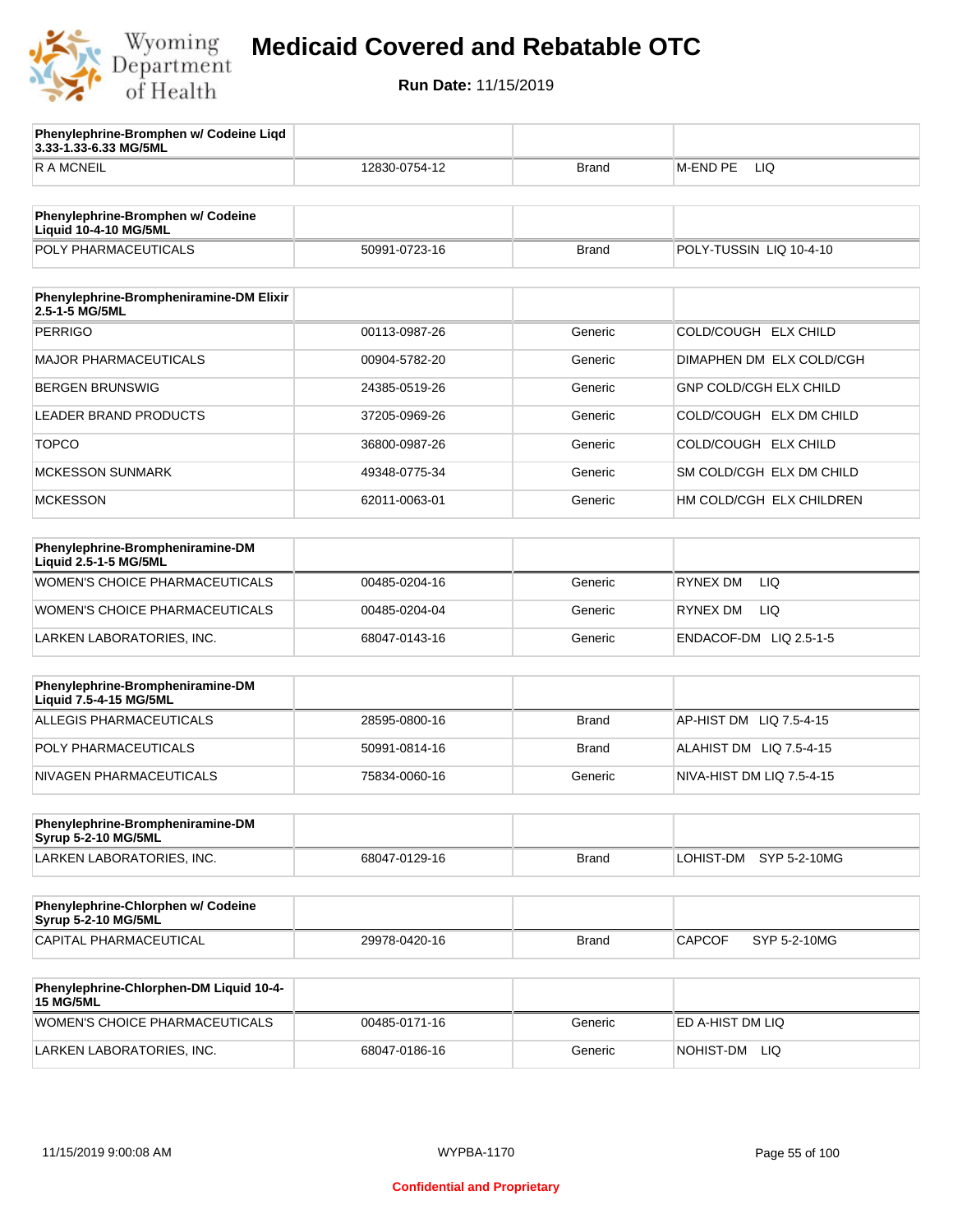

| Phenylephrine-Chlorphen-DM Liquid 3.5-1-<br>3 MG/ML              |               |              |                                |
|------------------------------------------------------------------|---------------|--------------|--------------------------------|
| <b>VIRTUS PHARMACEUTICALS OPCO</b>                               | 76439-0320-30 | Generic      | VIRDEC DM<br>DRO 3.5-1-3       |
|                                                                  |               |              |                                |
| Phenylephrine-Chlorphen-DM Syrup 10-4-<br><b>20 MG/5ML</b>       |               |              |                                |
| <b>LASER PHARMACEUTICALS</b>                                     | 16477-0186-01 | <b>Brand</b> | DONATUSSIN SYP                 |
|                                                                  |               |              |                                |
| Phenylephrine-Chlorphen-DM Tab 10-4-10<br>МG                     |               |              |                                |
| <b>WOMEN'S CHOICE PHARMACEUTICALS</b>                            | 00485-0240-01 | Brand        | ED A-HIST DM TAB 10-4-10       |
|                                                                  |               |              |                                |
| Phenylephrine-Dexbromphen-<br>Chlophedianol Liqd 5-1-12.5 MG/5ML |               |              |                                |
| <b>RAMCNEIL</b>                                                  | 12830-0760-16 | <b>Brand</b> | CHLO TUSS<br><b>LIQ</b>        |
|                                                                  |               |              |                                |
| Phenylephrine-Dexchlorphenir-Codeine<br>Syrup 5-1-9 MG/5ML       |               |              |                                |
| <b>PRO-PHARMA LLC</b>                                            | 66594-0499-16 | <b>Brand</b> | PRO-RED AC SYP 5-1-9/5         |
|                                                                  |               |              |                                |
| Phenylephrine-DM Soln 2.5-5 MG/5ML                               |               |              |                                |
| <b>BERGEN BRUNSWIG</b>                                           | 24385-0981-26 | Generic      | TRIACTING DT LIQ COLD/CGH      |
| <b>TOPCO</b>                                                     | 36800-0444-26 | Generic      | TRIACTING DT LIQ COLD/CGH      |
|                                                                  |               |              |                                |
| Phenylephrine-DM Syrup 2.5-5 MG/5ML                              |               |              |                                |
| GLAXO CONSUMER HEALTHCARE L.P.                                   | 00067-8105-04 | <b>Brand</b> | SOL COLD/CGH<br>TRIAMINIC      |
|                                                                  |               |              |                                |
| Phenylephrine-DM-GG w/ APAP Lig 5-10-<br>200-325 MG/10ML         |               |              |                                |
| <b>RECKITT BENCKISER</b>                                         | 63824-0015-66 | <b>Brand</b> | MUCINEX COLD LIQ FLU&SORE      |
| <b>RECKITT BENCKISER</b>                                         | 63824-0015-69 | <b>Brand</b> | MUCINEX COLD LIQ FLU&SORE      |
| <b>RECKITT BENCKISER</b>                                         | 63824-0020-66 | Brand        | MUCINEX FAST LIQ SEV COLD      |
| <b>RECKITT BENCKISER</b>                                         | 63824-0278-64 | Brand        | MUCINEX COLD LIQ CHILD         |
| <b>RECKITT BENCKISER</b>                                         | 63824-0017-64 | Brand        | MUCINEX CHLD LIQ MULTISYM      |
| <b>RECKITT BENCKISER</b>                                         | 63824-0215-66 | Generic      | CGH/COLD DAY LIQ DELSYM        |
|                                                                  |               |              |                                |
| Phenylephrine-DM-GG w/ APAP Liq 5-10-<br>200-325 MG/15ML         |               |              |                                |
| <b>PERRIGO</b>                                                   | 00113-0603-34 | Generic      | COLD & FLU LIQ DAY TIME        |
| <b>PERRIGO</b>                                                   | 00113-0603-40 | Generic      | COLD & FLU LIQ DAY TIME        |
|                                                                  |               |              |                                |
| Phenylephrine-DM-GG w/ APAP Packet 10-<br>20-400-650 MG          |               |              |                                |
| <b>RECKITT BENCKISER</b>                                         | 63824-0231-04 | <b>Brand</b> | <b>MUCINEX</b><br>PAK FAST-MAX |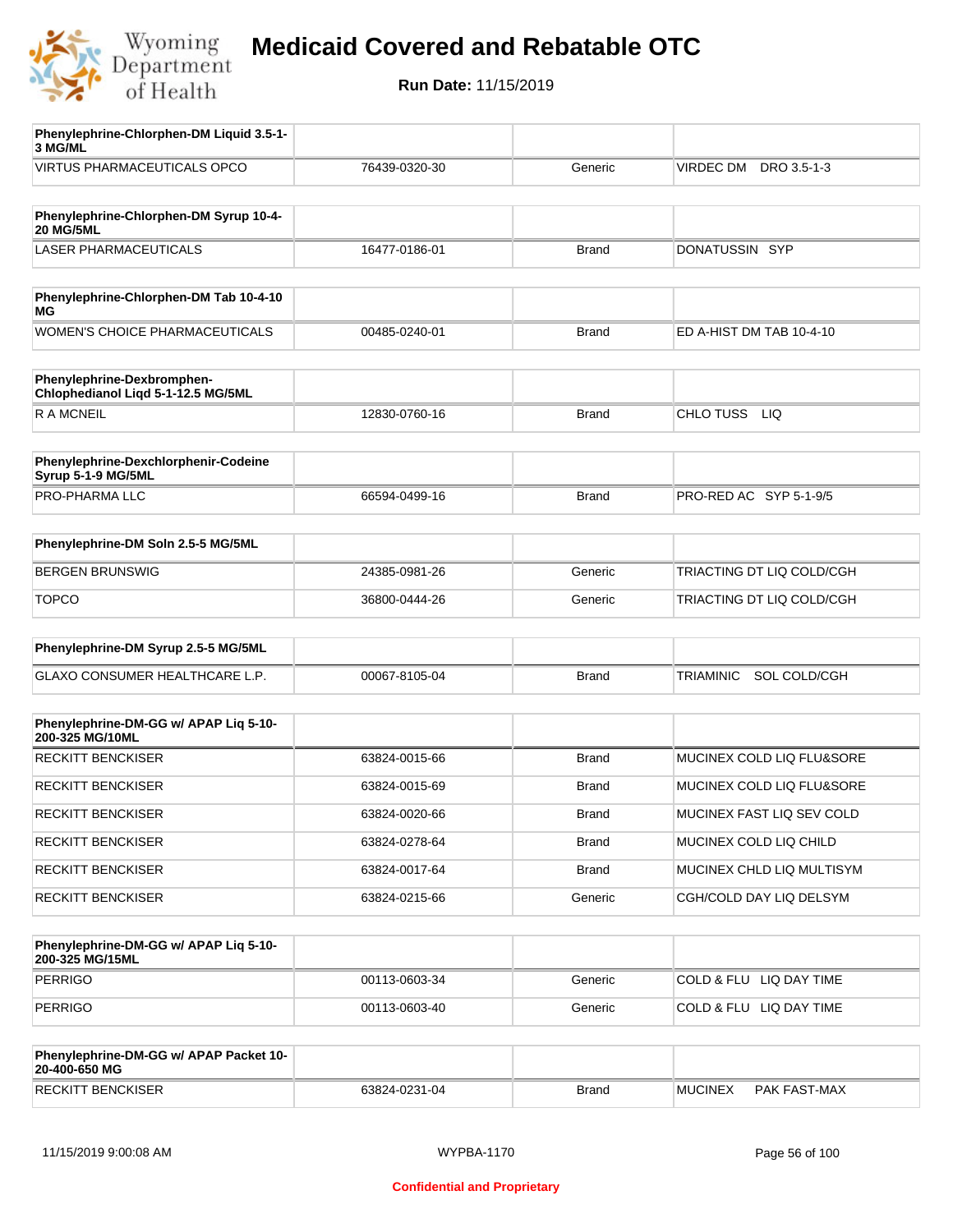

| <b>RECKITT BENCKISER</b>                            | 63824-0232-08 | <b>Brand</b> | <b>MUCINEX</b><br>PAK FAST-MAX  |
|-----------------------------------------------------|---------------|--------------|---------------------------------|
| Phenylephrine-DM-GG w/ APAP Tab 5-10-<br>200-325 MG |               |              |                                 |
| PERRIGO PHARMACEUTICALS                             | 00113-0234-62 | Generic      | COLD HEAD TAB CONG DT           |
| <b>PERRIGO</b>                                      | 00113-0548-62 | Generic      | COLD & FLU TAB DAYTIME          |
| PERRIGO PHARMACEUTICALS                             | 00113-0308-62 | Generic      | COLD MULT-SY TAB SEVR DAY       |
| <b>PERRIGO</b>                                      | 00113-0548-53 | Generic      | COLD & FLU TAB DAYTIME          |
| <b>SELECT BRAND</b>                                 | 15127-0962-24 | Generic      | SB COLD MULT TAB SYMP SEV       |
| <b>SELECT BRAND</b>                                 | 15127-0964-24 | Generic      | SB COLD HEAD TAB CONGEST        |
| AMERISOURCE BERGEN DRUGS                            | 46122-0126-62 | Generic      | <b>GNP COLD RLF TAB DAYTIME</b> |
| <b>TOPCO</b>                                        | 36800-0234-62 | Generic      | COLD HEAD TAB CONG DT           |
| <b>TOPCO</b>                                        | 36800-0308-62 | Generic      | COLD MULT-SY TAB SEVR DAY       |
| AMERISOURCE BERGEN DRUGS                            | 46122-0193-60 | Generic      | MUCUS RELIEF TAB CONG/CLD       |
| <b>MCKESSON SUNMARK</b>                             | 49348-0104-04 | Generic      | SM COLD&FLU TAB SEVERE          |
| AMERISOURCE BERGEN DRUGS                            | 46122-0072-62 | Generic      | COLD RELIEF TAB MULTI-SY        |
| <b>MCKESSON SUNMARK</b>                             | 49348-0118-04 | Generic      | SM COLD&FLU TAB SEVERE          |
| AMERISOURCE BERGEN DRUGS                            | 46122-0192-60 | Generic      | MUCUS RELIEF TAB COLD/FLU       |
| <b>MCKESSON</b>                                     | 62011-0241-01 | Generic      | HM SEVERE TAB COLD/FLU          |
| <b>RECKITT BENCKISER</b>                            | 63824-0196-20 | Generic      | MUCINEX FAST TAB SEV COLD       |
| <b>RECKITT BENCKISER</b>                            | 63824-0196-30 | Generic      | MUCINEX FAST TAB SEV COLD       |
| <b>RECKITT BENCKISER</b>                            | 63824-0191-20 | Generic      | MUCINEX COLD TAB FLU&SORE       |
| <b>RECKITT BENCKISER</b>                            | 63824-0192-20 | Generic      | MUCINEX FAST TAB CONGEST        |
| <b>RECKITT BENCKISER</b>                            | 63824-0191-30 | Generic      | MUCINEX COLD TAB FLU&SORE       |
| <b>RECKITT BENCKISER</b>                            | 63824-0192-30 | Generic      | MUCINEX FAST TAB CONGEST        |
| CHAIN DRUG MARKETING ASSOC                          | 63868-0073-24 | Generic      | MULTI-SYMPTM TAB DAYTIME        |

| <b>Phenylephrine-Doxylamine-DM-APAP Liq 5</b><br>-6.25-10-325 MG/15ML |               |         |                          |
|-----------------------------------------------------------------------|---------------|---------|--------------------------|
| PERRIGO                                                               | 00113-0763-34 | Generic | COLD & FLU LIQ NIGHTTIM  |
| PERRIGO                                                               | 00113-0763-40 | Generic | COLD & FLU LIQ NIGHTTIM  |
| AMERISOURCE BERGEN DRUGS                                              | 46122-0034-34 | Generic | MULTI-SYMPT LIQ CLD NGHT |

| Phenylephrine-Guaifenesin Ligd 2.5-100<br>MG/5ML |               |              |                          |
|--------------------------------------------------|---------------|--------------|--------------------------|
| RECKITT BENCKISER                                | 63824-0284-64 | <b>Brand</b> | MUCINEX COLD LIQ 2.5-100 |

| <b>Phenylephrine-Guaifenesin Ligd 5-100</b><br><b>MG/5ML</b> |               |       |                    |
|--------------------------------------------------------------|---------------|-------|--------------------|
| WOMEN'S CHOICE PHARMACEUTICALS                               | 00485-0208-16 | Brand | ED BRON GPLIO      |
| CAPELLON PHARMACEUTICALS                                     | 64543-0044-04 | Brand | RESCON-GG<br>- LIQ |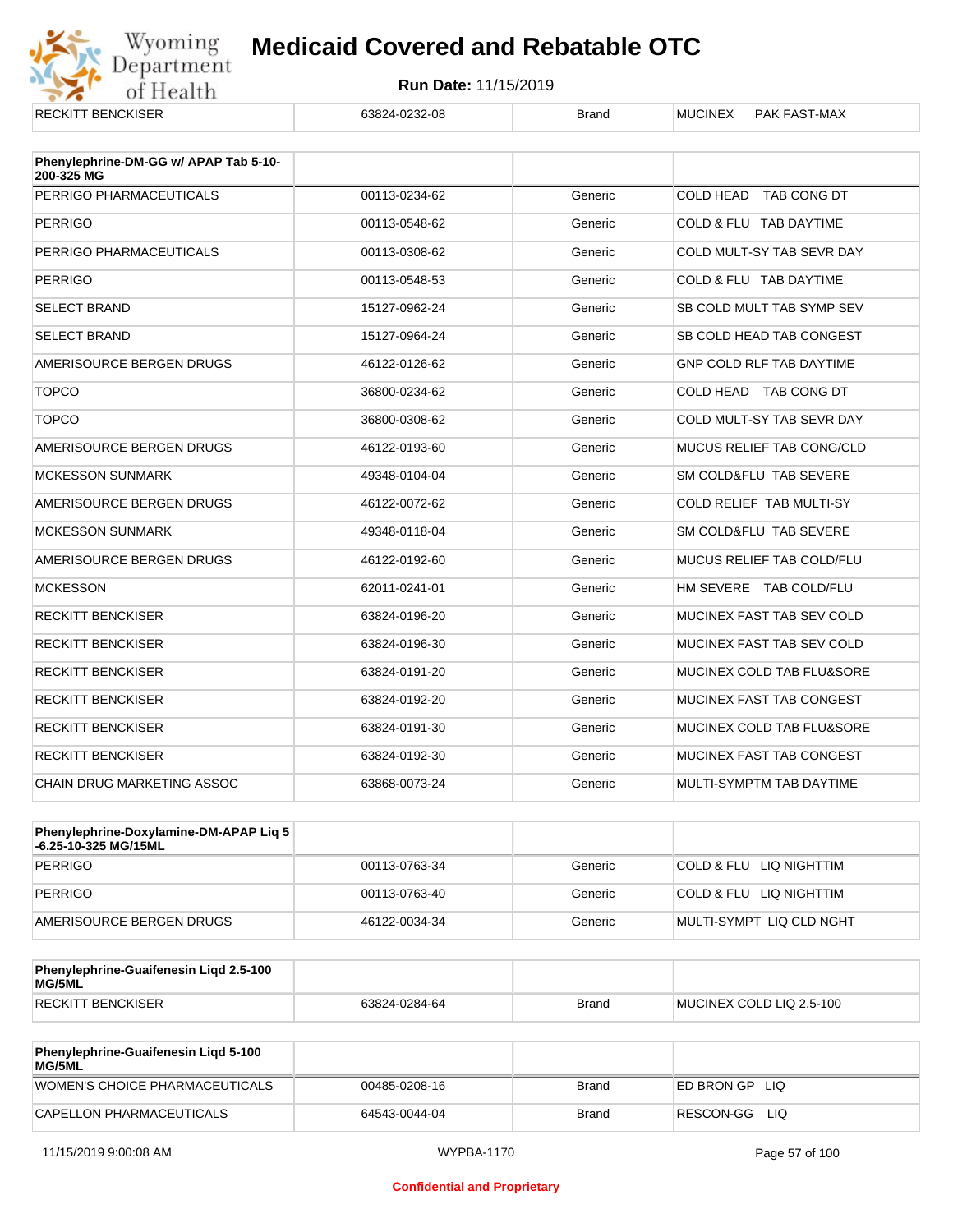

| CAPELLON PHARMACEUTICALS                               | 64543-0044-16 | <b>Brand</b> | RESCON-GG LIQ                          |
|--------------------------------------------------------|---------------|--------------|----------------------------------------|
| Phenylephrine-Guaifenesin Syrup 5-200                  |               |              |                                        |
| MG/5ML                                                 |               |              |                                        |
| JAYMAC PHARMACEUTICAL LLC                              | 64661-0011-16 | <b>Brand</b> | <b>J-MAX</b><br><b>SYP 5-200MG</b>     |
| Phenylephrine-Guaifenesin Tab 10-380 MG                |               |              |                                        |
| POLY PHARMACEUTICALS                                   | 50991-0716-60 | <b>Brand</b> | DECONEX IR TAB 10-380MG                |
|                                                        |               |              |                                        |
| Phenylephrine-Guaifenesin Tab 10-400 MG                |               |              |                                        |
| WOMEN'S CHOICE PHARMACEUTICALS                         | 00485-0250-01 | Generic      | <b>MUCAPHED</b><br><b>TAB 10-400MG</b> |
| <b>MAJOR PHARMACEUTICALS</b>                           | 00904-5792-46 | Generic      | MUCUSRELIEF TAB SINUS                  |
| <b>MAJOR PHARMACEUTICALS</b>                           | 00904-5792-52 | Generic      | MUCUSRELIEF TAB SINUS                  |
| <b>BERGEN BRUNSWIG</b>                                 | 24385-0925-71 | Generic      | MUCUS RELIEF TAB PE                    |
| <b>LEADER BRAND PRODUCTS</b>                           | 37205-0874-71 | Generic      | CHEST CONGST TAB RLF PE                |
| <b>MCKESSON SUNMARK</b>                                | 49348-0774-09 | Generic      | CHEST CONGST TAB RLF PE                |
| CHAIN DRUG MARKETING ASSOC                             | 63868-0752-50 | <b>Brand</b> | MEDIFIN PE TAB 10-400MG                |
| Phenylephrine-Ibuprofen Tab 10-200 MG                  |               |              |                                        |
| <b>RUGBY LABORATORIES</b>                              | 00536-1044-19 | Generic      | CONGESTION TAB 10-200MG                |
| <b>RUGBY LABORATORIES</b>                              | 00536-1044-34 | Generic      | CONGESTION TAB 10-200MG                |
|                                                        |               |              |                                        |
| Phenylephrine-Pyrilamine-DM Syrup 5-8.33<br>-10 MG/5ML |               |              |                                        |
| PAR PHARMACEUTICALS                                    | 00603-0728-54 | <b>Brand</b> | <b>CODITUSS DM SYP</b>                 |
| Phenylephrine-Thonzylamine-DM Liquid 5-                |               |              |                                        |
| 25-10 MG/5ML                                           |               |              |                                        |
| POLY PHARMACEUTICALS                                   | 50991-0220-16 | <b>Brand</b> | POLY-HIST DM LIQ 5-25-10               |
| Phenyleph-Triprolidine-DM Syrup 10-2.5-20<br>MG/5ML    |               |              |                                        |
| ALLEGIS PHARMACEUTICALS                                | 28595-0804-16 | <b>Brand</b> | HISTEX-DM SYP                          |
| Pseudoephed-Bromphen-DM Elixir 15-1-5                  |               |              |                                        |
| MG/5ML                                                 |               |              |                                        |
| PAR PHARMACEUTICALS                                    | 00603-0852-94 | Generic      | Q-TAPP DM ELX                          |
| <b>SILARX</b>                                          | 54838-0136-40 | <b>Brand</b> | BROTAPP DM LIQ 15-1-5/5                |
| <b>SILARX</b>                                          | 54838-0136-70 | <b>Brand</b> | BROTAPP DM LIQ 15-1-5/5                |
|                                                        |               |              |                                        |

| <b>Pseudoephed-Chlorphen-DM Lig 15-1-5</b><br>MG/5ML |               |         |                           |
|------------------------------------------------------|---------------|---------|---------------------------|
| <b>RUGBY LABORATORIES</b>                            | 00536-2310-97 | Generic | KIDKARE<br>LIQ CGH/COLD   |
| MAJOR PHARMACEUTICALS                                | 00904-5050-20 | Generic | PEDIA RELIEF LIQ CGH/COLD |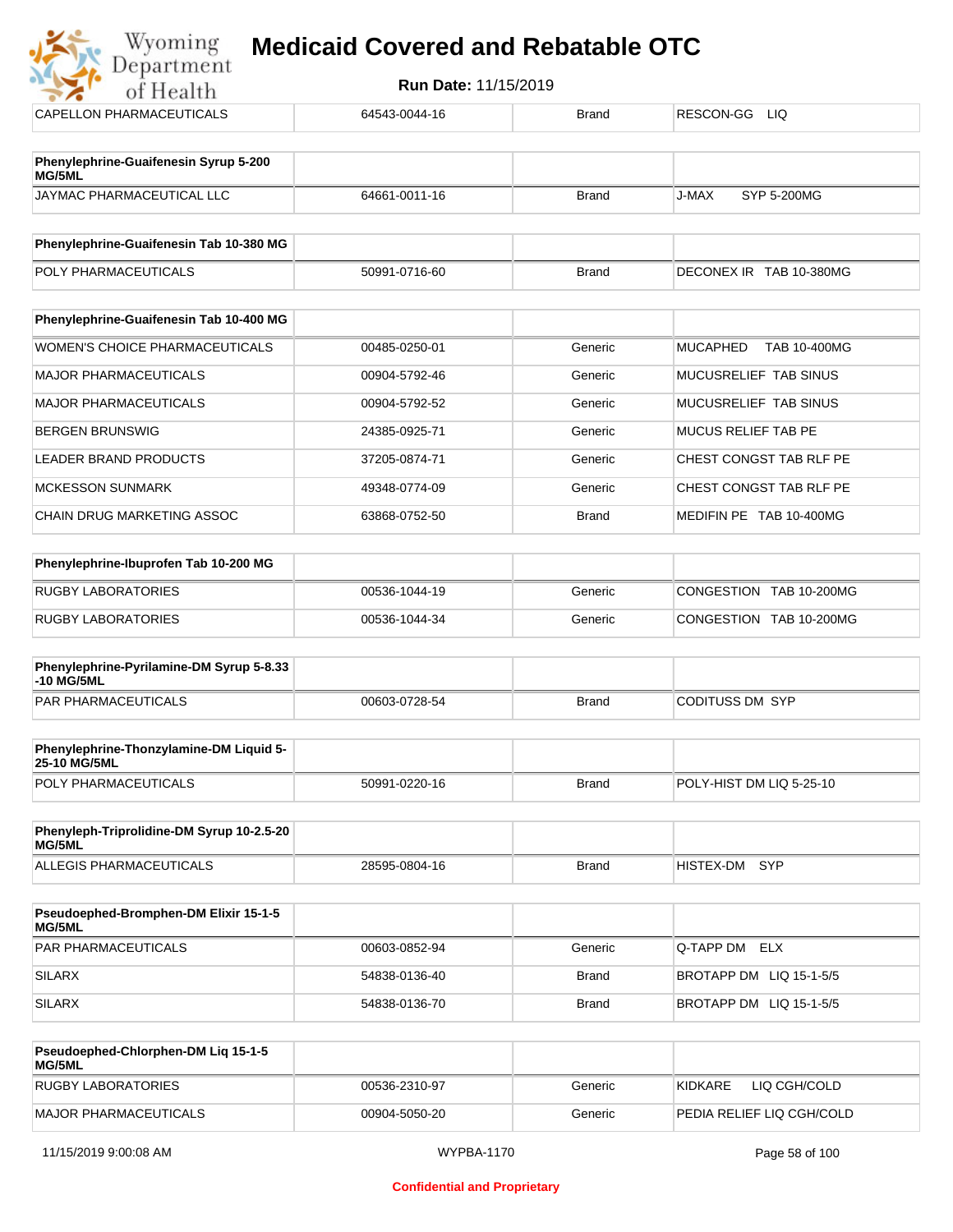Wyoming<br>Department<br>of Health

| <b>SILARX</b>                                                    | 54838-0115-40 | <b>Brand</b> | PEDIATRIC LIQ CGH/COLD        |
|------------------------------------------------------------------|---------------|--------------|-------------------------------|
| Pseudoephed-Chlorphen-DM Liq 15-2-15                             |               |              |                               |
| MG/5ML                                                           |               |              |                               |
| <b>RAMCNEIL</b>                                                  | 12830-0810-16 | Generic      | M-END DM<br>LIQ               |
| Pseudoephed-Chlorphen-DM Syrup 30-2-                             |               |              |                               |
| <b>10 MG/5ML</b>                                                 |               |              |                               |
| CAPELLON PHARMACEUTICALS                                         | 64543-0105-04 | <b>Brand</b> | RESCON-DM<br><b>SYP</b>       |
| CAPELLON PHARMACEUTICALS                                         | 64543-0105-16 | <b>Brand</b> | RESCON-DM<br>SYP              |
| Pseudoephed-Dexbromphen-<br>Chlophedianol Liqd 30-1-12.5 MG/5ML  |               |              |                               |
| <b>RAMCNEIL</b>                                                  | 12830-0762-16 | <b>Brand</b> | CHLO TUSS<br>LIQ              |
| Pseudoephed-Dexbrompheniramine-DM<br>Liqd 20-0.667-10 MG/5ML     |               |              |                               |
| <b>RAMCNEIL</b>                                                  | 12830-0816-16 | <b>Brand</b> | M-END DMX<br>LIQ              |
| Pseudoephed-Dexchlorphen-<br>Chlophedianol Liqd 30-1-12.5 MG/5ML |               |              |                               |
| <b>GM PHARMACEUTICALS</b>                                        | 58809-0999-01 | <b>Brand</b> | <b>VANACOF</b><br>LIQ         |
| Pseudoephed-Doxylamine-DM Liquid 30-<br>6.25-15 MG/5ML           |               |              |                               |
| SALLUS LABORATORIES                                              | 69036-0120-16 | <b>Brand</b> | LORTUSS DM LIQ                |
| Pseudoephedrine w/ COD-GG Liquid 30-10<br>-100 MG/5ML            |               |              |                               |
| <b>SALLUS LABORATORIES</b>                                       | 69036-0130-16 | <b>Brand</b> | LORTUSS EX LIQ                |
| Pseudoephedrine w/ COD-GG Soln 30-10-<br><b>100 MG/5ML</b>       |               |              |                               |
| PAR PHARMACEUTICALS                                              | 00603-1078-58 | Generic      | CHERATUSSIN SOL DAC           |
| VIRTUS PHARMACEUTICALS OPCO                                      | 76439-0253-16 | Generic      | VIRTUSSIN SOL DAC             |
| Pseudoephedrine w/ COD-GG Syrup 30-10-<br><b>100 MG/5ML</b>      |               |              |                               |
| LLORENS PHARMACEUTICAL                                           | 54859-0520-16 | <b>Brand</b> | <b>TUSNEL C</b><br><b>SYP</b> |
| Pseudoephedrine w/ DM-GG Liquid 15-5-50<br>MG/5ML                |               |              |                               |
| LLORENS PHARMACEUTICAL                                           | 54859-0544-04 | <b>Brand</b> | TUSNEL PEDI LIQ 15-5-50       |
| Pseudoephedrine w/ DM-GG Liquid 30-15-                           |               |              |                               |
| <b>200 MG/5ML</b><br>LLORENS PHARMACEUTICAL                      | 54859-0502-06 | <b>Brand</b> | <b>TUSNEL</b><br>LIQ.         |
| LLORENS PHARMACEUTICAL                                           | 54859-0502-10 | <b>Brand</b> | <b>TUSNEL</b><br>LIQ          |
|                                                                  |               |              |                               |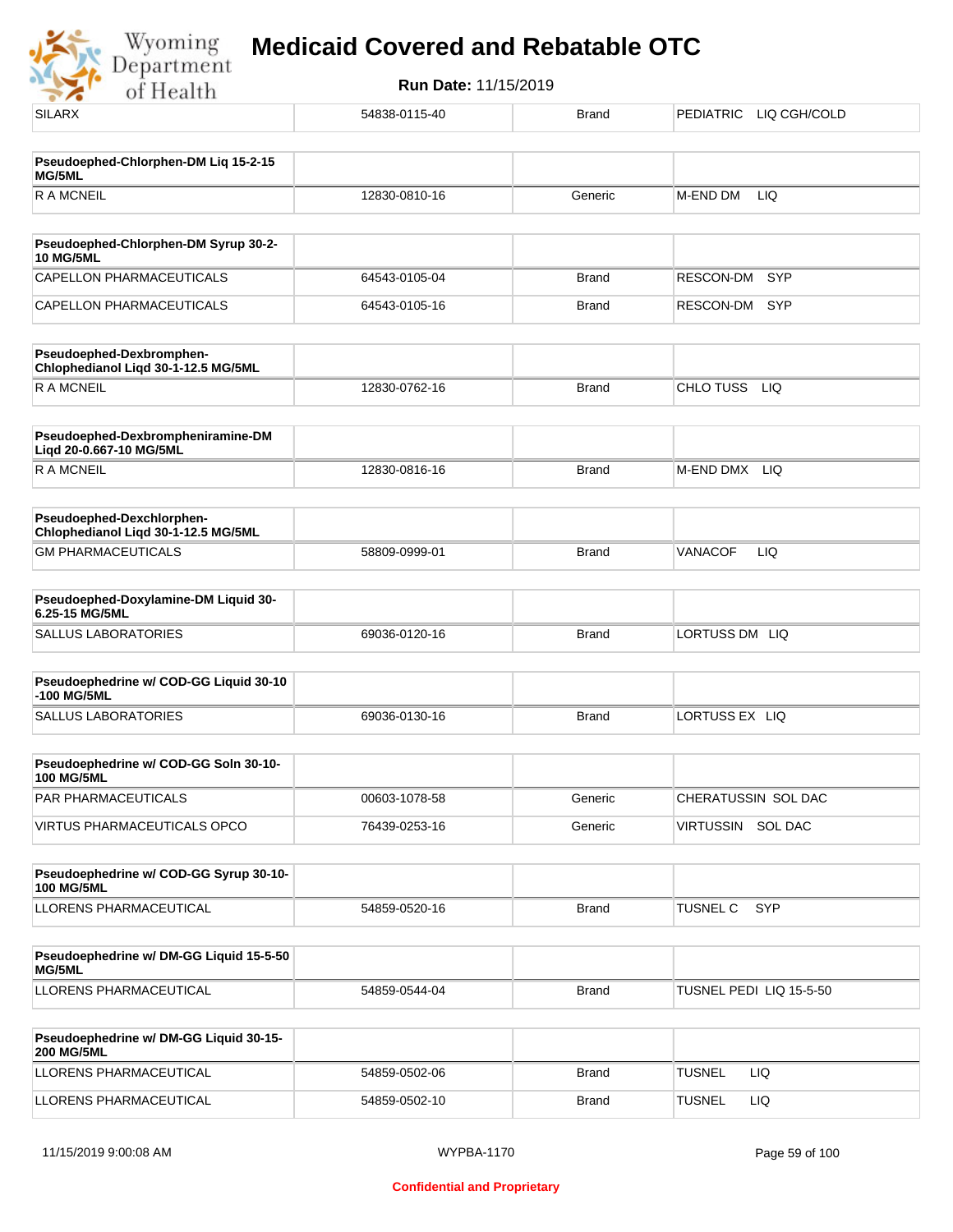| Run Date: 11/15/2019<br>of Health                           |               |              |                                         |  |
|-------------------------------------------------------------|---------------|--------------|-----------------------------------------|--|
| <b>LLORENS PHARMACEUTICAL</b>                               | 54859-0502-16 | <b>Brand</b> | <b>LIQ</b><br><b>TUSNEL</b>             |  |
| Pseudoephedrine w/ DM-GG Liquid 7.5-2.5-<br>25 MG/ML        |               |              |                                         |  |
| <b>LLORENS PHARMACEUTICAL</b>                               | 54859-0603-02 | <b>Brand</b> | <b>TUSNEL-DM</b><br><b>DRO PEDIATRC</b> |  |
| Pseudoephedrine w/ DM-GG Tab 60-15-400<br>МG                |               |              |                                         |  |
| CAPITAL PHARMACEUTICAL                                      | 29978-0601-90 | <b>Brand</b> | CAPMIST DM TAB                          |  |
| Pseudoephedrine w/ DM-GG Tab 60-20-380<br>МG                |               |              |                                         |  |
| POLY PHARMACEUTICALS                                        | 50991-0214-01 | <b>Brand</b> | POLY-VENT DM TAB                        |  |
| Pseudoephedrine-Bromphen-Codeine Lig<br>10-1.33-6.33 MG/5ML |               |              |                                         |  |
| <b>RAMCNEIL</b>                                             | 12830-0735-16 | Generic      | M-END WC<br><b>LIQ</b>                  |  |
| <b>CENTURION LABS</b>                                       | 23359-0023-16 | <b>Brand</b> | LIQ.<br><b>RYDEX</b>                    |  |
| Pseudoephedrine-Bromphen-Codeine Liqd<br>30-2-7.5 MG/5ML    |               |              |                                         |  |
| ALLEGIS PHARMACEUTICALS                                     | 00682-0480-16 | <b>Brand</b> | MAR-COF BP LIQ 30-2-7.5                 |  |
|                                                             |               |              |                                         |  |

| Pseudoephedrine-Chlorphen w/ Codeine<br>⊺Lia 30-2-10 MG/5ML |               |       |                         |
|-------------------------------------------------------------|---------------|-------|-------------------------|
| <b>PAR PHARMACEUTICALS</b>                                  | 00603-1520-54 | Brand | PHENHIST DH LIQ 30-2-10 |
| <b>PAR PHARMACEUTICALS</b>                                  | 00603-1520-58 | Brand | PHENHIST DH LIQ 30-2-10 |

| <b>Pseudoephedrine-Dexbromphen-Codeine</b><br>Ligd 20-0.667-6 MG/5ML |               |       |                  |
|----------------------------------------------------------------------|---------------|-------|------------------|
| R A MCNEIL                                                           | 12830-0739-16 | Brand | IM-END MAX D LIQ |

| <b>Pseudoephedrine-DM-GG w/ APAP Tab 60-</b><br>20-200-500 MG |               |       |                |     |
|---------------------------------------------------------------|---------------|-------|----------------|-----|
| <b>POLY PHARMACEUTICALS</b>                                   | 50991-0510-01 | Brand | <b>DURAFLU</b> | ТАВ |

| Pseudoephedrine-Guaifenesin Cap 30-150<br>MG |               |              |                 |
|----------------------------------------------|---------------|--------------|-----------------|
| LASER PHARMACEUTICALS                        | 16477-0306-01 | <b>Brand</b> | RESPAIRE-30 CAP |

| <b>Pseudoephedrine-Guaifenesin Ligd 7.5-50</b><br><b>MG/ML</b> |               |              |                       |
|----------------------------------------------------------------|---------------|--------------|-----------------------|
| LLORENS PHARMACEUTICAL                                         | 54859-0602-02 | <b>Brand</b> | TUSNEL PED DRO 7.5-50 |

| Pseudoephedrine-Guaifenesin Tab 60-380<br>MG |               |              |                           |
|----------------------------------------------|---------------|--------------|---------------------------|
| <b>POLY PHARMACEUTICALS</b>                  | 50991-0212-01 | <b>Brand</b> | POLY-VENT IR TAB 60-380MG |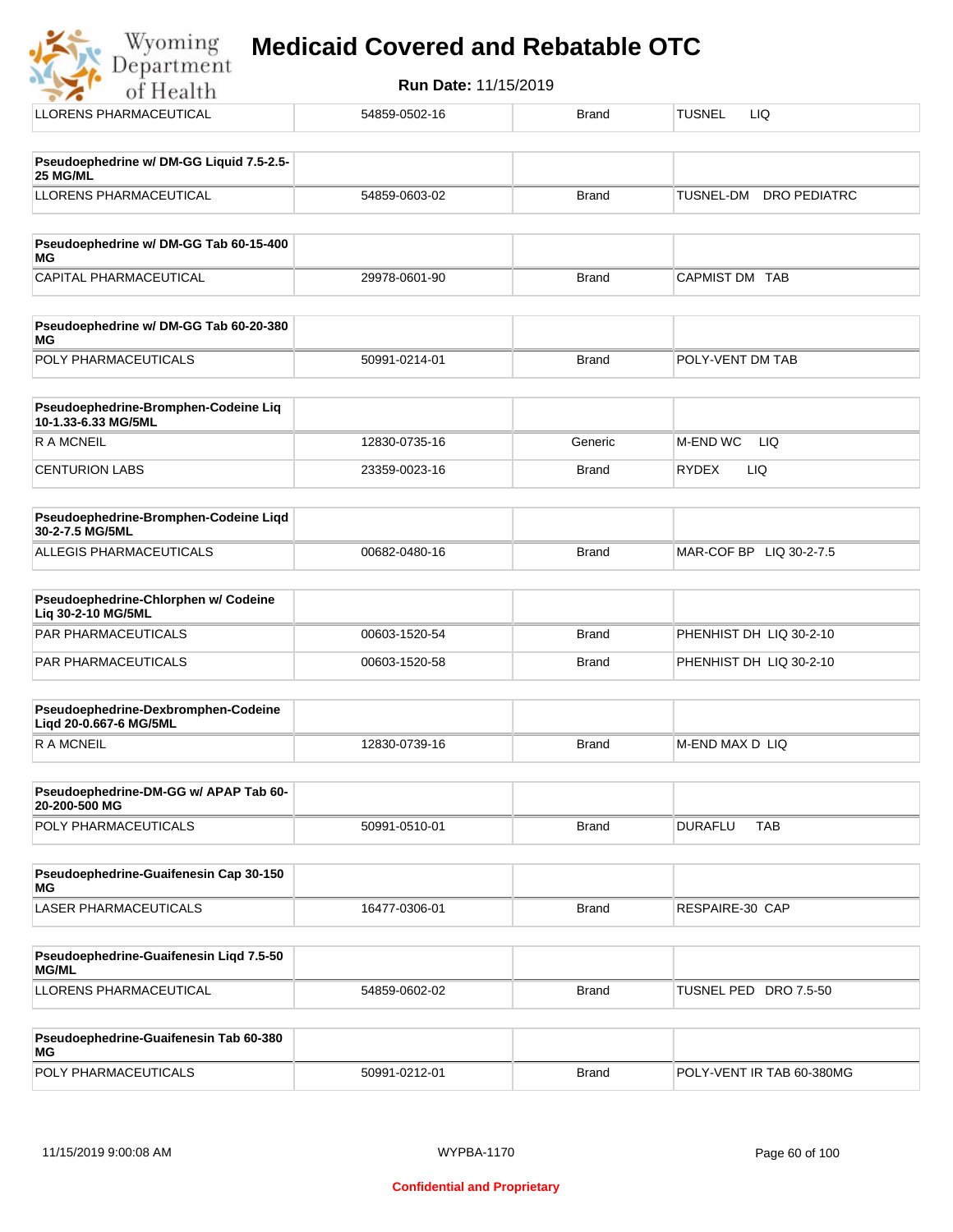

**Run Date:** 11/15/2019

T

| Pseudoephedrine-Guaifenesin Tab 60-400<br>МG              |               |              |                                    |
|-----------------------------------------------------------|---------------|--------------|------------------------------------|
| <b>B.F. ASCHER</b>                                        | 00225-0580-06 | <b>Brand</b> | CONGESTAC<br>TAB 60-400MG          |
| <b>B.F. ASCHER</b>                                        | 00225-0580-08 | <b>Brand</b> | CONGESTAC<br>TAB 60-400MG          |
| Pseudoephedrine-Guaifenesin Tab ER<br>12HR 120-1200 MG    |               |              |                                    |
| <b>RECKITT BENCKISER</b>                                  | 63824-0041-24 | <b>Brand</b> | <b>MUCINEX D</b><br>TAB 120-1200   |
| <b>RECKITT BENCKISER</b>                                  | 63824-0041-36 | Brand        | MUCINEX D TAB 120-1200             |
| Pseudoephedrine-Guaifenesin Tab ER<br>12HR 60-600 MG      |               |              |                                    |
| <b>RECKITT BENCKISER</b>                                  | 63824-0057-18 | <b>Brand</b> | <b>MUCINEX D</b><br>TAB 60-600MG   |
| <b>RECKITT BENCKISER</b>                                  | 63824-0057-36 | <b>Brand</b> | MUCINEX D TAB 60-600MG             |
| Pseudoephedrine-Ibuprofen Tab 30-200<br>МG                |               |              |                                    |
| <b>TOPCO</b>                                              | 36800-0083-60 | Generic      | IBUPROFEN TAB COLD/SIN             |
| <b>BERGEN BRUNSWIG</b>                                    | 24385-0465-60 | Generic      | <b>GNP IBUPROFN TAB COLD/SIN</b>   |
| <b>MCKESSON</b>                                           | 62011-0070-01 | Generic      | <b>COLD &amp; SINUS TAB RELIEF</b> |
| CHAIN DRUG MARKETING ASSOC                                | 63868-0453-20 | Generic      | QC IBUPROFEN TAB COLD/SIN          |
| Pseudoephedrine-Naproxen Sodium Tab<br>ER 12HR 120-220 MG |               |              |                                    |
| <b>PERRIGO</b>                                            | 00113-2417-01 | Generic      | SINUS&COLD-D TAB NON-DRSY          |
| AMERISOURCE BERGEN DRUGS                                  | 46122-0197-52 | Generic      | SINUS/COLD-D TAB 120-220           |
| <b>MCKESSON</b>                                           | 62011-0204-01 | Generic      | SINUS/COLD-D TAB 120-220           |
| Pyrilamine-Phenylephrine Tab 25-10 MG                     |               |              |                                    |
| <b>XSPIRE PHARMA</b>                                      | 42195-0210-10 | Generic      | PYRILAMIN/PE TAB 25-10MG           |
| Pyrilamine-Phenylephrine Tab 30-10 MG                     |               |              |                                    |
| <b>CARWIN ASSOCIATES</b>                                  | 15370-0031-10 | <b>Brand</b> | RU-HIST-D<br><b>TAB 30-10MG</b>    |
| Thonzylamine-Chlophedianol Liquid 6.25-<br>6.25 MG/ML     |               |              |                                    |
| POLY PHARMACEUTICALS                                      | 50991-0222-45 | <b>Brand</b> | POLY-HIST PD LIQ                   |
| Thonzylamine-Phenylephrine Liquid 50-10<br>MG/15ML        |               |              |                                    |
| <b>GM PHARMACEUTICALS</b>                                 | 58809-0729-04 | <b>Brand</b> | NASOPEN PE LIQ                     |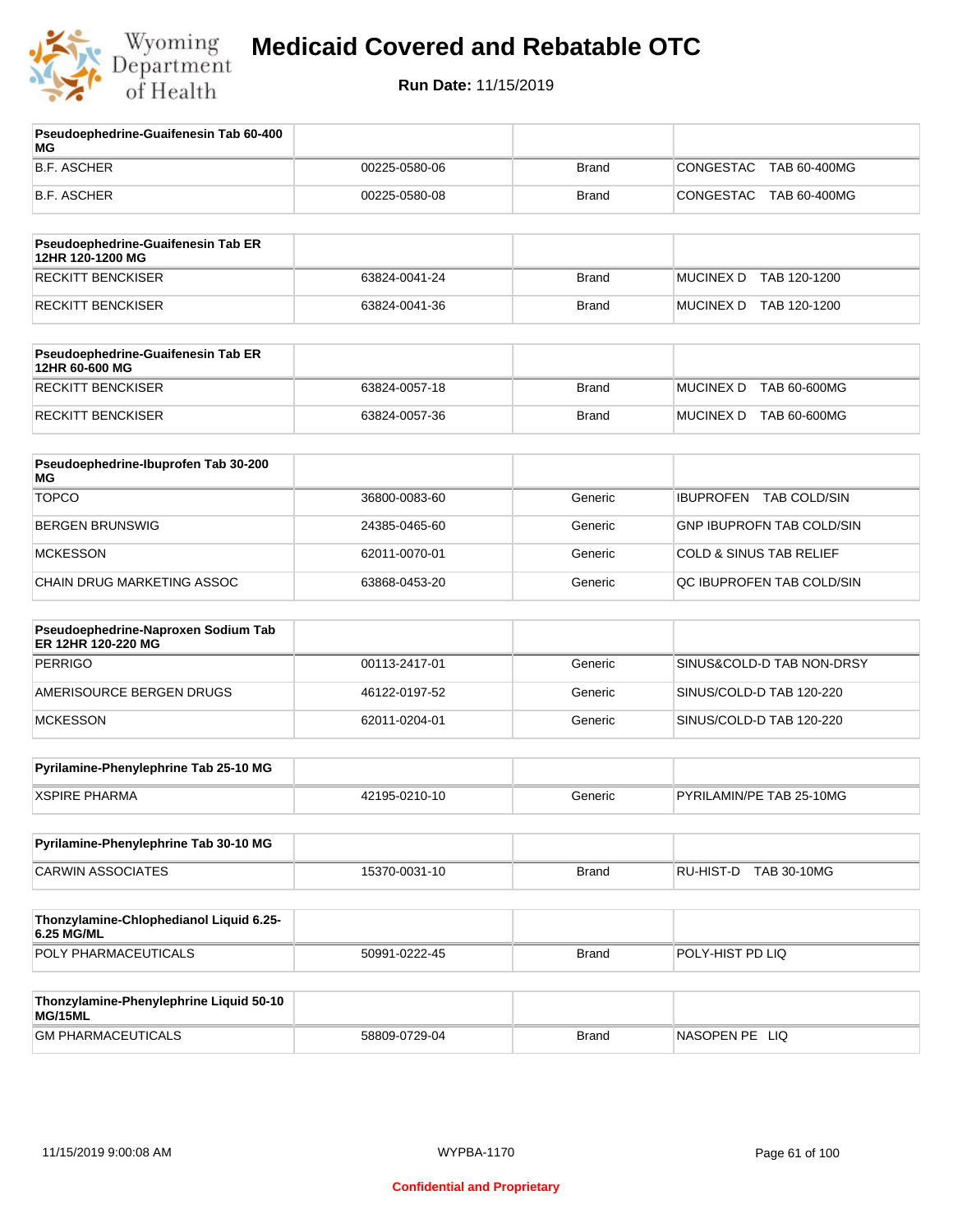

| Triprolidine & Pseudoephedrine Tab 2.5-60<br>MG |               |         |                           |
|-------------------------------------------------|---------------|---------|---------------------------|
| WOMEN'S CHOICE PHARMACEUTICALS                  | 00485-0210-01 | Generic | TAB 2.5-60MG<br>ED A-HIST |
| MAJOR PHARMACEUTICALS                           | 00904-0250-24 | Generic | TAB 2.5-60MG<br>APRODINE  |
| MAJOR PHARMACEUTICALS                           | 00904-0250-59 | Generic | TAB 2.5-60MG<br>APRODINE  |
|                                                 |               |         |                           |

| Triprolidine-Phenylephrine Liquid 2.5-10<br>MG/5ML |               |       |                        |
|----------------------------------------------------|---------------|-------|------------------------|
| ALLEGIS PHARMACEUTICALS                            | 28595-0803-16 | Brand | HISTEX-PE SYP 2.5-10/5 |
| <b>DERMATOLOGICALS</b>                             |               |       |                        |

| *Bacitracin-Polymyxin B Oint*** |               |         |                  |
|---------------------------------|---------------|---------|------------------|
| <b>FOUGERA</b>                  | 00168-0021-09 | Generic | DOUBLE ANTIB OIN |
| <b>FOUGERA</b>                  | 00168-0021-35 | Generic | DOUBLE ANTIB OIN |
| <b>FOUGERA</b>                  | 00168-0021-31 | Generic | DOUBLE ANTIB OIN |
| MCKESSON SUNMARK                | 49348-0274-72 | Generic | DOUBLE ANTIB OIN |
| <b>MCKESSON</b>                 | 62011-0097-01 | Generic | DOUBLE ANTIB OIN |

| *Neomycin-Bacitracin-Polymyxin Oint*** |               |         |                         |
|----------------------------------------|---------------|---------|-------------------------|
| <b>FOUGERA</b>                         | 00168-0012-09 | Generic | <b>BAC/NEO/POLY OIN</b> |
| <b>FOUGERA</b>                         | 00168-0012-35 | Generic | <b>BAC/NEO/POLY OIN</b> |
| <b>ACTAVIS MID ATLANTIC</b>            | 00472-0179-34 | Generic | TRIPLE ANTIB OIN        |
| <b>ACTAVIS MID ATLANTIC</b>            | 00472-0179-56 | Generic | TRIPLE ANTIB OIN        |
| PERRIGO PHARMACEUTICALS                | 00113-0067-64 | Generic | <b>TRIPLE ANTIB OIN</b> |
| <b>COSETTE PHARMACEUTICALS</b>         | 00713-0268-31 | Generic | <b>TRIPLE ANTIB OIN</b> |
| <b>MAJOR PHARMACEUTICALS</b>           | 00904-0734-31 | Generic | <b>TRIPLE ANTIB OIN</b> |
| <b>MAJOR PHARMACEUTICALS</b>           | 00904-0734-36 | Generic | <b>TRIPLE ANTIB OIN</b> |
| <b>PAR PHARMACEUTICAL</b>              | 00603-0644-50 | Generic | <b>TRIPLE ANTIB OIN</b> |
| <b>FOUGERA</b>                         | 00168-0012-31 | Generic | <b>BAC/NEO/POLY OIN</b> |
| <b>BERGEN BRUNSWIG</b>                 | 24385-0061-01 | Generic | GNP TRIPLE OIN ANTIBIOT |
| <b>BERGEN BRUNSWIG</b>                 | 24385-0061-03 | Generic | GNP TRIPLE OIN ANTIBIOT |
| <b>LEADER BRAND PRODUCTS</b>           | 37205-0273-10 | Generic | <b>TRIPLE ANTIB OIN</b> |
| PERRIGO PHARMACEUTICALS                | 45802-0143-01 | Generic | <b>TRIPLE ANTIB OIN</b> |
| PERRIGO PHARMACEUTICALS                | 45802-0143-03 | Generic | TRIPLE ANTIB OIN        |
| PERRIGO PHARMACEUTICALS                | 45802-0143-70 | Generic | TRIPLE ANTIB OIN        |
| <b>PERRIGO</b>                         | 45802-0061-03 | Generic | <b>TRIPLE ANTIB OIN</b> |
| <b>MCKESSON SUNMARK</b>                | 49348-0029-72 | Generic | SM TRIPLE OIN ANTIBIOT  |
| <b>PERRIGO</b>                         | 45802-0061-01 | Generic | <b>TRIPLE ANTIB OIN</b> |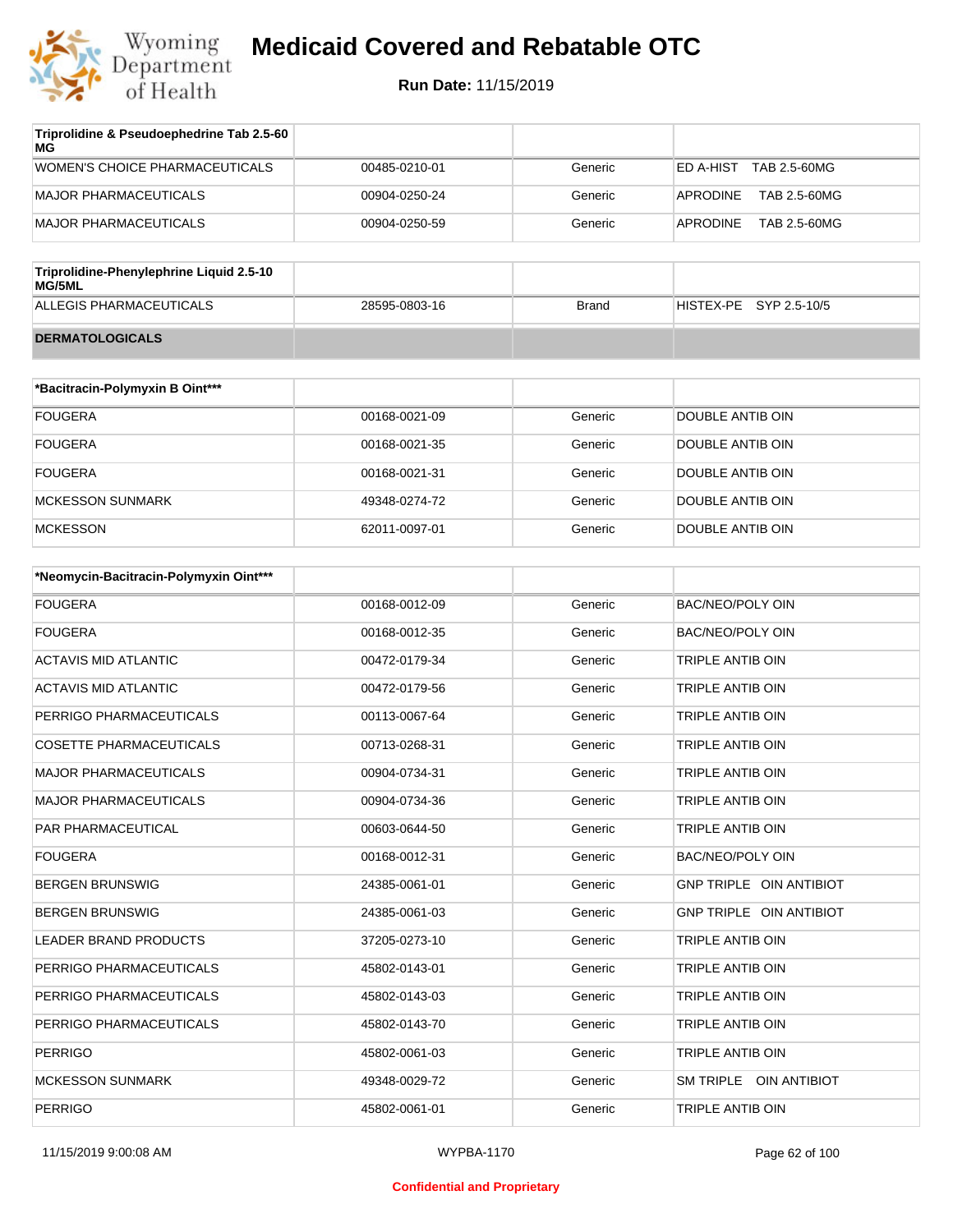

# Wyoming<br>Department<br>of Health

# **Medicaid Covered and Rebatable OTC**

**Run Date:** 11/15/2019

| PERRIGO     | 45802-0061-70 | Generic | TRIPLE ANTIB OIN          |
|-------------|---------------|---------|---------------------------|
| <b>TARO</b> | 51672-2016-01 | Generic | TRIPLE ANTIB OIN          |
| <b>TARO</b> | 51672-2016-02 | Generic | TRIPLE ANTIB OIN          |
| MCKESSON    | 62011-0098-01 | Generic | OIN ANTIBIOT<br>HM TRIPLE |

| Bacitracin Oint 500 Unit/GM |               |         |                       |
|-----------------------------|---------------|---------|-----------------------|
| COSETTE PHARMACEUTICALS     | 00713-0280-31 | Generic | BACITRACIN OIN 500/GM |
| LEADER BRAND PRODUCTS       | 37205-0275-10 | Generic | BACITRACIN OIN 500/GM |
| PERRIGO PHARMACEUTICALS     | 45802-0060-01 | Generic | BACITRACIN OIN 500/GM |
| PERRIGO PHARMACEUTICALS     | 45802-0060-03 | Generic | BACITRACIN OIN 500/GM |
| PERRIGO PHARMACEUTICALS     | 45802-0060-70 | Generic | BACITRACIN OIN 500/GM |

| Bacitracin Zinc Oint 500 Unit/GM |               |         |                         |
|----------------------------------|---------------|---------|-------------------------|
| <b>FOUGERA</b>                   | 00168-0011-04 | Generic | BACITR ZINC OIN 500/GM  |
| FOUGERA                          | 00168-0011-16 | Generic | BACITR ZINC OIN 500/GM  |
| <b>FOUGERA</b>                   | 00168-0011-31 | Generic | BACITR ZINC OIN 500/GM  |
| <b>FOUGERA</b>                   | 00168-0011-35 | Generic | BACITR ZINC OIN 500/GM  |
| <b>ACTAVIS MID ATLANTIC</b>      | 00472-1105-34 | Generic | BACITR ZINC OIN 500/GM  |
| <b>ACTAVIS MID ATLANTIC</b>      | 00472-1105-56 | Generic | BACITR ZINC OIN 500/GM  |
| <b>FOUGERA</b>                   | 00168-0111-09 | Generic | BACITR ZINC OIN 500/GM  |
| <b>PAR PHARMACEUTICAL</b>        | 00603-0441-50 | Generic | BACITR ZINC OIN 500/GM  |
| <b>BERGEN BRUNSWIG</b>           | 24385-0060-03 | Generic | BACITR ZINC OIN 500/GM  |
| <b>MCKESSON SUNMARK</b>          | 49348-0154-72 | Generic | SM ANTIBIOTI OIN 500/GM |
| <b>TARO</b>                      | 51672-2075-01 | Generic | BACITR ZINC OIN 500/GM  |
| <b>TARO</b>                      | 51672-2075-02 | Generic | BACITR ZINC OIN 500/GM  |
| <b>MCKESSON</b>                  | 62011-0094-01 | Generic | BACITRACIN OIN 500/GM   |

| ∣Castellani Paint    |               |         |                         |
|----------------------|---------------|---------|-------------------------|
| <b>BAUSCH HEALTH</b> | 00884-2893-01 | Generic | CASTELLANI LIQ PAINT    |
| <b>BAUSCH HEALTH</b> | 00884-2993-01 | Generic | CASTELLANI LIQ PAINT/CL |

| <b>Clotrimazole Cream 1%</b> |               |         |                     |
|------------------------------|---------------|---------|---------------------|
| MAJOR PHARMACEUTICALS        | 00904-7822-31 | Generic | CLOTRIMAZOLE CRE 1% |
| MAJOR PHARMACEUTICALS        | 00904-7822-36 | Generic | CLOTRIMAZOLE CRE 1% |
| <b>BERGEN BRUNSWIG</b>       | 24385-0205-03 | Generic | ATHLETE FOOT CRE 1% |
| <b>PERRIGO</b>               | 45802-0434-01 | Generic | CLOTRIMAZOLE CRE 1% |
| <b>BERGEN BRUNSWIG</b>       | 24385-0205-01 | Generic | ATHLETE FOOT CRE 1% |
| <b>MCKESSON SUNMARK</b>      | 49348-0279-72 | Generic | CLOTRIMAZOLE CRE 1% |

11/15/2019 9:00:08 AM WYPBA-1170 Page 63 of 100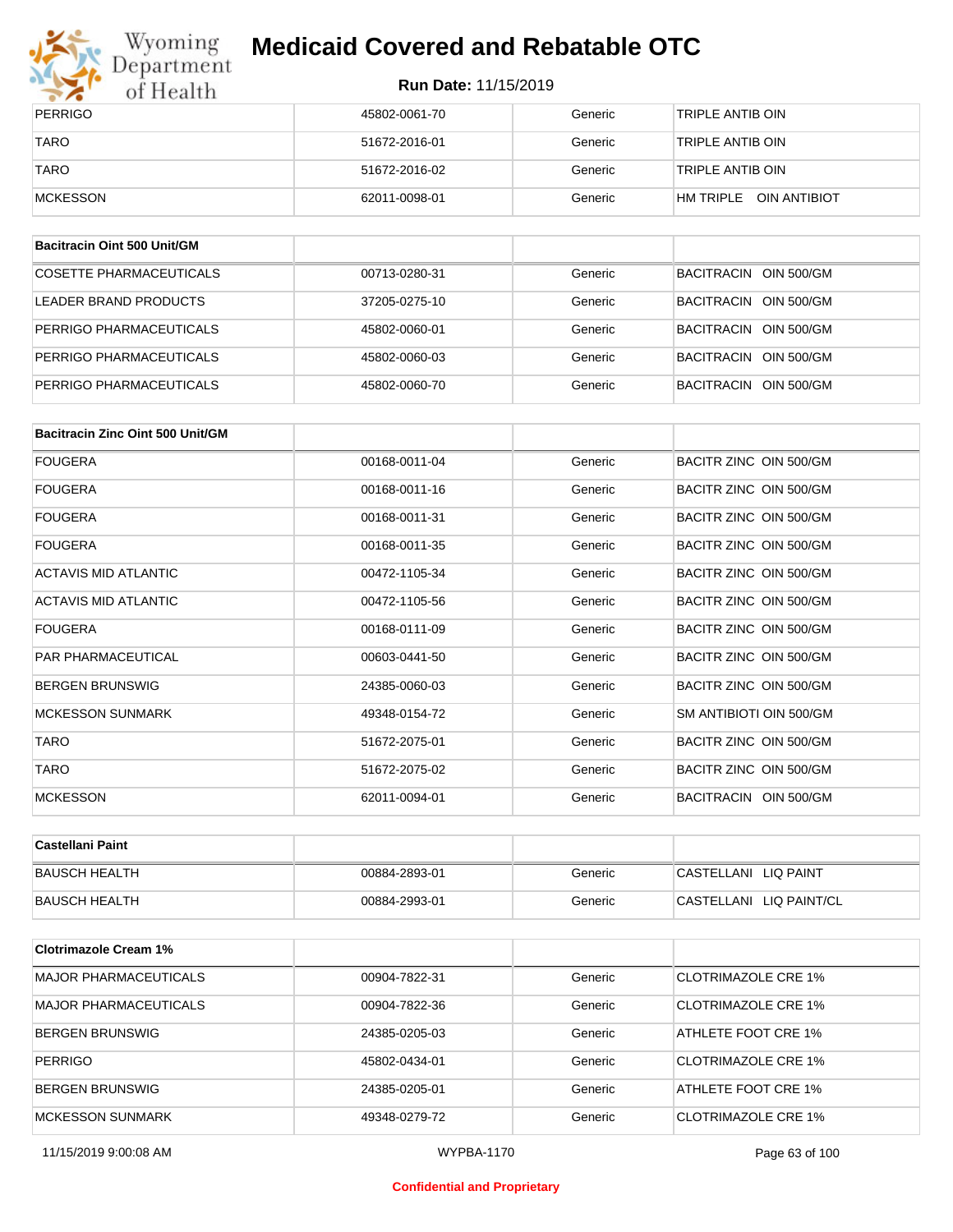

# Wyoming<br>Department<br>of Health

# **Medicaid Covered and Rebatable OTC**

| PERRIGO     | 45802-0434-11 | Generic | CLOTRIMAZOLE CRE 1%        |
|-------------|---------------|---------|----------------------------|
| <b>TARO</b> | 51672-2002-01 | Generic | CLOTRIMAZOLE CRE 1%        |
| <b>TARO</b> | 51672-2002-02 | Generic | <b>CLOTRIMAZOLE CRE 1%</b> |

| <b>Clotrimazole Ointment 1%</b> |               |              |                           |
|---------------------------------|---------------|--------------|---------------------------|
| <b>CAPITAL PHARMACEUTICAL</b>   | 29978-0918-60 | <b>Brand</b> | <b>OIN 1%</b><br>ALEVAZOL |

| <b>Clotrimazole Soln 1%</b> |               |         |                            |
|-----------------------------|---------------|---------|----------------------------|
| <b>TARO</b>                 | 51672-2037-01 | Generic | <b>CLOTRIMAZOLE SOL 1%</b> |

| <b>Hydrocortisone Cream 0.5%</b> |               |         |                              |
|----------------------------------|---------------|---------|------------------------------|
| FOUGERA                          | 00168-0014-31 | Generic | CRE 0.5%<br><b>HYDROCORT</b> |
| BERGEN BRUNSWIG                  | 24385-0190-03 | Generic | CRE 0.5%<br><b>HYDROCORT</b> |

| <b>Hydrocortisone Cream 1%</b> |               |         |                                   |
|--------------------------------|---------------|---------|-----------------------------------|
| PERRIGO PHARMACEUTICALS        | 00113-0541-64 | Generic | ANTI-ITCH CRE 1%                  |
| PERRIGO PHARMACEUTICALS        | 00113-0973-64 | Generic | ANTI-ITCH CRE 1%                  |
| <b>FOUGERA</b>                 | 00168-0154-08 | Generic | HYDROCORT CRE 1%                  |
| <b>FOUGERA</b>                 | 00168-0154-31 | Generic | HYDROCORT CRE 1%                  |
| <b>ACTAVIS MID ATLANTIC</b>    | 00472-0343-56 | Generic | HYDROCORT CRE 1%                  |
| <b>PAR PHARMACEUTICAL</b>      | 00603-0535-50 | Generic | HYDROCORT CRE 1%                  |
| <b>RUGBY LABORATORIES</b>      | 00536-5108-95 | Generic | HYDROSKIN CRE 1%                  |
| <b>MAJOR PHARMACEUTICALS</b>   | 00904-7623-31 | Generic | HYDROCORT CRE 1%                  |
| <b>SELECT BRAND</b>            | 15127-0127-01 | Generic | SB HYDROCORT CRE 1%               |
| <b>BERGEN BRUNSWIG</b>         | 24385-0021-03 | Generic | <b>GNP HYDROCOR CRE 1% PLUS</b>   |
| <b>LEADER BRAND PRODUCTS</b>   | 37205-0162-10 | Generic | HYDROCORT CRE 1%                  |
| <b>MCKESSON SUNMARK</b>        | 49348-0521-72 | Generic | SM HYDROCORT CRE 1%               |
| <b>PERRIGO</b>                 | 45802-0438-03 | Generic | HYDROCORT CRE 1%                  |
| <b>PERRIGO</b>                 | 45802-0438-05 | Generic | HYDROCORT CRE 1%                  |
| <b>TARO</b>                    | 51672-2013-01 | Generic | HYDROCORT CRE 1%                  |
| <b>TARO</b>                    | 51672-2013-02 | Generic | HYDROCORT CRE 1%                  |
| <b>TARO</b>                    | 51672-2063-02 | Generic | <b>HYDROCORT</b><br><b>CRE 1%</b> |
| <b>TARO</b>                    | 51672-2069-02 | Generic | HYDROCORT CRE 1%                  |

| <b>Hydrocortisone Lotion 1%</b> |               |         |                            |
|---------------------------------|---------------|---------|----------------------------|
| <b>RUGBY LABORATORIES</b>       | 00536-5105-97 | Generic | HYDRO SKIN LOT 1%          |
| <b>BERGEN BRUNSWIG</b>          | 24385-0283-06 | Generic | <b>HYDRO-LOTION LOT 1%</b> |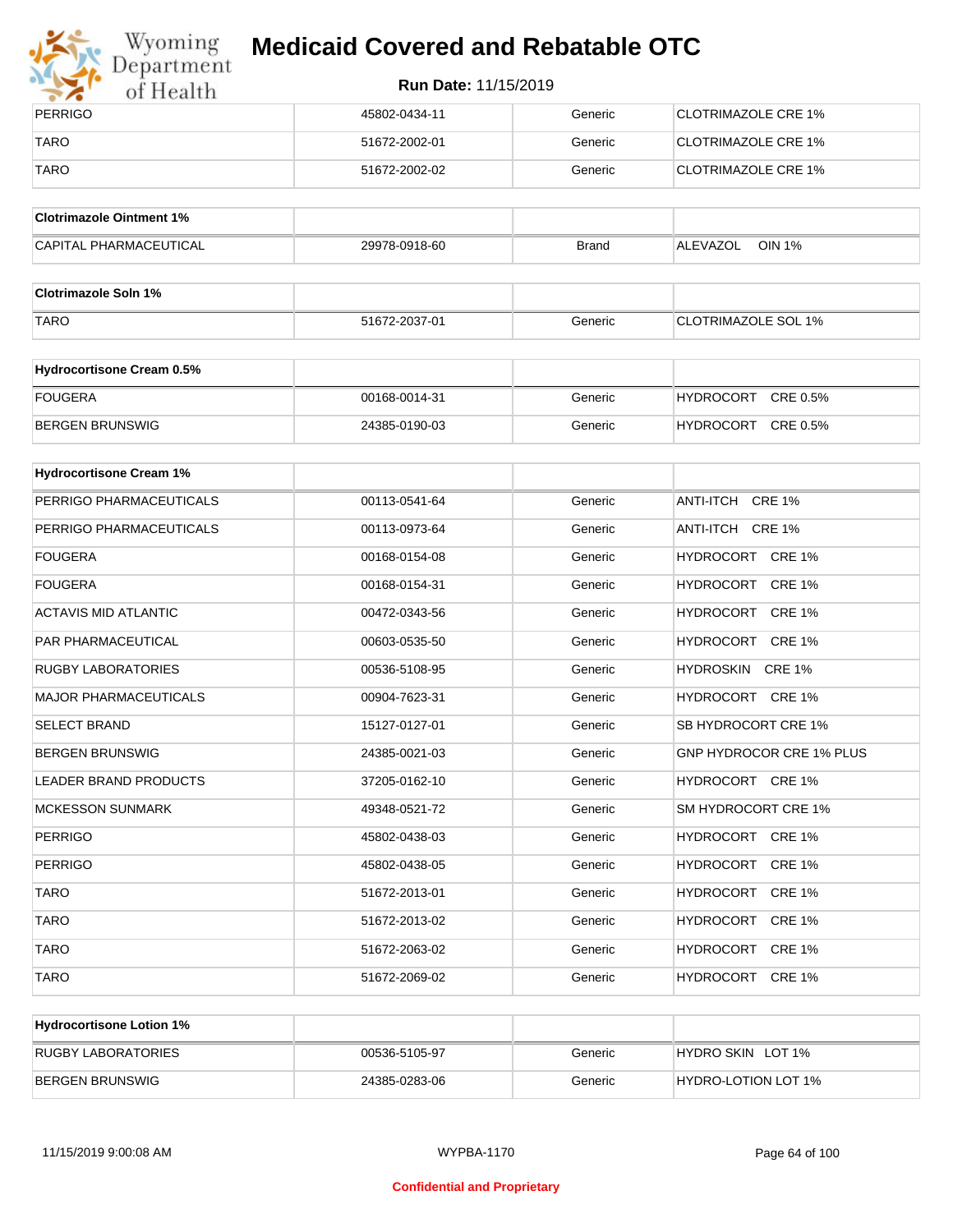

| Hydrocortisone Oint 0.5%                 |               |         |                                   |
|------------------------------------------|---------------|---------|-----------------------------------|
| <b>FOUGERA</b>                           | 00168-0016-31 | Generic | <b>HYDROCORT</b><br>OIN 0.5%      |
|                                          |               |         |                                   |
| <b>Hydrocortisone Oint 1%</b>            |               |         |                                   |
| <b>FOUGERA</b>                           | 00168-0181-31 | Generic | <b>HYDROCORT</b><br><b>OIN 1%</b> |
| <b>ACTAVIS MID ATLANTIC</b>              | 00472-0345-56 | Generic | HYDROCORT<br>OIN 1%               |
| <b>BERGEN BRUNSWIG</b>                   | 24385-0276-03 | Generic | HYDROCORT OIN 1%                  |
| <b>SELECT BRAND</b>                      | 15127-0128-01 | Generic | SB HYDROCORT OIN 1%               |
| PERRIGO PHARMACEUTICALS                  | 45802-0276-03 | Generic | HYDROCORT OIN 1%                  |
| <b>MCKESSON SUNMARK</b>                  | 49348-0522-72 | Generic | SM HYDROCORT OIN 1%               |
| TARO                                     | 51672-2018-02 | Generic | HYDROCORT OIN 1%                  |
|                                          |               |         |                                   |
| <b>Hydrocortisone Soln 1%</b>            |               |         |                                   |
| <b>RECKITT BENCKISER</b>                 | 63824-0850-15 | Generic | SCALPICIN SOL 1%                  |
| Hydrocortisone-Aloe Vera Cream 0.5%      |               |         |                                   |
| <b>TARO</b>                              | 51672-2010-02 | Generic | CRE 0.5%<br><b>HC/ALOE</b>        |
|                                          |               |         |                                   |
| Hydrocortisone-Aloe Vera Cream 1%        |               |         |                                   |
| <b>ACTAVIS MID ATLANTIC</b>              | 00472-0339-56 | Generic | HYDROCORT/ CRE ALOE 1%            |
| <b>BERGEN BRUNSWIG</b>                   | 24385-0274-03 | Generic | HYDROCORT/ CRE ALOE 1%            |
| <b>LEADER BRAND PRODUCTS</b>             | 37205-0272-10 | Generic | HYDROCORT/ CRE ALOE 1%            |
| <b>MCKESSON SUNMARK</b>                  | 49348-0441-72 | Generic | SM HYDROCORT CRE 1% PLUS          |
| <b>MCKESSON</b>                          | 62011-0095-01 | Generic | HYDROCORT/ CRE ALOE 1%            |
| <b>MCKESSON</b>                          | 62011-0096-01 | Generic | HM HYDROCORT CRE 1% PLUS          |
| Miconazole Nitrate Aerosol 2%            |               |         |                                   |
| <b>GLAXO CONSUMER HEALTHCARE L.P.</b>    |               | Generic | DESENEX SPRY AER LIQUID           |
|                                          | 00067-0969-46 |         |                                   |
| <b>Miconazole Nitrate Aerosol Pow 2%</b> |               |         |                                   |
| GLAXO CONSUMER HEALTHCARE L.P.           | 00067-0959-40 | Generic | <b>AER 2%</b><br><b>DESENEX</b>   |
| <b>LEADER BRAND PRODUCTS</b>             | 37205-0998-66 | Generic | <b>AER 2%</b><br><b>MICATIN</b>   |
| <b>Miconazole Nitrate Cream 2%</b>       |               |         |                                   |
|                                          |               |         |                                   |
| <b>ACTAVIS MID ATLANTIC</b>              | 00472-0735-56 | Generic | ANTIFUNGAL CRE 2%                 |
| <b>ACTAVIS MID ATLANTIC</b>              | 00472-0735-42 | Generic | ANTIFUNGAL CRE 2%                 |
| <b>ACTAVIS MID ATLANTIC</b>              | 00472-0735-14 | Generic | ANTIFUNGAL CRE 2%                 |
| PAR PHARMACEUTICAL                       | 00603-7805-50 | Generic | MICONAZOLE CRE 2%                 |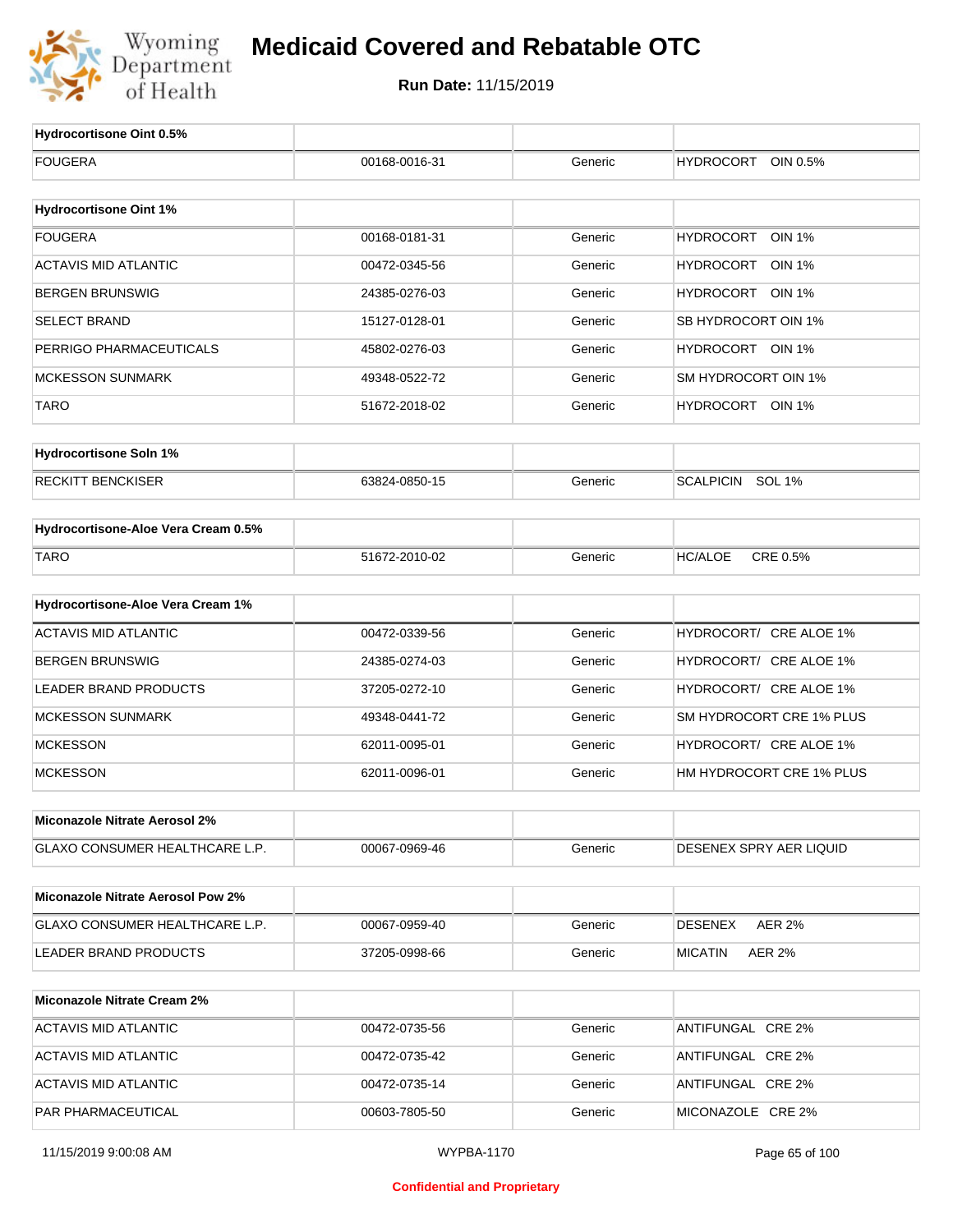

| 11701-0045-14 | Generic | <b>BAZA ANTIFUN CRE 2%</b>    |
|---------------|---------|-------------------------------|
| 11701-0045-22 | Generic | <b>BAZA ANTIFUN CRE 2%</b>    |
| 11701-0045-23 | Generic | <b>BAZA ANTIFUN CRE 2%</b>    |
| 53329-0162-04 | Generic | <b>CRE ANTIFUNG</b><br>REMEDY |
| 49348-0689-72 | Generic | SM ANTIFUNGL CRE 2%           |
| 50484-0329-00 | Generic | ANTIFUNGAL CRE 2%             |
| 51672-2001-02 | Generic | MICONAZOLE CRE 2%             |
| 53329-0079-64 | Generic | ANTIFUNGAL CRE 2%             |
| 50484-0328-00 | Generic | ANTIFUNGAL CRE 2%             |
| 51672-2001-01 | Generic | MICONAZOLE CRE 2%             |
| 53329-0080-58 | Generic | SOOTHE&COOL CRE INZO 2%       |
| 53329-0080-57 | Generic | SOOTHE&COOL CRE INZO 2%       |
|               |         |                               |

| Miconazole Nitrate Kit 2% |               |       |                         |
|---------------------------|---------------|-------|-------------------------|
| <b>BAUSCH HEALTH</b>      | 00884-5493-01 | Brand | <b>FUNGOID TINC KIT</b> |

| Miconazole Nitrate Ointment 2% |               |         |                   |
|--------------------------------|---------------|---------|-------------------|
| <b>COLOPLAST</b>               | 11701-0067-22 | Generic | CRITIC-AID OIN 2% |
| <b>COLOPLAST</b>               | 11701-0067-14 | Generic | CRITIC-AID OIN 2% |
| <b>COLOPLAST</b>               | 11701-0067-23 | Generic | CRITIC-AID OIN 2% |

| Miconazole Nitrate Powder 2%   |               |         |                      |
|--------------------------------|---------------|---------|----------------------|
| GLAXO CONSUMER HEALTHCARE L.P. | 00067-0949-30 | Generic | DESENEX SHAK POW 2%  |
| GLAXO CONSUMER HEALTHCARE L.P. | 00145-1506-05 | Generic | ZEASORB-AF POW 2%    |
| GLAXO CONSUMER HEALTHCARE L.P. | 00067-0949-15 | Generic | DESENEX SHAK POW 2%  |
| GLAXO CONSUMER HEALTHCARE L.P. | 00145-1501-03 | Generic | ZEASORB-AF POW 2%    |
| COLOPLAST                      | 11701-0038-16 | Generic | MICRO GUARD POW 2%   |
| LEADER BRAND PRODUCTS          | 37205-0653-18 | Generic | MICONAZORB POW AF 2% |
| AMERISOURCE BERGEN DRUGS       | 46122-0039-27 | Generic | MICONAZORB POW AF 2% |

| Miconazole Nitrate Soln 2% |               |       |                     |
|----------------------------|---------------|-------|---------------------|
| BAUSCH HEALTH              | 00884-0293-01 | Brand | FUNGOID TINC SOL 2% |

| Neomycin-Bacitracin-Polymyxin-<br><b>Pramoxine Oint 1%</b> |               |         |                       |
|------------------------------------------------------------|---------------|---------|-----------------------|
| COSETTE PHARMACEUTICALS                                    | 00713-0622-31 | Generic | TRIPLE ANTIB OIN PLUS |
| BERGEN BRUNSWIG                                            | 24385-0143-03 | Generic | TRIPLE ANTIB OIN PLUS |
| LEADER BRAND PRODUCTS                                      | 37205-0266-10 | Generic | TRIPLE ANTIB OIN PLUS |
| <b>TARO</b>                                                | 51672-2027-01 | Generic | TRIPLE ANTIB OIN PLUS |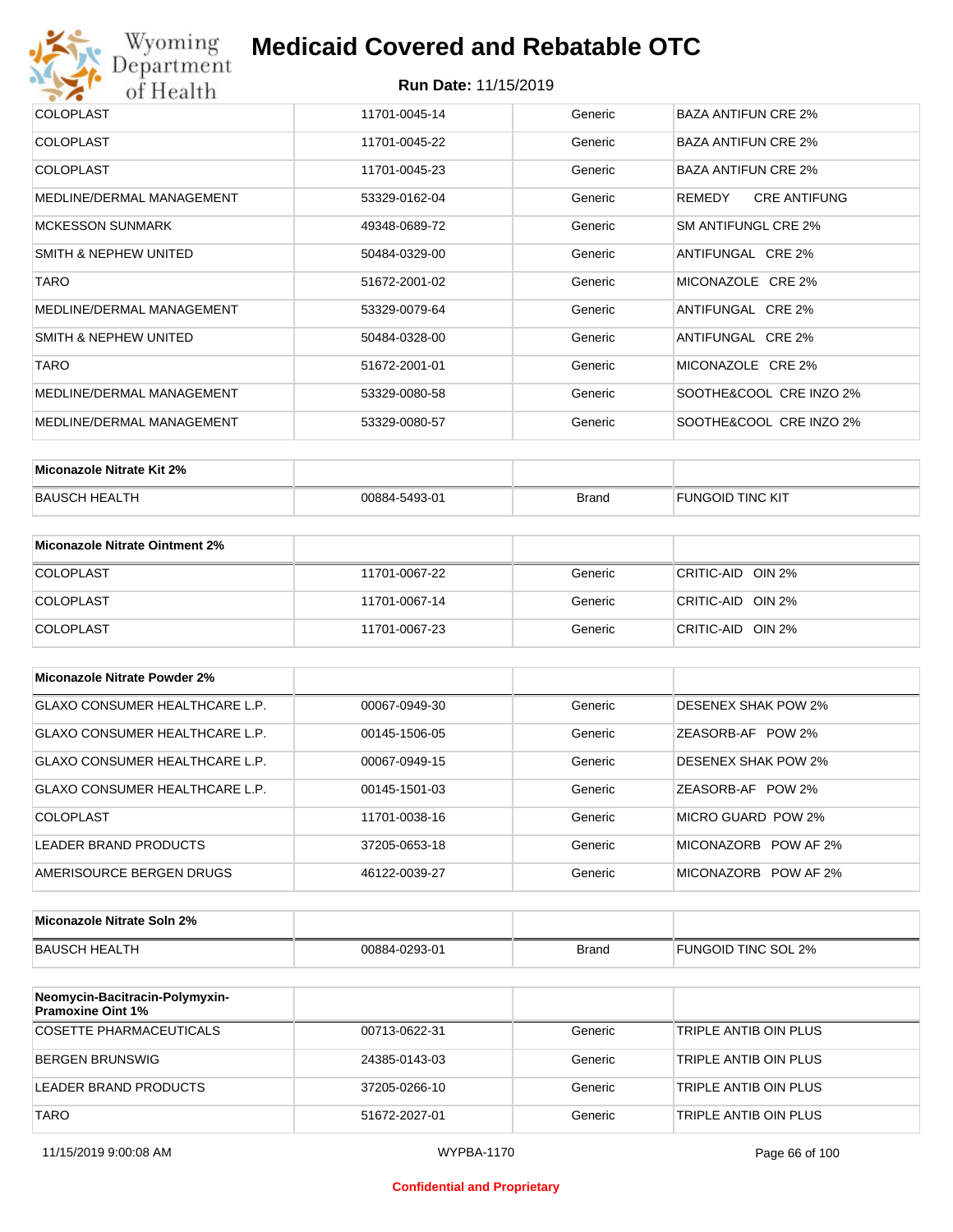| Wyoming<br>Department | <b>Medicaid Covered and Rebatable OTC</b> |         |                         |
|-----------------------|-------------------------------------------|---------|-------------------------|
| of Health             | <b>Run Date: 11/15/2019</b>               |         |                         |
| <b>TARO</b>           | 51672-2027-02                             | Generic | TRIPLE ANTIB OIN PLUS   |
| MCKESSON SUNMARK      | 49348-0600-72                             | Generic | TRIPLE ANTIB OIN MAX ST |
| <b>MCKESSON</b>       | 62011-0099-01                             | Generic | TRIPLE ANTIB OIN MAX ST |

| Neomycin-Polymyxin w/ Pramoxine Cream<br>∣1% |               |         |                               |
|----------------------------------------------|---------------|---------|-------------------------------|
| <b>IMCKESSON SUNMARK</b>                     | 49348-0690-69 | Generic | <b>ISM ANTIBIOTI CRE PLUS</b> |
|                                              |               |         |                               |
| <b>Permethrin Creme Rinse 1%</b>             |               |         |                               |

| <b>Permethrin Creme Rinse 1%</b> |               |         |                    |
|----------------------------------|---------------|---------|--------------------|
| AMERISOURCE BERGEN DRUGS         | 46122-0108-46 | Beneric | LICE TRTMNT LIQ 1% |

| <b>Permethrin Lotion 1%</b> |               |         |                                       |
|-----------------------------|---------------|---------|---------------------------------------|
| ACTAVIS MID ATLANTIC        | 00472-5242-67 | Generic | PERMETHRIN LOT 1%                     |
| ACTAVIS MID ATLANTIC        | 00472-5242-69 | Generic | PERMETHRIN LOT 1%                     |
| <b>MCKESSON SUNMARK</b>     | 49348-0460-30 | Generic | <b>LOT TREATMNT</b><br><b>SM LICE</b> |
| <b>MCKESSON SUNMARK</b>     | 49348-0460-34 | Generic | <b>SM LICE</b><br><b>LOT TREATMNT</b> |
| <b>MCKESSON</b>             | 62011-0112-01 | Generic | LICE TREATME LOT 1%                   |

| Pyreth-Piperonyl Butox Sham-Permeth<br>Aero-Nit Remover Gel Kit |               |         |                        |
|-----------------------------------------------------------------|---------------|---------|------------------------|
| BERGEN BRUNSWIG                                                 | 24385-0634-23 | Generic | KIT<br><b>GNP LICE</b> |
| LEADER BRAND PRODUCTS                                           | 37205-0519-02 | Generic | KIT<br>LICE SOLN       |

| Pyrethrins-Piperonyl Butoxide Lig 0.33-4% |               |         |                          |
|-------------------------------------------|---------------|---------|--------------------------|
| LEADER BRAND PRODUCTS                     | 37205-0285-16 | Generic | LICE TRTMNT LIQ CRM RNSE |

| <b>Pyrethrins-Piperonyl Butoxide Shampoo</b><br>$0.33 - 4%$ |               |         |                          |
|-------------------------------------------------------------|---------------|---------|--------------------------|
| PERRIGO PHARMACEUTICALS                                     | 00113-0866-26 | Generic | LICE KILLING SHA 0.33-4% |
| MAJOR PHARMACEUTICALS                                       | 00904-2528-20 | Generic | LICE KILLING SHA 0.33-4% |
| BERGEN BRUNSWIG                                             | 24385-0116-03 | Generic | LICE TREATMT SHA 0.33-4% |
| LEADER BRAND PRODUCTS                                       | 37205-0165-26 | Generic | LICE KILLING SHA 0.33-4% |
| <b>MCKESSON SUNMARK</b>                                     | 49348-0443-34 | Generic | LICE KILLING SHA 0.33-4% |
| <b>MCKESSON</b>                                             | 62011-0119-02 | Generic | LICE KILLING SHA 0.33-4% |

| Terbinafine Gel 1%          |               |              |                                              |
|-----------------------------|---------------|--------------|----------------------------------------------|
| GLAXO CONSUMER HEALTHCARE L | 00067-6239-42 | <b>Brand</b> | $\,$ lamisil adv $\,$ gel $^{\,\cdot}$<br>1% |

| Terbinafine HCI Cream 1%              |               |       |                   |
|---------------------------------------|---------------|-------|-------------------|
| <b>GLAXO CONSUMER HEALTHCARE L.P.</b> | 00067-3998-42 | Brand | LAMISIL AT CRE 1% |
| <b>GLAXO CONSUMER HEALTHCARE L.P.</b> | 00067-8114-12 | Brand | LAMISIL AT CRE 1% |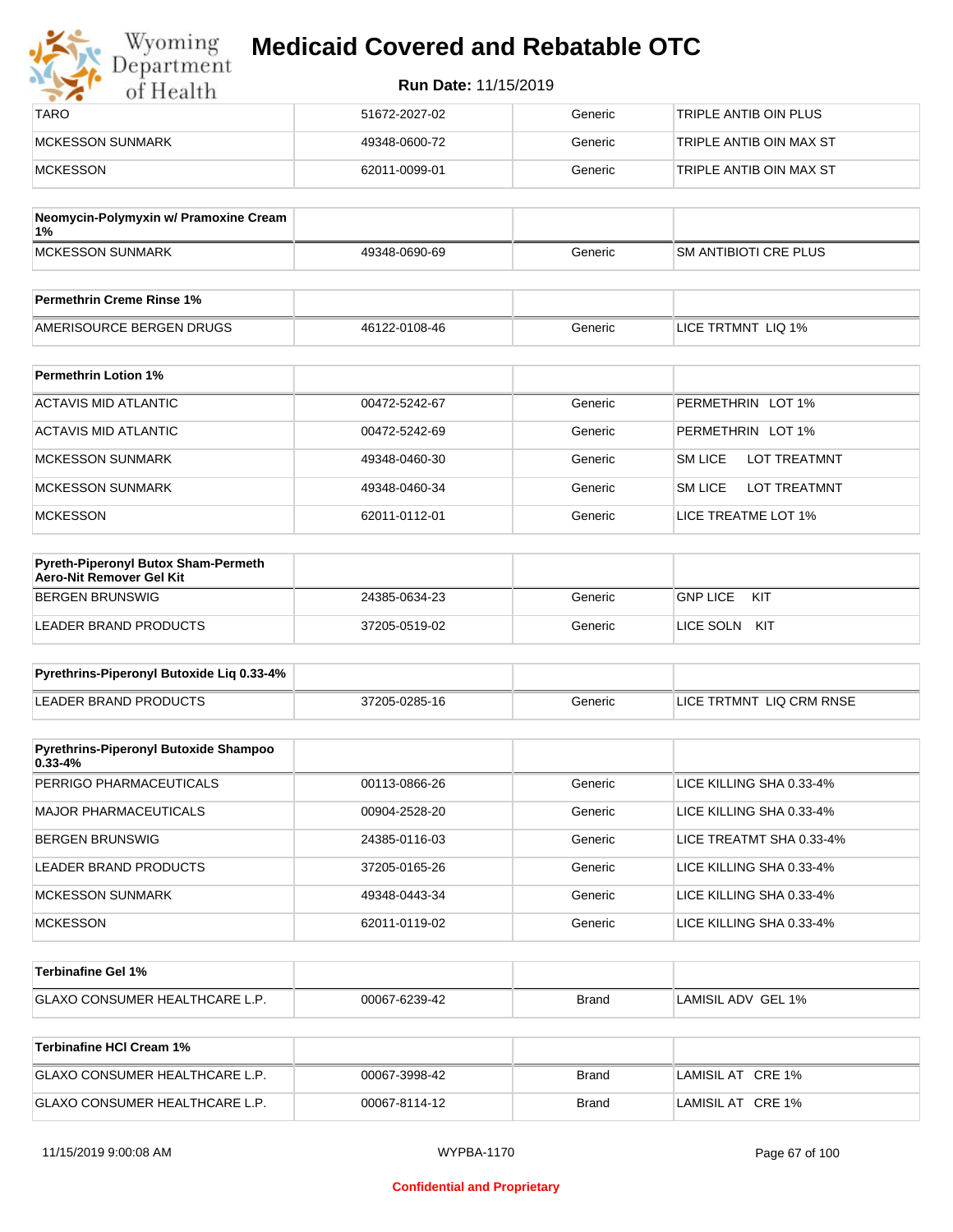| Wyoming<br><b>Medicaid Covered and Rebatable OTC</b><br>Department |                             |              |                     |  |  |
|--------------------------------------------------------------------|-----------------------------|--------------|---------------------|--|--|
| of Health                                                          | <b>Run Date: 11/15/2019</b> |              |                     |  |  |
| <b>GLAXO CONSUMER HEALTHCARE L.P.</b>                              | 00067-8100-12               | <b>Brand</b> | LAMISIL AT CRE 1%   |  |  |
| <b>GLAXO CONSUMER HEALTHCARE L.P.</b>                              | 00067-8100-30               | Brand        | LAMISIL AT CRE 1%   |  |  |
| BERGEN BRUNSWIG                                                    | 24385-0524-03               | Generic      | TERBINAFINE CRE 1%  |  |  |
| <b>BERGEN BRUNSWIG</b>                                             | 24385-0524-05               | Generic      | TERBINAFINE CRE 1%  |  |  |
| LEADER BRAND PRODUCTS                                              | 37205-0941-99               | Generic      | ATHLETE FOOT CRE AF |  |  |
| <b>TARO</b>                                                        | 51672-2080-01               | Generic      | TERBINAFINE CRE 1%  |  |  |
| <b>TARO</b>                                                        | 51672-2080-02               | Generic      | TERBINAFINE CRE 1%  |  |  |
| <b>MCKESSON SUNMARK</b>                                            | 49348-0790-72               | Generic      | ATHLETE FOOT CRE 1% |  |  |

| Terbinafine HCI Soln 1%               |               |       |                   |
|---------------------------------------|---------------|-------|-------------------|
| <b>GLAXO CONSUMER HEALTHCARE L.P.</b> | 00067-6292-83 | Brand | LAMISIL AT SPR 1% |
| <b>GLAXO CONSUMER HEALTHCARE L.P.</b> | 00067-6293-83 | Brand | LAMISIL AT SPR 1% |

| Tolnaftate Aerosol 1%   |               |         |                     |
|-------------------------|---------------|---------|---------------------|
| PERRIGO PHARMACEUTICALS | 00113-0154-73 | Generic | ATH FOOT SPR AER 1% |
| LEADER BRAND PRODUCTS   | 37205-0344-66 | Generic | ANTIFUNGAL AER 1%   |

| Tolnaftate Aerosol Pow 1%      |               |         |                     |
|--------------------------------|---------------|---------|---------------------|
| GLAXO CONSUMER HEALTHCARE L.P. | 00067-6114-46 | Generic | LAMISIL AF AER 1%   |
| PERRIGO PHARMACEUTICALS        | 00113-0695-90 | Generic | JOCK ITCH<br>AER 1% |

| <b>Tolnaftate Cream 1%</b>   |               |         |                     |
|------------------------------|---------------|---------|---------------------|
| <b>MAJOR PHARMACEUTICALS</b> | 00904-0722-36 | Generic | ANTIFUNGAL CRE 1%   |
| <b>PERRIGO</b>               | 45802-0032-01 | Generic | TOLNAFTATE CRE 1%   |
| <b>PERRIGO</b>               | 45802-0032-03 | Generic | TOLNAFTATE CRE 1%   |
| <b>BERGEN BRUNSWIG</b>       | 24385-0032-03 | Generic | TOLNAFTATE CRE 1%   |
| LEADER BRAND PRODUCTS        | 37205-0197-10 | Generic | ANTIFUNGAL CRE 1%   |
| <b>MCKESSON SUNMARK</b>      | 49348-0155-29 | Generic | SM ANTIFUNGL CRE 1% |
| <b>TARO</b>                  | 51672-2020-01 | Generic | TOLNAFTATE CRE 1%   |
| <b>TARO</b>                  | 51672-2020-02 | Generic | TOLNAFTATE CRE 1%   |
| CHAIN DRUG MARKETING ASSOC   | 63868-0104-46 | Generic | TOLNAFTATE CRE 1%   |

| Tolnaftate Powder 1%  |               |         |                     |
|-----------------------|---------------|---------|---------------------|
| RUGBY LABORATORIES    | 00536-5150-26 | Generic | IANTI-FUNGAL POW 1% |
| MAJOR PHARMACEUTICALS | 00904-0726-45 | Generic | TOLNAFTATE POW 1%   |

| Tolnaftate Soln 1%             |               |         |                      |
|--------------------------------|---------------|---------|----------------------|
| <b>PERRIGO PHARMACEUTICALS</b> | 45802-0701-11 | Generic | SOL 1%<br>TOLNAFTATE |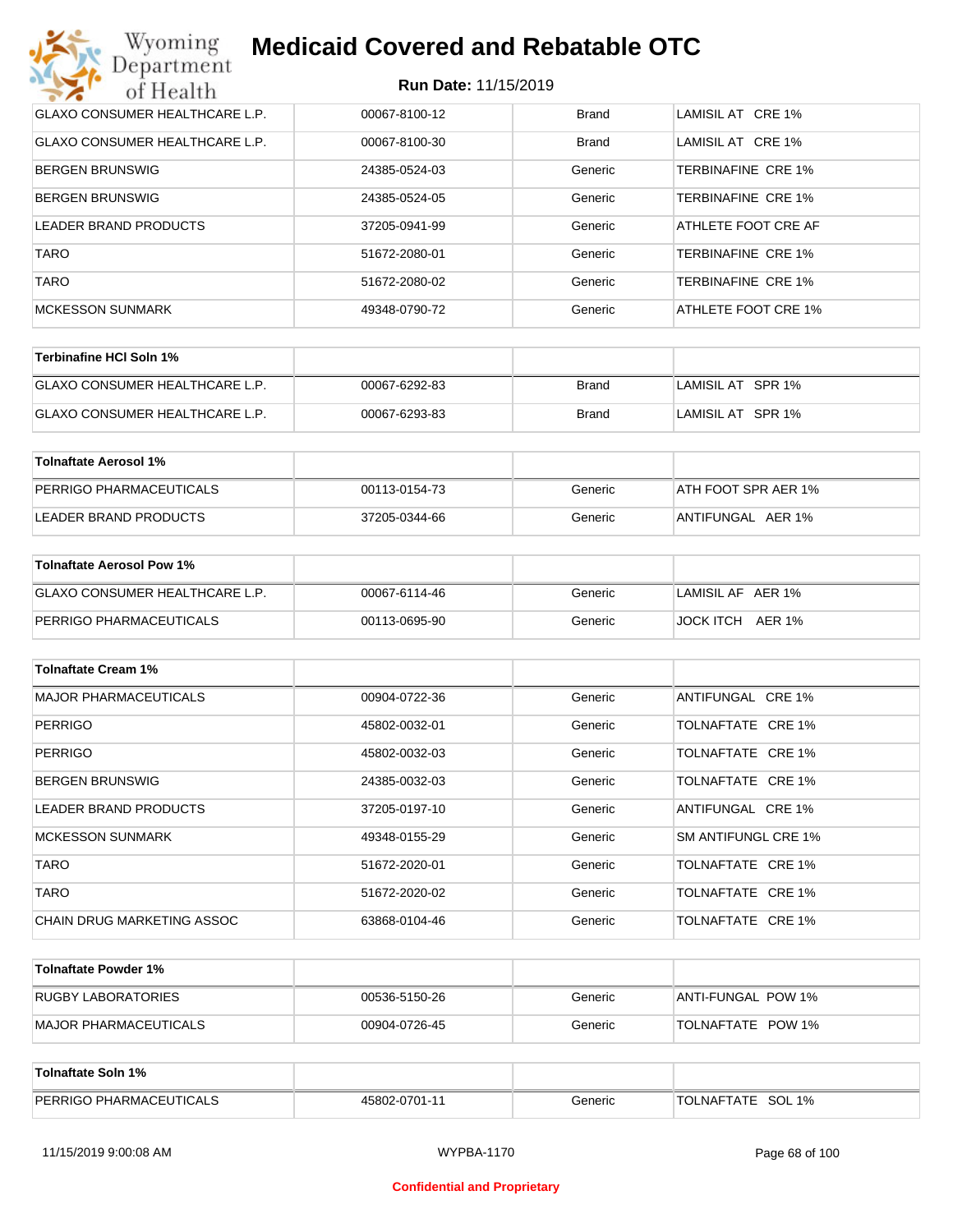#### Wyoming<br>Department **Medicaid Covered and Rebatable OTC**



**GASTROINTESTINAL AGENTS - MISC.**

of Health

| Calcium Acetate (Phosphate Binder) Tab<br>667 MG |                 |         |                                     |
|--------------------------------------------------|-----------------|---------|-------------------------------------|
| NEPHRO-TECH                                      | 59528-0331-02   | Generic | <b>CALPHRON</b><br><b>TAB 667MG</b> |
|                                                  |                 |         |                                     |
| Simethicone Cap 125 MG                           |                 |         |                                     |
| <b>GLAXO CONSUMER HEALTHCARE L.P.</b>            | 00067-6275-50   | Generic | GAS-X<br><b>CAP 125MG</b>           |
| <b>GLAXO CONSUMER HEALTHCARE L.P.</b>            | 00067-6275-72   | Generic | GAS-X<br><b>CAP 125MG</b>           |
| <b>GLAXO CONSUMER HEALTHCARE L.P.</b>            | 00067-6275-82   | Generic | GAS-X<br><b>CAP 125MG</b>           |
| <b>PERRIGO</b>                                   | 00113-0428-60   | Generic | GAS RELIEF CAP 125MG                |
| <b>GLAXO CONSUMER HEALTHCARE L.P.</b>            | 00067-6275-10   | Generic | GAS-X<br><b>CAP 125MG</b>           |
| <b>GLAXO CONSUMER HEALTHCARE L.P.</b>            | 00067-6275-20   | Generic | GAS-X<br><b>CAP 125MG</b>           |
| <b>MAJOR PHARMACEUTICALS</b>                     | 00904-5458-46   | Generic | <b>GAS FREE</b><br><b>CAP 125MG</b> |
| <b>TOPCO</b>                                     | 36800-0428-60   | Generic | GAS RELIEF CAP 125MG                |
| <b>LEADER BRAND PRODUCTS</b>                     | 37205-0295-65   | Generic | GAS RELIEF CAP 125MG                |
| <b>BERGEN BRUNSWIG</b>                           | 24385-0428-65   | Generic | GAS RELIEF CAP 125MG                |
| <b>TOPCO</b>                                     | 36800-0428-71   | Generic | GAS RELIEF CAP 125MG                |
| <b>MCKESSON</b>                                  | 62011-0160-01   | Generic | GAS RELIEF CAP 125MG                |
|                                                  |                 |         |                                     |
| Simethicone Cap 180 MG                           |                 |         |                                     |
| PERRIGO PHARMACEUTICALS                          | 00113-0657-72   | Generic | GAS RELIEF CAP 180MG                |
| <b>GLAXO CONSUMER HEALTHCARE L.P.</b>            | 00067-6274-18   | Generic | GAS-X<br>CAP 180MG                  |
| <b>RUGBY LABORATORIES</b>                        | 00536-3604-08   | Generic | SIMETHICONE CAP 180MG               |
| <b>GLAXO CONSUMER HEALTHCARE L.P.</b>            | 00067-6274-50   | Generic | GAS-X<br>CAP 180MG                  |
| MAIOD DHADMACELITICALS                           | $00004$ $55725$ | Conorio | CAS DELIEE CAD 190MC                |

| MAJOR PHARMACEUTICALS    | 00904-5572-52 | Generic | GAS RELIEF CAP 180MG  |
|--------------------------|---------------|---------|-----------------------|
| LEADER BRAND PRODUCTS    | 37205-0292-72 | Generic | GAS RELIEF CAP 180MG  |
| BERGEN BRUNSWIG          | 24385-0460-72 | Generic | CAP 180MG<br>ANTI-GAS |
| <b>IMCKESSON SUNMARK</b> | 49348-0489-12 | Generic | GAS RELIEF CAP 180MG  |

| Simethicone Chew Tab 125 MG           |               |              |                        |
|---------------------------------------|---------------|--------------|------------------------|
| <b>GLAXO CONSUMER HEALTHCARE L.P.</b> | 00067-0117-18 | <b>Brand</b> | GAS-X EX-STR CHW 125MG |
| <b>GLAXO CONSUMER HEALTHCARE L.P.</b> | 00067-0129-18 | <b>Brand</b> | GAS-X EX-STR CHW 125MG |
| <b>RUGBY LABORATORIES</b>             | 00536-1020-08 | Generic      | GAS RELIEF CHW 125MG   |
| <b>GLAXO CONSUMER HEALTHCARE L.P.</b> | 00067-0117-48 | <b>Brand</b> | GAS-X EX-STR CHW 125MG |
| <b>PAR PHARMACEUTICAL</b>             | 00603-0211-20 | Generic      | CHW 125MG<br>MYTAB GAS |
| <b>SELECT BRAND</b>                   | 15127-0157-08 | Generic      | SB GAS RELF CHW 125MG  |
| <b>BERGEN BRUNSWIG</b>                | 24385-0307-89 | Generic      | GNP GAS RELF CHW 125MG |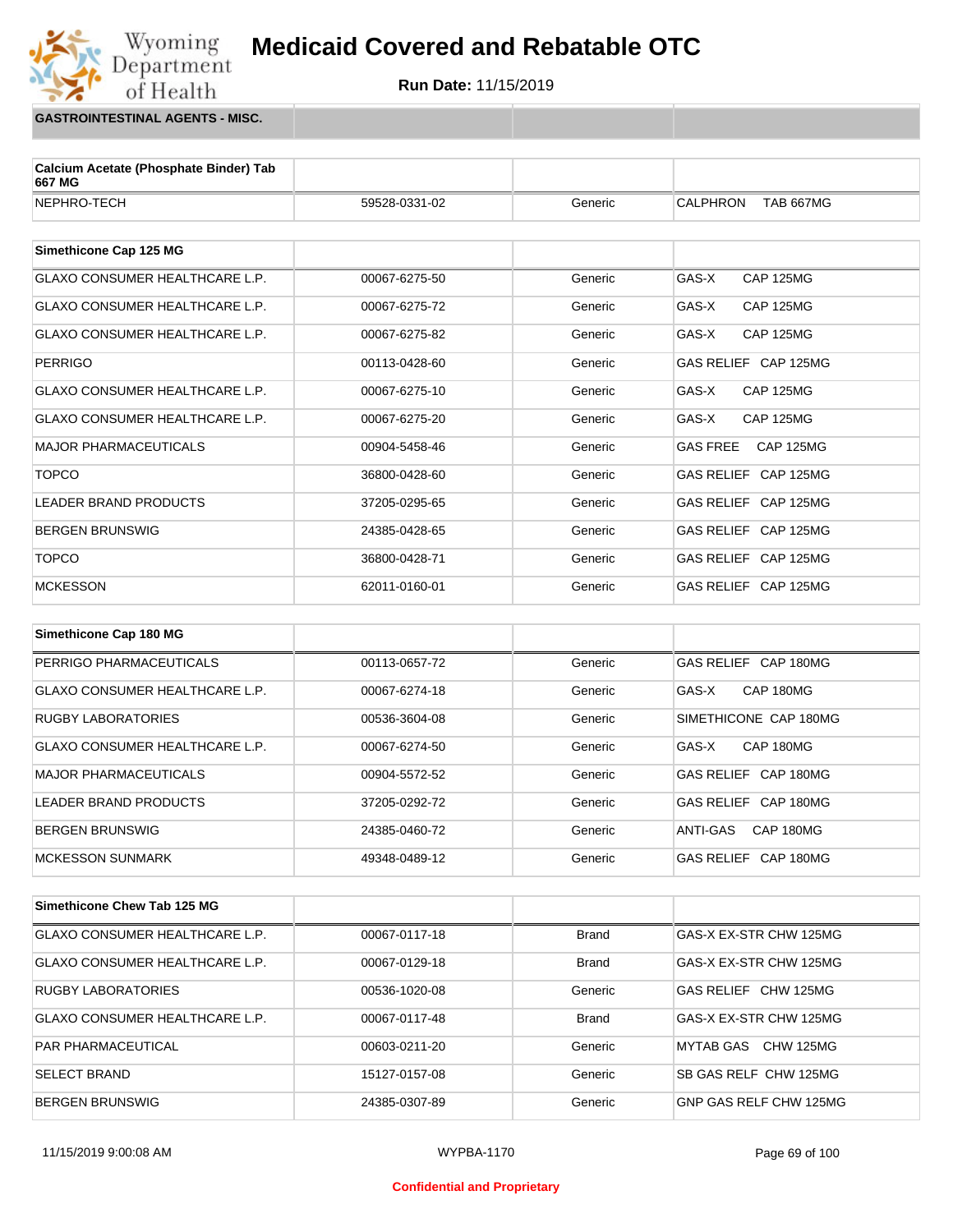| Wyoming<br>Department | <b>Medicaid Covered and Rebatable OTC</b> |         |                       |  |  |
|-----------------------|-------------------------------------------|---------|-----------------------|--|--|
| of Health             | <b>Run Date: 11/15/2019</b>               |         |                       |  |  |
| MCKESSON SUNMARK      | 49348-0863-48                             | Generic | SM GAS REL CHW 125MG  |  |  |
| <b>MCKESSON</b>       | 62011-0189-01                             | Generic | HM GAS RELF CHW 125MG |  |  |

| Simethicone Chew Tab 80 MG     |               |              |                       |
|--------------------------------|---------------|--------------|-----------------------|
| GLAXO CONSUMER HEALTHCARE L.P. | 00067-0113-36 | <b>Brand</b> | GAS-X<br>CHW 80MG     |
| GLAXO CONSUMER HEALTHCARE L.P. | 00067-0116-36 | <b>Brand</b> | GAS-X<br>CHW 80MG     |
| <b>PAR PHARMACEUTICAL</b>      | 00603-0210-21 | Generic      | MYTAB GAS CHW 80MG    |
| <b>MAJOR PHARMACEUTICALS</b>   | 00904-5068-60 | Generic      | MI-ACID GAS CHW 80MG  |
| <b>RUGBY LABORATORIES</b>      | 00536-1019-01 | Generic      | GAS RELIEF CHW 80MG   |
| <b>BERGEN BRUNSWIG</b>         | 24385-0118-78 | Generic      | GNP GAS RELF CHW 80MG |
| <b>LEADER BRAND PRODUCTS</b>   | 37205-0112-78 | Generic      | GAS RELIEF CHW 80MG   |
| MCKESSON SUNMARK               | 49348-0509-07 | Generic      | SM GAS RELF CHW 80MG  |
| <b>MCKESSON</b>                | 62011-0138-01 | Generic      | HM GAS RELF CHW 80MG  |

| Simethicone Susp 40 MG/0.6ML |               |         |                          |
|------------------------------|---------------|---------|--------------------------|
| PERRIGO PHARMACEUTICALS      | 00113-0882-10 | Generic | SIMETHICONE DRO 20/0.3ML |
| <b>RUGBY LABORATORIES</b>    | 00536-2220-75 | Generic | GAS RELIEF DRO 20/0.3ML  |
| <b>PAR PHARMACEUTICALS</b>   | 00603-0894-50 | Generic | SIMETHICONE DRO 40/0.6ML |
| <b>SELECT BRAND</b>          | 15127-0042-17 | Generic | GAS RELIEF DRO 40/0.6ML  |
| <b>MAJOR PHARMACEUTICALS</b> | 00904-5894-30 | Generic | GAS RELIEF DRO 20/0.3ML  |
| <b>TOPCO</b>                 | 36800-0882-10 | Generic | GAS RELIEF DRO 40/0.6ML  |
| <b>LEADER BRAND PRODUCTS</b> | 37205-0119-10 | Generic | SIMETHICONE DRO 40/0.6ML |
| AMERISOURCE BERGEN DRUGS     | 46122-0051-03 | Generic | GAS RELIEF DRO 20/0.3ML  |
| <b>MCKESSON SUNMARK</b>      | 49348-0740-27 | Generic | GAS RELIEF DRO 20/0.3ML  |
| <b>MCKESSON</b>              | 62011-0139-01 | Generic | GAS RELIEF DRO 40/0.6ML  |
| <b>MCKESSON</b>              | 62011-0187-01 | Generic | GAS RELIEF DRO 20/0.3ML  |
| <b>HEMATOPOIETIC AGENTS</b>  |               |         |                          |

| Carbonyl Iron Susp 15 MG/1.25ML<br>(Elemental Iron) |               |         |                 |             |
|-----------------------------------------------------|---------------|---------|-----------------|-------------|
| <b>CENTURION LABS</b>                               | 23359-0012-04 | Generic | <b>WEE CARE</b> | SUS 15/1.25 |

| <b>Polysaccharide Iron Complex Cap 150 MG</b><br>(Iron Equivalent) |               |         |                |
|--------------------------------------------------------------------|---------------|---------|----------------|
| NNODUM CORPORATION                                                 | 63044-0203-01 | Generic | IFEREX 150 CAP |
| NNODUM CORPORATION                                                 | 63044-0203-61 | Generic | IFEREX 150 CAP |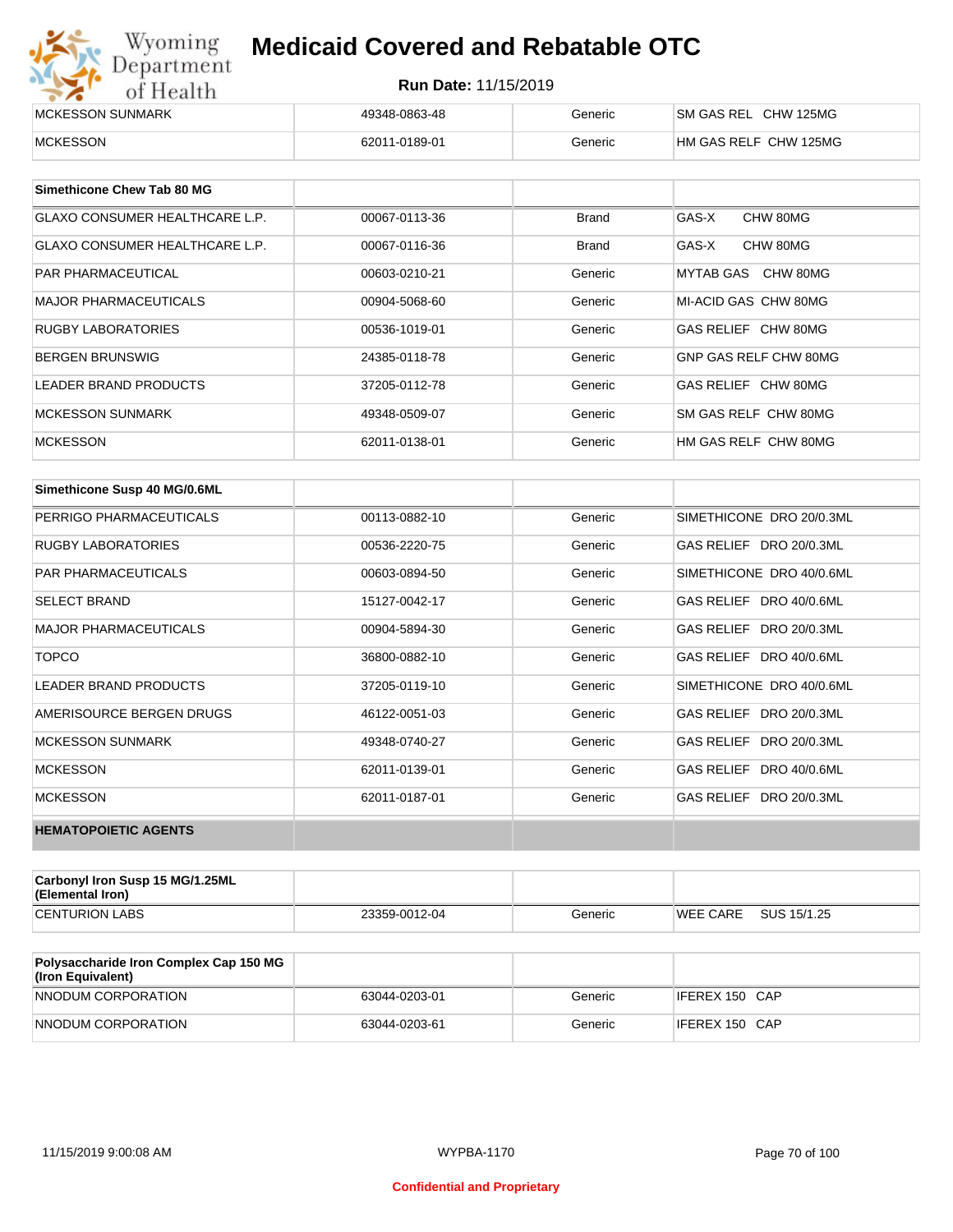

**\*Sodium Phosphates - Enema (Pediatric)\*\*\***

| FLEET PHARMACEUTICALS                                              | 00132-0202-20 | <b>Brand</b> | <b>FLEET</b><br><b>ENE PED</b>    |  |  |
|--------------------------------------------------------------------|---------------|--------------|-----------------------------------|--|--|
| *Sodium Phosphates - Enema***                                      |               |              |                                   |  |  |
| FLEET PHARMACEUTICALS                                              | 00132-0201-42 | <b>Brand</b> | <b>FLEET</b><br>ENE               |  |  |
| FLEET PHARMACEUTICALS                                              | 00132-0201-40 | Brand        | ENE<br>FLEET                      |  |  |
| FLEET PHARMACEUTICALS                                              | 00132-0201-45 | <b>Brand</b> | <b>FLEET</b><br>ENE               |  |  |
| <b>RUGBY LABORATORIES</b>                                          | 00536-7415-51 | Generic      | ENEMA READY- ENE - TO-USE         |  |  |
| MAJOR PHARMACEUTICALS                                              | 00904-6320-78 | Generic      | ENEMA READY- ENE -TO-USE          |  |  |
| <b>BERGEN BRUNSWIG</b>                                             | 24385-0039-36 | Generic      | GNP ENEMA ENE                     |  |  |
| <b>TOPCO</b>                                                       | 36800-0002-02 | Generic      | <b>ENE SINGLE</b><br><b>ENEMA</b> |  |  |
| AMERISOURCE BERGEN DRUGS                                           | 46122-0161-36 | Generic      | <b>GNP ENEMA ENE</b>              |  |  |
| <b>TOPCO</b>                                                       | 36800-0002-36 | Generic      | <b>ENE SINGLE</b><br><b>ENEMA</b> |  |  |
| AMERISOURCE BERGEN DRUGS                                           | 46122-0161-28 | Generic      | <b>GNP ENEMA</b><br><b>ENE</b>    |  |  |
| <b>MCKESSON SUNMARK</b>                                            | 49348-0864-20 | Generic      | <b>SM ENEMA</b><br>ENE            |  |  |
| <b>MCKESSON</b>                                                    | 62011-0154-01 | Generic      | HM ENEMA<br>ENE                   |  |  |
| MCKESSON                                                           | 62011-0191-01 | Generic      | <b>HM ENEMA</b><br>ENE R-T-U      |  |  |
| <b>MCKESSON</b>                                                    | 62011-0191-02 | Generic      | HM ENEMA<br>ENE R-T-U             |  |  |
| <b>Benzocaine-Docusate Sodium Rectal</b><br><b>Enema 20-283 MG</b> |               |              |                                   |  |  |
| <b>ENEMEEZ</b>                                                     | 17433-9877-03 | <b>Brand</b> | ENEMEEZ PLUS ENE 20-283           |  |  |
| <b>ENEMEEZ</b>                                                     | 17433-9883-05 | <b>Brand</b> | DOCUSOL PLUS ENE 20-283           |  |  |
|                                                                    |               |              |                                   |  |  |
| <b>Bisacodyl Enema 10 MG/30ML</b>                                  |               |              |                                   |  |  |
| FLEET PHARMACEUTICALS                                              | 00132-0703-36 | <b>Brand</b> | FLEET BISACO ENE 10/30ML          |  |  |
| <b>Bisacodyl Suppos 10 MG</b>                                      |               |              |                                   |  |  |
| RUGBY LABORATORIES                                                 | 00536-1355-12 | Generic      | LAXATIVE<br>SUP 10MG              |  |  |
| <b>COSETTE PHARMACEUTICALS</b>                                     | 00713-0109-05 | Generic      | BISAC-EVAC SUP 10MG               |  |  |
| <b>COSETTE PHARMACEUTICALS</b>                                     | 00713-0109-08 | Generic      | BISAC-EVAC SUP 10MG               |  |  |
| COSETTE PHARMACEUTICALS                                            | 00713-0109-12 | Generic      | BISAC-EVAC SUP 10MG               |  |  |
| <b>COSETTE PHARMACEUTICALS</b>                                     | 00713-0109-50 | Generic      | BISAC-EVAC SUP 10MG               |  |  |
| <b>MAJOR PHARMACEUTICALS</b>                                       | 00904-5058-12 | Generic      | <b>BISCOLAX</b><br>SUP 10MG       |  |  |
| MAJOR PHARMACEUTICALS                                              | 00904-5058-60 | Generic      | <b>BISCOLAX</b><br>SUP 10MG       |  |  |
| <b>PERRIGO</b>                                                     | 00574-7050-12 | Generic      | BISACODYL<br>SUP 10MG             |  |  |
|                                                                    |               |              |                                   |  |  |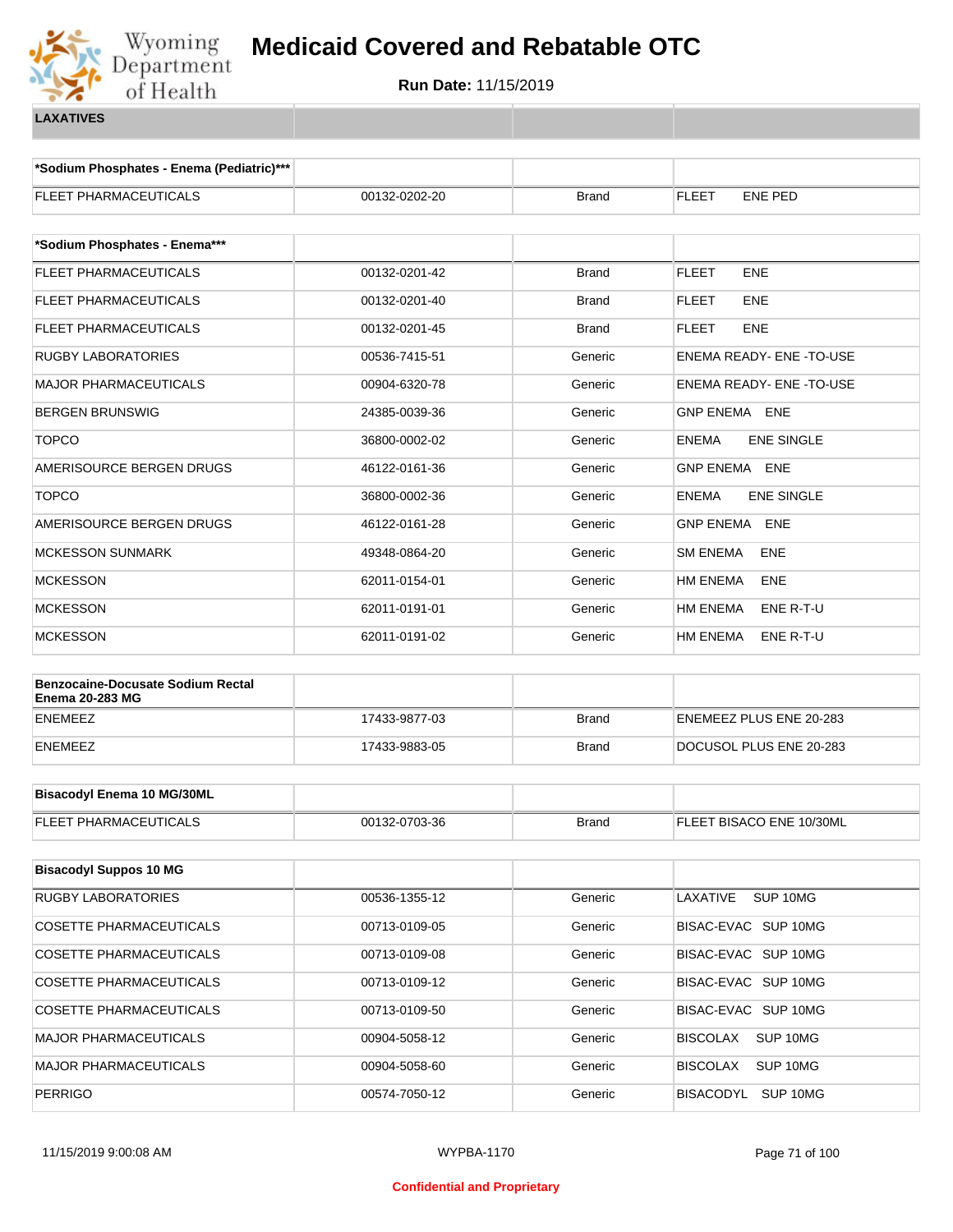

| Wyoming<br>Department                     | <b>Medicaid Covered and Rebatable OTC</b> |         |                                |
|-------------------------------------------|-------------------------------------------|---------|--------------------------------|
| of Health                                 | <b>Run Date: 11/15/2019</b>               |         |                                |
| <b>PERRIGO</b>                            | 00574-7050-50                             | Generic | BISACODYL SUP 10MG             |
| <b>COSETTE PHARMACEUTICALS</b>            | 00713-0109-01                             | Generic | BISAC-EVAC SUP 10MG            |
| <b>RUGBY LABORATORIES</b>                 | 00536-1355-01                             | Generic | LAXATIVE SUP 10MG              |
| <b>COSETTE PHARMACEUTICALS</b>            | 00713-0109-10                             | Generic | BISAC-EVAC SUP 10MG            |
| <b>CHAIN DRUG MARKETING ASSOC</b>         | 63868-0328-08                             | Generic | QC LAXATIVE SUP 10MG           |
| <b>Bisacodyl Tab Delayed Release 5 MG</b> |                                           |         |                                |
| <b>FLEET PHARMACEUTICALS</b>              | 00132-0704-02                             | Generic | FLEET LAXATI TAB 5MG EC        |
| <b>RUGBY LABORATORIES</b>                 | 00536-3381-01                             | Generic | STIM LAXAT TAB 5MG EC          |
| PAR PHARMACEUTICALS                       | 00603-2483-21                             | Generic | BISACODYL TAB 5MG EC           |
|                                           |                                           |         |                                |
| <b>MAJOR PHARMACEUTICALS</b>              | 00904-6407-61                             | Generic | BISACODYL TAB 5MG EC           |
| <b>RUGBY LABORATORIES</b>                 | 00536-3381-10                             | Generic | STIM LAXAT TAB 5MG EC          |
| <b>MAJOR PHARMACEUTICALS</b>              | 00904-7927-17                             | Generic | BISACODYL TAB 5MG EC           |
| <b>MAJOR PHARMACEUTICALS</b>              | 00904-7927-60                             | Generic | BISACODYL TAB 5MG EC           |
| <b>MAJOR PHARMACEUTICALS</b>              | 00904-7927-80                             | Generic | BISACODYL TAB 5MG EC           |
| <b>SELECT BRAND</b>                       | 15127-0178-07                             | Generic | SB BISACODYL TAB 5MG EC        |
| <b>BERGEN BRUNSWIG</b>                    | 24385-0193-65                             | Generic | <b>GNP LAXATIVE TAB 5MG EC</b> |
| <b>BERGEN BRUNSWIG</b>                    | 24385-0903-78                             | Generic | GNP BISA-LAX TAB 5MG EC        |
| <b>TOPCO</b>                              | 36800-0086-63                             | Generic | LAXATIVE<br>TAB 5MG EC         |
| <b>LEADER BRAND PRODUCTS</b>              | 37205-0298-65                             | Generic | FEMININE LAX TAB 5MG EC        |
| <b>BERGEN BRUNSWIG</b>                    | 24385-0903-63                             | Generic | <b>GNP LAXATIVE TAB 5MG EC</b> |
| <b>TOPCO</b>                              | 36800-0174-65                             | Generic | WOMANS LAXAT TAB 5MG EC        |
| LEADER BRAND PRODUCTS                     | 37205-0128-63                             | Generic | BISACODYL TAB 5MG EC           |
| <b>MCKESSON SUNMARK</b>                   | 49348-0599-05                             | Generic | SM LAXATIVE TAB 5MG EC         |
| <b>MCKESSON SUNMARK</b>                   | 49348-0920-44                             | Generic | WOMENS LAXAT TAB 5MG EC        |
| TIME-CAP LABS                             | 49483-0003-01                             | Generic | BISACODYL TAB 5MG EC           |
| TIME-CAP LABS                             | 49483-0003-10                             | Generic | BISACODYL TAB 5MG EC           |
| <b>MCKESSON</b>                           | 62011-0159-01                             | Generic | HM LAXATIVE TAB 5MG EC         |
| AUBURN PHARMACEUTICAL                     | 62107-0030-10                             | Generic | <b>DUCODYL</b><br>TAB 5MG EC   |
| AUBURN PHARMACEUTICAL                     | 62107-0030-01                             | Generic | <b>DUCODYL</b><br>TAB 5MG EC   |
|                                           |                                           |         |                                |
| Calcium Polycarbophil Tab 625 MG          |                                           |         |                                |
| PERRIGO PHARMACEUTICALS                   | 00113-0477-75                             | Generic | FIBER LAXATV TAB 625MG         |

| PERRIGO PHARMACEUTICALS   | 00113-0477-75 | Generic | FIBER LAXATV TAB 625MG |
|---------------------------|---------------|---------|------------------------|
| KONSYL PHARMACEUTICAL     | 00224-0500-90 | Generic | KONSYL FIBER TAB 625MG |
| <b>RUGBY LABORATORIES</b> | 00536-4306-05 | Generic | TAB 625MG<br>FIBER-LAX |
| <b>RUGBY LABORATORIES</b> | 00536-4306-08 | Generic | TAB 625MG<br>FIBER-LAX |
| <b>RUGBY LABORATORIES</b> | 00536-4306-11 | Generic | TAB 625MG<br>FIBER-LAX |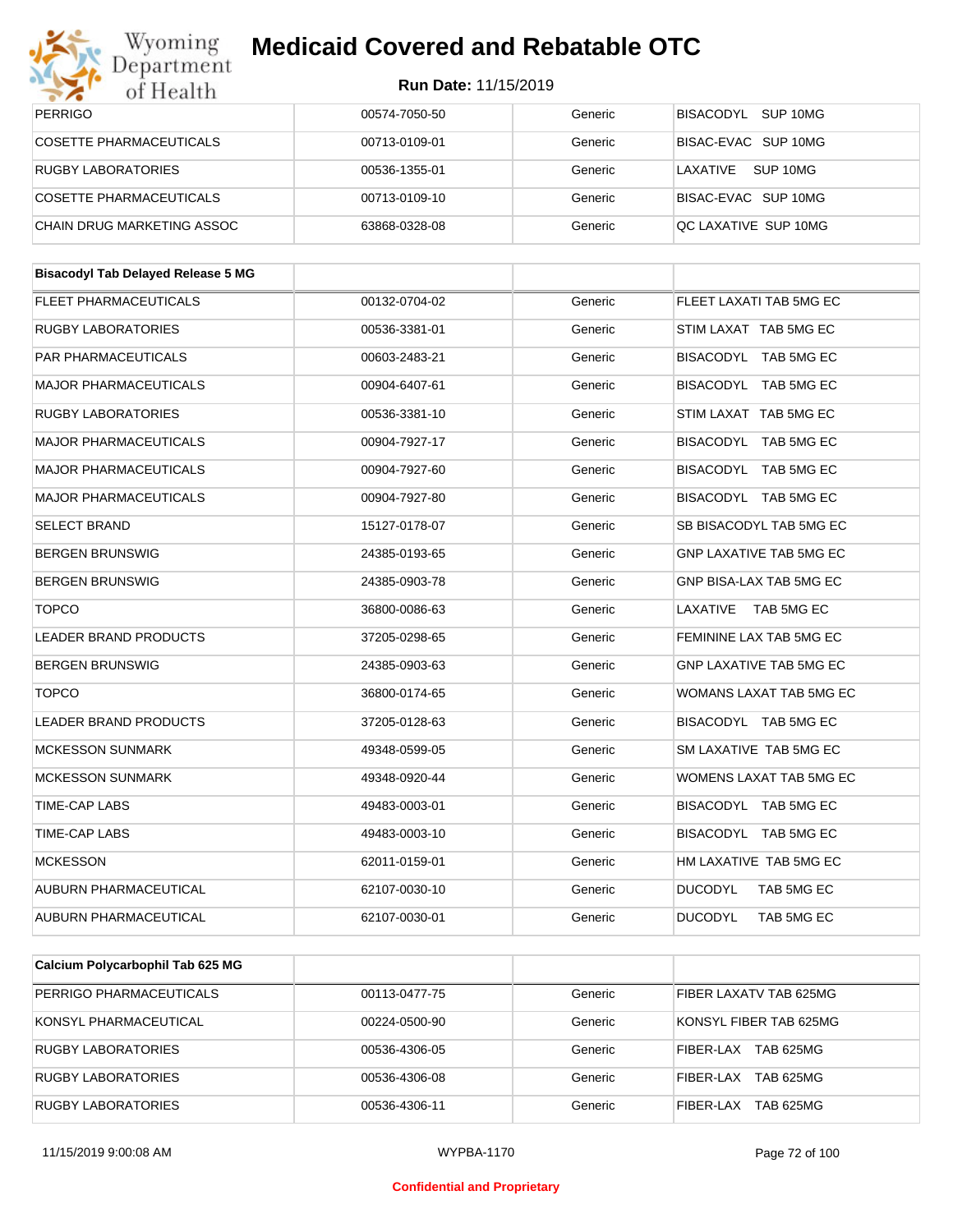| KONSYL PHARMACEUTICAL        | 00224-0500-80 | Generic | KONSYL FIBER TAB 625MG           |
|------------------------------|---------------|---------|----------------------------------|
| <b>MAJOR PHARMACEUTICALS</b> | 00904-2500-91 | Generic | <b>TAB 625MG</b><br><b>FIBER</b> |
| <b>BERGEN BRUNSWIG</b>       | 24385-0125-76 | Generic | FIBER-CAPS TAB 625MG             |
| <b>TOPCO</b>                 | 36800-0477-75 | Generic | FIBER LAXATV TAB 625MG           |
| <b>TOPCO</b>                 | 36800-0477-92 | Generic | FIBER LAXATV TAB 625MG           |
| LEADER BRAND PRODUCTS        | 37205-0213-75 | Generic | FIBER LAXATV TAB 625MG           |
| <b>MCKESSON SUNMARK</b>      | 49348-0759-13 | Generic | <b>FIBER LAXATV TAB 625MG</b>    |

| Castor Oil 100%         |               |         |                                 |
|-------------------------|---------------|---------|---------------------------------|
| <b>MCKESSON SUNMARK</b> | 49348-0016-36 | Beneric | OIL<br><b>SM CASTOR</b><br>100% |

| Docusate Calcium Cap 240 MG  |               |         |                             |
|------------------------------|---------------|---------|-----------------------------|
| <b>RUGBY LABORATORIES</b>    | 00536-1065-01 | Generic | STOOL SOFTNR CAP 240MG      |
| <b>RUGBY LABORATORIES</b>    | 00536-1065-05 | Generic | STOOL SOFTNR CAP 240MG      |
| RUGBY LABORATORIES           | 00536-3755-01 | Generic | STOOL SOFTNR CAP 240MG      |
| <b>RUGBY LABORATORIES</b>    | 00536-3755-05 | Generic | STOOL SOFTNR CAP 240MG      |
| <b>RUGBY LABORATORIES</b>    | 00536-3755-10 | Generic | STOOL SOFTNR CAP 240MG      |
| <b>MAJOR PHARMACEUTICALS</b> | 00904-5779-60 | Generic | <b>CAP 240MG</b><br>KAO-TIN |
| <b>MAJOR PHARMACEUTICALS</b> | 00904-6459-59 | Generic | <b>CAP 240MG</b><br>KAO-TIN |
| <b>MAJOR PHARMACEUTICALS</b> | 00904-5779-40 | Generic | <b>CAP 240MG</b><br>KAO-TIN |
| <b>BERGEN BRUNSWIG</b>       | 24385-0435-78 | Generic | DOCUSATE CAL CAP 240MG      |
| <b>MCKESSON SUNMARK</b>      | 49348-0280-10 | Generic | DOCUSATE CAL CAP 240MG      |

| Docusate Sodium Cap 100 MG   |               |         |                              |
|------------------------------|---------------|---------|------------------------------|
| PERRIGO PHARMACEUTICALS      | 00113-0486-72 | Generic | STOOL SOFTNR CAP 100MG       |
| FLEET PHARMACEUTICALS        | 00132-0751-60 | Generic | CAP 100MG<br>SOF-LAX         |
| <b>RUGBY LABORATORIES</b>    | 00536-1062-29 | Generic | STOOL SOFTNR CAP 100MG       |
| <b>RUGBY LABORATORIES</b>    | 00536-3756-01 | Generic | STOOL SOFTNR CAP 100MG       |
| <b>PAR PHARMACEUTICALS</b>   | 00603-0150-21 | Generic | <b>DOCQLACE</b><br>CAP 100MG |
| <b>PAR PHARMACEUTICALS</b>   | 00603-0150-32 | Generic | CAP 100MG<br><b>DOCQLACE</b> |
| <b>MAJOR PHARMACEUTICALS</b> | 00904-2244-61 | Generic | <b>DOK</b><br>CAP 100MG      |
| <b>MAJOR PHARMACEUTICALS</b> | 00904-6457-80 | Generic | DOK.<br>CAP 100MG            |
| <b>RUGBY LABORATORIES</b>    | 00536-1062-10 | Generic | STOOL SOFTNR CAP 100MG       |
| <b>RUGBY LABORATORIES</b>    | 00536-3756-10 | Generic | STOOL SOFTNR CAP 100MG       |
| <b>MAJOR PHARMACEUTICALS</b> | 00904-7889-60 | Generic | DOK.<br>CAP 100MG            |
| PHARBEST PHARMACEUTICALS     | 16103-0384-08 | Generic | DOCUSATE SOD CAP 100MG       |
| <b>SELECT BRAND</b>          | 15127-0288-10 | Generic | DOCUSATE SOD CAP 100MG       |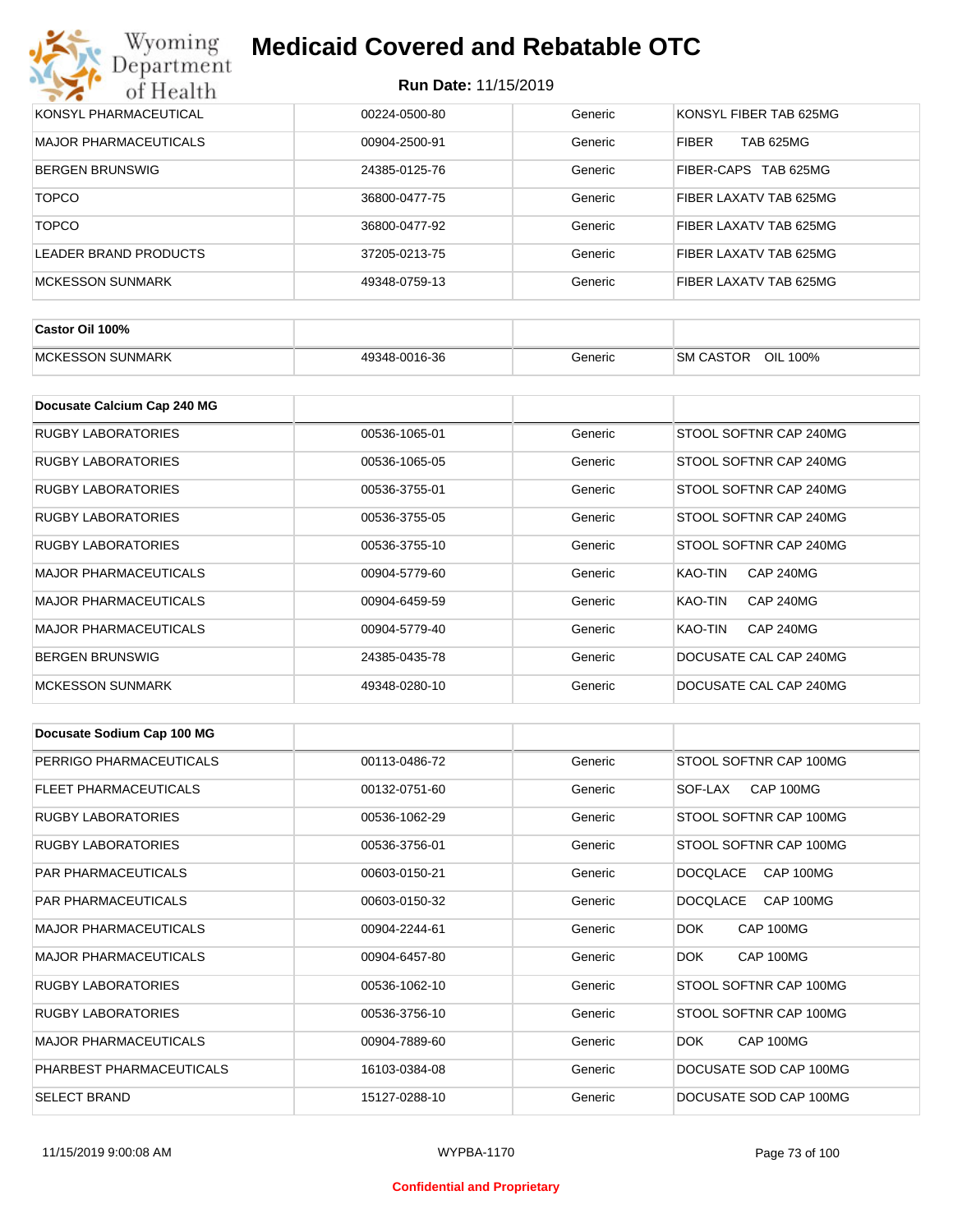

## Wyoming<br>Department<br>of Health

## **Medicaid Covered and Rebatable OTC**

| <b>TOPCO</b>                       | 36800-0486-72 | Generic      | STOOL SOFTNR CAP 100MG      |
|------------------------------------|---------------|--------------|-----------------------------|
| <b>TOPCO</b>                       | 36800-0486-78 | Generic      | STOOL SOFTNR CAP 100MG      |
| <b>MAJOR PHARMACEUTICALS</b>       | 00904-6457-60 | Generic      | <b>DOK</b><br>CAP 100MG     |
| <b>MAJOR PHARMACEUTICALS</b>       | 00904-7889-59 | Generic      | DOK.<br>CAP 100MG           |
| <b>MAJOR PHARMACEUTICALS</b>       | 00904-7889-80 | Generic      | DOK.<br>CAP 100MG           |
| PHARBEST PHARMACEUTICALS           | 16103-0384-11 | Generic      | DOCUSATE SOD CAP 100MG      |
| BERGEN BRUNSWIG                    | 24385-0436-78 | Generic      | STOOL SOFTNR CAP 100MG      |
| <b>MCKESSON SUNMARK</b>            | 49348-0483-19 | Generic      | STOOL SOFTNR CAP 100MG      |
| <b>MCKESSON SUNMARK</b>            | 49348-0616-90 | Generic      | STOOL SOFTNR CAP 100MG      |
| PERRIGO PHARMACEUTICALS            | 45802-0486-78 | Generic      | DOCUSATE SOD CAP 100MG      |
| AMERISOURCE BERGEN DRUGS           | 46122-0231-72 | Generic      | STOOL SOFTNR CAP 100MG      |
| AMERISOURCE BERGEN DRUGS           | 46122-0231-78 | Generic      | STOOL SOFTNR CAP 100MG      |
| <b>MCKESSON SUNMARK</b>            | 49348-0483-10 | Generic      | STOOL SOFTNR CAP 100MG      |
| <b>MCKESSON SUNMARK</b>            | 49348-0058-19 | Generic      | STOOL SOFTNR CAP 100MG      |
| <b>MCKESSON SUNMARK</b>            | 49348-0483-90 | Generic      | STOOL SOFTNR CAP 100MG      |
| <b>MCKESSON SUNMARK</b>            | 49348-0917-05 | Generic      | STOOL SOFTNR CAP 100MG      |
| AUBURN PHARMACEUTICAL              | 62107-0033-01 | Generic      | <b>DOCUSIL</b><br>CAP 100MG |
| AUBURN PHARMACEUTICAL              | 62107-0033-10 | Generic      | <b>DOCUSIL</b><br>CAP 100MG |
| AMERICAN HEALTH PACKAGING          | 62584-0683-01 | Generic      | DOCUSATE SOD CAP 100MG      |
| <b>MCKESSON</b>                    | 62011-0163-03 | Generic      | STOOL SOFTNR CAP 100MG      |
| <b>MCKESSON</b>                    | 62011-0224-01 | Generic      | STOOL SOFTNR CAP 100MG      |
| <b>MCKESSON PACKAGING SERVICES</b> | 63739-0478-01 | Generic      | DOCUSATE SOD CAP 100MG      |
| <b>MCKESSON PACKAGING SERVICES</b> | 63739-0478-10 | Generic      | DOCUSATE SOD CAP 100MG      |
| PURDUE PRODUCTS LP                 | 67618-0101-30 | <b>Brand</b> | <b>COLACE</b><br>CAP 100MG  |
| PURDUE PRODUCTS LP                 | 67618-0101-60 | Brand        | <b>COLACE</b><br>CAP 100MG  |
| AMERICAN HEALTH PACKAGING          | 62584-0683-11 | Generic      | DOCUSATE SOD CAP 100MG      |
| SDA LABORATORIES INC               | 66424-0030-10 | Generic      | STOOL SOFTNR CAP 100MG      |
| PURDUE PRODUCTS LP                 | 67618-0101-10 | Brand        | <b>COLACE</b><br>CAP 100MG  |
| PURDUE PRODUCTS LP                 | 67618-0101-52 | Brand        | <b>COLACE</b><br>CAP 100MG  |

| Docusate Sodium Cap 250 MG   |               |         |                                |
|------------------------------|---------------|---------|--------------------------------|
| <b>RUGBY LABORATORIES</b>    | 00536-1064-10 | Generic | STOOL SOFTNR CAP 250MG         |
| <b>RUGBY LABORATORIES</b>    | 00536-3757-01 | Generic | STOOL SOFTNR CAP 250MG         |
| <b>MAJOR PHARMACEUTICALS</b> | 00904-6458-59 | Generic | <b>DOK</b><br><b>CAP 250MG</b> |
| <b>RUGBY LABORATORIES</b>    | 00536-1064-01 | Generic | STOOL SOFTNR CAP 250MG         |
| <b>RUGBY LABORATORIES</b>    | 00536-3757-10 | Generic | STOOL SOFTNR CAP 250MG         |
| <b>MAJOR PHARMACEUTICALS</b> | 00904-7891-59 | Generic | <b>DOK</b><br><b>CAP 250MG</b> |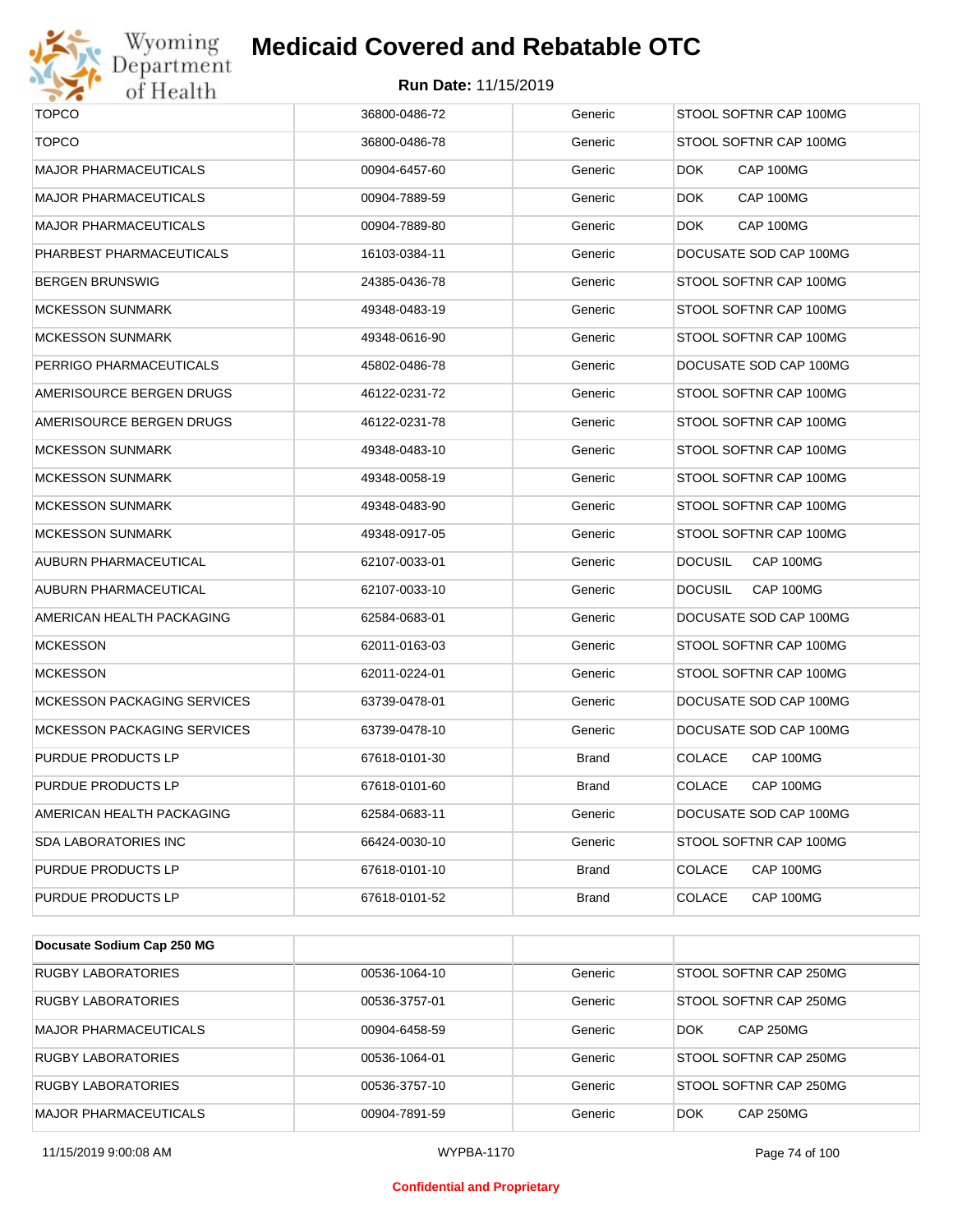### Wyoming<br>Department **Medicaid Covered and Rebatable OTC**

| $\sim$ 6<br>of Health                                        |               |              |                                |
|--------------------------------------------------------------|---------------|--------------|--------------------------------|
| <b>BERGEN BRUNSWIG</b>                                       | 24385-0443-78 | Generic      | STOOL SOFTNR CAP 250MG         |
| <b>MCKESSON SUNMARK</b>                                      | 49348-0714-10 | Generic      | STOOL SOFTNR CAP 250MG         |
| AMERISOURCE BERGEN DRUGS                                     | 46122-0263-78 | Generic      | STOOL SOFTNR CAP 250MG         |
| <b>MCKESSON</b>                                              | 62011-0244-01 | Generic      | STOOL SOFTNR CAP 250MG         |
| <b>MCKESSON</b>                                              | 62011-0164-01 | Generic      | STOOL SOFTNR CAP 250MG         |
| Docusate Sodium Cap 50 MG                                    |               |              |                                |
| PURDUE PRODUCTS LP                                           | 67618-0100-30 | <b>Brand</b> | <b>COLACE</b><br>CAP 50MG      |
| PURDUE PRODUCTS LP                                           | 67618-0100-60 | <b>Brand</b> | <b>COLACE</b><br>CAP 50MG      |
| PURDUE PRODUCTS LP                                           | 67618-0109-28 | <b>Brand</b> | COLACE CLEAR CAP 50 MG         |
|                                                              |               |              |                                |
| Docusate Sodium Enema 100 MG/5ML                             |               |              |                                |
| ENEMEEZ                                                      | 17433-9884-05 | <b>Brand</b> | DOCUSOL KIDS ENE 100MG/5M      |
| Docusate Sodium Enema 283 MG                                 |               |              |                                |
| ENEMEEZ                                                      | 17433-9876-03 | Generic      | <b>ENEMEEZ MINI ENE</b>        |
| <b>ENEMEEZ</b>                                               | 17433-9878-05 | Generic      | <b>DOCUSOL MINI ENE</b>        |
| Docusate Sodium Liquid 150 MG/15ML                           |               |              |                                |
| PHARMACEUTICAL ASSOCIATES                                    | 00121-0544-10 | Generic      | DOCUSATE SOD LIQ 50MG/5ML      |
| RUGBY LABORATORIES                                           | 00536-0590-85 | Generic      | <b>DIOCTO</b><br>LIQ 50MG/5ML  |
| HI-TECH                                                      | 50383-0771-10 | Generic      | DOCU<br>LIQ 50MG/5ML           |
| HI-TECH                                                      | 50383-0771-11 | Generic      | <b>DOCU</b><br>LIQ 50MG/5ML    |
| HI-TECH                                                      | 50383-0771-16 | Generic      | <b>DOCU</b><br>LIQ 50MG/5ML    |
| <b>SILARX</b>                                                | 54838-0116-80 | Generic      | <b>SILACE</b><br>LIQ 10MG/ML   |
|                                                              |               |              |                                |
| Docusate Sodium Liquid 50 MG/15ML                            |               |              |                                |
| FLEET PHARMACEUTICALS                                        | 00132-0106-24 | <b>Brand</b> | PEDIA-LAX LIQ 50MG             |
| Docusate Sodium Syrup 60 MG/15ML                             |               |              |                                |
| <b>RUGBY LABORATORIES</b>                                    | 00536-1001-85 | Generic      | <b>DIOCTO</b><br>SYP 60/15ML   |
| <b>SILARX</b>                                                | 54838-0107-80 | Generic      | <b>SILACE</b><br>SYP 60/15ML   |
|                                                              |               |              |                                |
| Docusate Sodium Tab 100 MG                                   |               |              |                                |
| <b>MAJOR PHARMACEUTICALS</b>                                 | 00904-5869-60 | Generic      | <b>TAB 100MG</b><br><b>DOK</b> |
|                                                              |               |              |                                |
| Glycerin Enema Adult 5.4 GM/Average<br><b>Delivered Dose</b> |               |              |                                |
| FLEET PHARMACEUTICALS                                        | 00132-0185-82 | <b>Brand</b> | FLEET LIQUID ENE GLYCERIN      |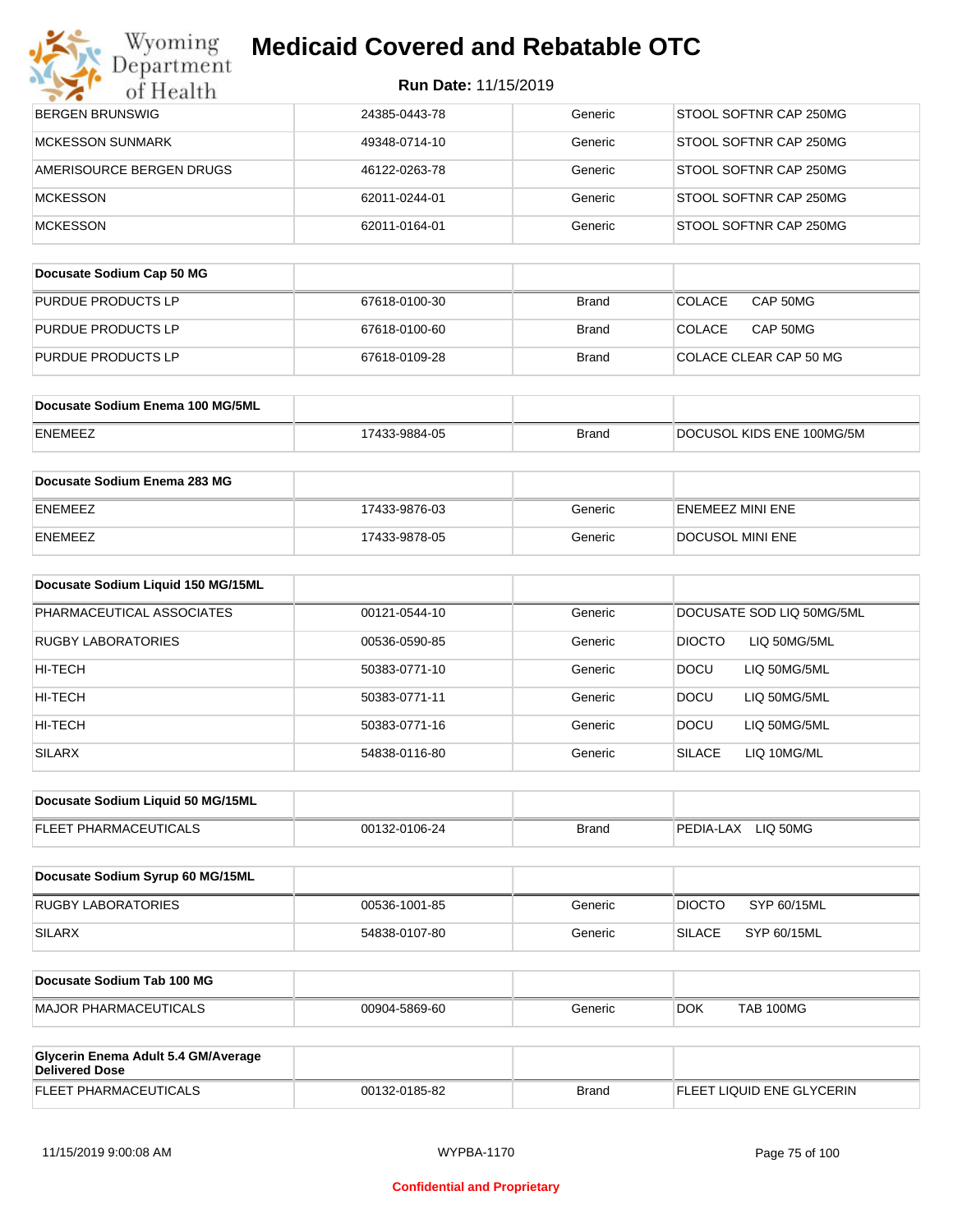

## **Medicaid Covered and Rebatable OTC**

| Glycerin Liquid Suppos 2.8 GM (2.7 ML) |               |              |                                       |
|----------------------------------------|---------------|--------------|---------------------------------------|
| FLEET PHARMACEUTICALS                  | 00132-0190-12 | <b>Brand</b> | PEDIA-LAX SUP 2.8GM                   |
| <b>Glycerin Suppos 1 GM</b>            |               |              |                                       |
|                                        |               |              |                                       |
| FLEET PHARMACEUTICALS                  | 00132-0081-12 | <b>Brand</b> | PEDIA-LAX SUP 1GM                     |
| <b>Glycerin Suppos 1.2 GM</b>          |               |              |                                       |
| G & W LABS                             | 00713-0102-13 | Generic      | <b>GLYCERIN PED SUP 1.2GM</b>         |
| G & W LABS                             | 00713-0102-26 | Generic      | GLYCERIN PED SUP 1.2GM                |
| <b>COSETTE PHARMACEUTICALS</b>         | 00713-0102-09 | Generic      | SANI-SUPP<br><b>SUP PEDIATRI</b>      |
| <b>COSETTE PHARMACEUTICALS</b>         | 00713-0102-25 | Generic      | <b>SUP PEDIATRI</b><br>SANI-SUPP      |
|                                        |               |              |                                       |
| <b>Glycerin Suppos 2 GM</b>            |               |              |                                       |
| FLEET PHARMACEUTICALS                  | 00132-0079-12 | Generic      | SUP <sub>2GM</sub><br><b>GLYCERIN</b> |
| FLEET PHARMACEUTICALS                  | 00132-0079-24 | Generic      | SUP <sub>2GM</sub><br><b>GLYCERIN</b> |
| FLEET PHARMACEUTICALS                  | 00132-0079-50 | Generic      | <b>GLYCERIN</b><br>SUP <sub>2GM</sub> |
| <b>COSETTE PHARMACEUTICALS</b>         | 00713-0101-09 | Generic      | <b>SANI-SUPP</b><br><b>SUP ADULT</b>  |
| <b>COSETTE PHARMACEUTICALS</b>         | 00713-0101-25 | Generic      | SANI-SUPP<br><b>SUP ADULT</b>         |
|                                        |               |              |                                       |
| <b>Glycerin Suppos 2.1 GM</b>          |               |              |                                       |
| G & W LABS                             | 00713-0101-51 | Generic      | <b>GLYCERIN</b><br><b>SUP 2.1GM</b>   |
| G & W LABS                             | 00713-0101-13 | Generic      | <b>GLYCERIN</b><br><b>SUP 2.1GM</b>   |
| G & W LABS                             | 00713-0101-26 | Generic      | <b>GLYCERIN</b><br><b>SUP 2.1GM</b>   |
| G & W LABS                             | 00713-0101-02 | Generic      | <b>GLYCERIN</b><br><b>SUP 2.1GM</b>   |
|                                        |               |              |                                       |
| <b>Magnesium Citrate Soln</b>          |               |              |                                       |
| MAJOR PHARMACEUTICALS                  | 00904-6304-77 | Generic      | MAG CITRATE SOL LEMON                 |
| <b>BERGEN BRUNSWIG</b>                 | 24385-0910-10 | Generic      | MAG CITRATE SOL CHERRY                |
| <b>BERGEN BRUNSWIG</b>                 | 24385-0675-10 | Generic      | MAG CITRATE SOL LEMON                 |
| <b>MCKESSON SUNMARK</b>                | 49348-0696-49 | Generic      | MAG CITRATE SOL LEMON                 |
| <b>MCKESSON SUNMARK</b>                | 49348-0504-49 | Generic      | MAG CITRATE SOL CHERRY                |
| <b>MCKESSON</b>                        | 62011-0166-01 | Generic      | MAG CITRATE SOL LEMON                 |
| CHAIN DRUG MARKETING ASSOC             | 63868-0934-10 | Generic      | MAG CITRATE SOL CHERRY                |
| CHAIN DRUG MARKETING ASSOC             | 63868-0935-10 | Generic      | MAG CITRATE SOL LEMON                 |
|                                        |               |              |                                       |
| Magnesium Hydroxide Chew Tab 400 MG    |               |              |                                       |

| EL EI<br>. UHAR<br>.kiviA'<br>AL.<br>$\sqrt{ }$<br>-- | nn·<br>0655-01 | <b>Brand</b> | CHW<br>400MC<br>∟AX<br>∈DIA-'<br>◡ |
|-------------------------------------------------------|----------------|--------------|------------------------------------|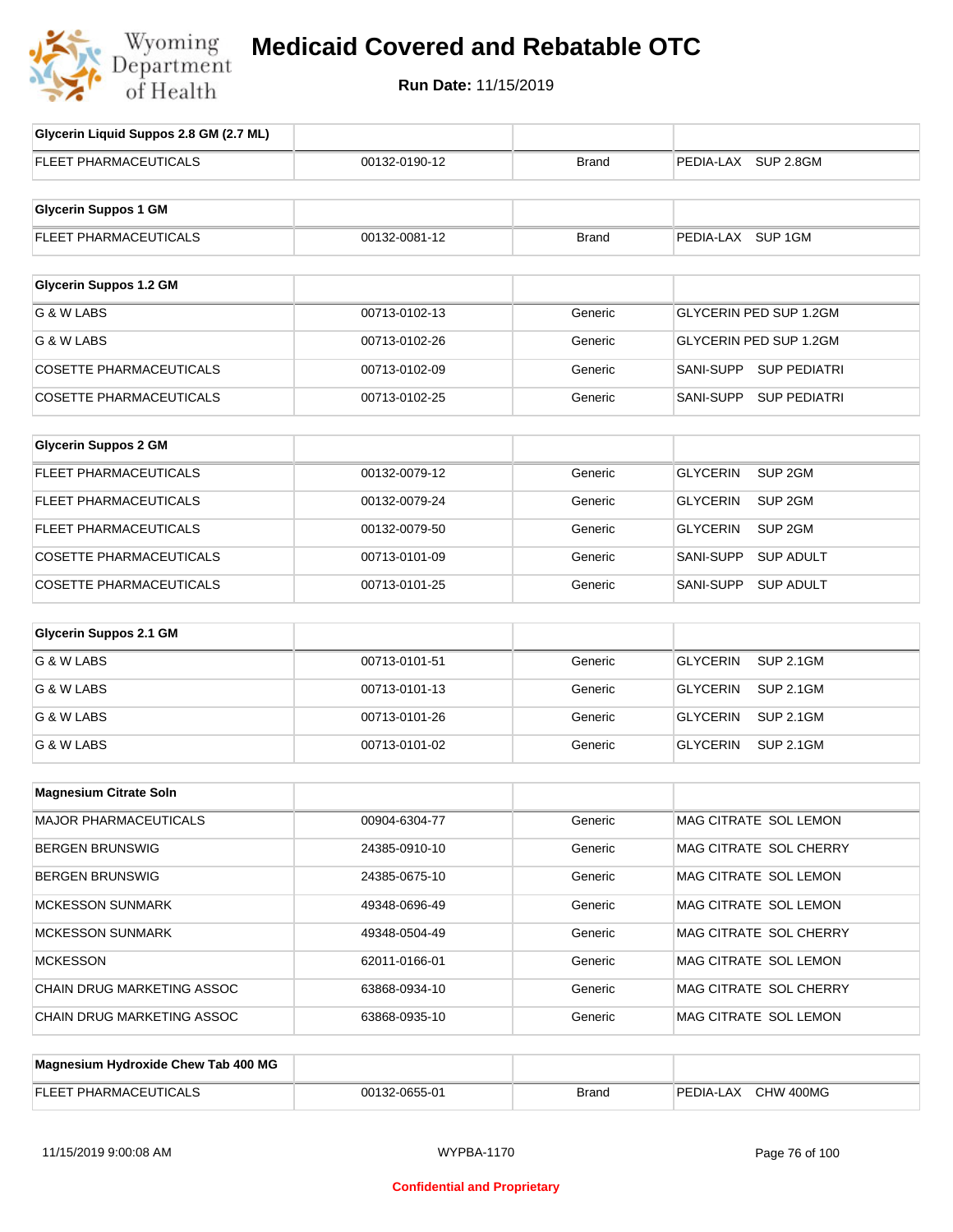

| Magnesium Hydroxide Susp 400 MG/5ML |               |         |                           |
|-------------------------------------|---------------|---------|---------------------------|
| <b>PERRIGO</b>                      | 00113-0396-40 | Generic | MILK OF MAGN SUS          |
| PHARMACEUTICAL ASSOCIATES           | 00121-0431-30 | Generic | MILK OF MAGN SUS          |
| <b>RUGBY LABORATORIES</b>           | 00536-2470-85 | Generic | MILK OF MAGN SUS          |
| <b>PERRIGO</b>                      | 00113-0332-40 | Generic | MILK OF MAGN SUS FRSH MNT |
| <b>RUGBY LABORATORIES</b>           | 00536-2470-83 | Generic | <b>MILK OF MAGN SUS</b>   |
| <b>MAJOR PHARMACEUTICALS</b>        | 00904-0788-14 | Generic | MILK OF MAGN SUS 1200/15  |
| <b>MAJOR PHARMACEUTICALS</b>        | 00904-0788-16 | Generic | MILK OF MAGN SUS 1200/15  |
| <b>MAJOR PHARMACEUTICALS</b>        | 00904-0789-14 | Generic | MILK OF MAGN SUS MINT     |
| <b>SELECT BRAND</b>                 | 15127-0833-73 | Generic | <b>SB MILK MAGN SUS</b>   |
| <b>BERGEN BRUNSWIG</b>              | 24385-0332-40 | Generic | <b>GNP MILK MAG SUS</b>   |
| <b>TOPCO</b>                        | 36800-0332-40 | Generic | MILK OF MAGN SUS 1200/15  |
| <b>SELECT BRAND</b>                 | 15127-0835-73 | Generic | SB MILK MAGN SUS MINT     |
| <b>BERGEN BRUNSWIG</b>              | 24385-0396-40 | Generic | <b>GNP MILK MAG SUS</b>   |
| <b>BERGEN BRUNSWIG</b>              | 24385-0608-40 | Generic | <b>GNP MILK MAG SUS</b>   |
| <b>TOPCO</b>                        | 36800-0396-40 | Generic | MILK OF MAGN SUS          |
| <b>TOPCO</b>                        | 36800-0949-40 | Generic | MILK OF MAGN SUS CHERRY   |
| <b>LEADER BRAND PRODUCTS</b>        | 37205-0833-40 | Generic | MILK OF MAGN SUS 400/5ML  |
| LEADER BRAND PRODUCTS               | 37205-0834-40 | Generic | MILK OF MAGN SUS MINT     |
| <b>MCKESSON SUNMARK</b>             | 49348-0307-39 | Generic | MILK OF MAGN SUS 1200/15  |
| <b>MCKESSON</b>                     | 62011-0123-01 | Generic | MILK OF MAGN SUS 400/5ML  |
| <b>CHAIN DRUG MARKETING ASSOC</b>   | 63868-0310-12 | Generic | MILK OF MAGN SUS 400/5ML  |
| CHAIN DRUG MARKETING ASSOC          | 63868-0788-57 | Generic | MILK OF MAGN SUS 400/5ML  |
| <b>MCKESSON</b>                     | 62011-0124-01 | Generic | MILK OF MAGN SUS 400/5ML  |
| CHAIN DRUG MARKETING ASSOC          | 63868-0787-57 | Generic | MILK OF MAGN SUS 400/5ML  |
|                                     |               |         |                           |

| Magnesium Hydroxide Susp Concentrate<br>2400 MG/10ML |               |         |                         |
|------------------------------------------------------|---------------|---------|-------------------------|
| <b>HIKMA</b>                                         | 00054-3567-49 | Generic | MILK OF MAGN SUS 2400MG |
| <b>HIKMA</b>                                         | 00054-3567-61 | Generic | MILK OF MAGN SUS 2400MG |
| PHARMACEUTICAL ASSOCIATES                            | 00121-0527-10 | Generic | MILK OF MAGN SUS 2400MG |

| <b>Magnesium Sulfate Oral Granules</b> |               |         |                              |
|----------------------------------------|---------------|---------|------------------------------|
| <b>BERGEN BRUNSWIG</b>                 | 24385-0807-04 | Generic | <b>GNP EPSOM</b><br>GRA SALT |
| BERGEN BRUNSWIG                        | 24385-0807-01 | Generic | <b>GRA SALT</b><br>GNP EPSOM |
| MCKESSON SUNMARK                       | 49348-0018-63 | Generic | <b>SM EPSOM</b><br>GRA SALT  |
| MCKESSON SUNMARK                       | 49348-0018-75 | Generic | <b>SM EPSOM</b><br>GRA SALT  |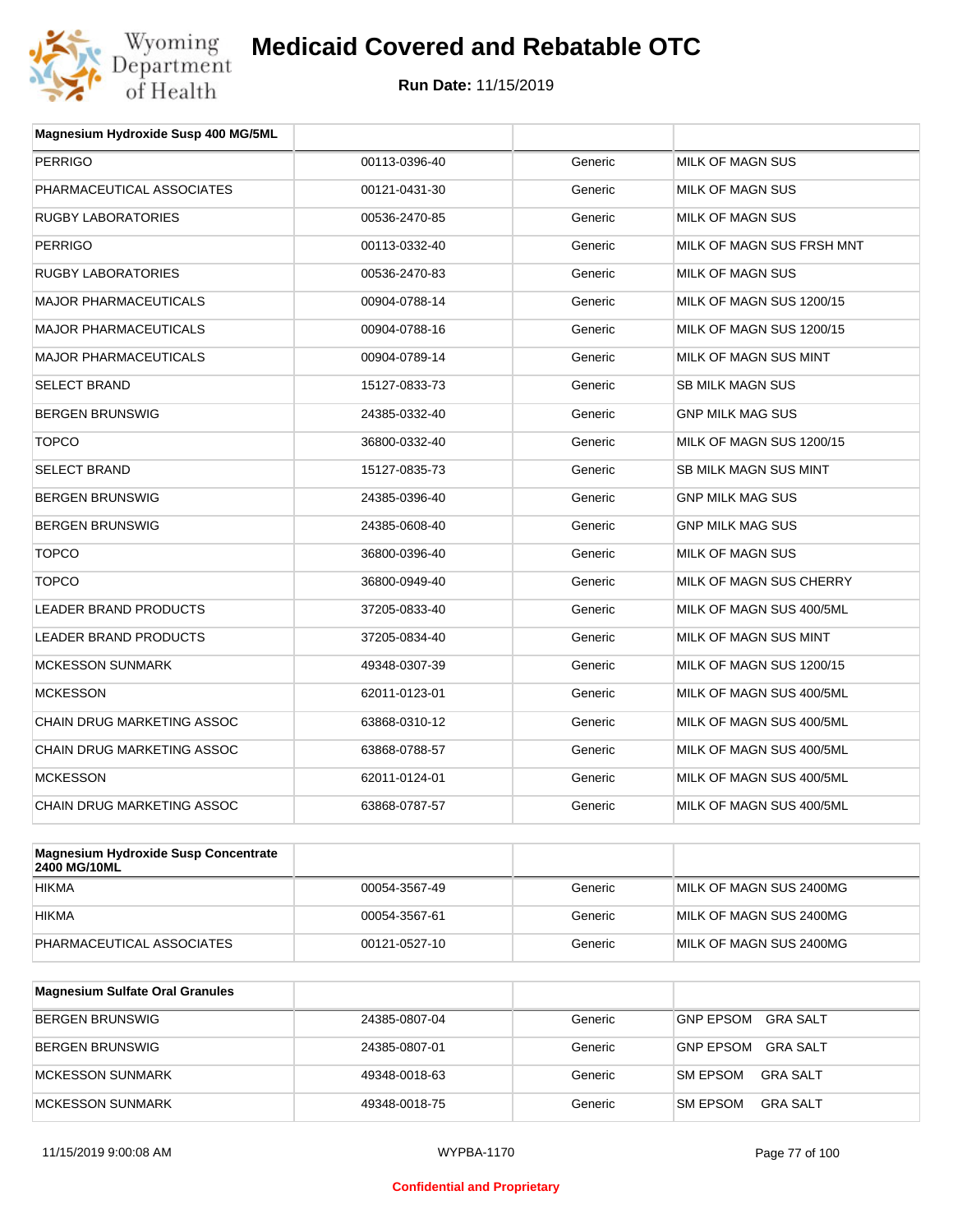

## **Medicaid Covered and Rebatable OTC**

**Run Date:** 11/15/2019

| <b>Methylcellulose Powder Laxative</b> |               |              |                                      |  |
|----------------------------------------|---------------|--------------|--------------------------------------|--|
| <b>GLAXO CONSUMER HEALTHCARE L.P.</b>  | 00135-0090-70 | <b>Brand</b> | <b>CITRUCEL</b><br>POW SF ORANG      |  |
| GLAXO CONSUMER HEALTHCARE L.P.         | 00135-0090-74 | <b>Brand</b> | <b>CITRUCEL</b><br>POW SF ORANG      |  |
| GLAXO CONSUMER HEALTHCARE L.P.         | 00135-0090-75 | <b>Brand</b> | <b>CITRUCEL</b><br>POW SF ORANG      |  |
| GLAXO CONSUMER HEALTHCARE L.P.         | 00135-0089-71 | <b>Brand</b> | <b>CITRUCEL</b><br><b>POW ORANGE</b> |  |
| GLAXO CONSUMER HEALTHCARE L.P.         | 00135-0089-69 | <b>Brand</b> | <b>CITRUCEL</b><br><b>POW ORANGE</b> |  |
| <b>MAJOR PHARMACEUTICALS</b>           | 00904-5675-16 | Generic      | SOLUBLE FIB POW THERAPY              |  |
|                                        |               |              |                                      |  |
| Methylcellulose Tab 500 MG             |               |              |                                      |  |
| GLAXO CONSUMER HEALTHCARE L.P.         | 00135-0199-02 | <b>Brand</b> | <b>CITRUCEL</b><br><b>TAB 500MG</b>  |  |
| GLAXO CONSUMER HEALTHCARE L.P.         | 00135-0199-07 | <b>Brand</b> | <b>CITRUCEL</b><br><b>TAB 500MG</b>  |  |
| GLAXO CONSUMER HEALTHCARE L.P.         | 00135-0199-01 | Brand        | <b>CITRUCEL</b><br>TAB 500MG         |  |
| <b>BERGEN BRUNSWIG</b>                 | 24385-0466-78 | Generic      | FIBER THERAP TAB 500MG               |  |
| <b>MCKESSON SUNMARK</b>                | 49348-0541-10 | Generic      | SM FIBER LAX TAB 500MG               |  |
| <b>MCKESSON</b>                        | 62011-0134-01 | Generic      | HM FIBER<br><b>TAB 500MG</b>         |  |
|                                        |               |              |                                      |  |
| <b>Mineral Oil</b>                     |               |              |                                      |  |
| <b>PERRIGO</b>                         | 00574-0618-16 | Generic      | <b>MINERAL</b><br>OIL                |  |
| <b>BERGEN BRUNSWIG</b>                 | 24385-0685-16 | Generic      | GNP MINERAL OIL HEAVY                |  |
| <b>MCKESSON SUNMARK</b>                | 49348-0804-38 | Generic      | SM MINERAL OIL                       |  |
| CHAIN DRUG MARKETING ASSOC             | 63868-0938-16 | Generic      | QC MINERAL OIL HEAVY                 |  |
|                                        |               |              |                                      |  |
| <b>Mineral Oil Enema</b>               |               |              |                                      |  |
| <b>FLEET PHARMACEUTICALS</b>           | 00132-0301-40 | <b>Brand</b> | FLEET OIL ENE                        |  |
| <b>MCKESSON</b>                        | 62011-0190-01 | Generic      | MINERAL OIL ENE                      |  |
|                                        |               |              |                                      |  |
| Polyethylene Glycol 3350 Oral Packet   |               |              |                                      |  |
| <b>MAJOR PHARMACEUTICALS</b>           | 00904-6025-61 | Generic      | PEG 3350<br><b>POW</b>               |  |
| <b>MAJOR PHARMACEUTICALS</b>           | 00904-6422-81 | Generic      | PEG 3350<br><b>POW</b>               |  |
| <b>MAJOR PHARMACEUTICALS</b>           | 00904-6422-86 | Generic      | PEG 3350<br><b>POW</b>               |  |
| <b>TOPCO</b>                           | 36800-0306-52 | Generic      | <b>CLEARLAX</b><br><b>POW</b>        |  |
| <b>MYLAN INSTITUTIONAL</b>             | 51079-0306-30 | Generic      | POLYETH GLYC POW 3350 NF             |  |
| <b>MYLAN INSTITUTIONAL</b>             | 51079-0306-01 | Generic      | POLYETH GLYC POW 3350 NF             |  |
| AMERICAN HEALTH PACKAGING              | 68084-0430-99 | Generic      | HEALTHYLAX POW                       |  |
| AMERICAN HEALTH PACKAGING              | 68084-0430-98 | Generic      | HEALTHYLAX POW                       |  |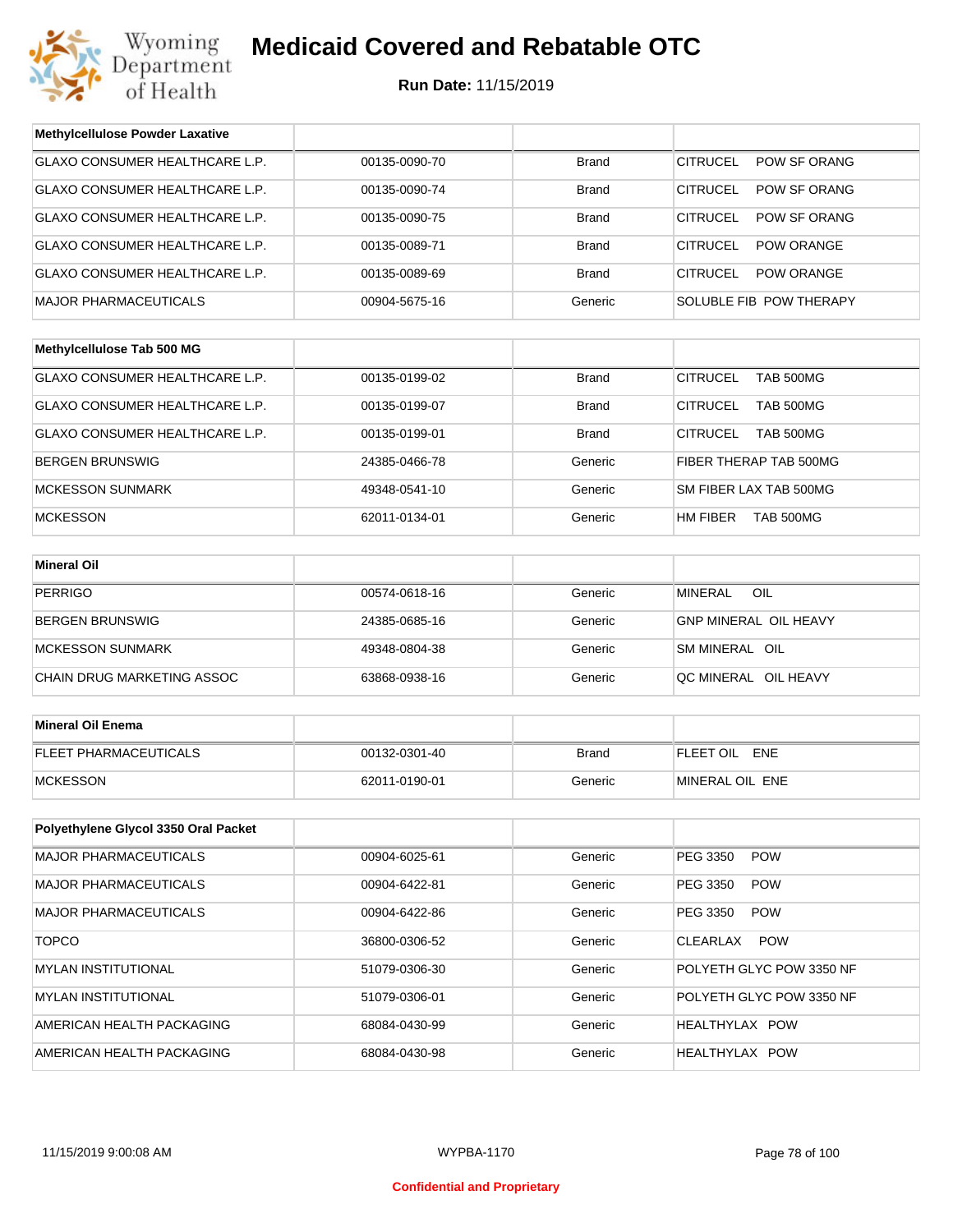

| Polyethylene Glycol 3350 Oral Powder |               |         |                               |
|--------------------------------------|---------------|---------|-------------------------------|
| <b>RUGBY LABORATORIES</b>            | 00536-1052-24 | Generic | PEG3350<br><b>POW</b>         |
| <b>RUGBY LABORATORIES</b>            | 00536-1052-27 | Generic | PEG3350<br><b>POW</b>         |
| RUGBY LABORATORIES                   | 00536-1052-84 | Generic | <b>POW</b><br>PEG3350         |
| <b>MAJOR PHARMACEUTICALS</b>         | 00904-6025-77 | Generic | PEG 3350<br><b>POW</b>        |
| <b>MAJOR PHARMACEUTICALS</b>         | 00904-6025-84 | Generic | PEG 3350<br><b>POW</b>        |
| <b>MAJOR PHARMACEUTICALS</b>         | 00904-6025-76 | Generic | PEG 3350<br><b>POW</b>        |
| <b>TOPCO</b>                         | 36800-0181-04 | Generic | CLEARLAX<br><b>POW</b>        |
| <b>TOPCO</b>                         | 36800-0306-01 | Generic | <b>CLEARLAX</b><br><b>POW</b> |
| <b>TOPCO</b>                         | 36800-0306-02 | Generic | CLEARLAX<br><b>POW</b>        |
| <b>TOPCO</b>                         | 36800-0306-03 | Generic | CLEARLAX POW                  |
| PERRIGO PHARMACEUTICALS              | 45802-0868-03 | Generic | POLYETH GLYC POW 3350 NF      |
| PERRIGO PHARMACEUTICALS              | 45802-0868-02 | Generic | POLYETH GLYC POW 3350 NF      |
| AMERISOURCE BERGEN DRUGS             | 46122-0014-33 | Generic | <b>GNP CLEARLAX POW</b>       |
| LEADER BRAND PRODUCTS                | 37205-0612-71 | Generic | CLEARLAX POW                  |
| LEADER BRAND PRODUCTS                | 37205-0612-72 | Generic | CLEARLAX<br><b>POW</b>        |
| LEADER BRAND PRODUCTS                | 37205-0612-73 | Generic | CLEARLAX<br><b>POW</b>        |
| LUPIN PHARMACEUTICALS                | 43386-0312-08 | Generic | GAVILAX<br><b>POW</b>         |
| LUPIN PHARMACEUTICALS                | 43386-0312-14 | Generic | <b>POW</b><br>GAVILAX         |
| PERRIGO PHARMACEUTICALS              | 45802-0868-01 | Generic | POLYETH GLYC POW 3350 NF      |
| AMERISOURCE BERGEN DRUGS             | 46122-0014-31 | Generic | <b>GNP CLEARLAX POW</b>       |
| AMERISOURCE BERGEN DRUGS             | 46122-0014-71 | Generic | <b>GNP CLEARLAX POW</b>       |
| <b>MCKESSON SUNMARK</b>              | 49348-0893-50 | Generic | SM CLEARLAX POW               |
| <b>MCKESSON SUNMARK</b>              | 49348-0893-92 | Generic | SM CLEARLAX POW               |
| <b>MCKESSON SUNMARK</b>              | 49348-0893-70 | Generic | SM CLEARLAX POW               |
| <b>MCKESSON</b>                      | 62011-0153-01 | Generic | HM CLEARLAX POW               |
| <b>MCKESSON</b>                      | 62011-0153-02 | Generic | HM CLEARLAX POW               |
| <b>KREMERS URBAN</b>                 | 62175-0190-31 | Generic | GLYCOLAX POW 3350 NF          |
| <b>KREMERS URBAN</b>                 | 62175-0195-15 | Generic | POLYETH GLYC POW 3350 NF      |
| CHAIN DRUG MARKETING ASSOC           | 63868-0002-14 | Generic | NATURA-LAX POW 3350 NF        |
| <b>KREMERS URBAN</b>                 | 62175-0190-15 | Generic | GLYCOLAX POW 3350 NF          |
| <b>KREMERS URBAN</b>                 | 62175-0195-07 | Generic | POLYETH GLYC POW 3350 NF      |
| <b>KREMERS URBAN</b>                 | 62175-0195-31 | Generic | POLYETH GLYC POW 3350 NF      |
|                                      |               |         |                               |

| <b>Psyllium Cap 0.52 GM</b> |               |         |               |           |
|-----------------------------|---------------|---------|---------------|-----------|
| KONSYL PHARMACEUTICAL       | 00224-1847-10 | Generic | <b>KONSYL</b> | CAP 520MG |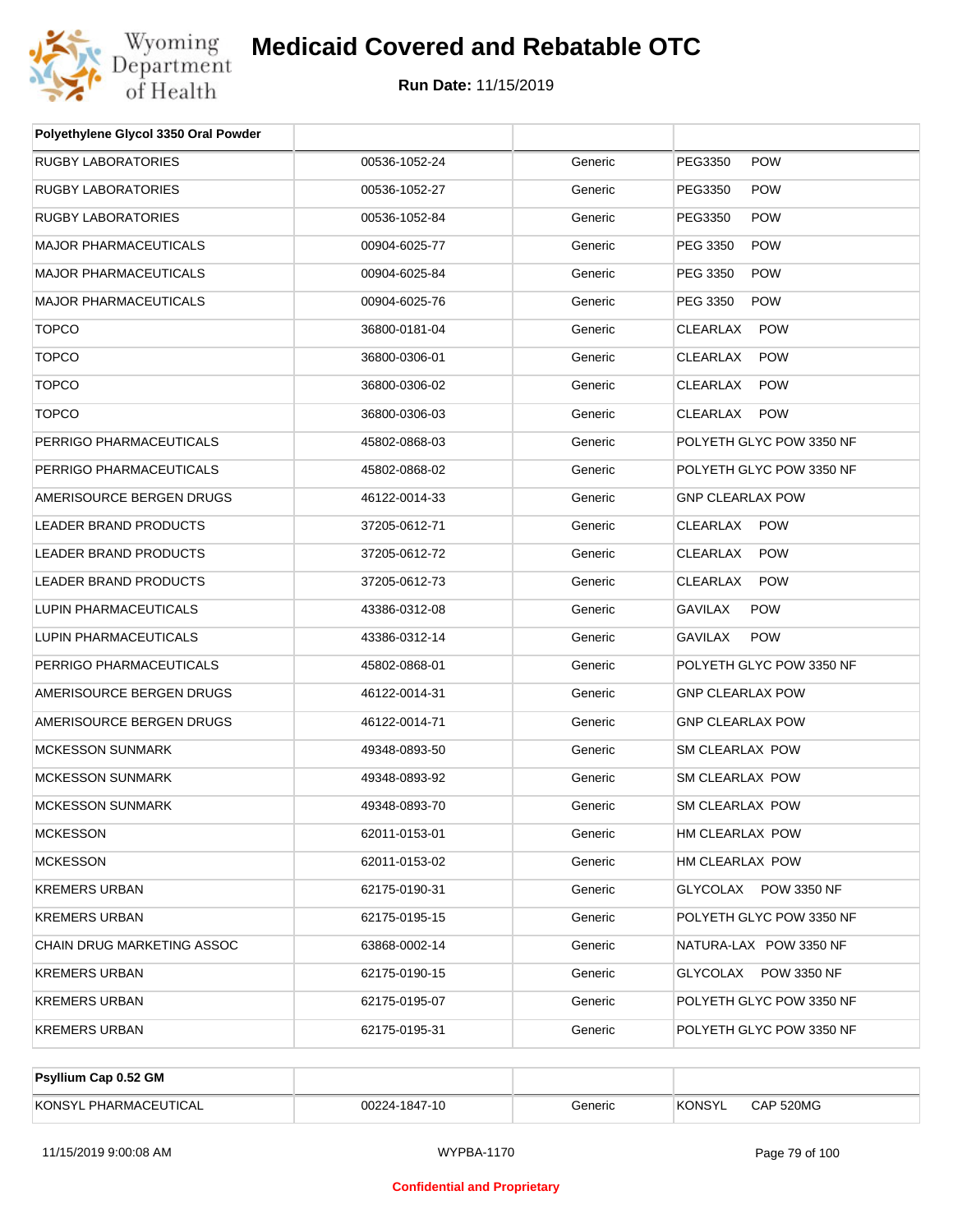| <b>RUGBY LABORATORIES</b>   | 00536-1500-60 | Generic | <b>REGULOID</b><br>CAP 0.52GM |
|-----------------------------|---------------|---------|-------------------------------|
| KONSYL PHARMACEUTICAL       | 00224-1847-80 | Generic | <b>KONSYL</b><br>CAP 520MG    |
| LEADER BRAND PRODUCTS       | 37205-0372-78 | Generic | FIBER LAXTIV CAP 0.52GM       |
| MCKESSON SUNMARK            | 49348-0633-49 | Generic | SM FIBER LAX CAP 0.52GM       |
| <b>MCKESSON</b>             | 62011-0053-01 | Generic | HM FIBER<br>CAP 0.52GM        |
|                             |               |         |                               |
| <b>Psyllium Powder 100%</b> |               |         |                               |

| KONSYL PHARMACEUTICAL | 00224-1801-06 | Brand | KONSYL DAILY POW 100% |
|-----------------------|---------------|-------|-----------------------|
| KONSYL PHARMACEUTICAL | 00224-1801-07 | Brand | KONSYL DAILY POW 100% |
| KONSYL PHARMACEUTICAL | 00224-1801-81 | Brand | KONSYL DAILY POW 100% |
| KONSYL PHARMACEUTICAL | 00224-1801-80 | Brand | KONSYL DAILY POW 100% |

| Psyllium Powder 28.3%        |               |         |                              |
|------------------------------|---------------|---------|------------------------------|
| KONSYL PHARMACEUTICAL        | 00224-1852-06 | Generic | KONSYL DAILY POW 28.3%       |
| KONSYL PHARMACEUTICAL        | 00224-1852-80 | Generic | KONSYL DAILY POW 28.3%       |
| RUGBY LABORATORIES           | 00536-4445-54 | Generic | <b>REGULOID</b><br>POW 28.3% |
| RUGBY LABORATORIES           | 00536-4445-89 | Generic | <b>REGULOID</b><br>POW 28.3% |
| <b>MAJOR PHARMACEUTICALS</b> | 00904-5200-65 | Generic | NATURL FIBER POW 28.3%       |
| <b>MAJOR PHARMACEUTICALS</b> | 00904-5200-66 | Generic | NATURL FIBER POW 28.3%       |
| <b>MCKESSON SUNMARK</b>      | 49348-0047-65 | Generic | SM FIBER<br>POW 28.3%        |
| <b>MCKESSON SUNMARK</b>      | 49348-0091-68 | Generic | SM FIBER<br>POW 28.3%        |
| <b>MCKESSON</b>              | 62011-0133-01 | Generic | HM FIBER<br>POW 28.3%        |

| <b>Psyllium Powder 30.9%</b> |               |         |                       |
|------------------------------|---------------|---------|-----------------------|
| KONSYL PHARMACEUTICAL        | 00224-1841-03 | Generic | KONSYL<br>POW 30.9%   |
| KONSYL PHARMACEUTICAL        | 00224-1841-80 | Generic | KONSYL<br>POW 30.9%   |
| MCKESSON                     | 62011-0135-01 | Generic | POW 30.9%<br>HM FIBER |

| Psyllium Powder 48.57%       |               |         |                                 |
|------------------------------|---------------|---------|---------------------------------|
| <b>RUGBY LABORATORIES</b>    | 00536-4444-54 | Generic | <b>REGULOID</b><br>POW 48.57%   |
| <b>RUGBY LABORATORIES</b>    | 00536-4444-89 | Generic | <b>REGULOID</b><br>POW 48.57%   |
| <b>MAJOR PHARMACEUTICALS</b> | 00904-5199-65 | Generic | <b>POW THERAPY</b><br>NAT FIBER |
| MAJOR PHARMACEUTICALS        | 00904-5199-66 | Generic | NAT FIBER<br><b>POW THERAPY</b> |
| BERGEN BRUNSWIG              | 24385-0301-27 | Generic | NAT FIBER<br>POW 48.57%         |
| MCKESSON SUNMARK             | 49348-0166-65 | Generic | SM FIBER<br>POW 48.57%          |
| MCKESSON SUNMARK             | 49348-0166-93 | Generic | SM FIBER<br>POW 48.57%          |
| <b>MCKESSON</b>              | 62011-0136-01 | Generic | HM FIBER<br>POW 48.57%          |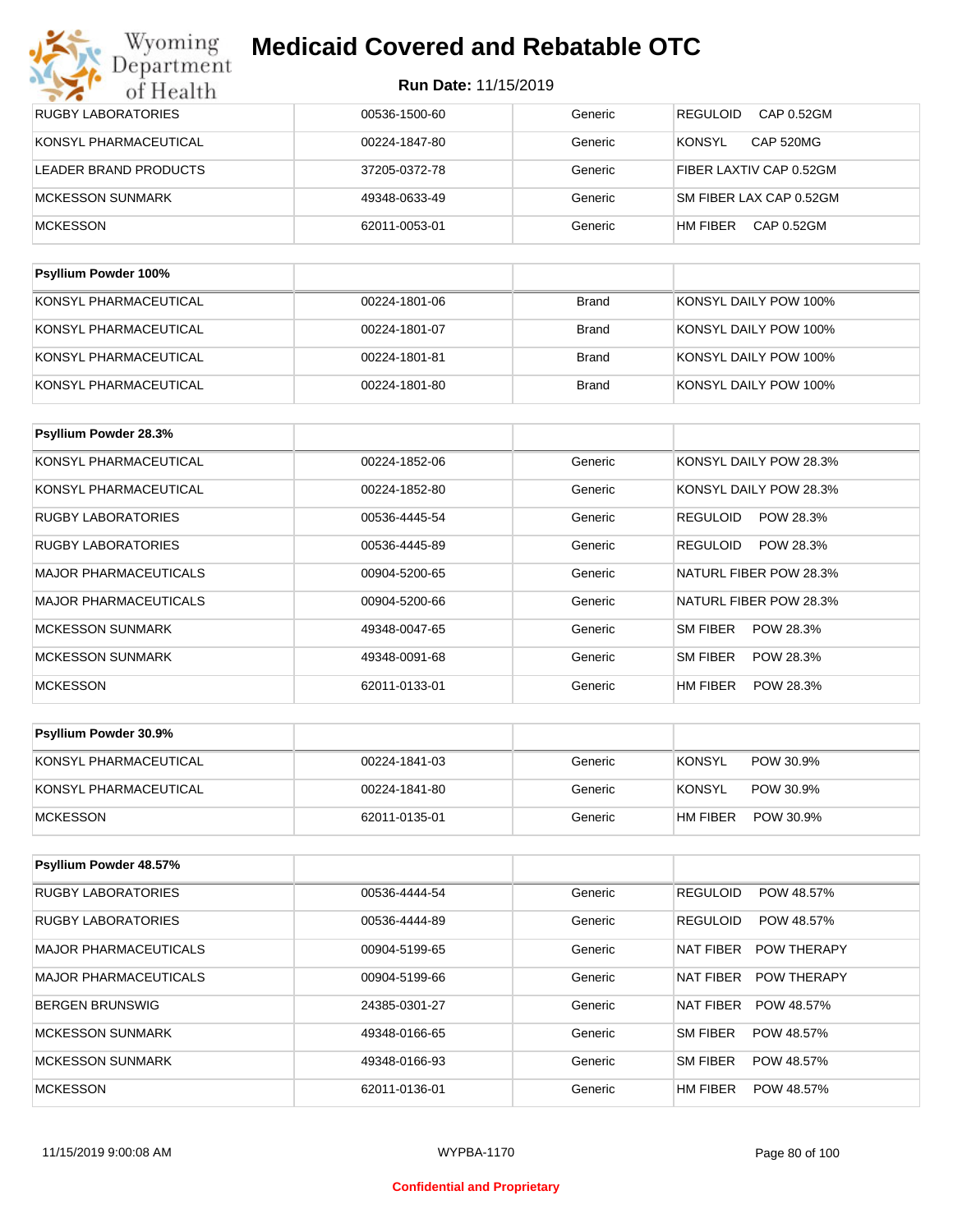

| Psyllium Powder 52.3%          |               |              |                              |
|--------------------------------|---------------|--------------|------------------------------|
| KONSYL PHARMACEUTICAL          | 00224-1822-80 | <b>Brand</b> | KONSYL-D<br>POW 52.3%        |
| KONSYL PHARMACEUTICAL          | 00224-1822-03 | <b>Brand</b> | KONSYL-D<br>POW 52.3%        |
| Psyllium Powder 58.6%          |               |              |                              |
| <b>RUGBY LABORATORIES</b>      | 00536-1875-16 | Generic      | <b>REGULOID</b><br>POW 58.6% |
| <b>RUGBY LABORATORIES</b>      | 00536-1875-79 | Generic      | <b>REGULOID</b><br>POW 58.6% |
| <b>RUGBY LABORATORIES</b>      | 00536-1881-16 | Generic      | <b>REGULOID</b><br>POW 58.6% |
| <b>RUGBY LABORATORIES</b>      | 00536-1881-79 | Generic      | <b>REGULOID</b><br>POW 58.6% |
| <b>MAJOR PHARMACEUTICALS</b>   | 00904-5788-77 | Generic      | FIBER THERAP POW 58.6%       |
| <b>MCKESSON SUNMARK</b>        | 49348-0090-92 | Generic      | SM FIBER<br>POW 58.6%        |
| <b>MCKESSON</b>                | 62011-0137-01 | Generic      | HM FIBER<br>POW 58.6%        |
|                                |               |              |                              |
| Psyllium Powder 60.3%          |               |              |                              |
| KONSYL PHARMACEUTICAL          | 00224-1855-81 | <b>Brand</b> | <b>KONSYL</b><br>POW 60.3%   |
| KONSYL PHARMACEUTICAL          | 00224-1855-07 | <b>Brand</b> | <b>KONSYL</b><br>POW 60.3%   |
| KONSYL PHARMACEUTICAL          | 00224-1866-28 | <b>Brand</b> | <b>KONSYL</b><br>POW 60.3%   |
| KONSYL PHARMACEUTICAL          | 00224-1866-80 | <b>Brand</b> | <b>KONSYL</b><br>POW 60.3%   |
| Psyllium Powder 71.67%         |               |              |                              |
| KONSYL PHARMACEUTICAL          | 00224-1856-06 | <b>Brand</b> | <b>KONSYL</b><br>POW 71.67%  |
| KONSYL PHARMACEUTICAL          | 00224-1856-80 | Brand        | <b>KONSYL</b><br>POW 71.67%  |
|                                |               |              |                              |
| Psyllium Powder Packet 100%    |               |              |                              |
| KONSYL PHARMACEUTICAL          | 00224-1801-24 | <b>Brand</b> | KONSYL DAILY POW 100%        |
| KONSYL PHARMACEUTICAL          | 00224-1801-35 | <b>Brand</b> | KONSYL DAILY POW 100%        |
| KONSYL PHARMACEUTICAL          | 00224-1801-84 | <b>Brand</b> | KONSYL DAILY POW 100%        |
| Psyllium Powder Packet 28.3%   |               |              |                              |
| KONSYL PHARMACEUTICAL          | 00224-1852-81 | <b>Brand</b> | KONSYL DAILY POW 28.3%       |
| KONSYL PHARMACEUTICAL          | 00224-1852-13 | Brand        | KONSYL DAILY POW 28.3%       |
|                                |               |              |                              |
| Psyllium Powder Packet 60.3%   |               |              |                              |
| KONSYL PHARMACEUTICAL          | 00224-1855-82 | <b>Brand</b> | <b>KONSYL</b><br>POW 60.3%   |
| KONSYL PHARMACEUTICAL          | 00224-1855-30 | <b>Brand</b> | <b>KONSYL</b><br>POW 60.3%   |
| Sennosides Chew Tab 15 MG      |               |              |                              |
| GLAXO CONSUMER HEALTHCARE L.P. | 00067-0005-12 | <b>Brand</b> | CHW 15MG<br>EX-LAX           |
|                                |               |              |                              |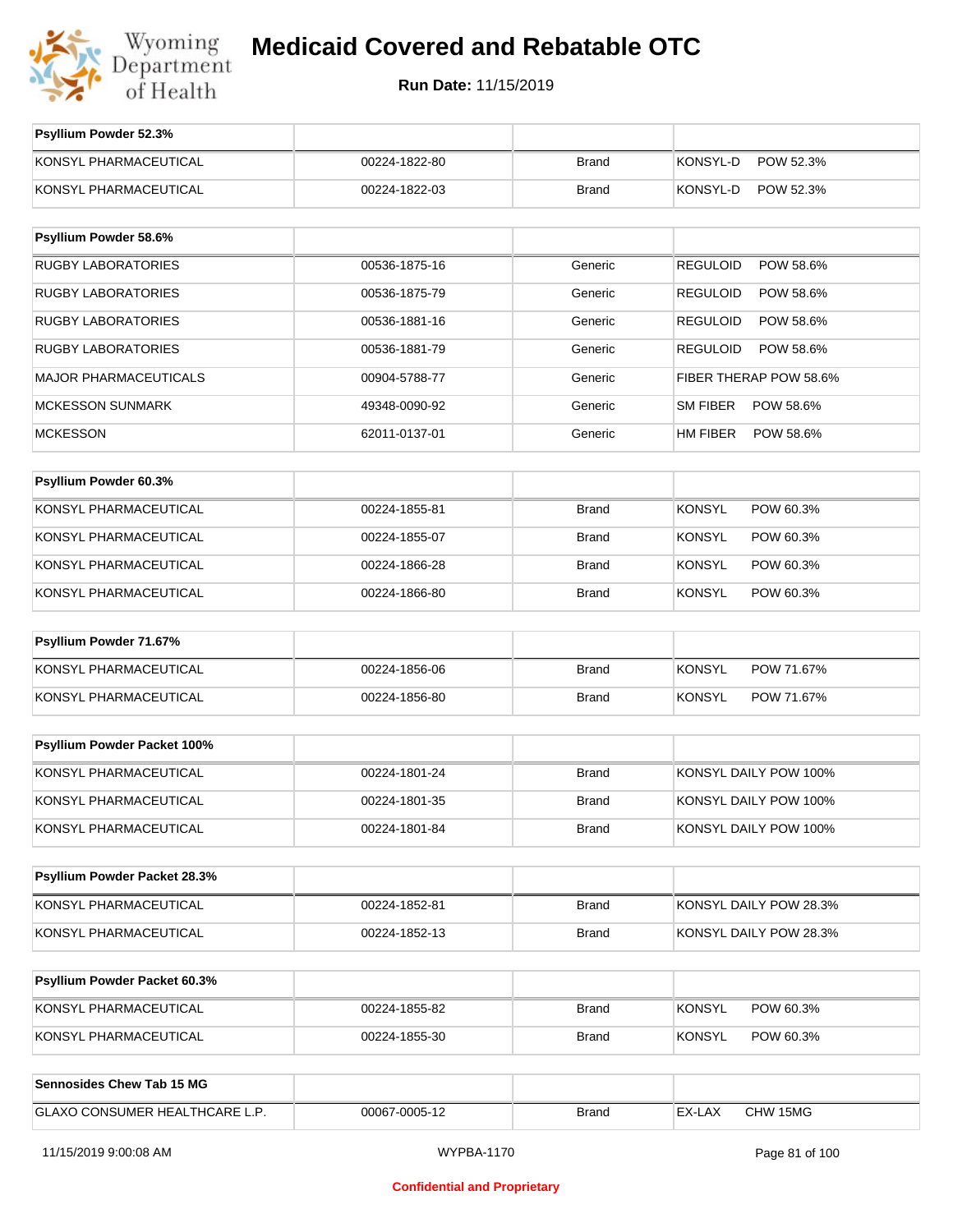| Wyoming<br><b>Medicaid Covered and Rebatable OTC</b><br>Department |                             |              |        |          |  |  |
|--------------------------------------------------------------------|-----------------------------|--------------|--------|----------|--|--|
| of Health                                                          | <b>Run Date: 11/15/2019</b> |              |        |          |  |  |
| <b>GLAXO CONSUMER HEALTHCARE L.P.</b>                              | 00067-0005-24               | <b>Brand</b> | EX-LAX | CHW 15MG |  |  |
| <b>GLAXO CONSUMER HEALTHCARE L.P.</b>                              | 00067-0005-48               | <b>Brand</b> | EX-LAX | CHW 15MG |  |  |

| Sennosides Syrup 8.8 MG/5ML |               |         |                        |
|-----------------------------|---------------|---------|------------------------|
| <b>RUGBY LABORATORIES</b>   | 00536-1000-59 | Generic | SENEXON<br>LIQ 8.8MG/5 |
| MAJOR PHARMACEUTICALS       | 00904-6289-09 | Generic | SYP 8.8MG/5<br>SENNA   |

| <b>Sennosides Tab 15 MG</b>    |               |         |                       |
|--------------------------------|---------------|---------|-----------------------|
| GLAXO CONSUMER HEALTHCARE L.P. | 00067-0003-30 | Brand   | EX-LAX<br>TAB 15MG    |
| GLAXO CONSUMER HEALTHCARE L.P. | 00067-0003-08 | Brand   | TAB 15MG<br>EX-LAX    |
| GLAXO CONSUMER HEALTHCARE L.P. | 00067-6025-60 | Generic | PERDIEM OVER TAB 15MG |

| Sennosides Tab 17.2 MG    |               |              |                         |
|---------------------------|---------------|--------------|-------------------------|
| <b>PURDUE PRODUCTS LP</b> | 67618-0315-12 | <b>Brand</b> | SENOKOT XTRA TAB 17.2MG |

| Sennosides Tab 25 MG           |               |              |                                |
|--------------------------------|---------------|--------------|--------------------------------|
| GLAXO CONSUMER HEALTHCARE L.P. | 00067-0016-90 | <b>Brand</b> | EX-LAX<br>TAB MAX ST           |
| GLAXO CONSUMER HEALTHCARE L.P. | 00067-0016-24 | <b>Brand</b> | TAB MAX ST<br>EX-LAX           |
| GLAXO CONSUMER HEALTHCARE L.P. | 00067-0016-48 | <b>Brand</b> | TAB MAX ST<br>EX-LAX           |
| <b>BERGEN BRUNSWIG</b>         | 24385-0369-62 | Generic      | <b>GNP LAXATIVE TAB 25MG</b>   |
| LEADER BRAND PRODUCTS          | 37205-0294-62 | Generic      | TAB 25MG<br>I AXATIVF          |
| <b>MCKESSON SUNMARK</b>        | 49348-0224-04 | Generic      | SM SENNA LAX TAB MAX STR       |
| CHAIN DRUG MARKETING ASSOC     | 63868-0549-24 | Generic      | LAXATIVE<br><b>TAB MAX-STR</b> |

| Sennosides Tab 8.6 MG        |               |         |                             |
|------------------------------|---------------|---------|-----------------------------|
| <b>RUGBY LABORATORIES</b>    | 00536-5904-01 | Generic | TAB 8.6MG<br>SENEXON        |
| <b>PAR PHARMACEUTICAL</b>    | 00603-0282-21 | Generic | SENNA LAX<br>TAB 8.6MG      |
| <b>RUGBY LABORATORIES</b>    | 00536-5904-10 | Generic | <b>SENEXON</b><br>TAB 8.6MG |
| <b>MAJOR PHARMACEUTICALS</b> | 00904-5165-61 | Generic | TAB 8.6MG<br><b>SENNA</b>   |
| <b>MAJOR PHARMACEUTICALS</b> | 00904-5165-80 | Generic | TAB 8.6MG<br><b>SENNA</b>   |
| <b>MAJOR PHARMACEUTICALS</b> | 00904-6434-59 | Generic | TAB 8.6MG<br><b>SENNA</b>   |
| <b>MAJOR PHARMACEUTICALS</b> | 00904-6434-80 | Generic | TAB 8.6MG<br><b>SENNA</b>   |
| <b>PAR PHARMACEUTICAL</b>    | 00603-0282-32 | Generic | SENNA LAX TAB 8.6MG         |
| <b>MAJOR PHARMACEUTICALS</b> | 00904-5165-59 | Generic | TAB 8.6MG<br><b>SENNA</b>   |
| PHARBEST PHARMACEUTICALS     | 16103-0363-08 | Generic | SENNA-TABS TAB 8.6MG        |
| PHARBEST PHARMACEUTICALS     | 16103-0363-11 | Generic | SENNA-TABS TAB 8.6MG        |
| <b>SELECT BRAND</b>          | 15127-0105-01 | Generic | SB SENNA-LAX TAB 8.6MG      |
| <b>BERGEN BRUNSWIG</b>       | 24385-0404-78 | Generic | SENNA-LAX TAB 8.6MG         |

#### **Confidential and Proprietary**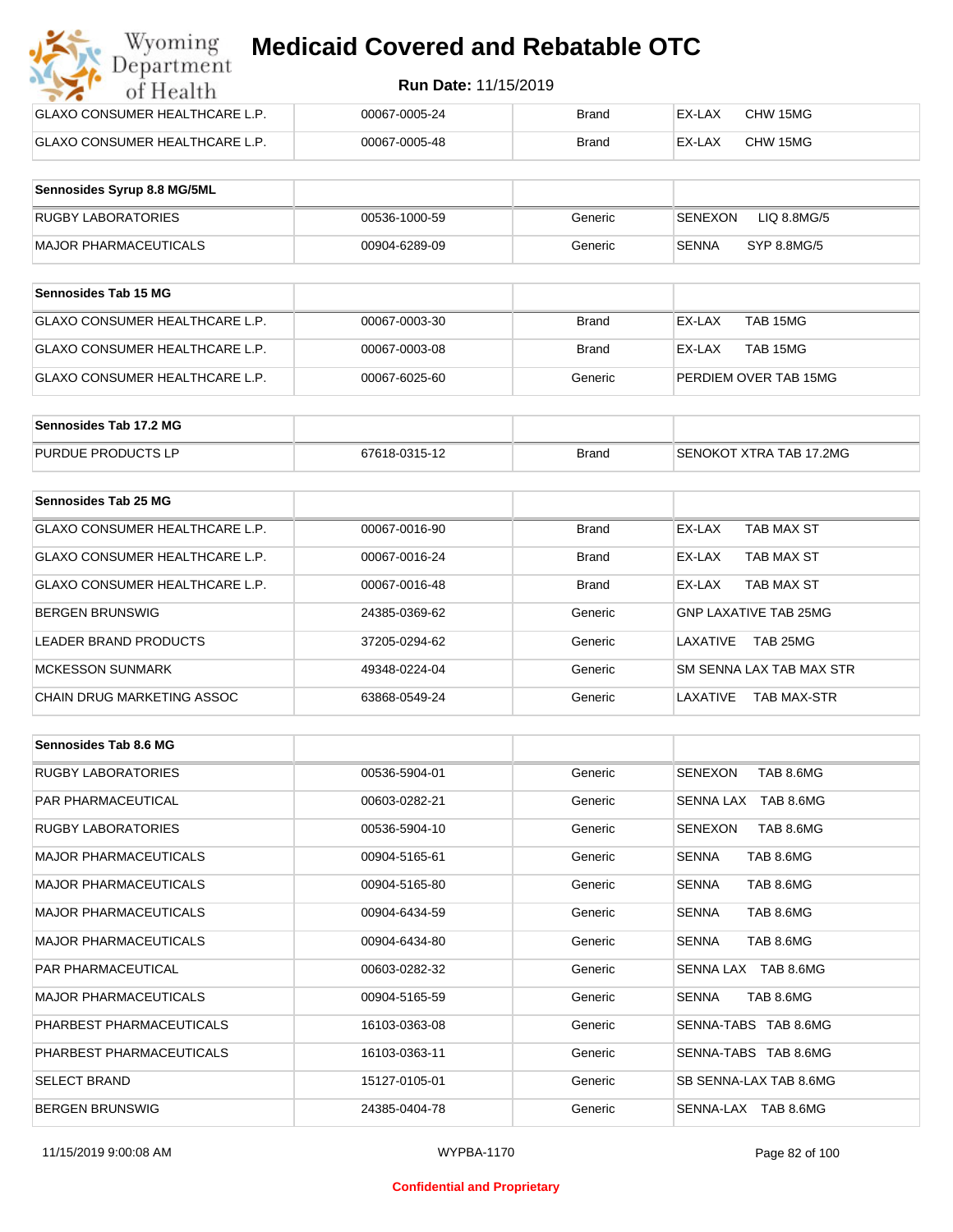## Wyoming<br>Department<br>of Health **Medicaid Covered and Rebatable OTC**

| LEADER BRAND PRODUCTS      | 37205-0241-78 | Generic      | TAB 8.6MG<br><b>SENNA</b>    |
|----------------------------|---------------|--------------|------------------------------|
| TIME-CAP LABS              | 49483-0080-10 | Generic      | TAB 8.6MG<br>SENNA-TIME      |
| TIME-CAP LABS              | 49483-0080-01 | Generic      | TAB 8.6MG<br>SENNA-TIME      |
| AUBURN PHARMACEUTICAL      | 62107-0031-01 | Generic      | <b>SENNO</b><br>TAB 8.6MG    |
| PURDUE PRODUCTS LP         | 67618-0300-50 | <b>Brand</b> | TAB 8.6MG<br><b>SENOKOT</b>  |
| <b>MCKESSON</b>            | 62011-0192-01 | Generic      | TAB 8.6MG<br><b>HM SENNA</b> |
| PURDUE PRODUCTS LP         | 67618-0300-11 | <b>Brand</b> | TAB 8.6MG<br><b>SENOKOT</b>  |
| CHAIN DRUG MARKETING ASSOC | 63868-0257-10 | Generic      | NAT VEG LAX TAB 8.6MG        |
| PURDUE PRODUCTS LP         | 67618-0300-10 | <b>Brand</b> | TAB 8.6MG<br><b>SENOKOT</b>  |
| PURDUE PRODUCTS LP         | 67618-0300-20 | <b>Brand</b> | <b>SENOKOT</b><br>TAB 8.6MG  |

| Sennosides-Docusate Sodium Tab 8.6-50<br>МG |               |         |                                |
|---------------------------------------------|---------------|---------|--------------------------------|
| RUGBY LABORATORIES                          | 00536-0355-01 | Generic | DSS/SENNA TAB 8.6-50MG         |
| RUGBY LABORATORIES                          | 00536-4086-01 | Generic | SENEXON-S TAB 8.6-50MG         |
| PAR PHARMACEUTICAL                          | 00603-0149-21 | Generic | DOC-Q-LAX TAB 8.6-50MG         |
| PAR PHARMACEUTICAL                          | 00603-0283-21 | Generic | SENNALAX-S TAB 8.6-50MG        |
| PAR PHARMACEUTICAL                          | 00603-0283-32 | Generic | SENNALAX-S TAB 8.6-50MG        |
| PAR PHARMACEUTICAL                          | 00603-0149-32 | Generic | DOC-Q-LAX TAB 8.6-50MG         |
| <b>MAJOR PHARMACEUTICALS</b>                | 00904-5643-61 | Generic | DOK PLUS<br>TAB 8.6-50MG       |
| <b>RUGBY LABORATORIES</b>                   | 00536-0355-10 | Generic | DSS/SENNA TAB 8.6-50MG         |
| <b>RUGBY LABORATORIES</b>                   | 00536-4086-10 | Generic | SENEXON-S TAB 8.6-50MG         |
| <b>MAJOR PHARMACEUTICALS</b>                | 00904-6339-61 | Generic | SENNA PLUS TAB 8.6-50MG        |
| <b>MAJOR PHARMACEUTICALS</b>                | 00904-5643-60 | Generic | DOK PLUS<br>TAB 8.6-50MG       |
| BERGEN BRUNSWIG                             | 24385-0495-72 | Generic | STOOL SOFTNR TAB 8.6-50MG      |
| BERGEN BRUNSWIG                             | 24385-0505-72 | Generic | SENNA PLUS TAB 8.6-50MG        |
| BERGEN BRUNSWIG                             | 24385-0495-78 | Generic | STOOL SOFTNR TAB 8.6-50MG      |
| <b>LEADER BRAND PRODUCTS</b>                | 37205-0251-72 | Generic | SENNA PLUS TAB 8.6-50MG        |
| <b>MCKESSON SUNMARK</b>                     | 49348-0544-10 | Generic | STOOL SOFTNR TAB 8.6-50MG      |
| <b>MCKESSON SUNMARK</b>                     | 49348-0532-12 | Generic | LAX/STL SOFT TAB 8.6-50MG      |
| <b>MCKESSON SUNMARK</b>                     | 49348-0544-19 | Generic | STOOL SOFTNR TAB 8.6-50MG      |
| TIME-CAP LABS                               | 49483-0081-10 | Generic | SENNA-TIME S TAB 8.6-50MG      |
| TIME-CAP LABS                               | 49483-0081-01 | Generic | SENNA-TIME S TAB 8.6-50MG      |
| <b>CYPRESS PHARMACEUTICAL</b>               | 60258-0951-06 | Generic | SENNA-S<br>TAB 8.6-50MG        |
| <b>MCKESSON PACKAGING SERVICES</b>          | 63739-0432-01 | Generic | SENNA/DSS TAB 8.6-50MG         |
| <b>MCKESSON</b>                             | 62011-0161-01 | Generic | <b>SENNA-S</b><br>TAB 8.6-50MG |
| CHAIN DRUG MARKETING ASSOC                  | 63868-0131-01 | Generic | STOOL SOFTNR TAB 8.6-50MG      |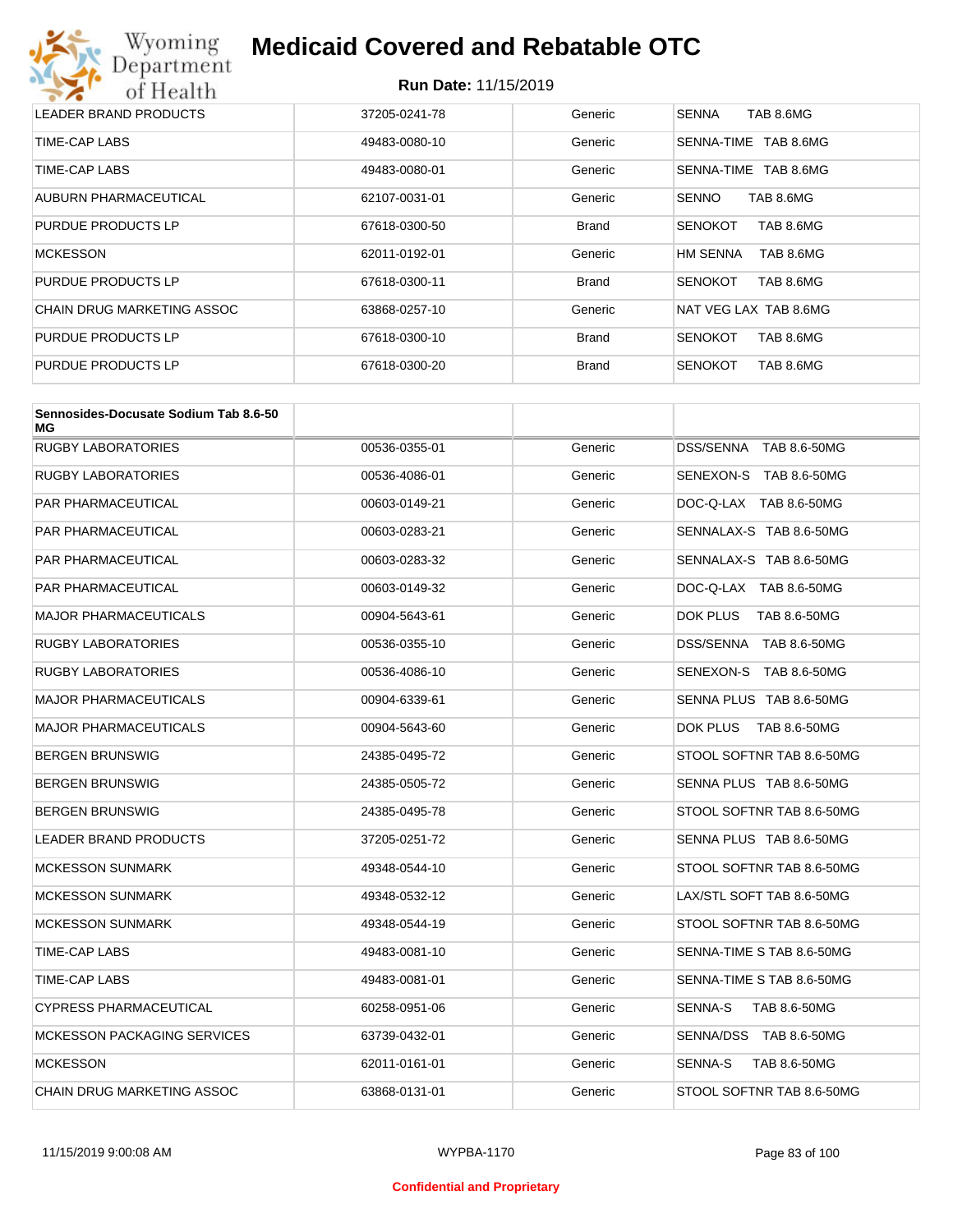## Wyoming<br>Department<br>of Health

## **Medicaid Covered and Rebatable OTC**

| PURDUE PRODUCTS LP                 | 67618-0106-10 | Generic      | PERI-COLACE TAB 8.6-50MG         |
|------------------------------------|---------------|--------------|----------------------------------|
| PURDUE PRODUCTS LP                 | 67618-0106-30 | Generic      | PERI-COLACE TAB 8.6-50MG         |
| PURDUE PRODUCTS LP                 | 67618-0106-60 | Generic      | PERI-COLACE TAB 8.6-50MG         |
| PURDUE PRODUCTS LP                 | 67618-0310-01 | <b>Brand</b> | SENOKOT S<br>TAB 8.6-50MG        |
| PURDUE PRODUCTS LP                 | 67618-0310-11 | <b>Brand</b> | SENOKOT S<br>TAB 8.6-50MG        |
| <b>MCKESSON</b>                    | 62011-0165-01 | Generic      | STOOL SOFTNR TAB 8.6-50MG        |
| PURDUE PRODUCTS LP                 | 67618-0310-30 | <b>Brand</b> | SENOKOT S<br>TAB 8.6-50MG        |
| <b>MCKESSON PACKAGING SERVICES</b> | 63739-0432-10 | Generic      | SENNA/DSS<br>TAB 8.6-50MG        |
| PURDUE PRODUCTS LP                 | 67618-0310-60 | <b>Brand</b> | <b>SENOKOT S</b><br>TAB 8.6-50MG |

| Sennosides-Psyllium Cap 9-500 MG   |               |              |                          |
|------------------------------------|---------------|--------------|--------------------------|
| KONSYL PHARMACEUTICAL              | 00224-1860-81 | <b>Brand</b> | SENNA PROMPT CAP 9-500MG |
| KONSYL PHARMACEUTICAL              | 00224-1860-60 | <b>Brand</b> | SENNA PROMPT CAP 9-500MG |
| <b>MINERALS &amp; ELECTROLYTES</b> |               |              |                          |

| Calcium Carbonate Tab 1250 MG (500 MG<br>Elemental Ca) |               |         |                         |
|--------------------------------------------------------|---------------|---------|-------------------------|
| <b>HIKMA</b>                                           | 00054-8120-25 | Generic | CALCIUM CARB TAB 1250MG |
| <b>HIKMA</b>                                           | 00054-4120-25 | Generic | CALCIUM CARB TAB 1250MG |

| <b>Calcium Carbonate-Magnesium Carbonate</b><br>Tab 250-300 MG |               |              |                             |
|----------------------------------------------------------------|---------------|--------------|-----------------------------|
| NEPHRO-TECH                                                    | 59528-0508-05 | <b>Brand</b> | <b>TAB 300</b><br>MAGNEBIND |

| Calcium Gluconate Tab 500 MG                         |               |         |                        |
|------------------------------------------------------|---------------|---------|------------------------|
| <b>HIKMA</b>                                         | 00054-0262-25 | Generic | CALCIUM GLUC TAB 500MG |
| <b>HIKMA</b>                                         | 00054-0262-20 | Generic | CALCIUM GLUC TAB 500MG |
| <b>NASAL AGENTS - SYSTEMIC AND</b><br><b>TOPICAL</b> |               |         |                        |

| Cromolyn Sodium Nasal Aerosol Soln 5.2<br><b>MG/ACT (4%)</b> |               |         |                          |
|--------------------------------------------------------------|---------------|---------|--------------------------|
| MAJOR PHARMACEUTICALS                                        | 00904-5532-67 | Generic | CROMOLYN SOD SPR 5.2/ACT |
| BAUSCH HEALTH                                                | 57782-0397-26 | Generic | CROMOLYN SOD SPR 5.2/ACT |

| Oxymetazoline HCI Nasal Soln 0.05% |               |         |                        |
|------------------------------------|---------------|---------|------------------------|
| <b>GEISS DESTIN &amp; DUNN</b>     | 00113-0304-10 | Generic | NASAL 12 HR SPR 0.05%  |
| GEISS DESTIN & DUNN                | 00113-0388-10 | Generic | 12 HR NASAL SPR 0.05%  |
| <b>PERRIGO</b>                     | 00113-0065-10 | Generic | NASAL<br>SPR 0.05%     |
| GEISS DESTIN & DUNN                | 00113-0817-10 | Generic | SINUS NASAL SPR 0.05%  |
| RUGBY LABORATORIES                 | 00536-1013-94 | Generic | SPR 0.05%<br>NRS NASAL |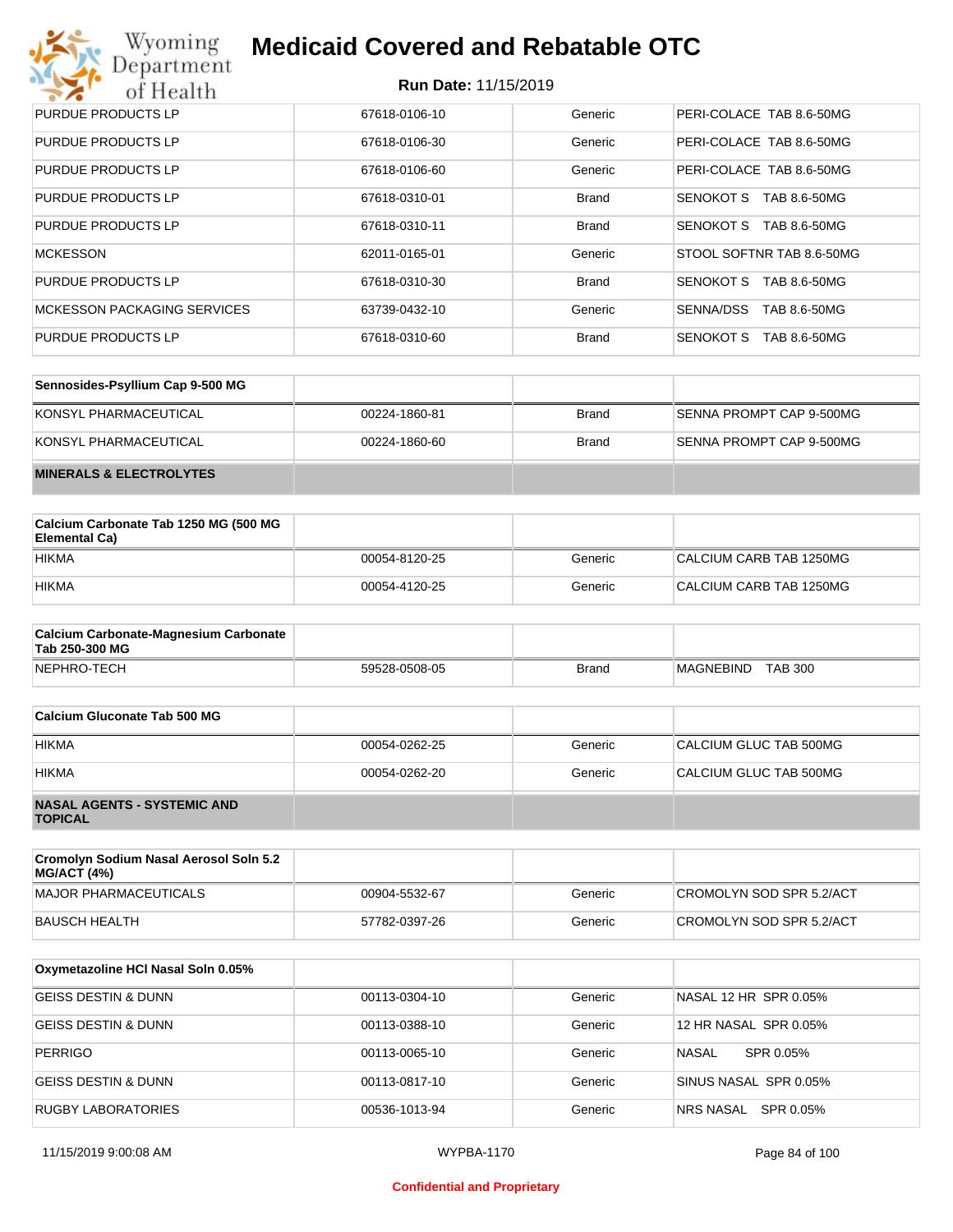

| Department<br>of Health      | <b>Run Date: 11/15/2019</b> |         |                        |
|------------------------------|-----------------------------|---------|------------------------|
| <b>MAJOR PHARMACEUTICALS</b> | 00904-5711-30               | Generic | NASAL DECONG SPR 0.05% |
| <b>MAJOR PHARMACEUTICALS</b> | 00904-5711-35               | Generic | NASAL DECONG SPR 0.05% |
| <b>SELECT BRAND</b>          | 15127-0304-05               | Generic | 12 HR NASAL SPR 0.05%  |
| <b>SELECT BRAND</b>          | 15127-0304-10               | Generic | 12 HR NASAL SPR 0.05%  |
| <b>BERGEN BRUNSWIG</b>       | 24385-0304-10               | Generic | 12 HR NASAL SPR 0.05%  |
| <b>BERGEN BRUNSWIG</b>       | 24385-0304-11               | Generic | 12 HR NASAL SPR 0.05%  |
| <b>BERGEN BRUNSWIG</b>       | 24385-0352-10               | Generic | GNP NASAL SPR 0.05%    |
| <b>TOPCO</b>                 | 36800-0388-10               | Generic | NO DRIP NASL SPR 0.05% |
| <b>TOPCO</b>                 | 36800-0817-10               | Generic | NASAL 12 HR SPR 0.05%  |
| <b>BERGEN BRUNSWIG</b>       | 24385-0067-10               | Generic | GNP NASAL SPR 0.05%    |
| <b>TOPCO</b>                 | 36800-0065-10               | Generic | NASAL 12 HR SPR 0.05%  |
| <b>TOPCO</b>                 | 36800-0304-10               | Generic | NASAL 12 HR SPR 0.05%  |
| <b>PERRIGO</b>               | 45802-0410-59               | Generic | NASAL RELIEF SPR 0.05% |
| <b>BERGEN BRUNSWIG</b>       | 24385-0498-10               | Generic | 12 HR NASAL SPR 0.05%  |
| <b>TOPCO</b>                 | 36800-0688-05               | Generic | SINUS RELIEF SPR 0.05% |
| <b>MCKESSON SUNMARK</b>      | 49348-0130-27               | Generic | SM NASAL<br>SPR 0.05%  |
| <b>MCKESSON SUNMARK</b>      | 49348-0472-27               | Generic | SM 12-HOUR SPR 0.05%   |
| AMERISOURCE BERGEN DRUGS     | 46122-0165-10               | Generic | GNP NASAL SPR 0.05%    |
| AMERISOURCE BERGEN DRUGS     | 46122-0165-11               | Generic | GNP NASAL SPR 0.05%    |
| <b>MCKESSON SUNMARK</b>      | 49348-0028-27               | Generic | SM NASAL 12H SPR 0.05% |
| <b>MCKESSON SUNMARK</b>      | 49348-0230-27               | Generic | SM NASAL<br>SPR 0.05%  |
| <b>MCKESSON SUNMARK</b>      | 49348-0231-27               | Generic | SM NASAL<br>SPR 0.05%  |
| TARO                         | 51672-2030-03               | Generic | NASAL DECONG SPR 0.05% |
| TARO                         | 51672-2030-05               | Generic | NASAL DECONG SPR 0.05% |
| <b>MCKESSON</b>              | 62011-0079-01               | Generic | SINUS NASAL SPR 0.05%  |
| <b>MCKESSON</b>              | 62011-0081-01               | Generic | SPR 0.05%<br>HM NASAL  |
| RECKITT BENCKISER            | 63824-0126-75               | Generic | MUCINEX MS SPR 0.05%   |
| <b>MCKESSON</b>              | 62011-0080-01               | Generic | HM NASAL<br>SPR 0.05%  |
| RECKITT BENCKISER            | 63824-0127-75               | Generic | MUCINEX FF SPR 0.05%   |

| <b>Phenylephrine HCI Nasal Soln 1%</b> |               |         |                                  |
|----------------------------------------|---------------|---------|----------------------------------|
| <b>GLAXO CONSUMER HEALTHCARE L.P.</b>  | 00067-2086-01 | Generic | 4-WAY FAST SPR 1%                |
| <b>GEISS DESTIN &amp; DUNN</b>         | 00113-0648-10 | Generic | NASAL FOUR SOL 1%                |
| <b>TOPCO</b>                           | 36800-0648-10 | Generic | NASAL FOUR SOL 1%                |
| LEADER BRAND PRODUCTS                  | 37205-0483-10 | Generic | DECONGESTANT SOL 1%              |
| AMERISOURCE BERGEN DRUGS               | 46122-0149-03 | Generic | GNP NASAL SPR 1%                 |
| BERGEN BRUNSWIG                        | 24385-0390-10 | Generic | <b>DRO 1%</b><br><b>GNP NOSE</b> |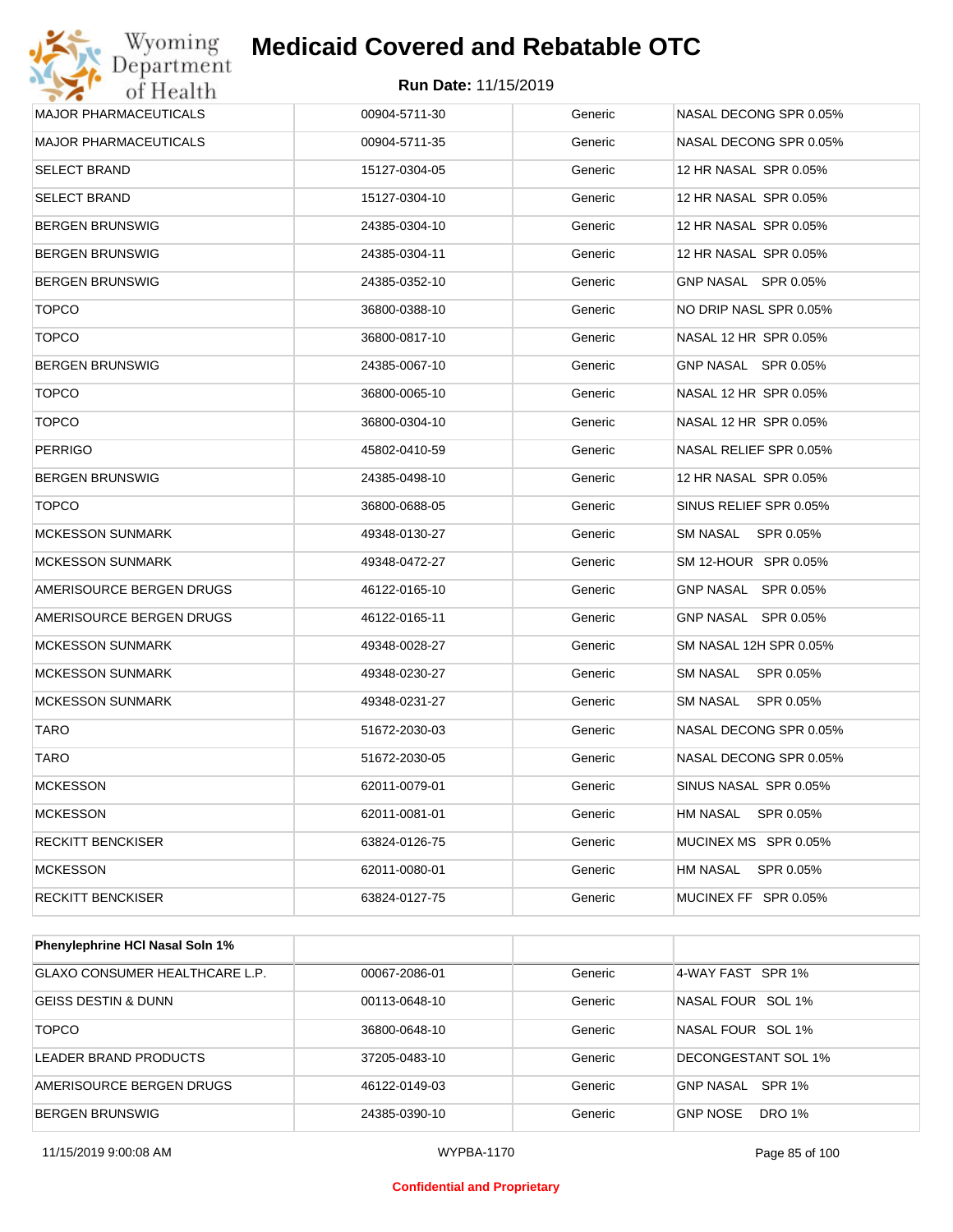

| <b>TOPCO</b>             | 36800-0390-10 | Generic | <b>NOSE</b><br><b>DRO 1%</b> |
|--------------------------|---------------|---------|------------------------------|
| <b>IMCKESSON SUNMARK</b> | 49348-0197-27 | Generic | DRO 1%<br><b>SM NOSE</b>     |
| <b>MCKESSON</b>          | 62011-0085-01 | Generic | <b>DRO 1%</b><br>HM NOSE     |

| Phenylephrine HCI Tab 10 MG  |               |         |                       |
|------------------------------|---------------|---------|-----------------------|
| <b>PERRIGO</b>               | 00113-0094-23 | Generic | NASAL DECONG TAB 10MG |
| <b>PERRIGO</b>               | 00113-0094-89 | Generic | NASAL DECONG TAB 10MG |
| <b>PERRIGO</b>               | 00113-0094-68 | Generic | NASAL DECONG TAB 10MG |
| <b>MAJOR PHARMACEUTICALS</b> | 00904-5733-73 | Generic | SUDOGEST PE TAB 10MG  |
| <b>MAJOR PHARMACEUTICALS</b> | 00904-5733-49 | Generic | SUDOGEST PE TAB 10MG  |
| <b>TOPCO</b>                 | 36800-0094-89 | Generic | NASAL DECONG TAB 10MG |
| <b>BERGEN BRUNSWIG</b>       | 24385-0603-68 | Generic | NASAL DECONG TAB 10MG |
| <b>TOPCO</b>                 | 36800-0094-23 | Generic | NASAL DECONG TAB 10MG |
| <b>TOPCO</b>                 | 36800-0094-68 | Generic | NASAL DECONG TAB 10MG |
| <b>LEADER BRAND PRODUCTS</b> | 37205-0473-89 | Generic | NASAL DECONG TAB 10MG |
| <b>BERGEN BRUNSWIG</b>       | 24385-0603-89 | Generic | NASAL DECONG TAB 10MG |
| <b>LEADER BRAND PRODUCTS</b> | 37205-0473-69 | Generic | NASAL DECONG TAB 10MG |
| <b>TOPCO</b>                 | 36800-0094-47 | Generic | NASAL DECONG TAB 10MG |
| <b>MCKESSON SUNMARK</b>      | 49348-0700-07 | Generic | NASAL DECONG TAB 10MG |
| <b>MCKESSON SUNMARK</b>      | 49348-0700-48 | Generic | NASAL DECONG TAB 10MG |
| <b>MCKESSON</b>              | 62011-0077-01 | Generic | NASAL DECONG TAB 10MG |
| <b>MCKESSON</b>              | 62011-0077-02 | Generic | NASAL DECONG TAB 10MG |

| <b>Pseudoephedrine HCI Lig 15 MG/5ML</b> |               |         |                           |
|------------------------------------------|---------------|---------|---------------------------|
| SILARX                                   | 54838-0104-40 | Generic | CHILD SILFED LIQ 15MG/5ML |
| <b>SILARX</b>                            | 54838-0104-70 | Generic | CHILD SILFED LIQ 15MG/5ML |

| <b>Pseudoephedrine HCI Lig 30 MG/5ML</b> |               |       |                            |
|------------------------------------------|---------------|-------|----------------------------|
| RUGBY LABORATORIES                       | 00536-1850-97 | Brand | INASAL DECONG LIQ 30MG/5ML |

| <b>Pseudoephedrine HCI Syrup 30 MG/5ML</b> |               |       |                           |
|--------------------------------------------|---------------|-------|---------------------------|
| <b>RUGBY LABORATORIES</b>                  | 00536-1850-85 | Brand | INASAL DECON SYP 30MG/5ML |

| <b>Pseudoephedrine HCI Tab 30 MG</b> |               |         |                       |
|--------------------------------------|---------------|---------|-----------------------|
| GEISS DESTIN & DUNN                  | 00113-0432-62 | Generic | NASAL DECONG TAB 30MG |
| PERRIGO                              | 00113-2432-67 | Generic | NASAL DECONG TAB 30MG |
| PERRIGO                              | 00113-2432-62 | Generic | NASAL DECONG TAB 30MG |
| PERRIGO                              | 00113-2432-80 | Generic | NASAL DECONG TAB 30MG |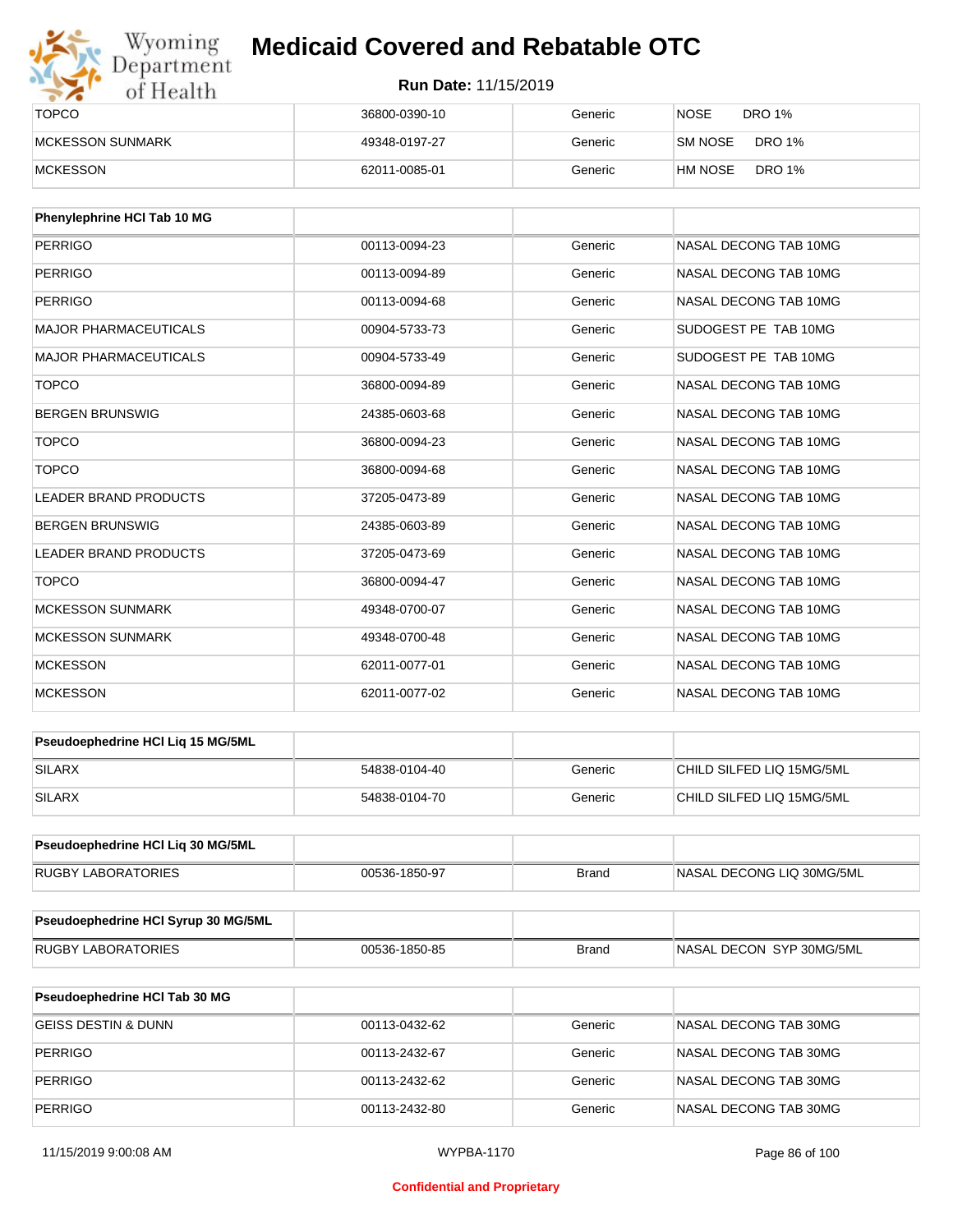#### **Run Date:** 11/15/2019

| Wyoming<br>Department             | <b>Medicaid Covered and Rebatable OTC</b> |                             |                             |  |  |
|-----------------------------------|-------------------------------------------|-----------------------------|-----------------------------|--|--|
| of Health                         |                                           | <b>Run Date: 11/15/2019</b> |                             |  |  |
| <b>MAJOR PHARMACEUTICALS</b>      | 00904-5053-60                             | Generic                     | <b>SUDOGEST</b><br>TAB 30MG |  |  |
| <b>MAJOR PHARMACEUTICALS</b>      | 00904-5053-59                             | Generic                     | <b>SUDOGEST</b><br>TAB 30MG |  |  |
| <b>RUGBY LABORATORIES</b>         | 00536-3607-35                             | Generic                     | NASAL DECONG TAB 30MG       |  |  |
| <b>MAJOR PHARMACEUTICALS</b>      | 00904-6338-60                             | Generic                     | <b>SUDOGEST</b><br>TAB 30MG |  |  |
| <b>MAJOR PHARMACEUTICALS</b>      | 00904-5053-24                             | Generic                     | <b>SUDOGEST</b><br>TAB 30MG |  |  |
| <b>BERGEN BRUNSWIG</b>            | 24385-0432-80                             | Generic                     | NASAL DECONG TAB 30MG       |  |  |
| <b>TOPCO</b>                      | 36800-0432-62                             | Generic                     | NASAL DECONG TAB 30MG       |  |  |
| <b>TOPCO</b>                      | 36800-0432-67                             | Generic                     | NASAL DECONG TAB 30MG       |  |  |
| <b>BERGEN BRUNSWIG</b>            | 24385-0432-62                             | Generic                     | NASAL DECONG TAB 30MG       |  |  |
| PERRIGO PHARMACEUTICALS           | 45802-0432-62                             | Generic                     | PSEUDOEPHEDR TAB 30MG       |  |  |
| <b>LEADER BRAND PRODUCTS</b>      | 37205-0445-80                             | Generic                     | PSEUDOEPHEDR TAB 30MG       |  |  |
| <b>MCKESSON SUNMARK</b>           | 49348-0024-04                             | Generic                     | SM NASAL DEC TAB 30MG       |  |  |
| <b>MCKESSON SUNMARK</b>           | 49348-0024-08                             | Generic                     | SM NASAL DEC TAB 30MG       |  |  |
| <b>MCKESSON SUNMARK</b>           | 49348-0024-34                             | Generic                     | SM NASAL DEC TAB 30MG       |  |  |
| <b>MCKESSON</b>                   | 62011-0078-01                             | Generic                     | NASAL DECONG TAB 30MG       |  |  |
| <b>MCKESSON</b>                   | 62011-0078-02                             | Generic                     | NASAL DECONG TAB 30MG       |  |  |
| <b>CHAIN DRUG MARKETING ASSOC</b> | 63868-0146-24                             | Generic                     | SUPHEDRINE TAB 30MG         |  |  |
| <b>CHAIN DRUG MARKETING ASSOC</b> | 63868-0146-48                             | Generic                     | SUPHEDRINE TAB 30MG         |  |  |

| Pseudoephedrine HCI Tab 60 MG |               |         |                             |  |
|-------------------------------|---------------|---------|-----------------------------|--|
| <b>IMAJOR PHARMACEUTICALS</b> | 00904-5125-46 | Generic | TAB 60MG<br>SUDOGEST        |  |
| MAJOR PHARMACEUTICALS         | 00904-5125-59 | Generic | TAB 60MG<br><b>SUDOGEST</b> |  |

| Pseudoephedrine HCI Tab ER 12HR 120<br>MG |               |         |                                 |
|-------------------------------------------|---------------|---------|---------------------------------|
| <b>PERRIGO</b>                            | 00113-2054-60 | Generic | DECONGESTANT TAB 120MG ER       |
| <b>GEISS DESTIN &amp; DUNN</b>            | 00113-0054-52 | Generic | DECONGESTANT TAB 120MG ER       |
| <b>MAJOR PHARMACEUTICALS</b>              | 00904-5803-15 | Generic | <b>SUDOGEST</b><br>TAB 120MG ER |
| <b>TOPCO</b>                              | 36800-0054-52 | Generic | DECONGESTANT TAB 120MG ER       |
| <b>TOPCO</b>                              | 36800-0054-60 | Generic | DECONGESTANT TAB 120MG ER       |
| <b>BERGEN BRUNSWIG</b>                    | 24385-0054-52 | Generic | PSEUDOEPHEDR TAB 120MG ER       |
| PERRIGO PHARMACEUTICALS                   | 45802-0107-52 | Generic | PSEUDOFPHEDR TAB 120MG FR       |
| <b>LEADER BRAND PRODUCTS</b>              | 37205-0446-52 | Generic | DECONGESTANT TAB 120MG ER       |
| AMERISOURCE BERGEN DRUGS                  | 46122-0166-60 | Generic | PSEUDOEPHEDR TAB 120MG ER       |
| <b>OHM LABS</b>                           | 51660-0204-69 | Generic | PSEUDOEPHEDR TAB 120MG ER       |
| <b>MCKESSON SUNMARK</b>                   | 49348-0361-01 | Generic | DECONGESTANT TAB 120MG ER       |
| <b>MCKESSON</b>                           | 62011-0087-01 | Generic | NASAL DECONG TAB 120MG FR       |
| CHAIN DRUG MARKETING ASSOC                | 63868-0143-10 | Generic | OC SUPHEDRIN TAB 120MG SR       |

#### **Confidential and Proprietary**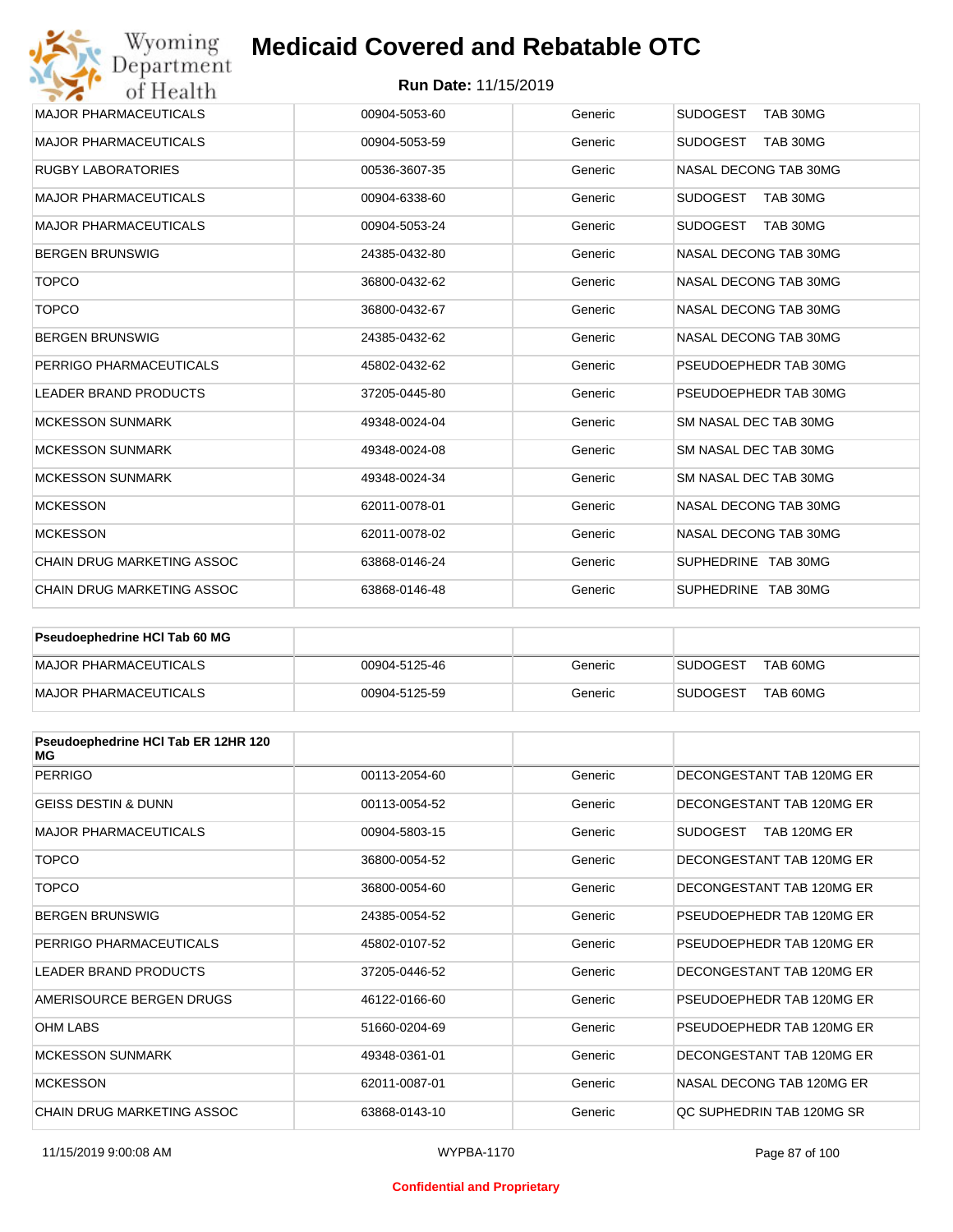

**Run Date:** 11/15/2019

**OPHTHALMIC AGENTS**

| Sodium Chloride Hypertonic Ophth Oint<br>5% |               |              |                              |
|---------------------------------------------|---------------|--------------|------------------------------|
| <b>MAJOR PHARMACEUTICALS</b>                | 00904-5315-38 | Generic      | SOD CHLORIDE OIN 5% OP       |
| <b>BAUSCH HEALTH</b>                        | 24208-0385-55 | <b>Brand</b> | <b>MURO 128</b><br>OIN 5% OP |
| <b>BAUSCH HEALTH</b>                        | 24208-0385-56 | <b>Brand</b> | <b>MURO 128</b><br>OIN 5% OP |
| <b>AKORN</b>                                | 17478-0622-35 | Generic      | SOD CHLORIDE OIN 5% OP       |

| Sodium Chloride Hypertonic Ophth Soln<br>2% |               |              |          |           |
|---------------------------------------------|---------------|--------------|----------|-----------|
| <b>BAUSCH HEALTH</b>                        | 24208-0276-15 | <b>Brand</b> | MURO 128 | SOL 2% OP |

| Sodium Chloride Hypertonic Ophth Soln<br>5%                 |               |              |                              |
|-------------------------------------------------------------|---------------|--------------|------------------------------|
| <b>MAJOR PHARMACEUTICALS</b>                                | 00904-5314-35 | Generic      | SOD CHLORIDE SOL 5% OP       |
| <b>AKORN</b>                                                | 17478-0623-12 | Generic      | SOD CHLORIDE SOL 5% OP       |
| <b>BAUSCH HEALTH</b>                                        | 24208-0277-15 | <b>Brand</b> | SOL 5% OP<br><b>MURO 128</b> |
| <b>BAUSCH HEALTH</b>                                        | 24208-0277-30 | <b>Brand</b> | MURO 128<br>SOL 5% OP        |
| <b>PSYCHOTHERAPEUTIC AND</b><br>NEUROLOGICAL AGENTS - MISC. |               |              |                              |

| <b>Nicotine Polacrilex Gum 2 MG</b>   |               |              |                                         |
|---------------------------------------|---------------|--------------|-----------------------------------------|
| <b>PERRIGO</b>                        | 00113-0206-25 | Generic      | NICOTINE POL GUM 2MG MINT               |
| <b>GLAXO CONSUMER HEALTHCARE L.P.</b> | 00135-0157-07 | <b>Brand</b> | NICORETTE ST GUM 2MG ORIG               |
| <b>GLAXO CONSUMER HEALTHCARE L.P.</b> | 00135-0474-01 | <b>Brand</b> | NICORETTE GUM 2MG MINT                  |
| <b>GLAXO CONSUMER HEALTHCARE L.P.</b> | 00135-0474-02 | <b>Brand</b> | <b>GUM 2MG MINT</b><br><b>NICORETTE</b> |
| <b>GLAXO CONSUMER HEALTHCARE L.P.</b> | 00135-0157-10 | <b>Brand</b> | <b>NICORETTE</b><br><b>GUM 2MG ORIG</b> |
| <b>GLAXO CONSUMER HEALTHCARE L.P.</b> | 00135-0225-03 | <b>Brand</b> | <b>NICORETTE</b><br><b>GUM 2MG MINT</b> |
| <b>GLAXO CONSUMER HEALTHCARE L.P.</b> | 00135-0229-04 | <b>Brand</b> | <b>NICORETTE</b><br><b>GUM 2MG MINT</b> |
| <b>GLAXO CONSUMER HEALTHCARE L.P.</b> | 00135-0241-05 | <b>Brand</b> | <b>NICORETTE</b><br><b>GUM 2MGFRUIT</b> |
| <b>GLAXO CONSUMER HEALTHCARE L.P.</b> | 00135-0241-08 | <b>Brand</b> | <b>NICORETTE</b><br><b>GUM 2MGFRUIT</b> |
| <b>GLAXO CONSUMER HEALTHCARE L.P.</b> | 00135-0466-05 | <b>Brand</b> | <b>NICORETTE</b><br><b>GUM 2MG CINN</b> |
| <b>GLAXO CONSUMER HEALTHCARE L.P.</b> | 00135-0474-05 | <b>Brand</b> | <b>NICORETTE</b><br><b>GUM 2MG MINT</b> |
| <b>GLAXO CONSUMER HEALTHCARE L.P.</b> | 00135-0474-08 | <b>Brand</b> | <b>NICORETTE</b><br><b>GUM 2MG MINT</b> |
| <b>GLAXO CONSUMER HEALTHCARE L.P.</b> | 00135-0241-02 | <b>Brand</b> | <b>NICORETTE</b><br><b>GUM 2MGFRUIT</b> |
| <b>GLAXO CONSUMER HEALTHCARE L.P.</b> | 00135-0466-01 | <b>Brand</b> | <b>NICORETTE</b><br><b>GUM 2MG CINN</b> |
| <b>GLAXO CONSUMER HEALTHCARE L.P.</b> | 00135-0466-02 | <b>Brand</b> | <b>NICORETTE</b><br><b>GUM 2MG CINN</b> |
| <b>RUGBY LABORATORIES</b>             | 00536-1362-06 | Generic      | NICOTINE POL GUM 2MG                    |
| <b>RUGBY LABORATORIES</b>             | 00536-1362-23 | Generic      | NICOTINE POL GUM 2MG                    |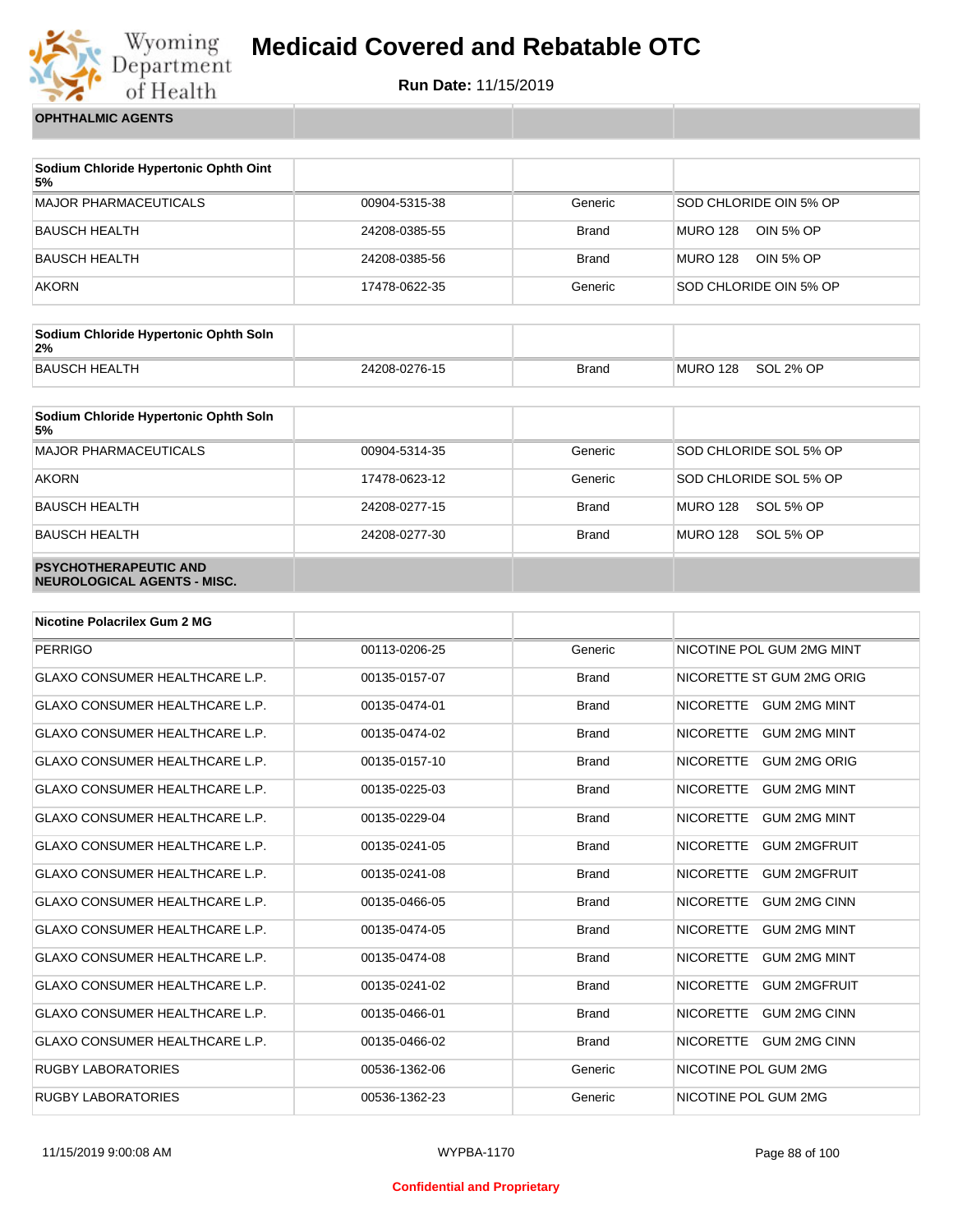| RUGBY LABORATORIES                    | 00536-1362-34 | Generic      | NICOTINE POL GUM 2MG      |
|---------------------------------------|---------------|--------------|---------------------------|
| RUGBY LABORATORIES                    | 00536-3029-06 | Generic      | NICOTINE POL GUM 2MG ORIG |
| RUGBY LABORATORIES                    | 00536-3029-23 | Generic      | NICOTINE POL GUM 2MG ORIG |
| <b>RUGBY LABORATORIES</b>             | 00536-3029-34 | Generic      | NICOTINE POL GUM 2MG ORIG |
| RUGBY LABORATORIES                    | 00536-3386-01 | Generic      | NICOTINE POL GUM 2MGFRUIT |
| GLAXO CONSUMER HEALTHCARE L.P.        | 00135-0157-11 | Brand        | NICORETTE GUM 2MG ORIG    |
| <b>GLAXO CONSUMER HEALTHCARE L.P.</b> | 00135-0225-02 | <b>Brand</b> | NICORETTE ST GUM 2MG MINT |
| GLAXO CONSUMER HEALTHCARE L.P.        | 00135-0229-05 | Brand        | NICORETTE GUM 2MG MINT    |
| GLAXO CONSUMER HEALTHCARE L.P.        | 00135-0241-03 | <b>Brand</b> | NICORETTE GUM 2MGFRUIT    |
| GLAXO CONSUMER HEALTHCARE L.P.        | 00135-0241-06 | Brand        | NICORETTE GUM 2MGFRUIT    |
| GLAXO CONSUMER HEALTHCARE L.P.        | 00135-0466-03 | <b>Brand</b> | NICORETTE GUM 2MG CINN    |
| <b>GLAXO CONSUMER HEALTHCARE L.P.</b> | 00135-0474-03 | Brand        | NICORETTE GUM 2MG MINT    |
| RUGBY LABORATORIES                    | 00536-3112-01 | Generic      | NICOTINE POL GUM 2MG MINT |
| RUGBY LABORATORIES                    | 00536-3404-01 | Generic      | NICOTINE POL GUM 2MG CINN |
| <b>MAJOR PHARMACEUTICALS</b>          | 00904-5734-11 | Generic      | NICORELIEF GUM 2MG ORIG   |
| <b>MAJOR PHARMACEUTICALS</b>          | 00904-5734-51 | Generic      | NICORELIEF GUM 2MG ORIG   |
| <b>MAJOR PHARMACEUTICALS</b>          | 00904-5736-51 | Generic      | NICORELIEF GUM 2MG MINT   |
| RUGBY LABORATORIES                    | 00536-3112-37 | Generic      | NICOTINE POL GUM 2MG MINT |
| <b>MAJOR PHARMACEUTICALS</b>          | 00904-5736-11 | Generic      | NICORELIEF GUM 2MG MINT   |
| <b>TOPCO</b>                          | 36800-0456-78 | Generic      | NICOTINE POL GUM 2MG MINT |
| <b>TOPCO</b>                          | 36800-0029-25 | Generic      | NICOTINE POL GUM 2MG ORIG |
| <b>BERGEN BRUNSWIG</b>                | 24385-0170-58 | Generic      | GNP NICOTINE GUM 2MG MINT |
| <b>TOPCO</b>                          | 36800-0352-78 | Generic      | NICOTINE POL GUM 2MGFRUIT |
| LEADER BRAND PRODUCTS                 | 37205-0967-58 | Generic      | NICOTINE POL GUM 2MG MINT |
| <b>BERGEN BRUNSWIG</b>                | 24385-0594-71 | Generic      | GNP NICOTINE GUM 2MG MINT |
| <b>TOPCO</b>                          | 36800-0206-25 | Generic      | NICOTINE POL GUM 2MG MINT |
| <b>LEADER BRAND PRODUCTS</b>          | 37205-0203-71 | Generic      | NICOTINE POL GUM 2MG      |
| LEADER BRAND PRODUCTS                 | 37205-0967-78 | Generic      | NICOTINE POL GUM 2MG MINT |
| AMERISOURCE BERGEN DRUGS              | 46122-0173-20 | Generic      | GNP NICOTINE GUM 2MG ORIG |
| <b>MCKESSON SUNMARK</b>               | 49348-0573-08 | Generic      | SM NICOTINE GUM 2MG       |
| <b>MCKESSON SUNMARK</b>               | 49348-0573-36 | Generic      | SM NICOTINE GUM 2MG       |
| <b>PERRIGO</b>                        | 45802-0206-25 | Generic      | NICOTINE POL GUM 2MG MINT |
| <b>MCKESSON SUNMARK</b>               | 49348-0691-36 | Generic      | SM NICOTINE GUM 2MG MINT  |
| <b>MCKESSON SUNMARK</b>               | 49348-0787-10 | Generic      | SM NICOTINE GUM 2MG MINT  |
| <b>MCKESSON</b>                       | 62011-0047-02 | Generic      | HM NICOTINE GUM 2MG MINT  |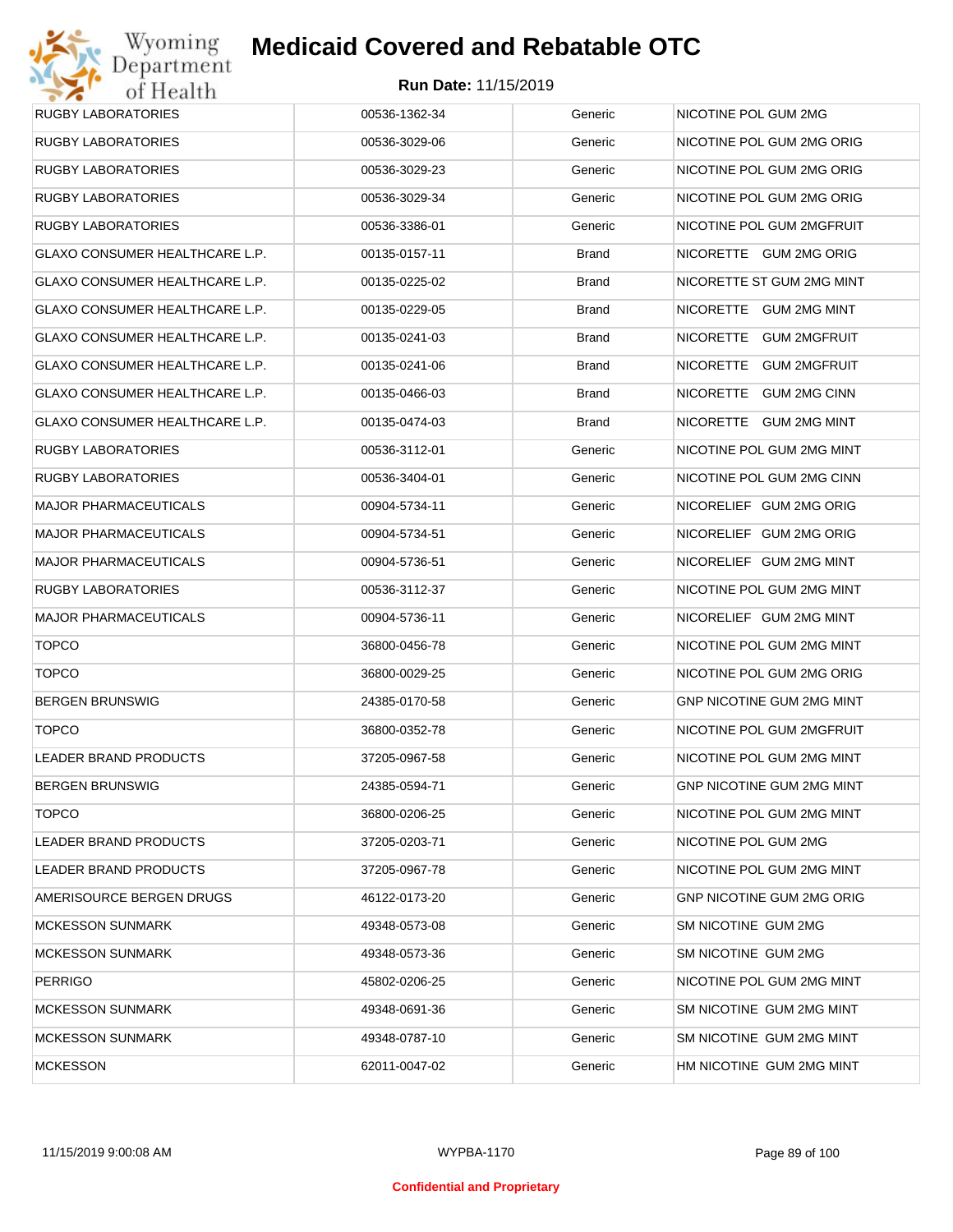

| <b>Nicotine Polacrilex Gum 4 MG</b>   |               |              |                           |
|---------------------------------------|---------------|--------------|---------------------------|
| GLAXO CONSUMER HEALTHCARE L.P.        | 00135-0158-07 | <b>Brand</b> | NICORETTE ST GUM 4MG ORIG |
| GLAXO CONSUMER HEALTHCARE L.P.        | 00135-0226-02 | <b>Brand</b> | NICORETTE GUM 4MG MINT    |
| <b>GLAXO CONSUMER HEALTHCARE L.P.</b> | 00135-0226-03 | <b>Brand</b> | NICORETTE GUM 4MG MINT    |
| GLAXO CONSUMER HEALTHCARE L.P.        | 00135-0242-01 | <b>Brand</b> | NICORETTE GUM 4MGFRUIT    |
| GLAXO CONSUMER HEALTHCARE L.P.        | 00135-0242-02 | <b>Brand</b> | NICORETTE GUM 4MGFRUIT    |
| GLAXO CONSUMER HEALTHCARE L.P.        | 00135-0242-03 | <b>Brand</b> | NICORETTE GUM 4MGFRUIT    |
| GLAXO CONSUMER HEALTHCARE L.P.        | 00135-0242-05 | <b>Brand</b> | NICORETTE GUM 4MGFRUIT    |
| GLAXO CONSUMER HEALTHCARE L.P.        | 00135-0242-06 | <b>Brand</b> | NICORETTE GUM 4MGFRUIT    |
| <b>PERRIGO</b>                        | 00113-0422-25 | Generic      | NICOTINE POL GUM 4MG MINT |
| PERRIGO PHARMACEUTICALS               | 00113-0532-78 | Generic      | NICOTINE POL GUM 4MG MINT |
| <b>GLAXO CONSUMER HEALTHCARE L.P.</b> | 00135-0158-10 | <b>Brand</b> | NICORETTE GUM 4MG ORIG    |
| GLAXO CONSUMER HEALTHCARE L.P.        | 00135-0230-04 | <b>Brand</b> | NICORETTE GUM 4MG MINT    |
| <b>GLAXO CONSUMER HEALTHCARE L.P.</b> | 00135-0467-03 | <b>Brand</b> | NICORETTE GUM 4MG CINN    |
| <b>GLAXO CONSUMER HEALTHCARE L.P.</b> | 00135-0475-01 | <b>Brand</b> | NICORETTE GUM 4MG MINT    |
| GLAXO CONSUMER HEALTHCARE L.P.        | 00135-0475-02 | <b>Brand</b> | NICORETTE GUM 4MG MINT    |
| GLAXO CONSUMER HEALTHCARE L.P.        | 00135-0475-03 | <b>Brand</b> | NICORETTE GUM 4MG MINT    |
| GLAXO CONSUMER HEALTHCARE L.P.        | 00135-0475-05 | <b>Brand</b> | NICORETTE GUM 4MG MINT    |
| RUGBY LABORATORIES                    | 00536-3387-01 | Generic      | NICOTINE POL GUM 4MG      |
| GLAXO CONSUMER HEALTHCARE L.P.        | 00135-0158-11 | <b>Brand</b> | NICORETTE GUM 4MG ORIG    |
| GLAXO CONSUMER HEALTHCARE L.P.        | 00135-0230-05 | <b>Brand</b> | NICORETTE GUM 4MG MINT    |
| GLAXO CONSUMER HEALTHCARE L.P.        | 00135-0242-08 | <b>Brand</b> | NICORETTE GUM 4MGFRUIT    |
| GLAXO CONSUMER HEALTHCARE L.P.        | 00135-0467-02 | <b>Brand</b> | NICORETTE GUM 4MG CINN    |
| GLAXO CONSUMER HEALTHCARE L.P.        | 00135-0467-05 | <b>Brand</b> | NICORETTE GUM 4MG CINN    |
| RUGBY LABORATORIES                    | 00536-1372-23 | Generic      | NICOTINE POL GUM 4MG MINT |
| RUGBY LABORATORIES                    | 00536-3030-23 | Generic      | NICOTINE POL GUM 4MG ORIG |
| <b>RUGBY LABORATORIES</b>             | 00536-3113-01 | Generic      | NICOTINE POL GUM 4MG MINT |
| RUGBY LABORATORIES                    | 00536-3405-01 | Generic      | NICOTINE POL GUM 4MG      |
| <b>MAJOR PHARMACEUTICALS</b>          | 00904-5735-11 | Generic      | NICORELIEF GUM 4MG ORIG   |
| <b>MAJOR PHARMACEUTICALS</b>          | 00904-5737-11 | Generic      | NICORELIEF GUM 4MG MINT   |
| <b>MAJOR PHARMACEUTICALS</b>          | 00904-5737-51 | Generic      | NICORELIEF GUM 4MG MINT   |
| <b>GLAXO CONSUMER HEALTHCARE L.P.</b> | 00135-0475-08 | <b>Brand</b> | NICORETTE GUM 4MG MINT    |
| RUGBY LABORATORIES                    | 00536-1372-06 | Generic      | NICOTINE POL GUM 4MG MINT |
| <b>RUGBY LABORATORIES</b>             | 00536-1372-34 | Generic      | NICOTINE POL GUM 4MG MINT |
| RUGBY LABORATORIES                    | 00536-3030-06 | Generic      | NICOTINE POL GUM 4MG ORIG |
| RUGBY LABORATORIES                    | 00536-3113-37 | Generic      | NICOTINE POL GUM 4MG MINT |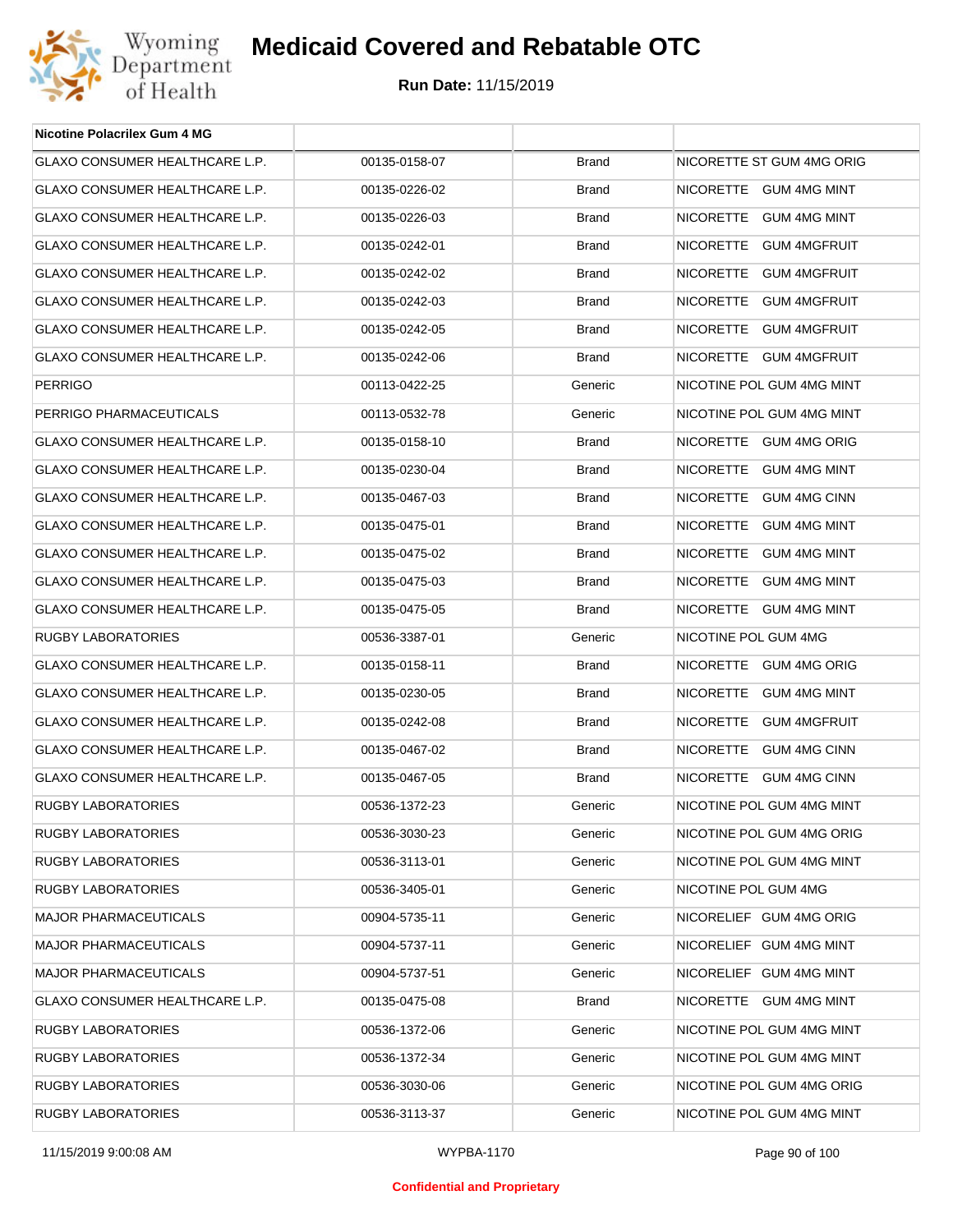## Wyoming<br>Department<br>of Health

## **Medicaid Covered and Rebatable OTC**

| <b>MAJOR PHARMACEUTICALS</b> | 00904-5735-51 | Generic | NICORELIEF GUM 4MG ORIG          |
|------------------------------|---------------|---------|----------------------------------|
| <b>TOPCO</b>                 | 36800-0422-71 | Generic | NICOTINE POL GUM 4MG MINT        |
| <b>TOPCO</b>                 | 36800-0532-78 | Generic | NICOTINE POL GUM 4MG MINT        |
| <b>LEADER BRAND PRODUCTS</b> | 37205-0204-71 | Generic | NICOTINE POL GUM 4MG             |
| <b>BERGEN BRUNSWIG</b>       | 24385-0598-71 | Generic | <b>GNP NICOTINE GUM 4MG MINT</b> |
| <b>TOPCO</b>                 | 36800-0170-71 | Generic | NICOTINE POL GUM 4MG ORIG        |
| <b>TOPCO</b>                 | 36800-0854-78 | Generic | NICOTINE POL GUM 4MGFRUIT        |
| <b>LEADER BRAND PRODUCTS</b> | 37205-0968-58 | Generic | NICOTINE POL GUM 4MG MINT        |
| <b>PERRIGO</b>               | 45802-0110-78 | Generic | NICOTINE POL GUM 4MG MINT        |
| <b>PERRIGO</b>               | 45802-0001-25 | Generic | NICOTINE POL GUM 4MG MINT        |
| <b>TOPCO</b>                 | 36800-0170-25 | Generic | NICOTINE POL GUM 4MG ORIG        |
| AMERISOURCE BERGEN DRUGS     | 46122-0286-60 | Generic | <b>GNP NICOTINE GUM 4MG MINT</b> |
| <b>MCKESSON SUNMARK</b>      | 49348-0692-36 | Generic | SM NICOTINE GUM 4MG MINT         |
| <b>MCKESSON SUNMARK</b>      | 49348-0788-10 | Generic | SM NICOTINE GUM 4MG MINT         |
| <b>MCKESSON SUNMARK</b>      | 49348-0572-08 | Generic | SM NICOTINE GUM 4MG              |
| <b>MCKESSON SUNMARK</b>      | 49348-0572-36 | Generic | SM NICOTINE GUM 4MG              |
| <b>LEADER BRAND PRODUCTS</b> | 37205-0968-78 | Generic | NICOTINE POL GUM 4MG MINT        |
| <b>MCKESSON</b>              | 62011-0170-01 | Generic | HM NICOTINE GUM 4MG MINT         |

| <b>Nicotine Polacrilex Lozenge 2 MG</b> |               |              |                                         |
|-----------------------------------------|---------------|--------------|-----------------------------------------|
| PERRIGO PHARMACEUTICALS                 | 00113-0344-05 | Generic      | NICOTINE POL LOZ 2MG MINT               |
| <b>GLAXO CONSUMER HEALTHCARE L.P.</b>   | 00135-0512-01 | <b>Brand</b> | NICORETTE LOZ 2MG CHRY                  |
| <b>GLAXO CONSUMER HEALTHCARE L.P.</b>   | 00135-0512-05 | <b>Brand</b> | <b>NICORETTE</b><br>LOZ 2MG CHRY        |
| <b>GLAXO CONSUMER HEALTHCARE L.P.</b>   | 00135-0510-03 | <b>Brand</b> | <b>NICORETTE</b><br>LOZ 2MG MINT        |
| <b>GLAXO CONSUMER HEALTHCARE L.P.</b>   | 00135-0514-03 | <b>Brand</b> | <b>NICORETTE</b><br>LOZ 2MG ORIG        |
| <b>GLAXO CONSUMER HEALTHCARE L.P.</b>   | 00135-0508-03 | <b>Brand</b> | <b>NICORETTE</b><br><b>LOZ 2MG MINT</b> |
| <b>GLAXO CONSUMER HEALTHCARE L.P.</b>   | 00135-0510-01 | <b>Brand</b> | <b>NICORETTE</b><br>LOZ 2MG MINT        |
| <b>GLAXO CONSUMER HEALTHCARE L.P.</b>   | 00135-0510-02 | <b>Brand</b> | <b>NICORETTE</b><br>LOZ 2MG MINT        |
| <b>GLAXO CONSUMER HEALTHCARE L.P.</b>   | 00135-0508-02 | <b>Brand</b> | <b>NICORETTE</b><br><b>LOZ 2MG MINT</b> |
| <b>GLAXO CONSUMER HEALTHCARE L.P.</b>   | 00135-0510-05 | <b>Brand</b> | NICORETTE LOZ 2MG MINT                  |
| <b>RUGBY LABORATORIES</b>               | 00536-1038-81 | Generic      | NICOTINE POL LOZ 2MG MINT               |
| <b>TOPCO</b>                            | 36800-0344-05 | Generic      | NICOTINE POL LOZ 2MG MINT               |
| <b>LEADER BRAND PRODUCTS</b>            | 37205-0987-69 | Generic      | NICOTINE POL LOZ 2MG MINT               |
| PERRIGO PHARMACEUTICALS                 | 45802-0344-05 | Generic      | NICOTINE POL LOZ 2MG MINT               |
| AMERISOURCE BERGEN DRUGS                | 46122-0176-08 | Generic      | <b>GNP NICOTINE LOZ 2MG MINT</b>        |
| AMERISOURCE BERGEN DRUGS                | 46122-0254-15 | Generic      | <b>GNP NICOTINE LOZ MINI 2MG</b>        |
| <b>MCKESSON SUNMARK</b>                 | 49348-0852-16 | Generic      | SM NICOTINE LOZ 2MG MINT                |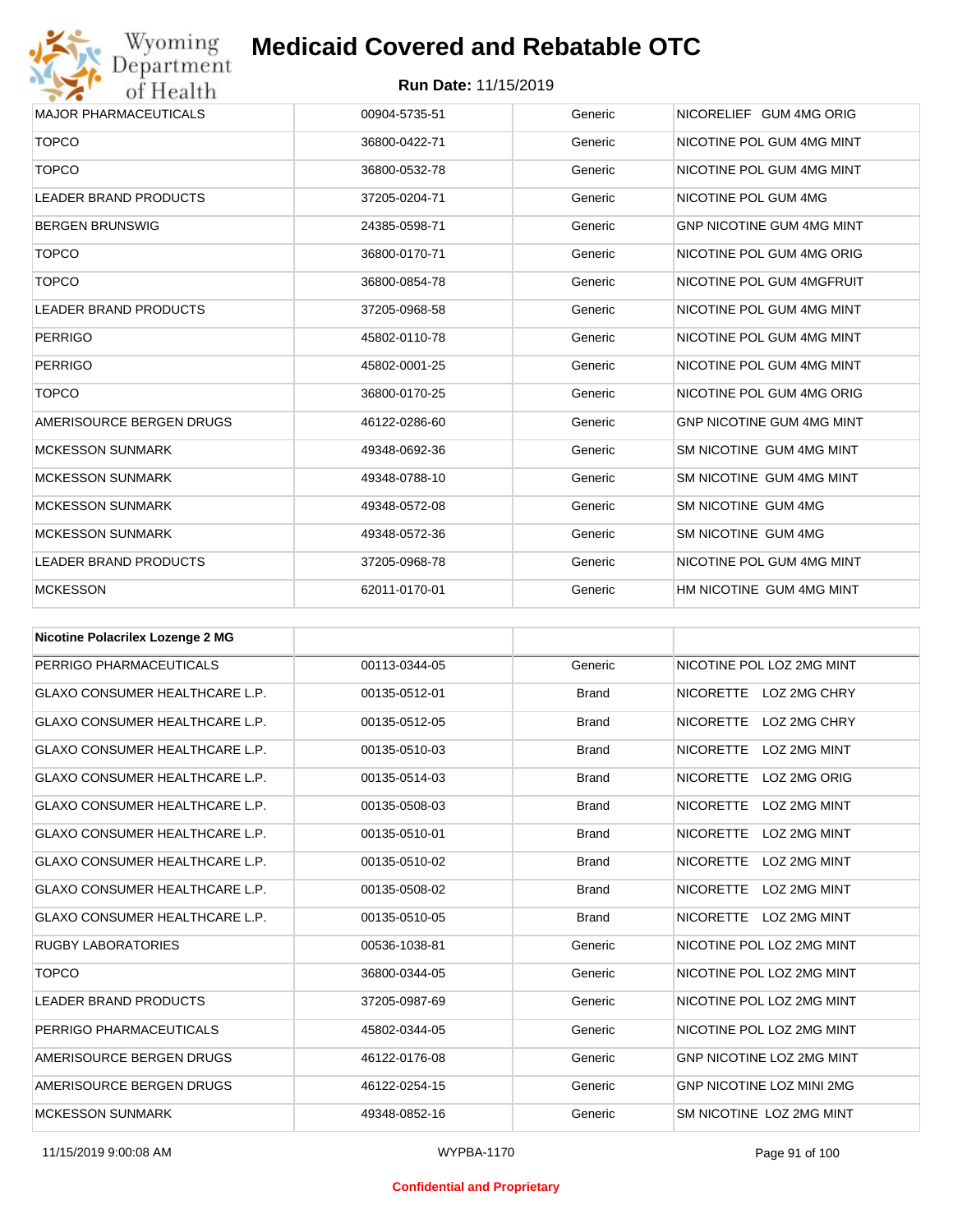# Wyoming<br>Department<br>of Health

## **Medicaid Covered and Rebatable OTC**

| <b>MCKESSON</b> | 62011-0199-01 | Generic | A NICOTINE LOZ 2MG MINT<br>HМ |
|-----------------|---------------|---------|-------------------------------|
| <b>MCKESSON</b> | 62011-0048-01 | Generic | HM NICOTINE LOZ 2MG MINT      |

| <b>Nicotine Polacrilex Lozenge 4 MG</b> |               |              |                                         |
|-----------------------------------------|---------------|--------------|-----------------------------------------|
| <b>GEISS DESTIN &amp; DUNN</b>          | 00113-0873-05 | Generic      | NICOTINE POL LOZ 4MG MINT               |
| <b>GLAXO CONSUMER HEALTHCARE L.P.</b>   | 00135-0511-05 | <b>Brand</b> | NICORETTE LOZ 4MG MINT                  |
| <b>GLAXO CONSUMER HEALTHCARE L.P.</b>   | 00135-0513-01 | <b>Brand</b> | <b>NICORETTE</b><br>LOZ 4MG CHRY        |
| GLAXO CONSUMER HEALTHCARE L.P.          | 00135-0511-01 | <b>Brand</b> | <b>NICORETTE</b><br><b>LOZ 4MG MINT</b> |
| <b>RUGBY LABORATORIES</b>               | 00536-1039-81 | Generic      | NICOTINE POL LOZ 4MG MINT               |
| <b>GLAXO CONSUMER HEALTHCARE L.P.</b>   | 00135-0509-02 | <b>Brand</b> | NICORETTE LOZ 4MG MINT                  |
| <b>GLAXO CONSUMER HEALTHCARE L.P.</b>   | 00135-0509-03 | <b>Brand</b> | NICORETTE LOZ 4MG MINT                  |
| <b>GLAXO CONSUMER HEALTHCARE L.P.</b>   | 00135-0511-02 | <b>Brand</b> | <b>NICORETTE</b><br>LOZ 4MG MINT        |
| <b>GLAXO CONSUMER HEALTHCARE L.P.</b>   | 00135-0513-05 | <b>Brand</b> | <b>NICORETTE</b><br>LOZ 4MG CHRY        |
| <b>GLAXO CONSUMER HEALTHCARE L.P.</b>   | 00135-0515-03 | <b>Brand</b> | NICORETTE LOZ 4MG ORIG                  |
| <b>LEADER BRAND PRODUCTS</b>            | 37205-0988-69 | Generic      | NICOTINE POL LOZ 4MG MINT               |
| PERRIGO PHARMACEUTICALS                 | 45802-0873-05 | Generic      | NICOTINE POL LOZ 4MG MINT               |
| <b>TOPCO</b>                            | 36800-0873-05 | Generic      | NICOTINE POL LOZ 4MG MINT               |
| <b>MCKESSON SUNMARK</b>                 | 49348-0853-16 | Generic      | SM NICOTINE LOZ 4MG MINT                |
| AMERISOURCE BERGEN DRUGS                | 46122-0177-08 | Generic      | <b>GNP NICOTINE LOZ 4MG MINT</b>        |
| AMERISOURCE BERGEN DRUGS                | 46122-0255-15 | Generic      | GNP NICOTINE LOZ 4MG MINT               |
| <b>MCKESSON</b>                         | 62011-0171-02 | Generic      | HM NICOTINE LOZ 4MG MINT                |
| <b>MCKESSON</b>                         | 62011-0171-01 | Generic      | HM NICOTINE LOZ 4MG MINT                |
| <b>MCKESSON</b>                         | 62011-0200-01 | Generic      | HM NICOTINE LOZ 4MG MINT                |

| Nicotine TD Patch 24 HR Kit 21-14-7<br>MG/24HR |               |         |                           |
|------------------------------------------------|---------------|---------|---------------------------|
| IDR.REDDY'S LABORATORIES                       | 00067-6045-56 | Generic | NICOTINE SYS KIT TRANSDER |
| DR.REDDY'S LABORATORIES. INC.                  | 43598-0445-56 | Generic | NICOTINE SYS KIT TRANSDER |

| Nicotine TD Patch 24HR 14 MG/24HR     |               |              |                                        |
|---------------------------------------|---------------|--------------|----------------------------------------|
| DR. REDDY'S LABORATORIES              | 00067-5125-07 | Generic      | <b>NICOTINE</b><br><b>DIS 14MG/24H</b> |
| <b>MCKESSON SUNMARK</b>               | 00067-6129-14 | Generic      | SM NICOTINE DIS 14MG/24H               |
| <b>GLAXO CONSUMER HEALTHCARE L.P.</b> | 00135-0195-05 | <b>Brand</b> | NICODERM CO DIS 14MG/24H               |
| <b>GLAXO CONSUMER HEALTHCARE L.P.</b> | 00135-0195-02 | <b>Brand</b> | NICODERM CO DIS 14MG/24H               |
| <b>GLAXO CONSUMER HEALTHCARE L.P.</b> | 00135-0195-03 | <b>Brand</b> | NICODERM CO DIS 14MG/24H               |
| DR. REDDY'S LABORATORIES              | 00067-5125-14 | Generic      | <b>DIS 14MG/24H</b><br>NICOTINE        |
| <b>RUGBY LABORATORIES</b>             | 00536-5895-88 | Generic      | NICOTINE TD DIS 14MG/24H               |
| <b>LEADER BRAND PRODUCTS</b>          | 37205-0361-74 | Generic      | NICOTINE TD DIS 14MG/24H               |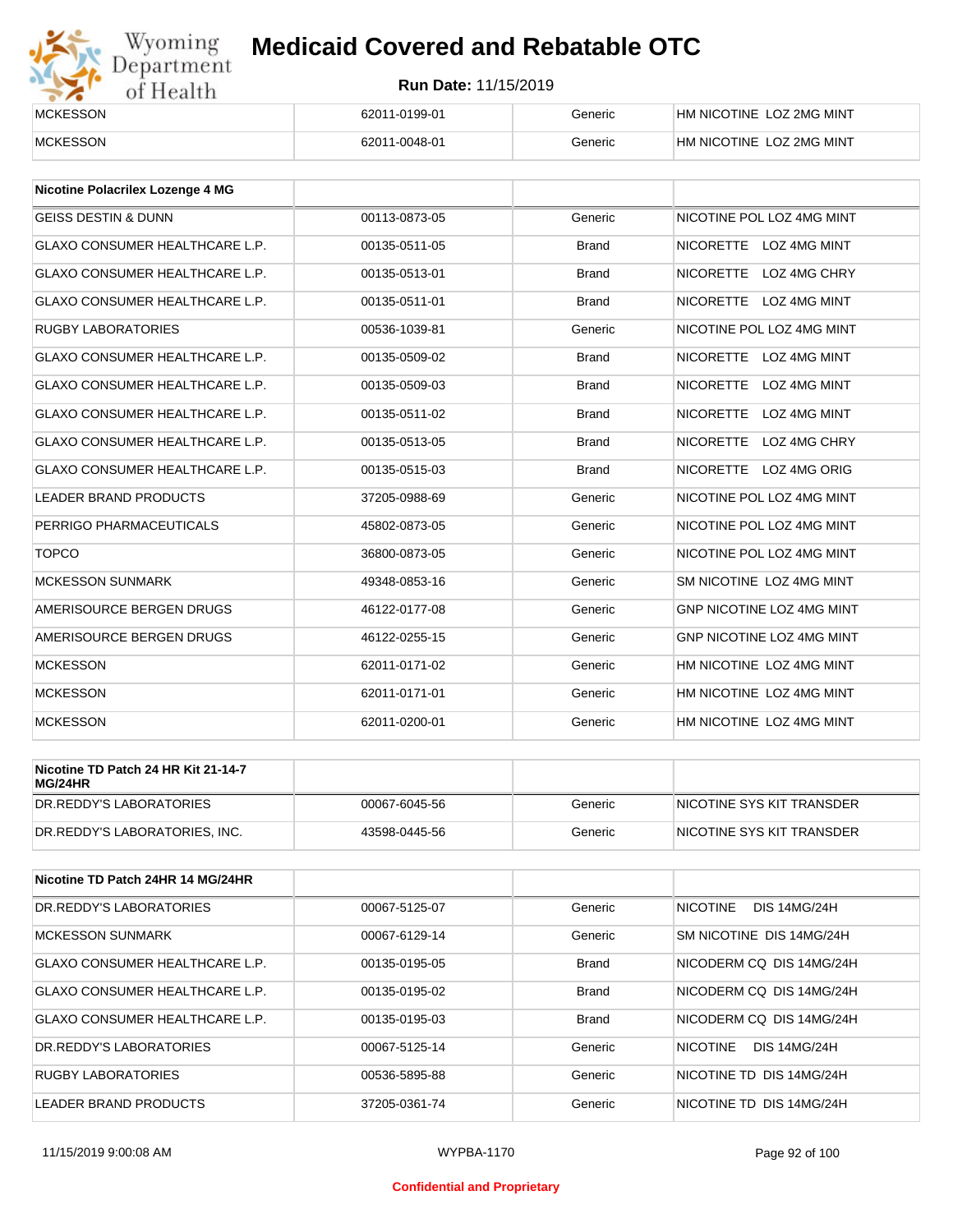| Wyoming<br><b>Medicaid Covered and Rebatable OTC</b><br>Department |                             |         |                          |  |  |
|--------------------------------------------------------------------|-----------------------------|---------|--------------------------|--|--|
| of Health                                                          | <b>Run Date: 11/15/2019</b> |         |                          |  |  |
| DR.REDDY'S LABORATORIES, INC.                                      | 43598-0447-70               | Generic | NICOTINE TD DIS 14MG/24H |  |  |
| DR.REDDY'S LABORATORIES, INC.                                      | 43598-0447-74               | Generic | NICOTINE TD DIS 14MG/24H |  |  |
| <b>MCKESSON</b>                                                    | 62011-0172-01               | Generic | HM NICOTINE DIS 14MG/24H |  |  |

| Nicotine TD Patch 24HR 21 MG/24HR     |               |              |                                        |
|---------------------------------------|---------------|--------------|----------------------------------------|
| DR.REDDY'S LABORATORIES               | 00067-5126-14 | Generic      | <b>NICOTINE</b><br><b>DIS 21MG/24H</b> |
| DR. REDDY'S LABORATORIES              | 00067-5126-28 | Generic      | <b>NICOTINE</b><br>DIS 21MG/24H        |
| <b>GLAXO CONSUMER HEALTHCARE L.P.</b> | 00135-0145-02 | <b>Brand</b> | NICODERM CO DIS 21MG/24H               |
| DR. REDDY'S LABORATORIES              | 00067-5126-07 | Generic      | <b>NICOTINE</b><br>DIS 21MG/24H        |
| <b>GLAXO CONSUMER HEALTHCARE L.P.</b> | 00135-0194-02 | <b>Brand</b> | NICODERM CO DIS 21MG/24H               |
| <b>GLAXO CONSUMER HEALTHCARE L.P.</b> | 00135-0194-03 | <b>Brand</b> | NICODERM CO DIS 21MG/24H               |
| <b>GLAXO CONSUMER HEALTHCARE L.P.</b> | 00135-0194-05 | <b>Brand</b> | NICODERM CO DIS 21MG/24H               |
| <b>MCKESSON SUNMARK</b>               | 00067-6130-14 | Generic      | SM NICOTINE DIS 21MG                   |
| <b>GLAXO CONSUMER HEALTHCARE L.P.</b> | 00135-0194-01 | <b>Brand</b> | NICODERM CO DIS 21MG/24H               |
| <b>RUGBY LABORATORIES</b>             | 00536-5896-88 | Generic      | NICOTINE TD DIS 21MG/24H               |
| DR.REDDY'S LABORATORIES, INC.         | 43598-0448-74 | Generic      | NICOTINE TD DIS 21MG/24H               |
| <b>LEADER BRAND PRODUCTS</b>          | 37205-0358-74 | Generic      | NICOTINE TD DIS 21MG/24H               |
| DR.REDDY'S LABORATORIES, INC.         | 43598-0448-28 | Generic      | NICOTINE TD DIS 21MG/24H               |
| DR.REDDY'S LABORATORIES, INC.         | 43598-0448-70 | Generic      | NICOTINE TD DIS 21MG/24H               |
| <b>MCKESSON</b>                       | 62011-0173-01 | Generic      | HM NICOTINE DIS 21MG/24H               |

| Nicotine TD Patch 24HR 7 MG/24HR                                 |               |              |                                 |
|------------------------------------------------------------------|---------------|--------------|---------------------------------|
| DR. REDDY'S LABORATORIES                                         | 00067-5124-07 | Generic      | <b>NICOTINE</b><br>DIS 7MG/24HR |
| <b>GLAXO CONSUMER HEALTHCARE L.P.</b>                            | 00135-0196-05 | <b>Brand</b> | NICODERM CQ DIS 7MG/24HR        |
| DR. REDDY'S LABORATORIES                                         | 00067-5124-14 | Generic      | <b>NICOTINE</b><br>DIS 7MG/24HR |
| <b>MCKESSON SUNMARK</b>                                          | 00067-6128-14 | Generic      | SM NICOTINE DIS 7MG/24HR        |
| <b>GLAXO CONSUMER HEALTHCARE L.P.</b>                            | 00135-0196-02 | <b>Brand</b> | NICODERM CQ DIS 7MG/24HR        |
| <b>RUGBY LABORATORIES</b>                                        | 00536-5894-88 | Generic      | NICOTINE TD DIS 7MG/24HR        |
| LEADER BRAND PRODUCTS                                            | 37205-0363-74 | Generic      | NICOTINE TD DIS 7MG/24HR        |
| DR.REDDY'S LABORATORIES, INC.                                    | 43598-0446-74 | Generic      | NICOTINE TD DIS 7MG/24HR        |
| DR.REDDY'S LABORATORIES, INC.                                    | 43598-0446-70 | Generic      | NICOTINE TD DIS 7MG/24HR        |
| <b>MCKESSON</b>                                                  | 62011-0050-01 | Generic      | NICOTINE TD DIS 7MG/24HR        |
| <b>ULCER</b><br>DRUGS/ANTISPASMODICS/ANTICHOLINE<br><b>RGICS</b> |               |              |                                 |

| Cimetidine Tab 200 MG  |               |         |                                      |
|------------------------|---------------|---------|--------------------------------------|
| <b>BERGEN BRUNSWIG</b> | 24385-0111-65 | Generic | <b>TAB 200MG</b><br><b>HEARTBURN</b> |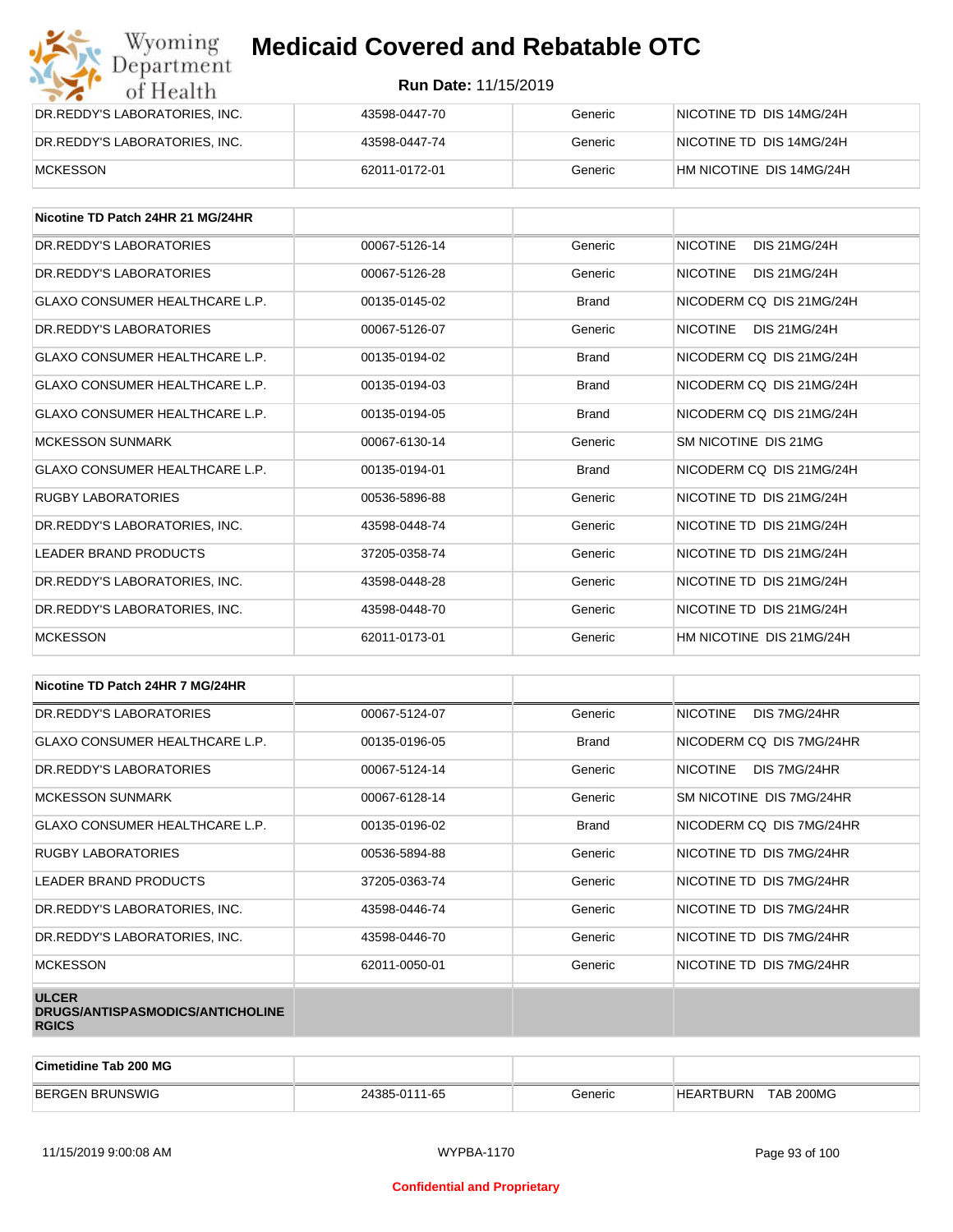

| ______<br><b>TOPCO</b>   | 36800-0022-39 | Generic | <b>TAB RELIEF</b><br><b>HEARTBURN</b> |
|--------------------------|---------------|---------|---------------------------------------|
| <b>IMCKESSON SUNMARK</b> | 49348-0246-44 | Generic | <b>SM ACID REDU TAB 200MG</b>         |

| <b>Famotidine Tab 10 MG</b>     |               |         |                             |
|---------------------------------|---------------|---------|-----------------------------|
| <b>TEVA PHARMACEUTICALS USA</b> | 00093-2748-65 | Generic | FAMOTIDINE TAB 10MG         |
| TEVA PHARMACEUTICALS USA        | 00093-2748-92 | Generic | FAMOTIDINE TAB 10MG         |
| TEVA PHARMACEUTICALS USA        | 00093-2748-94 | Generic | FAMOTIDINE TAB 10MG         |
| PERRIGO PHARMACEUTICALS         | 00113-0141-65 | Generic | ACID REDUCER TAB 10MG       |
| <b>MAJOR PHARMACEUTICALS</b>    | 00904-5529-52 | Generic | <b>HEARTBURN TAB RELIEF</b> |
| <b>MAJOR PHARMACEUTICALS</b>    | 00904-5529-87 | Generic | <b>HEARTBURN TAB RELIEF</b> |
| <b>SELECT BRAND</b>             | 15127-0370-30 | Generic | ACID REDUCER TAB 10MG       |
| <b>BERGEN BRUNSWIG</b>          | 24385-0255-72 | Generic | ACID REDUCER TAB 10MG       |
| <b>TOPCO</b>                    | 36800-0141-72 | Generic | ACID REDUCER TAB 10MG       |
| <b>TOPCO</b>                    | 36800-0141-65 | Generic | ACID REDUCER TAB 10MG       |
| <b>LEADER BRAND PRODUCTS</b>    | 37205-0614-65 | Generic | ACID REDUCER TAB 10MG       |
| <b>MCKESSON SUNMARK</b>         | 49348-0442-13 | Generic | ACID REDUCER TAB 10MG       |
| CHAIN DRUG MARKETING ASSOC      | 63868-0714-30 | Generic | ACID CONTROL TAB 10MG       |
| <b>MCKESSON</b>                 | 62011-0142-01 | Generic | FAMOTIDINE TAB 10MG         |

| <b>Famotidine Tab 20 MG</b>       |               |         |                              |
|-----------------------------------|---------------|---------|------------------------------|
| PERRIGO PHARMACEUTICALS           | 00113-0194-02 | Generic | ACID REDUCER TAB 20MG        |
| <b>MAJOR PHARMACEUTICALS</b>      | 00904-5780-51 | Generic | TAB 20MG<br>HEARTBURN        |
| <b>MAJOR PHARMACEUTICALS</b>      | 00904-5780-17 | Generic | <b>HEARTBURN</b><br>TAB 20MG |
| <b>BERGEN BRUNSWIG</b>            | 24385-0385-71 | Generic | ACID REDUCER TAB 20MG        |
| <b>TOPCO</b>                      | 36800-0194-02 | Generic | ACID REDUCER TAB 20MG        |
| <b>BERGEN BRUNSWIG</b>            | 24385-0385-51 | Generic | ACID REDUCER TAB 20MG        |
| <b>TOPCO</b>                      | 36800-0194-51 | Generic | ACID REDUCER TAB 20MG        |
| <b>LEADER BRAND PRODUCTS</b>      | 37205-0861-63 | Generic | ACID REDUCER TAB 20MG        |
| AMERISOURCE BERGEN DRUGS          | 46122-0168-78 | Generic | ACID REDUCER TAB 20MG        |
| <b>BERGEN BRUNSWIG</b>            | 24385-0385-63 | Generic | ACID REDUCER TAB 20MG        |
| <b>TOPCO</b>                      | 36800-0194-71 | Generic | ACID REDUCER TAB 20MG        |
| <b>MCKESSON SUNMARK</b>           | 49348-0817-09 | Generic | ACID REDUCER TAB 20MG        |
| <b>MCKESSON SUNMARK</b>           | 49348-0817-05 | Generic | ACID REDUCER TAB 20MG        |
| <b>MCKESSON</b>                   | 62011-0143-01 | Generic | FAMOTIDINE TAB 20MG          |
| <b>CHAIN DRUG MARKETING ASSOC</b> | 63868-0486-25 | Generic | ACID CONTROL TAB 20MG        |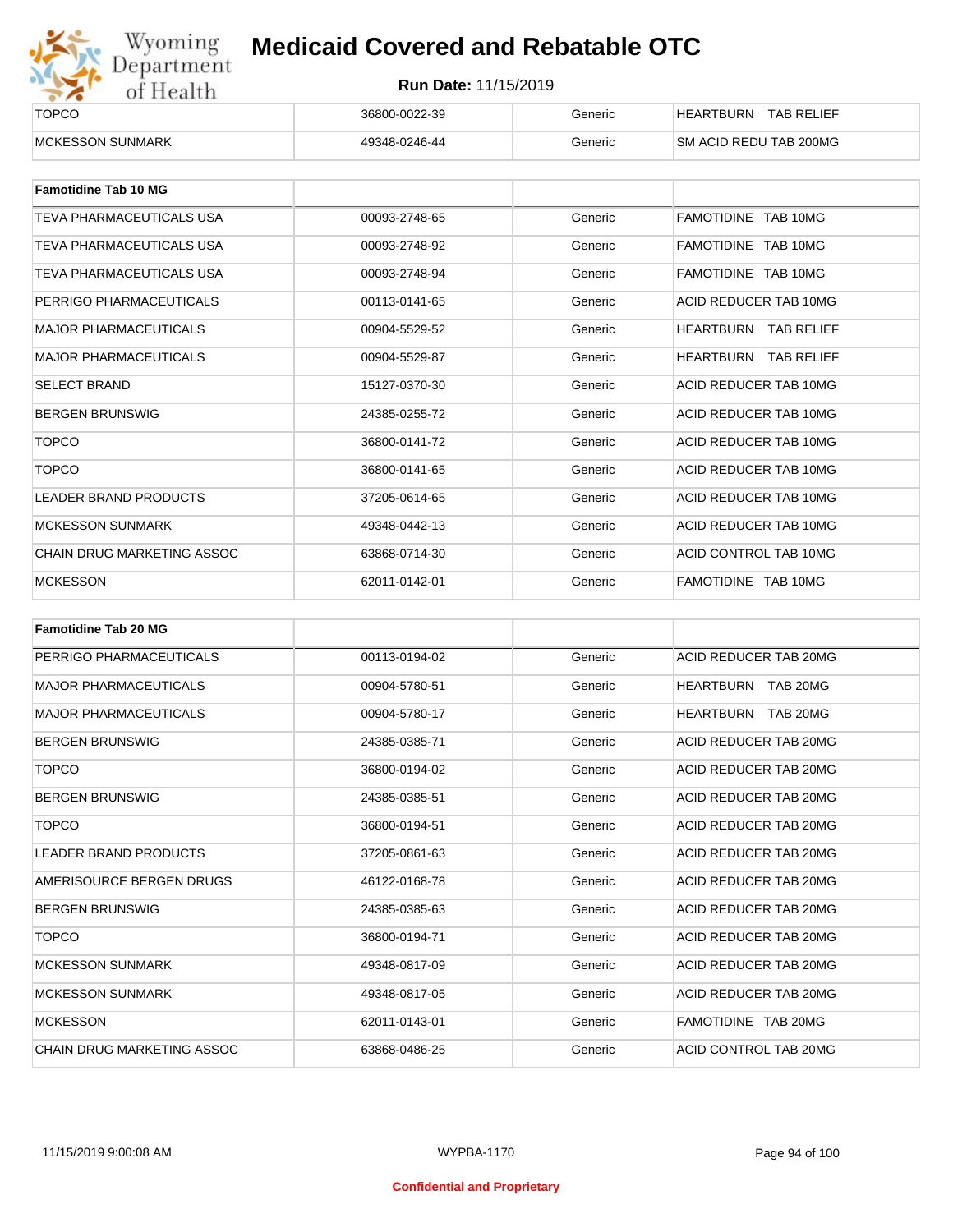

| Famotidine-Ca Carbonate-Mag Hydroxide<br>Chew Tab 10-800-165 MG |               |         |                                 |
|-----------------------------------------------------------------|---------------|---------|---------------------------------|
| PERRIGO PHARMACEUTICALS                                         | 00113-0321-63 | Generic | DUAL ACTION CHW COMPLETE        |
| <b>BERGEN BRUNSWIG</b>                                          | 24385-0201-63 | Generic | DUAL ACTION CHW COMPLETE        |
| <b>TOPCO</b>                                                    | 36800-0546-71 | Generic | DUAL ACTION CHW COMPLETE        |
| <b>BERGEN BRUNSWIG</b>                                          | 24385-0202-63 | Generic | DUAL ACTION CHW COMPLETE        |
| <b>TOPCO</b>                                                    | 36800-0321-63 | Generic | DUAL ACTION CHW COMPLETE        |
| <b>TOPCO</b>                                                    | 36800-0546-63 | Generic | DUAL ACTION CHW COMPLETE        |
| <b>TOPCO</b>                                                    | 36800-0321-71 | Generic | DUAL ACTION CHW COMPLETE        |
| <b>LEADER BRAND PRODUCTS</b>                                    | 37205-0680-63 | Generic | ACID REDUCER CHW COMPLETE       |
| <b>MCKESSON SUNMARK</b>                                         | 49348-0403-05 | Generic | SM COMPLETE CHW DUAL ACT        |
| <b>MCKESSON</b>                                                 | 62011-0182-01 | Generic | <b>COMPLETE</b><br>CHW DUAL ACT |

| Lansoprazole Cap Delayed Release 15 MG |               |              |                              |
|----------------------------------------|---------------|--------------|------------------------------|
| <b>GLAXO CONSUMER HEALTHCARE L.P.</b>  | 00067-6286-42 | <b>Brand</b> | PREVACID 24H CAP 15MG DR     |
| <b>GLAXO CONSUMER HEALTHCARE L.P.</b>  | 00067-6286-14 | <b>Brand</b> | PREVACID 24H CAP 15MG DR     |
| <b>RUGBY LABORATORIES</b>              | 00536-1034-13 | Generic      | <b>HEARTBURN TR CAP 15MG</b> |
| <b>RUGBY LABORATORIES</b>              | 00536-1034-71 | Generic      | <b>HEARTBURN TR CAP 15MG</b> |
| <b>RUGBY LABORATORIES</b>              | 00536-1034-88 | Generic      | <b>HEARTBURN TR CAP 15MG</b> |
| <b>GLAXO CONSUMER HEALTHCARE L.P.</b>  | 00067-6286-28 | <b>Brand</b> | PREVACID 24H CAP 15MG DR     |
| <b>LEADER BRAND PRODUCTS</b>           | 37205-0661-74 | Generic      | LANSOPRAZOLE CAP 15MG DR     |
| PERRIGO PHARMACEUTICALS                | 45802-0245-02 | Generic      | LANSOPRAZOLE CAP 15MG DR     |
| <b>MCKESSON SUNMARK</b>                | 49348-0301-46 | Generic      | LANSOPRAZOLE CAP 15MG DR     |
| <b>MCKESSON SUNMARK</b>                | 49348-0301-78 | Generic      | LANSOPRAZOLE CAP 15MG DR     |
| AMERISOURCE BERGEN DRUGS               | 46122-0107-04 | Generic      | LANSOPRAZOLE CAP 15MG DR     |
| AMERISOURCE BERGEN DRUGS               | 46122-0107-74 | Generic      | LANSOPRAZOLE CAP 15MG DR     |
| PERRIGO PHARMACEUTICALS                | 45802-0245-01 | Generic      | LANSOPRAZOLE CAP 15MG DR     |
| PERRIGO PHARMACEUTICALS                | 45802-0245-03 | Generic      | LANSOPRAZOLE CAP 15MG DR     |
| AMERISOURCE BERGEN DRUGS               | 46122-0107-03 | Generic      | LANSOPRAZOLE CAP 15MG DR     |
| <b>MCKESSON SUNMARK</b>                | 49348-0301-61 | Generic      | LANSOPRAZOLE CAP 15MG DR     |
| <b>MCKESSON</b>                        | 62011-0168-01 | Generic      | LANSOPRAZOLE CAP 15MG DR     |
| <b>MCKESSON</b>                        | 62011-0168-02 | Generic      | LANSOPRAZOLE CAP 15MG DR     |
| <b>MCKESSON</b>                        | 62011-0168-03 | Generic      | LANSOPRAZOLE CAP 15MG DR     |

| Omeprazole Delayed Release Tab 20 MG |               |         |                     |
|--------------------------------------|---------------|---------|---------------------|
| PERRIGO PHARMACEUTICALS              | 00113-0915-30 | Generic | OMEPRAZOLE TAB 20MG |
| PERRIGO PHARMACEUTICALS              | 00113-0915-55 | Generic | OMEPRAZOLE TAB 20MG |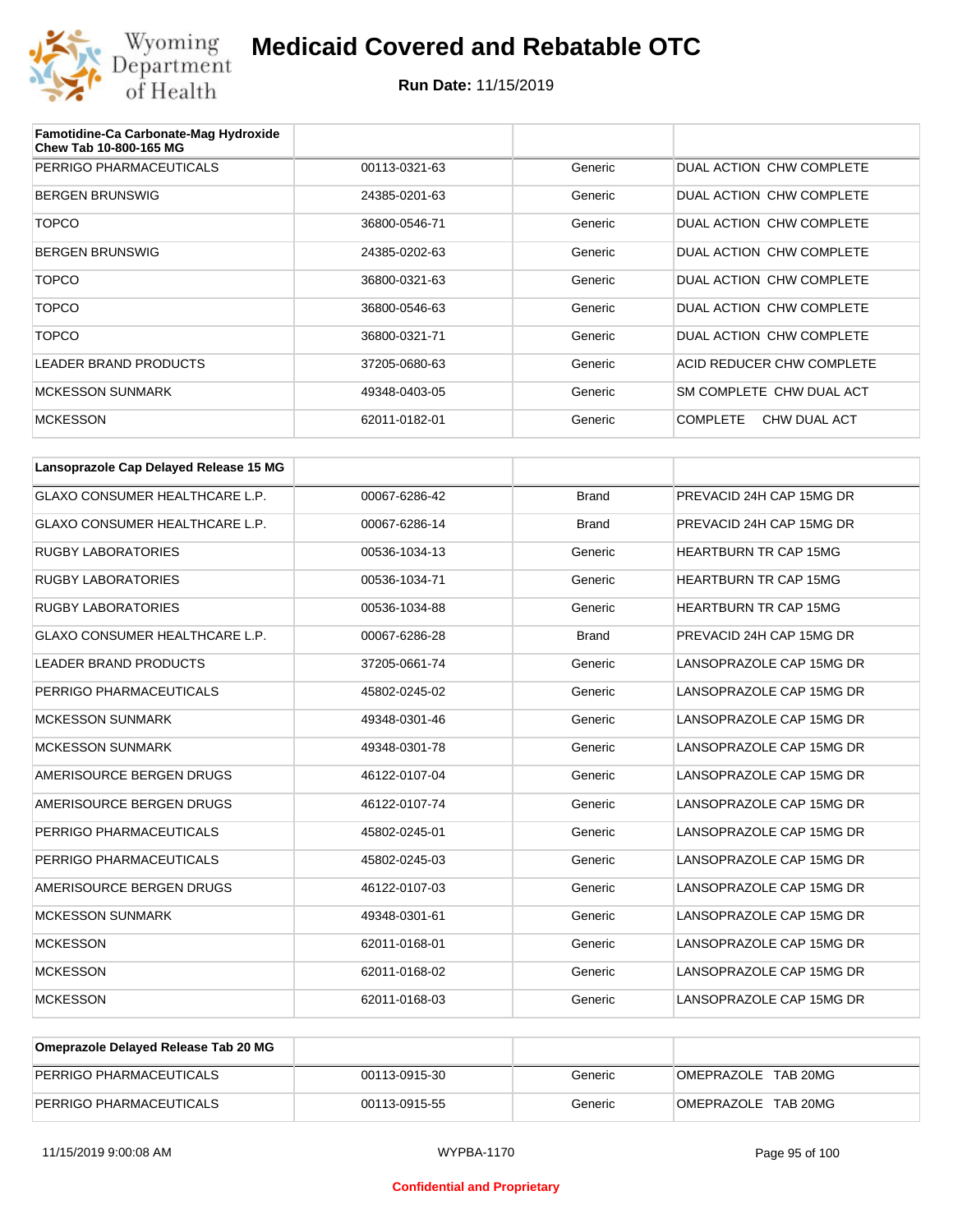

| PERRIGO PHARMACEUTICALS      | 00113-0915-74 | Generic | OMEPRAZOLE TAB 20MG |
|------------------------------|---------------|---------|---------------------|
| <b>MAJOR PHARMACEUTICALS</b> | 00904-5834-71 | Generic | OMEPRAZOLE TAB 20MG |
| <b>MAJOR PHARMACEUTICALS</b> | 00904-5834-41 | Generic | OMEPRAZOLE TAB 20MG |
| MAJOR PHARMACEUTICALS        | 00904-5834-42 | Generic | OMEPRAZOLE TAB 20MG |
| <b>TOPCO</b>                 | 36800-0915-01 | Generic | OMEPRAZOLE TAB 20MG |
| <b>TOPCO</b>                 | 36800-0915-55 | Generic | OMEPRAZOLE TAB 20MG |
| LEADER BRAND PRODUCTS        | 37205-0837-74 | Generic | OMEPRAZOLE TAB 20MG |
| <b>LEADER BRAND PRODUCTS</b> | 37205-0837-06 | Generic | OMEPRAZOLE TAB 20MG |
| LEADER BRAND PRODUCTS        | 37205-0837-15 | Generic | OMEPRAZOLE TAB 20MG |
| <b>PERRIGO</b>               | 45802-0888-30 | Generic | OMEPRAZOLE TAB 20MG |
| AMERISOURCE BERGEN DRUGS     | 46122-0029-03 | Generic | OMEPRAZOLE TAB 20MG |
| AMERISOURCE BERGEN DRUGS     | 46122-0029-74 | Generic | OMEPRAZOLE TAB 20MG |
| <b>TOPCO</b>                 | 36800-0915-30 | Generic | OMEPRAZOLE TAB 20MG |
| <b>TOPCO</b>                 | 36800-0915-74 | Generic | OMEPRAZOLE TAB 20MG |
| LEADER BRAND PRODUCTS        | 37205-0837-66 | Generic | OMEPRAZOLE TAB 20MG |
| <b>MCKESSON SUNMARK</b>      | 49348-0846-46 | Generic | OMEPRAZOLE TAB 20MG |
| MCKESSON SUNMARK             | 49348-0846-61 | Generic | OMEPRAZOLE TAB 20MG |
| AMERISOURCE BERGEN DRUGS     | 46122-0029-99 | Generic | OMEPRAZOLE TAB 20MG |
| PERRIGO                      | 45802-0888-55 | Generic | OMEPRAZOLE TAB 20MG |
| AMERISOURCE BERGEN DRUGS     | 46122-0029-04 | Generic | OMEPRAZOLE TAB 20MG |
| <b>MCKESSON SUNMARK</b>      | 49348-0846-78 | Generic | OMEPRAZOLE TAB 20MG |
| <b>MCKESSON</b>              | 62011-0157-01 | Generic | OMEPRAZOLE TAB 20MG |
| <b>MCKESSON</b>              | 62011-0157-03 | Generic | OMEPRAZOLE TAB 20MG |
| <b>MCKESSON</b>              | 62011-0157-02 | Generic | OMEPRAZOLE TAB 20MG |
|                              |               |         |                     |

| Omeprazole Magnesium Cap DR 20.6 MG<br>$(20 \text{ MG Base Equity})$ |               |         |                         |
|----------------------------------------------------------------------|---------------|---------|-------------------------|
| CHAIN DRUG MARKETING ASSOC                                           | 63868-0177-42 | Generic | OMEPRAZOLE CAP 20.6MGDR |

| Ranitidine HCI Tab 150 MG |               |              |                            |
|---------------------------|---------------|--------------|----------------------------|
| <b>PERRIGO</b>            | 00113-0852-02 | Generic      | ACID REDUCER TAB 150MG     |
| <b>PERRIGO</b>            | 00113-0852-71 | Generic      | ACID REDUCER TAB 150MG     |
| CHATTEM INC               | 00597-0121-90 | <b>Brand</b> | <b>TAB 150MG</b><br>ZANTAC |
| <b>CHATTEM INC</b>        | 00597-0120-50 | <b>Brand</b> | ZANTAC<br><b>TAB 150MG</b> |
| CHATTEM INC               | 00597-0120-68 | <b>Brand</b> | ZANTAC<br><b>TAB 150MG</b> |
| CHATTEM INC               | 00597-0121-24 | <b>Brand</b> | ZANTAC<br><b>TAB 150MG</b> |
| CHATTEM INC               | 00597-0121-50 | <b>Brand</b> | ZANTAC<br><b>TAB 150MG</b> |
| CHATTEM INC               | 00597-0120-24 | <b>Brand</b> | ZANTAC<br><b>TAB 150MG</b> |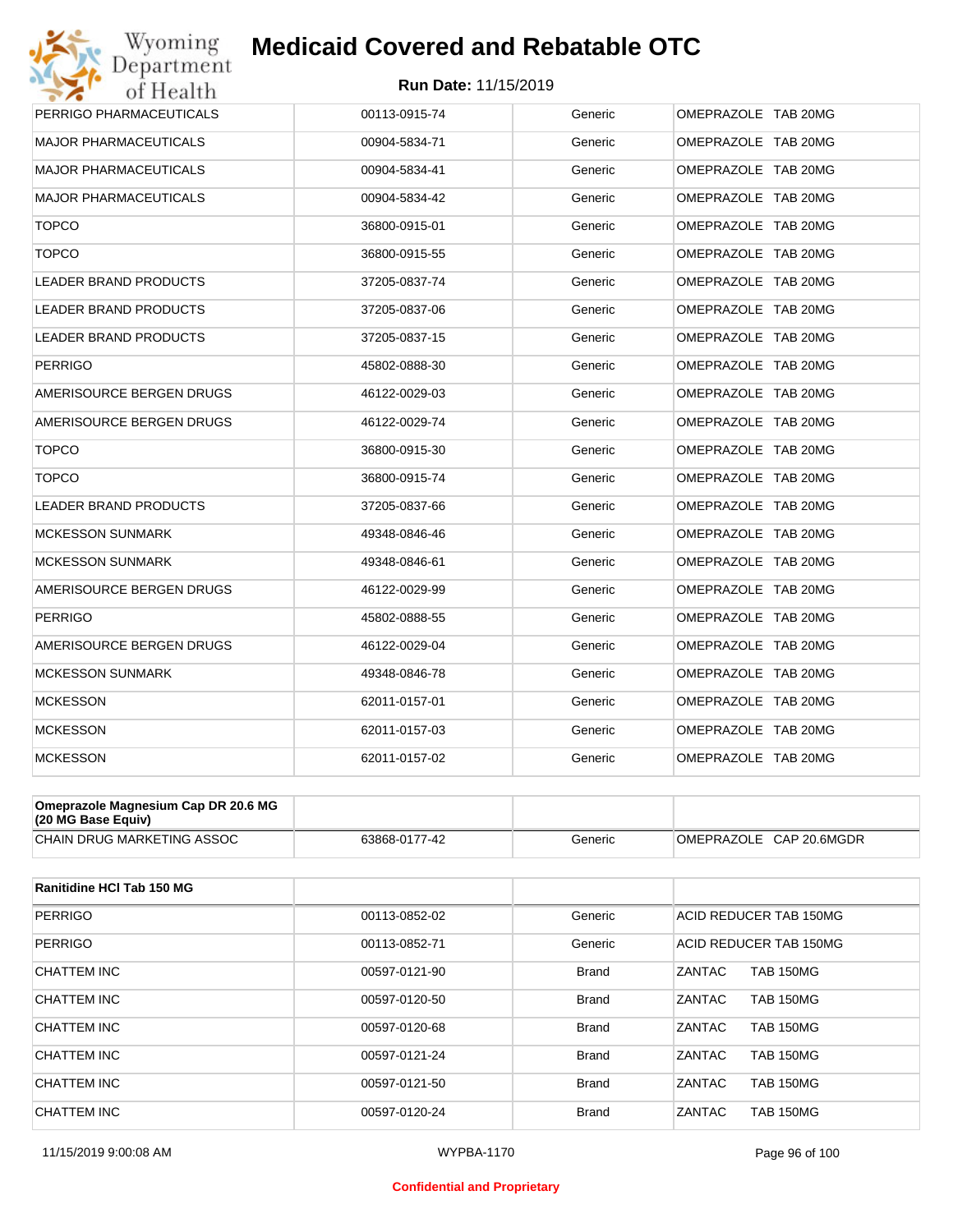| CHATTEM INC                  | 00597-0121-68 | <b>Brand</b> | ZANTAC<br><b>TAB 150MG</b>           |
|------------------------------|---------------|--------------|--------------------------------------|
| <b>CHATTEM INC</b>           | 00597-0121-95 | <b>Brand</b> | <b>TAB 150MG</b><br>ZANTAC           |
| <b>MAJOR PHARMACEUTICALS</b> | 00904-6350-24 | Generic      | RANITIDINE TAB 150MG                 |
| <b>MAJOR PHARMACEUTICALS</b> | 00904-6350-51 | Generic      | RANITIDINE TAB 150MG                 |
| <b>BERGEN BRUNSWIG</b>       | 24385-0268-62 | Generic      | ACID CONTROL TAB 150MG               |
| <b>BERGEN BRUNSWIG</b>       | 24385-0268-71 | Generic      | ACID CONTROL TAB 150MG               |
| <b>TOPCO</b>                 | 36800-0047-71 | Generic      | <b>HEARTBURN</b><br><b>TAB 150MG</b> |
| <b>TOPCO</b>                 | 36800-0047-02 | Generic      | <b>TAB 150MG</b><br><b>HEARTBURN</b> |
| <b>MCKESSON SUNMARK</b>      | 49348-0026-54 | Generic      | ACID REDUCER TAB 150MG               |
| AMERISOURCE BERGEN DRUGS     | 46122-0041-62 | Generic      | ACID CONTROL TAB 150MG               |
| AMERISOURCE BERGEN DRUGS     | 46122-0041-71 | Generic      | ACID CONTROL TAB 150MG               |
| AMERISOURCE BERGEN DRUGS     | 46122-0224-62 | Generic      | ACID CONTROL TAB 150MG               |
| <b>OHM LABS</b>              | 51660-0351-60 | Generic      | ACID REDUCER TAB 150MG               |
| <b>MCKESSON</b>              | 62011-0227-01 | Generic      | ACID REDUCER TAB 150MG               |

| <b>Ranitidine HCI Tab 75 MG</b> |               |              |                              |
|---------------------------------|---------------|--------------|------------------------------|
| <b>CHATTEM INC</b>              | 00597-0122-13 | <b>Brand</b> | ZANTAC<br>TAB 75MG           |
| <b>CHATTEM INC</b>              | 00597-0122-27 | <b>Brand</b> | ZANTAC<br>TAB 75MG           |
| <b>CHATTEM INC</b>              | 00597-0122-37 | <b>Brand</b> | ZANTAC<br>TAB 75MG           |
| <b>CHATTEM INC</b>              | 00597-0122-54 | <b>Brand</b> | ZANTAC<br>TAB 75MG           |
| <b>CHATTEM INC</b>              | 00597-0122-81 | <b>Brand</b> | ZANTAC<br>TAB 75MG           |
| <b>MAJOR PHARMACEUTICALS</b>    | 00904-6349-46 | Generic      | RANITIDINE TAB 75MG          |
| <b>MAJOR PHARMACEUTICALS</b>    | 00904-6349-52 | Generic      | RANITIDINE TAB 75MG          |
| <b>TOPCO</b>                    | 36800-0271-39 | Generic      | <b>HEARTBRN REL TAB 75MG</b> |
| <b>TOPCO</b>                    | 36800-0271-72 | Generic      | <b>HEARTBRN REL TAB 75MG</b> |
| AMERISOURCE BERGEN DRUGS        | 46122-0223-72 | Generic      | <b>ACID REDUCER TAB 75MG</b> |
| AMERISOURCE BERGEN DRUGS        | 46122-0223-65 | Generic      | <b>ACID REDUCER TAB 75MG</b> |
| <b>MCKESSON SUNMARK</b>         | 49348-0473-12 | Generic      | <b>ACID REDUCER TAB 75MG</b> |
| <b>MCKESSON SUNMARK</b>         | 49348-0473-44 | Generic      | ACID REDUCER TAB 75MG        |
| <b>OHM LABS</b>                 | 51660-0352-30 | Generic      | ACID REDUCER TAB 75MG        |
| <b>MCKESSON</b>                 | 62011-0225-01 | Generic      | <b>ACID REDUCER TAB 75MG</b> |
| <b>MCKESSON</b>                 | 62011-0225-02 | Generic      | <b>ACID REDUCER TAB 75MG</b> |
| <b>MCKESSON</b>                 | 62011-0144-02 | Generic      | <b>ACID REDUCER TAB 75MG</b> |
| <b>MCKESSON</b>                 | 62011-0144-01 | Generic      | <b>ACID REDUCER TAB 75MG</b> |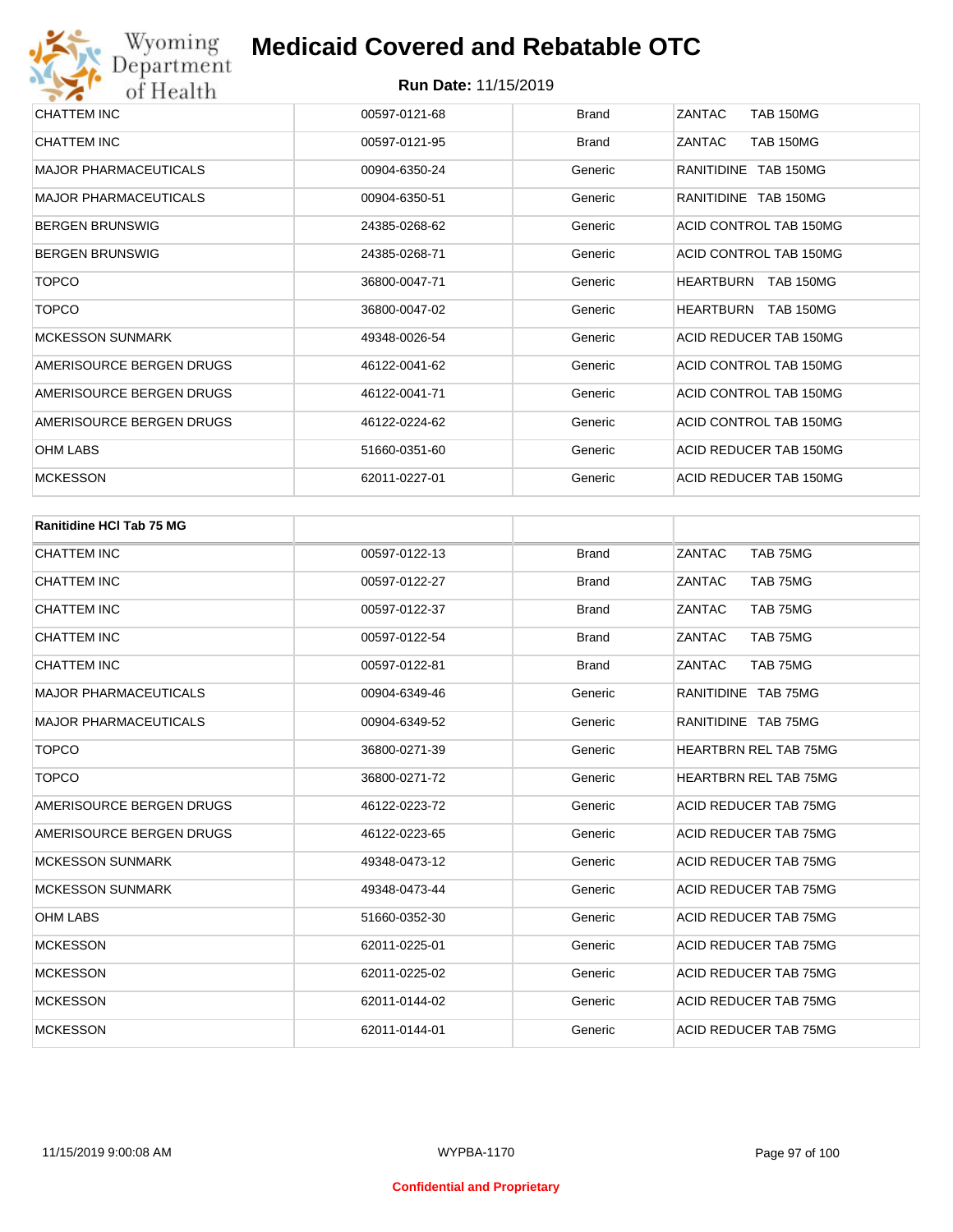

Wyoming<br>Department<br>of Health **VAGINAL AND RELATED PRODUCTS**

| <b>Clotrimazole Vaginal Cream 1%</b> |               |         |                                |
|--------------------------------------|---------------|---------|--------------------------------|
| ACTAVIS MID ATLANTIC                 | 00472-0220-63 | Generic | <b>CLOTRIMAZOLE CRE 1%</b>     |
| ACTAVIS MID ATLANTIC                 | 00472-0220-41 | Generic | <b>CLOTRIMAZOLE CRE 1%</b>     |
| <b>MCKESSON SUNMARK</b>              | 49348-0793-76 | Generic | <b>CLOTRIMAZOLE CRE 1% VAG</b> |
| TARO                                 | 51672-2003-06 | Generic | CLOTRIMAZOLE CRE 1% VAG        |

| <b>Clotrimazole Vaginal Cream 2%</b> |               |         |                               |
|--------------------------------------|---------------|---------|-------------------------------|
| BERGEN BRUNSWIG                      | 24385-0110-09 | Generic | <b>CLOTRIMAZOLE CRE 3 DAY</b> |
| IMCKESSON SUNMARK                    | 49348-0379-54 | Generic | 3 DAY VAGINL CRE 2%           |
| <b>TARO</b>                          | 51672-2062-00 | Generic | 3 DAY VAGINL CRE 2%           |

| Miconazole Nitrate Vaginal App 200 MG &<br>2% Cream 9 GM Kit |               |         |                           |
|--------------------------------------------------------------|---------------|---------|---------------------------|
| <b>TOPCO</b>                                                 | 36800-0982-00 | Generic | MICONAZOLE 3 KIT COMBINAT |
| AMERISOURCE BERGEN DRUGS                                     | 46122-0144-04 | Generic | MICONAZOLE 3 KIT COMBO PK |
| MCKESSON SUNMARK                                             | 49348-0645-73 | Generic | MICONAZOLE 3 KIT COMBINAT |

| <b>Miconazole Nitrate Vaginal Cream 2%</b> |               |         |                           |
|--------------------------------------------|---------------|---------|---------------------------|
| <b>GEISS DESTIN &amp; DUNN</b>             | 00113-0214-29 | Generic | MICONAZOLE 7 CRE TUBE/KIT |
| <b>GEISS DESTIN &amp; DUNN</b>             | 00113-0825-29 | Generic | MICONAZOLE 7 CRE 2%       |
| ACTAVIS MID ATLANTIC                       | 00472-0730-63 | Generic | MICONAZOLE CRE 2%         |
| <b>COSETTE PHARMACEUTICALS</b>             | 00713-0252-37 | Generic | MICONAZOLE CRE 2%         |
| ACTAVIS MID ATLANTIC                       | 00472-0730-41 | Generic | MICONAZOLE CRE 2%         |
| <b>MAJOR PHARMACEUTICALS</b>               | 00904-7734-45 | Generic | MICONAZOLE 7 CRE 2%       |
| <b>BERGEN BRUNSWIG</b>                     | 24385-0590-29 | Generic | MICONAZOLE 7 CRE 2%       |
| <b>MAJOR PHARMACEUTICALS</b>               | 00904-7734-57 | Generic | MICONAZOLE 7 CRE 2%       |
| <b>TOPCO</b>                               | 36800-0825-29 | Generic | MICONAZOLE 7 CRE 2%       |
| <b>MCKESSON SUNMARK</b>                    | 49348-0530-77 | Generic | MICONAZOLE 7 CRE 2%       |
| <b>MCKESSON SUNMARK</b>                    | 49348-0872-77 | Generic | MICONAZOLE 7 CRE 2%       |
| <b>TARO</b>                                | 51672-2035-06 | Generic | MICONAZOLE CRE 2%         |

| Miconazole Nitrate Vaginal Cream 4% (200<br>MG/5GM) |               |         |                            |
|-----------------------------------------------------|---------------|---------|----------------------------|
| CHAIN DRUG MARKETING ASSOC                          | 63868-0197-25 | Generic | <b>3 DAY VAGNAL CRE 4%</b> |

| Miconazole Nitrate Vaginal Supp 1200 MG<br>8. 2% Cream Kit |               |         |                          |
|------------------------------------------------------------|---------------|---------|--------------------------|
| <b>TOPCO</b>                                               | 36800-0737-45 | Generic | <b>IMICONAZOLE 1 KIT</b> |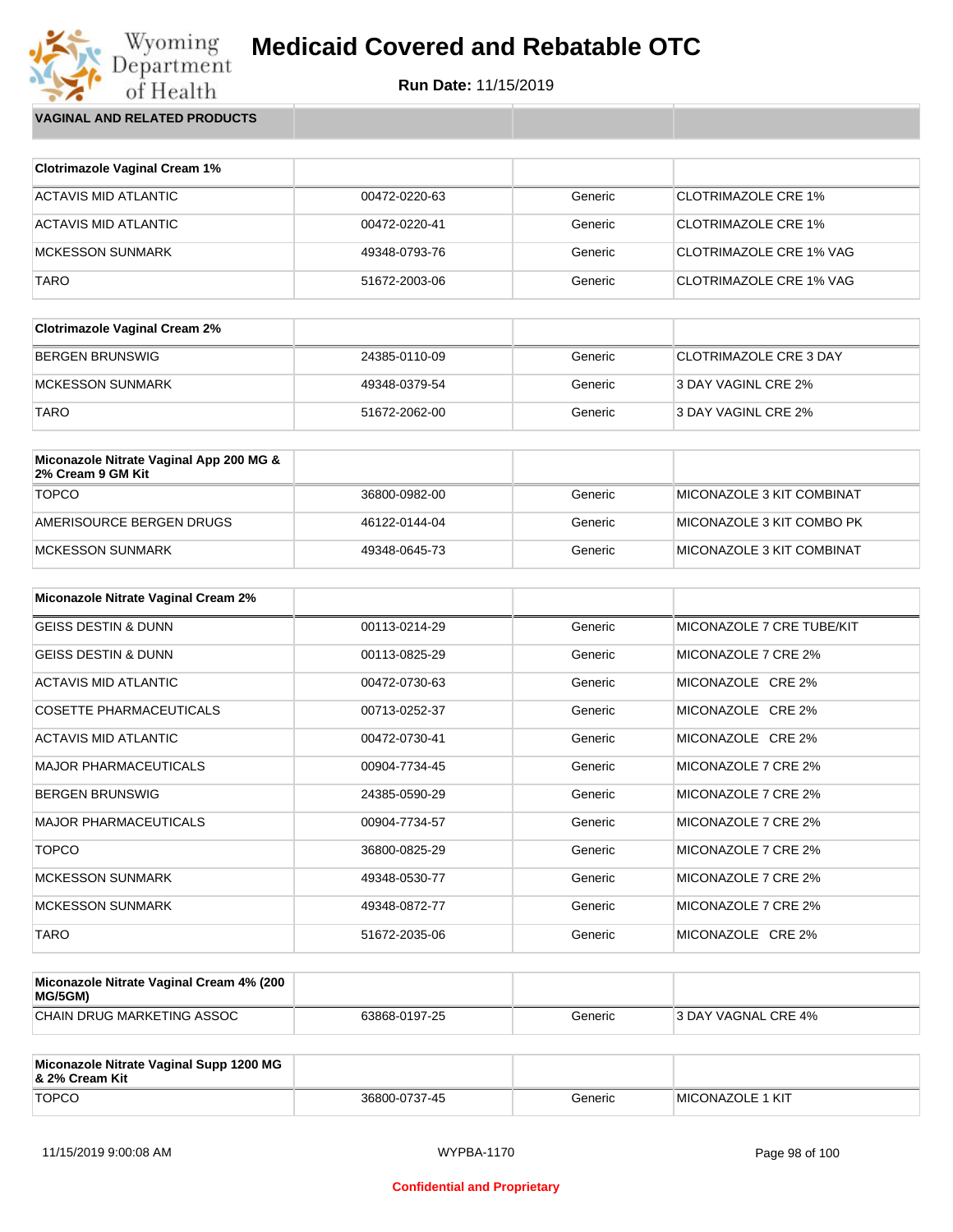|  | <b>Run Date: 11/15/2019</b> |
|--|-----------------------------|
|--|-----------------------------|

| Wyoming<br><b>Medicaid Covered and Rebatable OTC</b><br>Department |                             |         |                          |
|--------------------------------------------------------------------|-----------------------------|---------|--------------------------|
| of Health                                                          | <b>Run Date: 11/15/2019</b> |         |                          |
| LEADER BRAND PRODUCTS                                              | 37205-0640-03               | Generic | MICONAZOLE 1 KIT 1200-2% |
| AMERISOURCE BERGEN DRUGS                                           | 46122-0027-02               | Generic | <b>MICONAZOLE 1 KIT</b>  |

| Miconazole Nitrate Vaginal Supp 200 MG &<br>2% Cream 9 GM Kit |               |         |                           |
|---------------------------------------------------------------|---------------|---------|---------------------------|
| GLAXO CONSUMER HEALTHCARE L.P.                                | 00067-2091-03 | Generic | VAGISTAT-3 KIT COMBO PK   |
| <b>GEISS DESTIN &amp; DUNN</b>                                | 00113-0081-00 | Generic | MICONAZOLE 3 KIT COMBO PK |
| <b>MAJOR PHARMACEUTICALS</b>                                  | 00904-5415-01 | Generic | MICONAZOLE 3 KIT COMBO PK |
| <b>BERGEN BRUNSWIG</b>                                        | 24385-0606-02 | Generic | MICONAZOLE 3 KIT COMBO PK |
| <b>TOPCO</b>                                                  | 36800-0081-00 | Generic | MICONAZOLE 3 KIT COMBO PK |
| <b>MCKESSON SUNMARK</b>                                       | 49348-0355-43 | Generic | MICONAZOLE 3 KIT COMBO PK |

| Miconazole Nitrate Vaginal Suppos 100 MG |               |         |                        |
|------------------------------------------|---------------|---------|------------------------|
| COSETTE PHARMACEUTICALS                  | 00713-0197-57 | Generic | MICONAZOLE SUP 100MG   |
| ACTAVIS MID ATLANTIC                     | 00472-1736-07 | Generic | MICONAZOLE 7 SUP 100MG |
| MCKESSON SUNMARK                         | 49348-0833-61 | Generic | SM MICON 7 SUP 100MG   |

| Nonoxynol-9 Film 28% |               |       |                                 |
|----------------------|---------------|-------|---------------------------------|
| <b>APOTHECUS</b>     | 52925-0112-01 | Brand | <b>VCF VAGINAL MIS CONTRACP</b> |
| <b>APOTHECUS</b>     | 52925-0112-03 | Brand | VCF VAGINAL MIS CONTRACP        |
| <b>APOTHECUS</b>     | 52925-0112-02 | Brand | <b>VCF VAGINAL MIS CONTRACP</b> |

| Nonoxynol-9 Foam 12.5% |               |              |                               |
|------------------------|---------------|--------------|-------------------------------|
| <b>APOTHECUS</b>       | 52925-0312-14 | <b>Brand</b> | . AER CONTRACP<br>VCF VAGINAL |

| Nonoxynol-9 Gel 2% |               |       |                                   |
|--------------------|---------------|-------|-----------------------------------|
| <b>MILEX</b>       | 00396-4010-00 | Brand | <b>GEL 2%</b><br><b>SHUR-SEAL</b> |

| Nonoxynol-9 Gel 3%       |               |              |                           |
|--------------------------|---------------|--------------|---------------------------|
| CALDWELL CONSUMER HEALTH | 34362-0302-13 | <b>Brand</b> | GEL 3%<br><b>GYNOL II</b> |

| Nonoxynol-9 Gel 4%              |               |              |                   |
|---------------------------------|---------------|--------------|-------------------|
| <b>REVIVE PERSONAL PRODUCTS</b> | 34362-0300-10 | <b>Brand</b> | CONCEPTROL GEL 4% |

| Nonoxynol-9 Vaginal Sponge 1000 MG |               |       |                  |
|------------------------------------|---------------|-------|------------------|
| MAYER LABORATORIES                 | 16169-0404-03 | Brand | TODAY SPONGE MIS |

| Nonoxynol-9 Vaginal Suppos 100 MG |               |              |               |           |
|-----------------------------------|---------------|--------------|---------------|-----------|
| BLAIREX LABS                      | 50486-0221-12 | <b>Brand</b> | <b>ENCARE</b> | SUP 100MG |